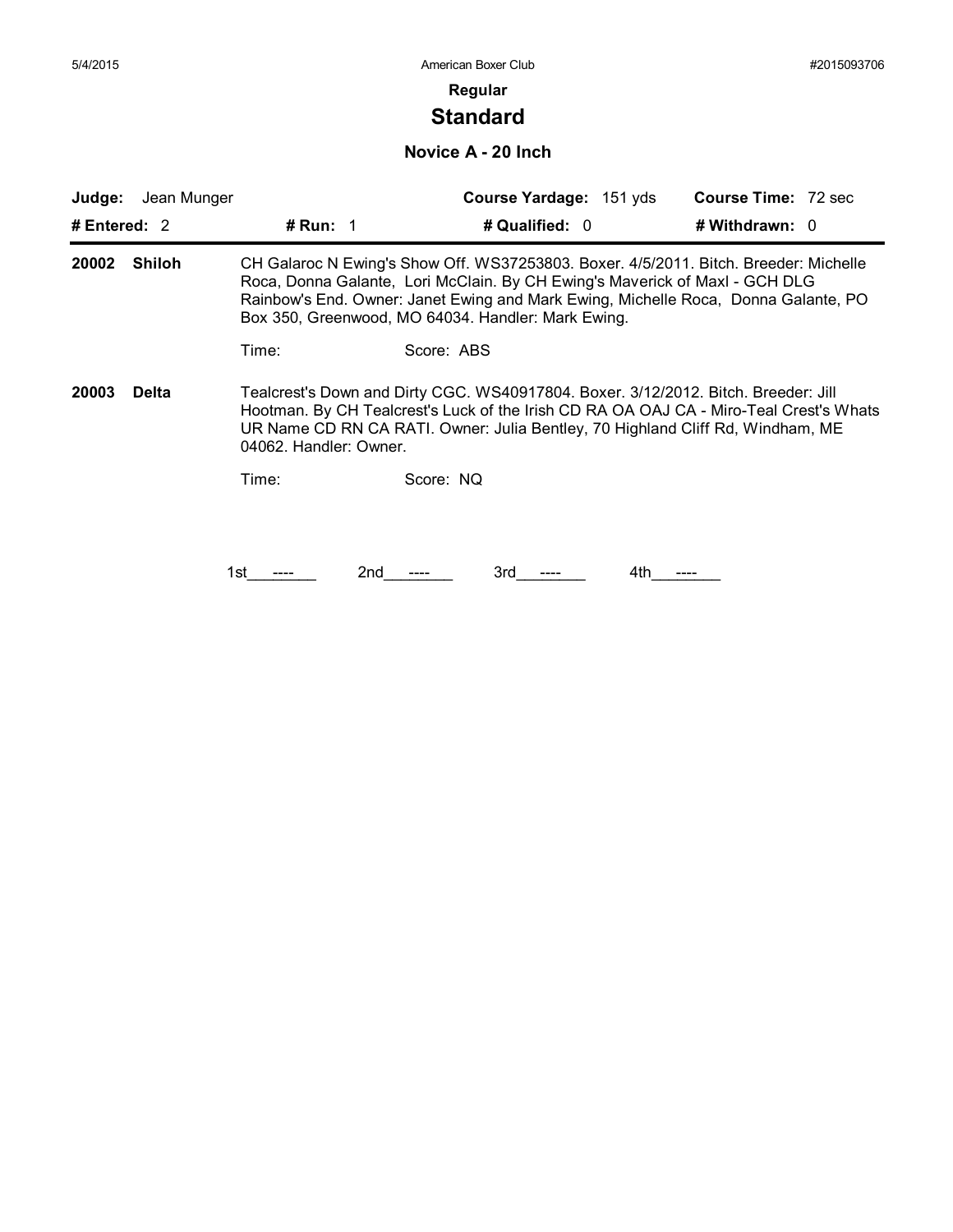# **Standard**

**Novice A - 24 Inch**

|              |       |           | Course Yardage: 151 yds  |                                                                 | <b>Course Time: 74 sec</b>                                                                                                                                                 |
|--------------|-------|-----------|--------------------------|-----------------------------------------------------------------|----------------------------------------------------------------------------------------------------------------------------------------------------------------------------|
| # Entered: 1 |       |           |                          | # Withdrawn: 0                                                  |                                                                                                                                                                            |
| <b>Bella</b> |       |           |                          |                                                                 |                                                                                                                                                                            |
|              | Time: | Score: NQ |                          |                                                                 |                                                                                                                                                                            |
|              |       |           |                          |                                                                 |                                                                                                                                                                            |
|              |       | 1st       | # Run: $\sqrt{1}$<br>2nd | # Qualified: 0<br>Chicago, IL 60185. Handler: Pat Senne.<br>3rd | Bellasera. WS31611703. Boxer. 8/22/2009. Bitch. Breeder: Jesus Adrubal. By Mugsy<br>Vasquez - Osa Adrubal. Owner: Pat Senne and John Senne, 1N515 Center Ave, West<br>4th. |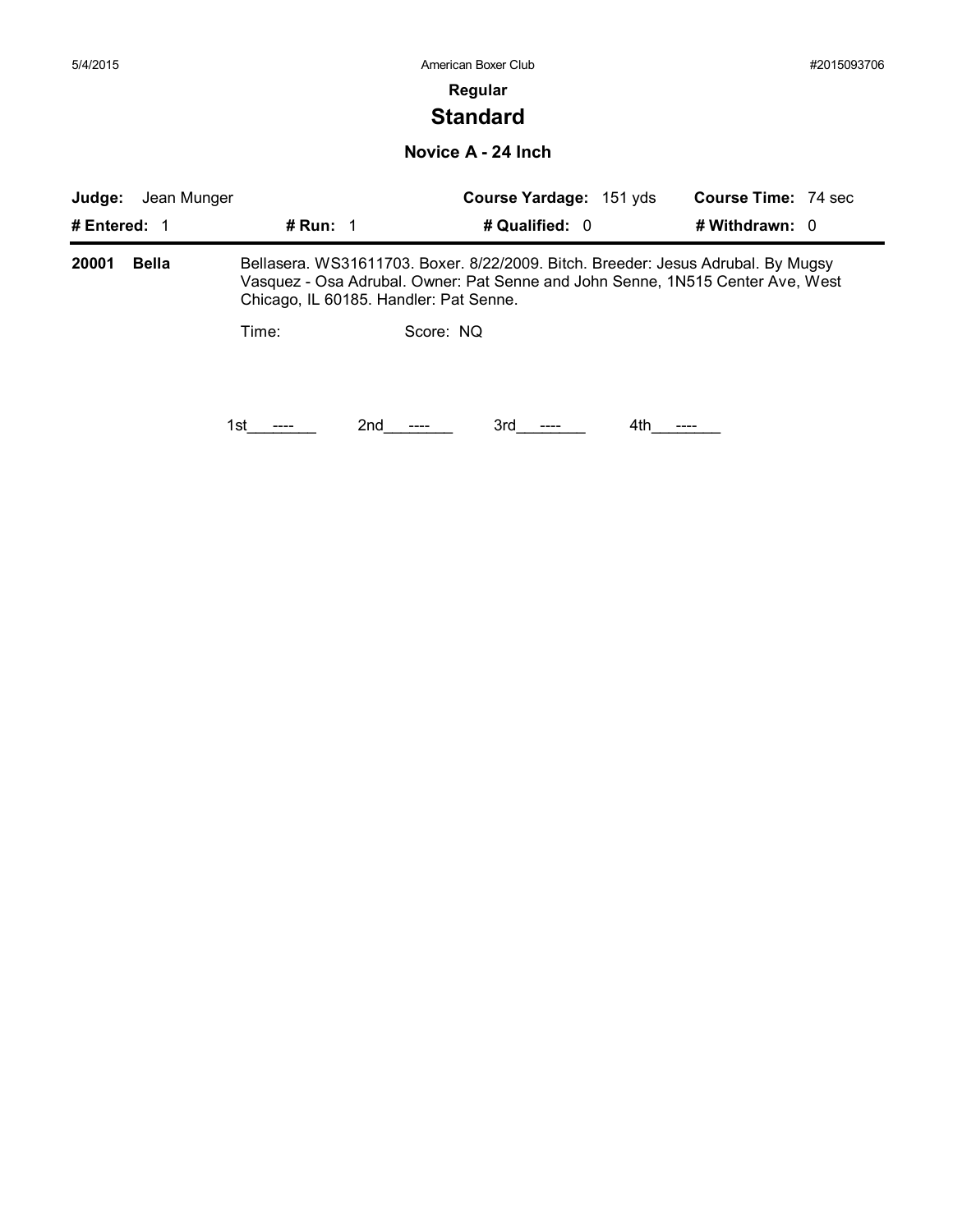# **Standard**

### **Novice B - 8 Inch**

| Judge:       | Jean Munger   |            |                                                                                                                                                                                                                                                                                                                     | Course Yardage: 145 yds |     | <b>Course Time: 83 sec</b> |  |
|--------------|---------------|------------|---------------------------------------------------------------------------------------------------------------------------------------------------------------------------------------------------------------------------------------------------------------------------------------------------------------------|-------------------------|-----|----------------------------|--|
| # Entered: 1 |               | # Run: $1$ |                                                                                                                                                                                                                                                                                                                     | # Qualified: 0          |     | # Withdrawn: $0$           |  |
| 8201         | <b>Seeley</b> |            | GCH Timline Suspicious Minds CD BN RN OAJ CGC THD. TR87507201. Miniature<br>Pinscher. 5/25/2009. Bitch. Breeder: Connie Timmerman. By CH Timbearcreek All Shook<br>Up CDX RE - Marden's Lady Liberty. Owner: Caitlyn Owens and Connie Timmerman, Barb<br>Erb, 508 2nd St, Luther, IA 50152. Handler: Caitlyn Owens. |                         |     |                            |  |
|              |               | Time:      | Score: NQ                                                                                                                                                                                                                                                                                                           |                         |     |                            |  |
|              |               | 1st        | 2nd                                                                                                                                                                                                                                                                                                                 | 3rd                     | 4th |                            |  |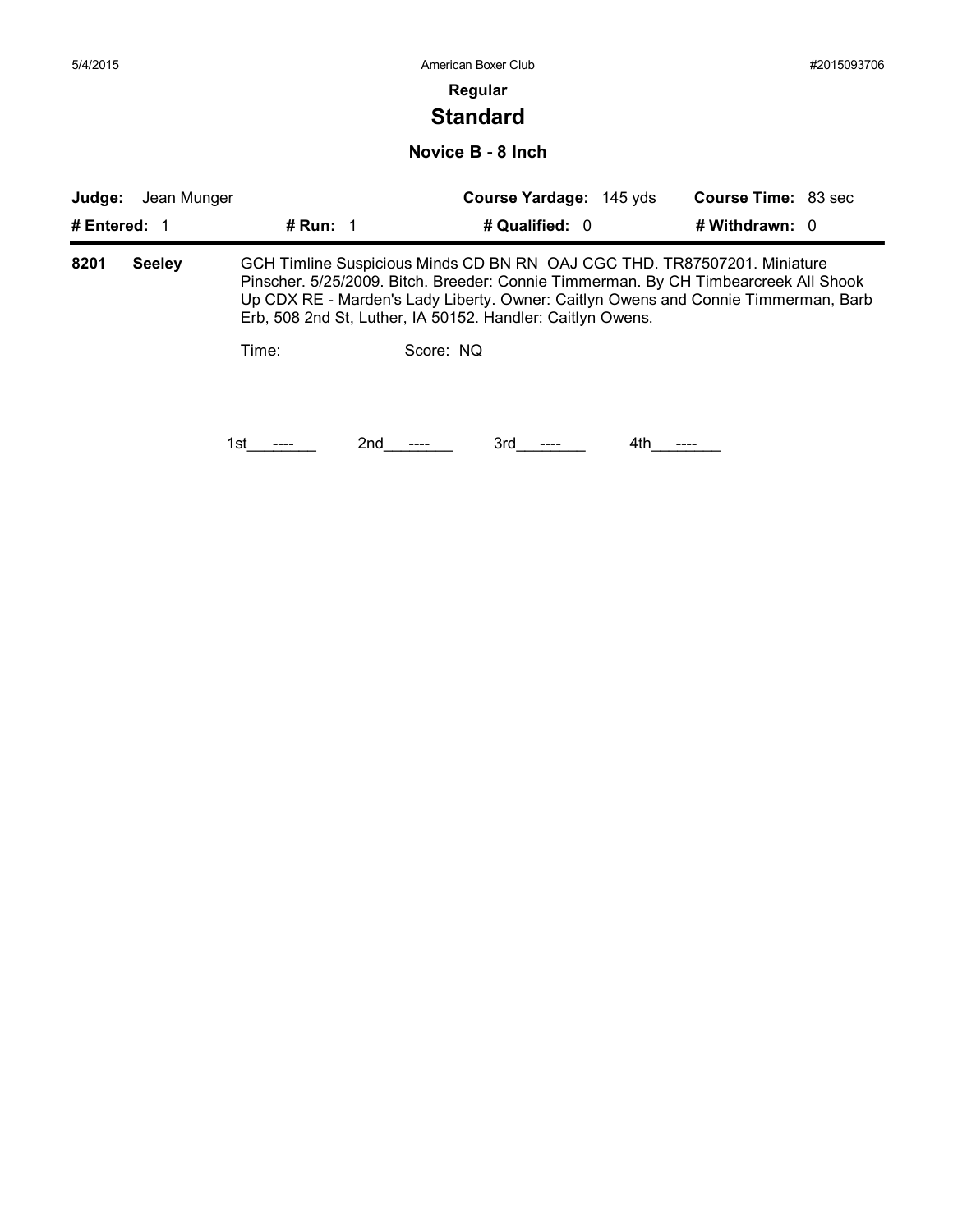# **Standard**

### **Novice B - 20 Inch**

|              | Judge: Jean Munger |                                          | Course Yardage: 151 yds                                                                                                                                                                                                                                                                                                                                          |                  | <b>Course Time: 72 sec</b> |  |
|--------------|--------------------|------------------------------------------|------------------------------------------------------------------------------------------------------------------------------------------------------------------------------------------------------------------------------------------------------------------------------------------------------------------------------------------------------------------|------------------|----------------------------|--|
| # Entered: 7 |                    | # Run: 7                                 | # Qualified: 1                                                                                                                                                                                                                                                                                                                                                   |                  | # Withdrawn: 0             |  |
| 20201        | Josie              | Oklahoma City, OK 73131. Handler: Owner. | Winmere Red Cracker. WS38429902. Boxer. 7/10/2011. Bitch. Breeder: Owner. By CH<br>Belco's Kiss My Grizz - Winmere St Clare RN. Owner: Theresa Garton, P.O. 13068,                                                                                                                                                                                               |                  |                            |  |
|              |                    | Time:                                    | Score: NQ                                                                                                                                                                                                                                                                                                                                                        |                  |                            |  |
| 20202        | <b>Pixie</b>       |                                          | CH Happy Tail's Faith, Trust & Pixie Dust. WS43505001. Boxer. 2/27/2013. Bitch. Breeder:<br>Amy Bieri, Todd Bieri & Lori McClain. By GCH Barbiloc's Dart Image At Happy Tails CD<br>RA OA NAJ - CH Happy Tail's N Maxl's All That Glitters. Owner: Eugenia Koshiol and Lori<br>McClain, Amy Bieri, 27434 Wildwood Dr, Monee, IL 60449. Handler: Eugenia Koshiol. |                  |                            |  |
|              |                    | Time:                                    | Score: NQ                                                                                                                                                                                                                                                                                                                                                        |                  |                            |  |
| 20203        | <b>Numa</b>        |                                          | Online News of Kellaney. WS46437401. Boxer. 4/24/2013. Bitch. Breeder: Adriana Aulik &<br>Zoltan Nagy. By Boreas di Casa Diocletiano - Eireann Pixie of Kellaney. Owner: Lisa<br>Gottwalt, 1503 17th St, East Moline, IL 61244. Handler: Owner.                                                                                                                  |                  |                            |  |
|              |                    | Time: 60.70                              | Score: 100                                                                                                                                                                                                                                                                                                                                                       | <b>QUALIFIED</b> |                            |  |
| 20204        | Laila              | Debbie Hall.                             | Hall's Angel of Mine CD BN RN. PAL256182. Boxer. 1/3/2010. Bitch. Breeder: . By -.<br>Owner: Debora Hall and Randall Hall, 1414 Girard Dr, Louisville, KY 40222. Handler:                                                                                                                                                                                        |                  |                            |  |
|              |                    | Time:                                    | Score: NQ                                                                                                                                                                                                                                                                                                                                                        |                  |                            |  |
| 20205        | <b>Blaze</b>       |                                          | Jedi Blaze CD BN GN RAE. PAL253674. Border Collie. 2/4/2010. Dog. Breeder: Hai &<br>Beverly Tsao. By Baron Blitz - Laya. Owner: Paula McKinney and Beth McKay, 7770 S CR<br>560E, Selma, IN 47383. Handler: Paula McKinney.                                                                                                                                      |                  |                            |  |
|              |                    | Time:                                    | Score: NQ                                                                                                                                                                                                                                                                                                                                                        |                  |                            |  |
| 20206        | <b>Salty</b>       | Owner.                                   | Baywaters Essence of the Sea. WS44137903. Portuguese Water Dog. 5/5/2013. Dog.<br>Breeder: Mary-Kay Schroeder. By CH Timber Oaks Drift Diver - CH Bayswaters' What<br>About Whoopsie. Owner: Shelley Mart, 2912 E 52nd St, Indianapolis, IN 46205. Handler:                                                                                                      |                  |                            |  |
|              |                    | Time:                                    | Score: NQ                                                                                                                                                                                                                                                                                                                                                        |                  |                            |  |
| 20207        | Karma              |                                          | Ellisa's What Goes Around Comes Around, WS40107508, Boxer, 3/1/2012, Bitch, Breeder:<br>Lisa Lovasco, Karen Mott, Gladys Kanwischer. By GCH Can-Cia's You Ain't Seen Nothin'<br>Yet AX AXJ PAX MXP3 MJP3 MXPB MJPB NF XFP - West Shore's Cobbie Cuddler.<br>Owner: Lisa Lovasco, 1071 S Mackinaw Rd, Kawkawlin, MI 48631. Handler: Lisa Lundahl.                 |                  |                            |  |
|              |                    | Time:                                    | Score: NQ                                                                                                                                                                                                                                                                                                                                                        |                  |                            |  |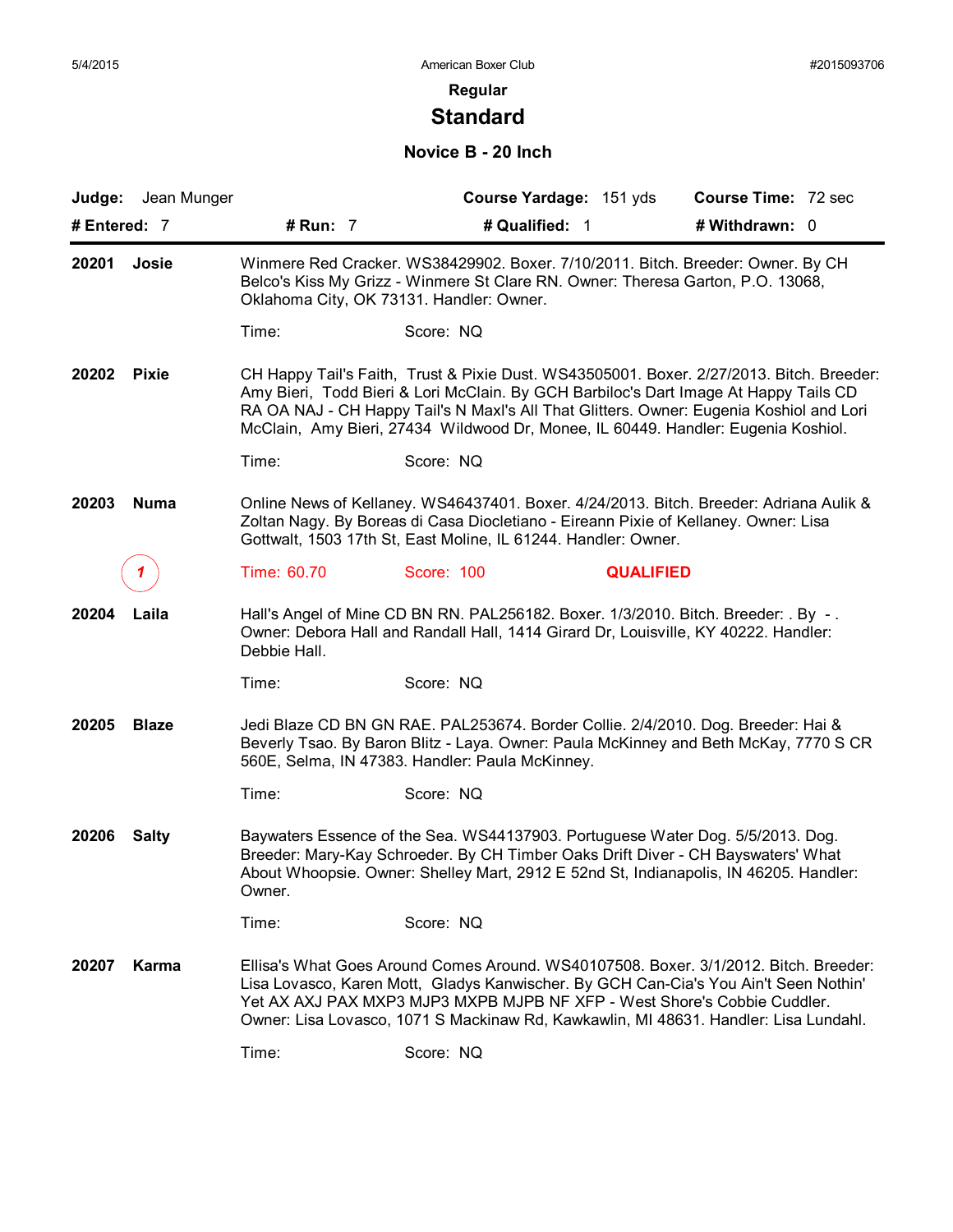# **Standard**

1st\_20203 2nd\_\_\_\_\_\_ 3rd\_\_\_\_\_\_ 4th\_\_\_\_\_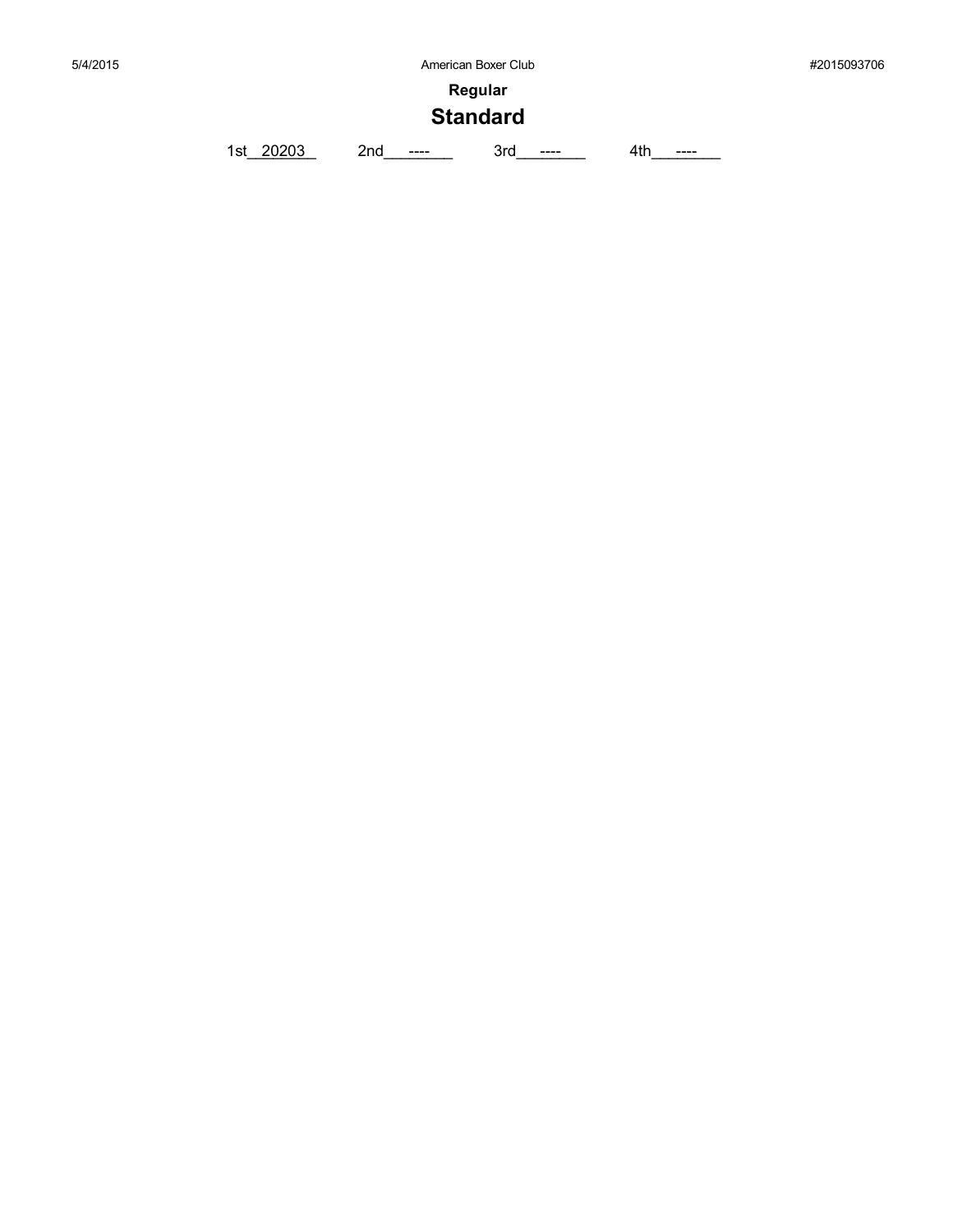# **Standard**

#### **Novice B - 24 Inch**

| Judge: Jean Munger       |                  |                                                                                                                                                                                                                                                                                                                                        | Course Yardage: 151 yds | Course Time: 74 sec |  |
|--------------------------|------------------|----------------------------------------------------------------------------------------------------------------------------------------------------------------------------------------------------------------------------------------------------------------------------------------------------------------------------------------|-------------------------|---------------------|--|
| # Entered: 5             | # Run: 4         | # Qualified: 1                                                                                                                                                                                                                                                                                                                         |                         | # Withdrawn: 0      |  |
| <b>Silas</b><br>24202    |                  | Cedarlin's Regal Beginnings RN. WS30892106. Boxer. 6/15/2009. Dog. Breeder: Rebecca<br>Gilchrist & Korinne Vanderpool. By CH Naja's Enterprise of Summer - CH Regal's Full of<br>Tender Grace CD RE NA AJP NFP. Owner: Rebecca Gilchrist and Eric Gilchrist, 210<br>Hackberry St, North Liberty, IA 52317. Handler: Rebecca Gilchrist. |                         |                     |  |
|                          | Time:            | Score: NQ                                                                                                                                                                                                                                                                                                                              |                         |                     |  |
| 24203<br><b>Stratton</b> | Ellen M. Gruber. | Cinnarhee's By A Nose BN RN NAJ NAP NJP. WS43801902. Boxer. 6/13/2012. Dog.<br>Breeder: H Medley Small. By Cinnrhee's Shoot Em Up - Heartacres Cinnrhee of Kadenza.<br>Owner: Ellen M. Gruber and H Medley Small, 227 Morris Dr, Niles, MI 49120. Handler:                                                                             |                         |                     |  |
|                          | Time:            | Score: NQ                                                                                                                                                                                                                                                                                                                              |                         |                     |  |
| 24205<br><b>Blayke</b>   |                  | Sunchase's Spin the Bottle BN PN CGC CGCA. WS45539505. Boxer. 10/23/2013. Dog.<br>Breeder: Rhoda Brouillette. By CH Sunchase's Zero to Hero UDX RA MX MXJ - Sunchase's<br>Smoke and Mirrors. Owner: Tracy Hendrickson and Rhoda Brouillette, 4412 W Kent Circle,<br>Broken Arrow, OK 74012. Handler: Tracy Hendrickson.                |                         |                     |  |
|                          | Time: 54.00      | Score: 95                                                                                                                                                                                                                                                                                                                              | <b>QUALIFIED</b>        |                     |  |
| 24206<br><b>Brit</b>     |                  | GCH TealCrest's Spitfire BN RN CAA RATN. WS32322501. Boxer. 10/27/2009. Bitch.<br>Breeder: Jill Hootman & Robin Kennedy. By CH TealCrest's Luck of the Irish CD RA AX<br>AXJ NF CA - Miro-TealCrest's Whats Ur Name CD RN CA. Owner: Jill Hootman, 171<br>Tylertown Rd, Clarksville, TN 37040. Handler: Owner.                         |                         |                     |  |
|                          | Time:            | Score: NQ                                                                                                                                                                                                                                                                                                                              |                         |                     |  |
| <b>Ted</b><br>24207      |                  | Xcellent Adventure von Bachbett CGC. WS41461301. Boxer. 5/24/2012. Dog. Breeder:<br>Cathy & George Markos. By Adonis vom Grand Kevin - Eicke vom Silvertbach. Owner:<br>Elisabeth Lonergan, 1465 Y Avenue, Ames, IA 50014. Handler: Owner.                                                                                             |                         |                     |  |
|                          | Time:            | Score: ABS                                                                                                                                                                                                                                                                                                                             |                         |                     |  |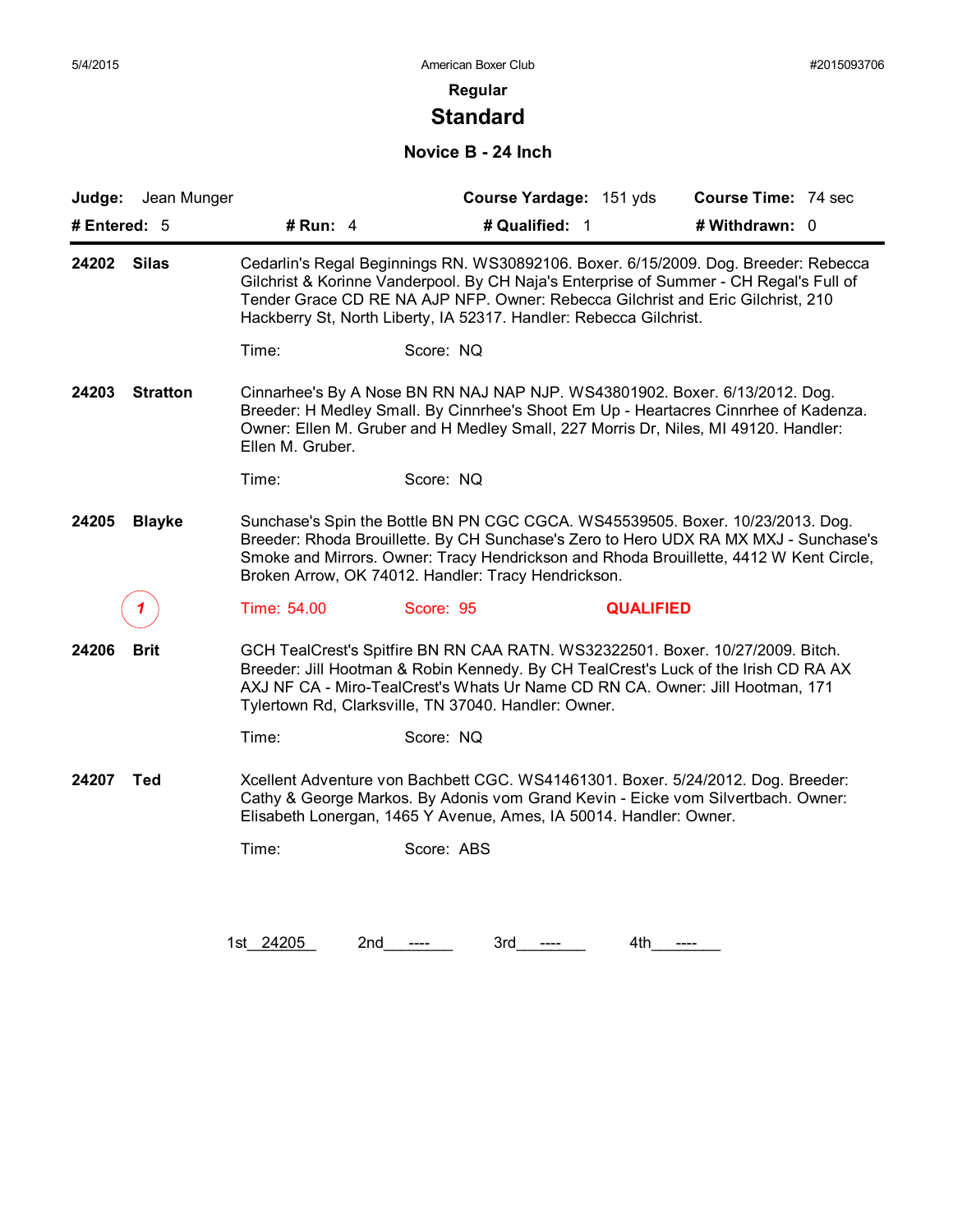# **Standard**

**Open - 8 Inch**

| Judge:         | Jean Munger   |                                       | Course Yardage: 149 yds                                                                                                                                                                                                                                                                                      | <b>Course Time: 71 sec</b> |
|----------------|---------------|---------------------------------------|--------------------------------------------------------------------------------------------------------------------------------------------------------------------------------------------------------------------------------------------------------------------------------------------------------------|----------------------------|
| # Entered: $2$ |               | # Run: $2$                            | # Qualified: 0                                                                                                                                                                                                                                                                                               | # Withdrawn: $0$           |
| 8401           | <b>Maddee</b> |                                       | CH Peja's Mad About You at Tealcrest NA NAJ CAA RATI. NP28917401. Boston Terrier.<br>3/31/2011. Bitch. Breeder: Peggy D Jackson. By CH Peja's Dark'N'Debonaire - Peja's Tops<br>Again N Command. Owner: Jill Hootman and Peggy D Jackson, 171 Tylertown Rd,<br>Clarksville, TN 37040. Handler: Jill Hootman. |                            |
|                |               | Time:                                 | Score: NQ                                                                                                                                                                                                                                                                                                    |                            |
| 8402           | Darla         | Greenfield, IN 46140. Handler: Owner. | Creekside's Say My Name. TS13575305. Chinese Crested. 11/13/2012. Bitch. Breeder:<br>Mrs. Jacqueline Pendygraff & LeWana Uselton. By CH Kameo's Montana at Creekside -<br>CH Olivera's She Dances on the Sand. Owner: Chris K Moore, 1213 N Manchester Dr,                                                   |                            |
|                |               | Time:                                 | Score: NQ                                                                                                                                                                                                                                                                                                    |                            |
|                |               |                                       |                                                                                                                                                                                                                                                                                                              |                            |
|                |               |                                       |                                                                                                                                                                                                                                                                                                              |                            |
|                |               | 2nd<br>1st                            | 3rd                                                                                                                                                                                                                                                                                                          | 4th                        |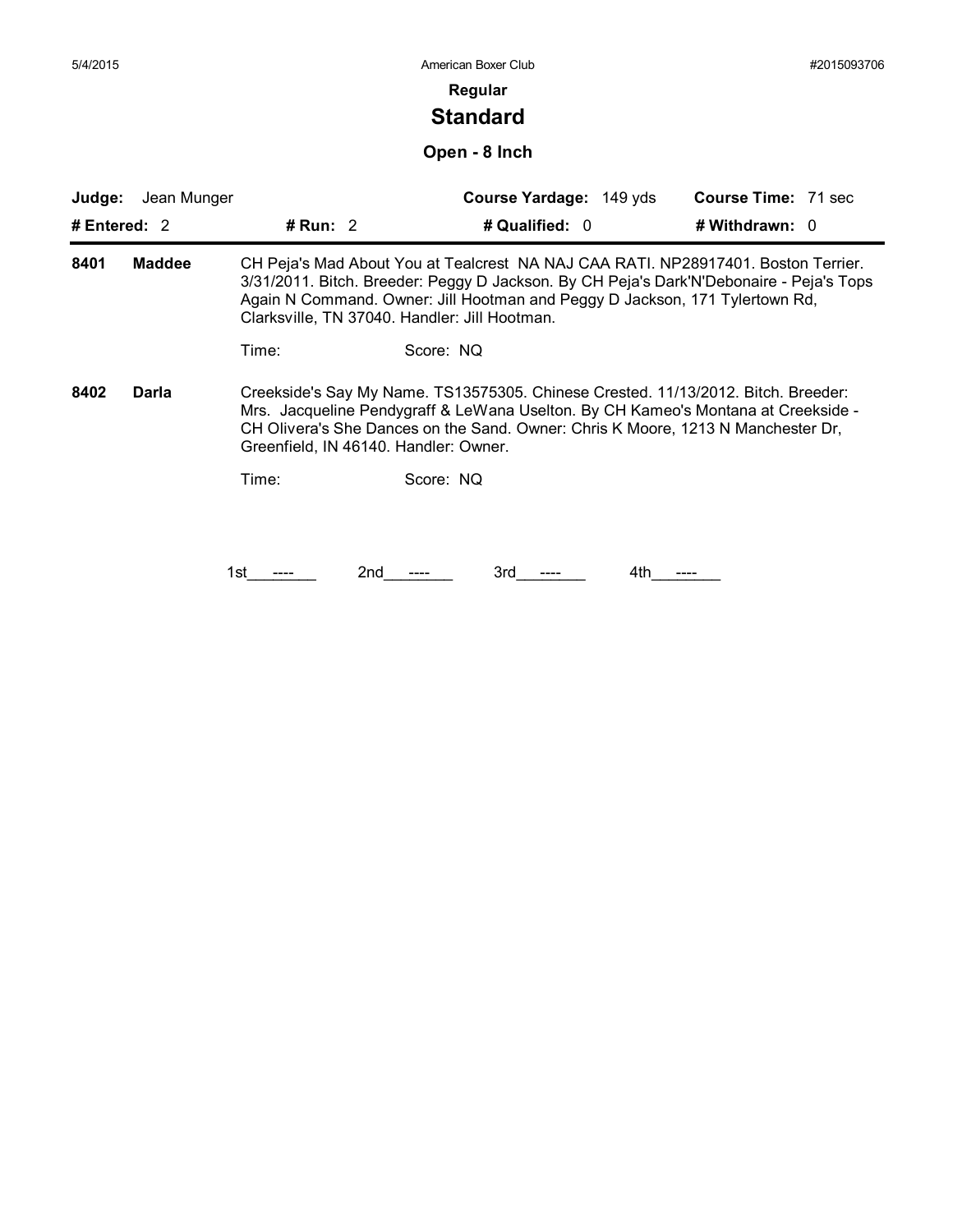| 5/4/2015               |                  | American Boxer Club                                                                                                                                                                                                                                                                                        |                  |                            | #2015093706 |
|------------------------|------------------|------------------------------------------------------------------------------------------------------------------------------------------------------------------------------------------------------------------------------------------------------------------------------------------------------------|------------------|----------------------------|-------------|
|                        |                  | Regular                                                                                                                                                                                                                                                                                                    |                  |                            |             |
|                        |                  | <b>Standard</b>                                                                                                                                                                                                                                                                                            |                  |                            |             |
|                        |                  | Open - 12 Inch                                                                                                                                                                                                                                                                                             |                  |                            |             |
| Judge:<br>Jean Munger  |                  | Course Yardage: 149 yds                                                                                                                                                                                                                                                                                    |                  | <b>Course Time: 68 sec</b> |             |
| # Entered: 1           | # Run: $1$       | # Qualified: 1                                                                                                                                                                                                                                                                                             |                  | # Withdrawn: 0             |             |
| 12401<br><b>Murphy</b> |                  | Sheradin Smooth Talker CDX BN GN RAE3 NA NAJ NAP NJP NF NFP CGC.<br>NP18113602. Schipperke. 9/17/2007. Dog. Breeder: Sherwood L. and Diane Harris. By<br>GCH Sherdain Free Spirit - CH Sheradin I Wanna Talk About Me. Owner: Dede Freeman,<br>1302 S Greenview Ct, Shelbyville, IN 46176. Handler: Owner. |                  |                            |             |
|                        | Time: 66.76      | Score: 90                                                                                                                                                                                                                                                                                                  | <b>QUALIFIED</b> |                            |             |
|                        | 1st 12401<br>2nd | 3rd                                                                                                                                                                                                                                                                                                        | 4th              |                            |             |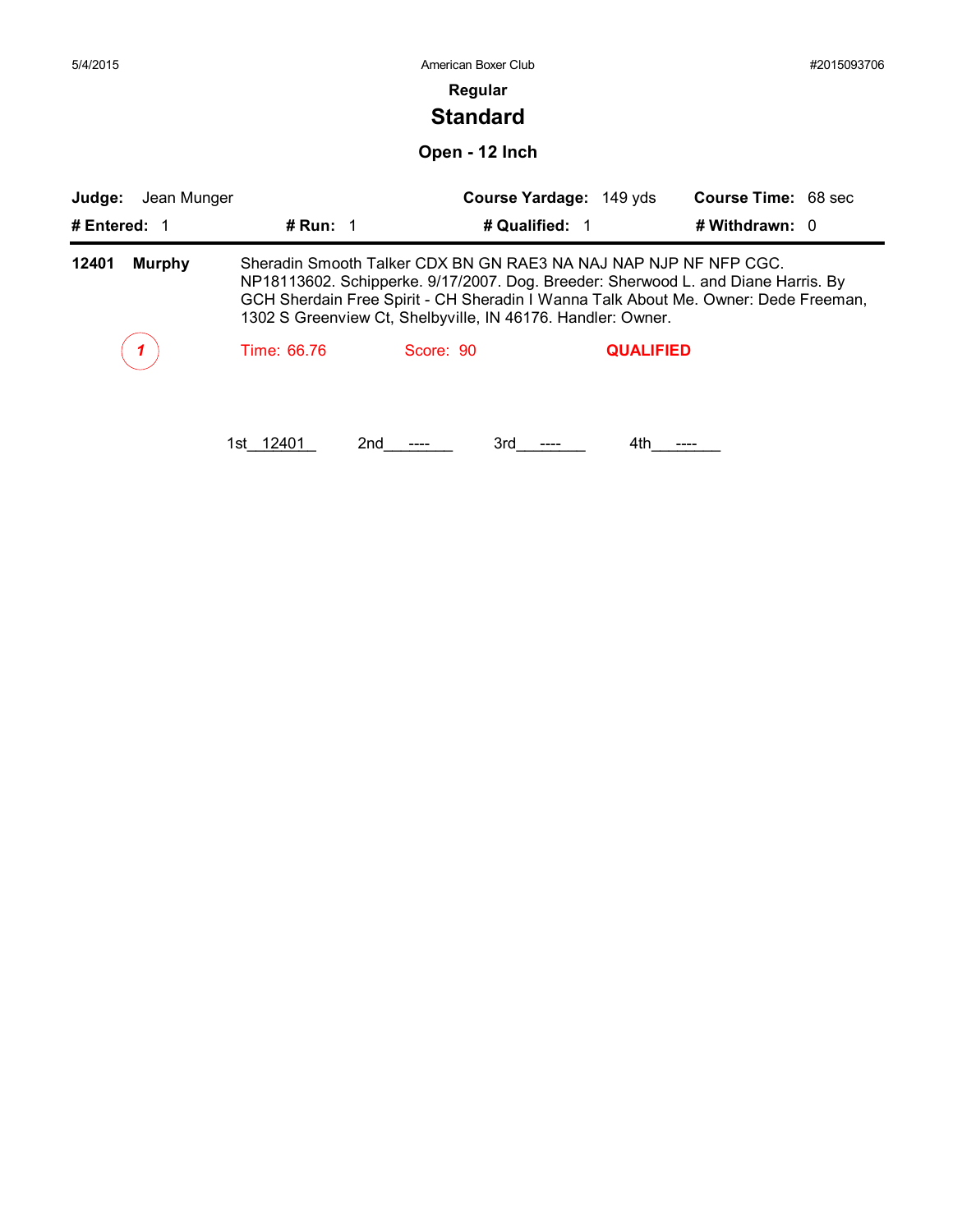# **Standard**

**Open - 16 Inch**

| Judge:         | Jean Munger   |                        |                                                                                                                                                                                                                                                                    | Course Yardage: 152 yds | <b>Course Time: 66 sec</b> |  |
|----------------|---------------|------------------------|--------------------------------------------------------------------------------------------------------------------------------------------------------------------------------------------------------------------------------------------------------------------|-------------------------|----------------------------|--|
| # Entered: $2$ |               | # Run: $2$             | # Qualified: 1                                                                                                                                                                                                                                                     |                         | # Withdrawn: 0             |  |
| 16401          | <b>Barney</b> |                        | Staley's Barney Rumble RN NA NAJ NF CA RATI. MA07228901. All American Dog.<br>8/30/2008. Dog. Breeder: Unknown. By Unknown - Unknown. Owner: Brenda Staley, 355 N<br>Chestnut St, Monrovia, IL 46157. Handler: Owner.                                              |                         |                            |  |
|                |               | Time:                  | Score: NQ                                                                                                                                                                                                                                                          |                         |                            |  |
| 16402          | Addi          | 47404. Handler: Owner. | Addison's Poetry in Motion. DN22777709. Shetland Sheepdog. 7/22/2008. Bitch. Breeder:<br>Gael Silverman & Stephanie Richardson. By GCH Icon Gala Lunar Eclipse - Belmark<br>Berwyn Crystal Blue Persuasion. Owner: Julie Jacobs, 4153 N Louden Rd, Bloomingotn, IN |                         |                            |  |
|                |               | Time: 56.03            | Score: 100                                                                                                                                                                                                                                                         | <b>QUALIFIED</b>        |                            |  |
|                |               |                        |                                                                                                                                                                                                                                                                    |                         |                            |  |
|                |               | 16402<br>1st.          | 2 <sub>nd</sub><br>3rd                                                                                                                                                                                                                                             | 4th                     |                            |  |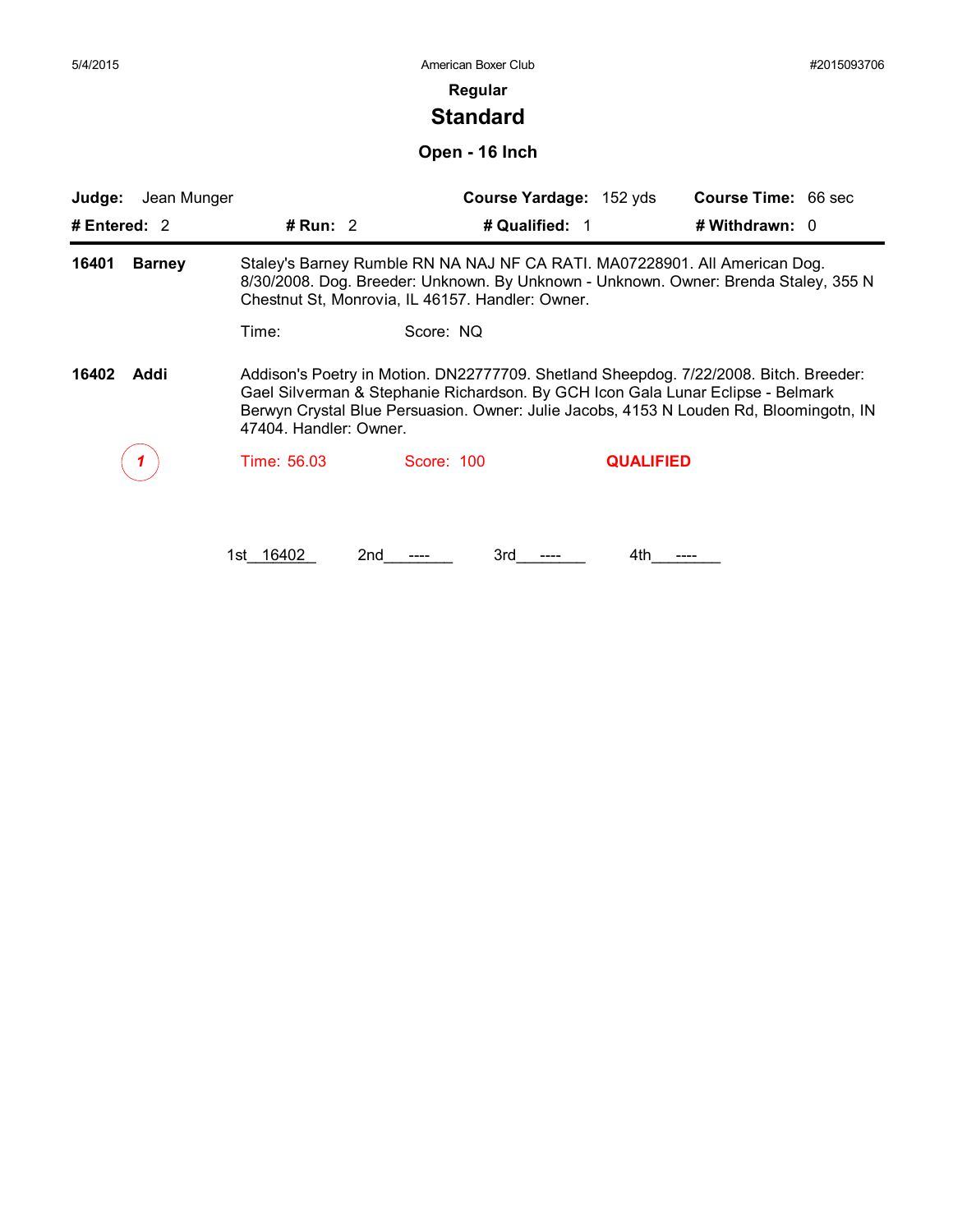# **Standard**

### **Open - 20 Inch**

|              | Judge: Jean Munger |                        | Course Yardage: 155 yds                                                                                                                                                                                                                                                                                                                  | Course Time: 63 sec |
|--------------|--------------------|------------------------|------------------------------------------------------------------------------------------------------------------------------------------------------------------------------------------------------------------------------------------------------------------------------------------------------------------------------------------|---------------------|
| # Entered: 6 |                    | # Run: $4$             | # Qualified: 0                                                                                                                                                                                                                                                                                                                           | # Withdrawn: 0      |
| 20401        | Car-Ma             |                        | CH Pheasant Hollow's Keys to my Car-Ma. WS38164701. Boxer. 6/2/2011. Bitch. Breeder:<br>Kerry Jones & Allison Jones. By GCH Pheasant Hollow's Kryptonite - CH Phesant Hollow's<br>Party Likearockstar. Owner: Nina A.B. Daniel and Kerry Jones, Allison Jones, 1556 Robert<br>Young Rd, Starksboro, VT 05487. Handler: Nina A.B. Daniel. |                     |
|              |                    | Time:                  | Score: ABS                                                                                                                                                                                                                                                                                                                               |                     |
| 20402        | Leia               |                        | Rocket N' Focal Point's Written in the Stars NA OF. WS41415505. Boxer. 7/2/2012. Bitch.<br>Breeder: Jennifer Hitt, Carolyn Jowell & Kerry Rodgers. By CH Lemke Shootin' Star at<br>Rocket CD RA MX MXJ XF - Rocket's Walk 'N the Clouds. Owner: Kerry Rodgers, 4101 CR<br>239, Georgetown, TX 78633. Handler: Owner.                     |                     |
|              |                    | Time:                  | Score: NQ                                                                                                                                                                                                                                                                                                                                |                     |
| 20403        | <b>Icon</b>        |                        | Hot Wired Click to Connect NA NAJ. DN35843206. Border Collie. 2/23/2013. Dog. Breeder:<br>Cathy Glassmeyer. By Cat's Circuit Breaker - Topshelf's Hot Wired. Owner: Cathi Shover,<br>3614 Toronto Ct, Indianapolis, IN 46268. Handler: Owner.                                                                                            |                     |
|              |                    | Time:                  | Score: NQ                                                                                                                                                                                                                                                                                                                                |                     |
| 20404        | <b>Peeps</b>       | Owner.                 | ArticTrek's Easter Treasure RN NA NAJ OF. WS25460703. Samoyed. 3/23/2008. Bitch.<br>Breeder: Lynne Villers. By CH Rexann's Yule-Tide Treasure RA - WhyteShado's ArticTrek<br>Kiska RA NA NAP NJP. Owner: Lynne Villers, 1733 W 300S, Danville, IN 46122. Handler:                                                                        |                     |
|              |                    | Time:                  | Score: NQ                                                                                                                                                                                                                                                                                                                                |                     |
| 20405        | <b>Addie</b>       | 61107. Handler: Owner. | My Sweet Adeline CD RN NA NAJ NF. PAL257783. Boxer. 12/27/2010. Bitch. Breeder:<br>Unknown. By Unknown - Unknown. Owner: Janis Foor, 1931 Wisteria Rd, Rockford, IL                                                                                                                                                                      |                     |
|              |                    | Time:                  | Score: NQ                                                                                                                                                                                                                                                                                                                                |                     |
| 20407        | Kahlo              |                        | Nina's Kahlo Loco NA NAJ NAP NJP. PAL260592. Boxer. 5/20/2012. Bitch. Breeder: . By -<br>. Owner: Nina A.B. Daniel, 1556 Robert Young Rd, Starksboro, VT 05487. Handler: Owner.                                                                                                                                                          |                     |
|              |                    | Time:                  | Score: ABS                                                                                                                                                                                                                                                                                                                               |                     |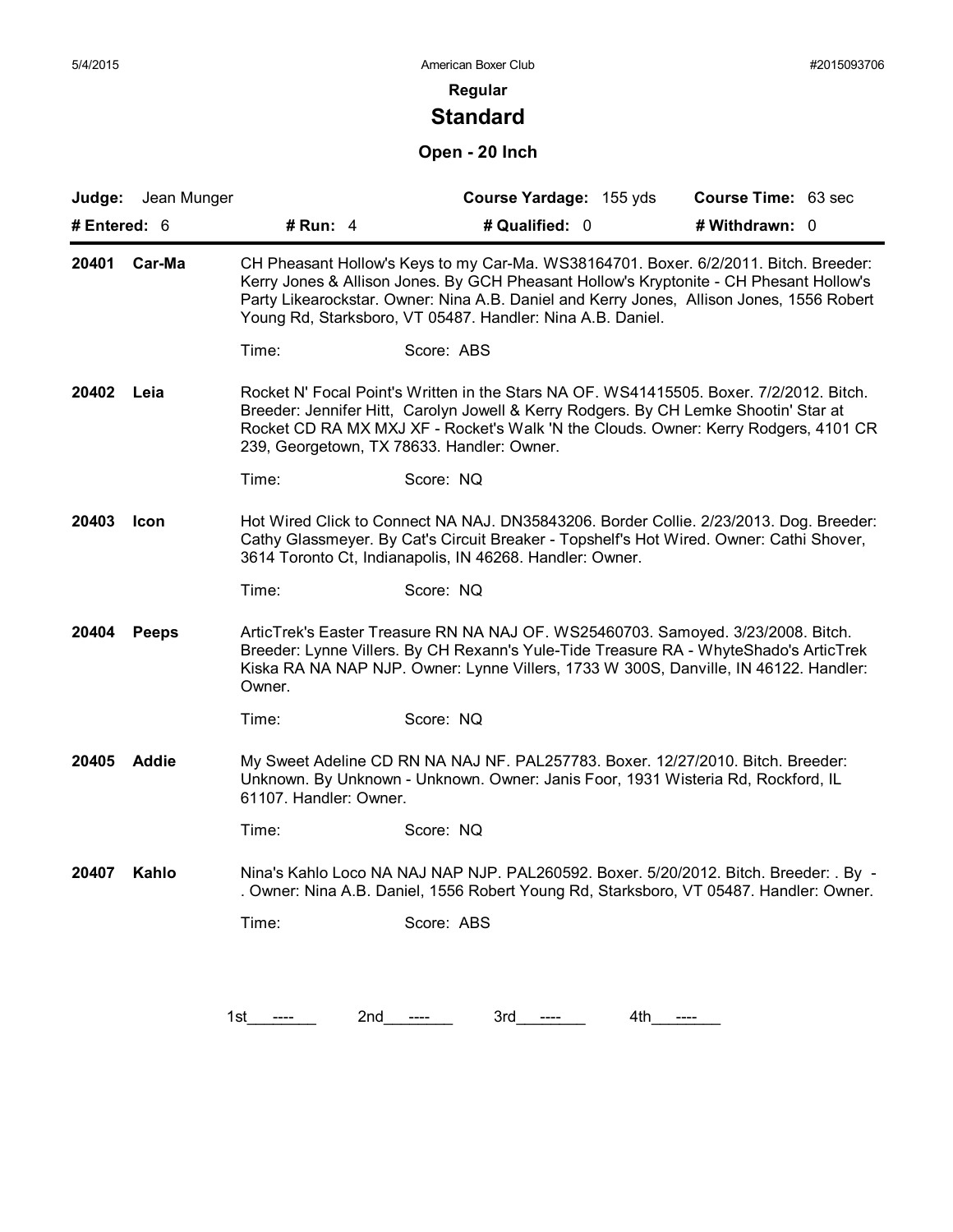# **Standard**

#### **Excellent - 12 Inch**

| Judge:<br>Jean Munger |     |                        | Course Yardage: 175 yds                                                                                                                                               | <b>Course Time: 70 sec</b> |                  |  |
|-----------------------|-----|------------------------|-----------------------------------------------------------------------------------------------------------------------------------------------------------------------|----------------------------|------------------|--|
| # Entered: 1          |     | # Run: $1$             | # Qualified: 0                                                                                                                                                        |                            | # Withdrawn: $0$ |  |
| 12601                 | Max | 61107. Handler: Owner. | Mister Maxwell OA OAJ NF. PAL257782. American Eskimo Dog. 5/7/2010. Dog. Breeder:<br>Unknown. By Unknown - Unknown. Owner: Janis Foor, 1931 Wisteria Rd, Rockford, IL |                            |                  |  |
|                       |     | Time:                  | Score: NQ                                                                                                                                                             |                            |                  |  |
|                       |     |                        |                                                                                                                                                                       |                            |                  |  |
|                       |     | 1st.                   | 2nd<br>3rd                                                                                                                                                            | 4th.                       |                  |  |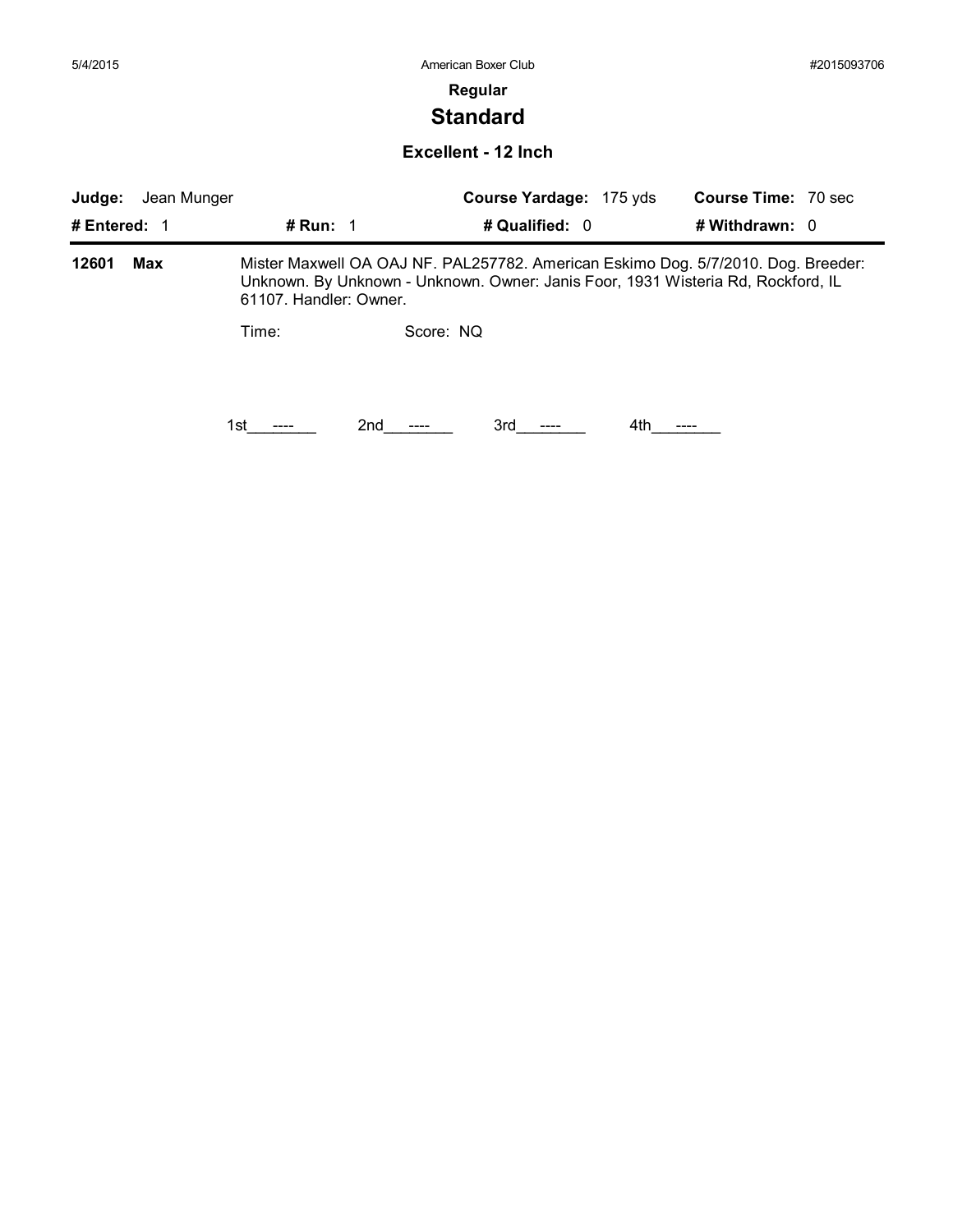# **Standard**

#### **Excellent - 16 Inch**

| Judge:         | Course Yardage: 180 yds<br>Jean Munger |                   |                                                                                                                                                                                                                                              | <b>Course Time: 68 sec</b> |                  |
|----------------|----------------------------------------|-------------------|----------------------------------------------------------------------------------------------------------------------------------------------------------------------------------------------------------------------------------------------|----------------------------|------------------|
| # Entered: $1$ |                                        | # Run: $\sqrt{1}$ | # Qualified: 0                                                                                                                                                                                                                               |                            | # Withdrawn: $0$ |
| 16601          | Macy                                   |                   | Prelude's Prada OA AXJ OF. DN25462301. Shetland Sheepdog. 7/20/2009. Bitch. Breeder:<br>Owner. By CH Road's End Obvious Conclusion - Prelude's Bec 'N Call AX AXJ HT. Owner:<br>Jane Masters, 427N 500 E, Lebanon, IN 46052. Handler: Owner. |                            |                  |
|                |                                        | Time:             | Score: NO                                                                                                                                                                                                                                    |                            |                  |
|                |                                        | 1st               | 2nd<br>3rd                                                                                                                                                                                                                                   | 4th                        |                  |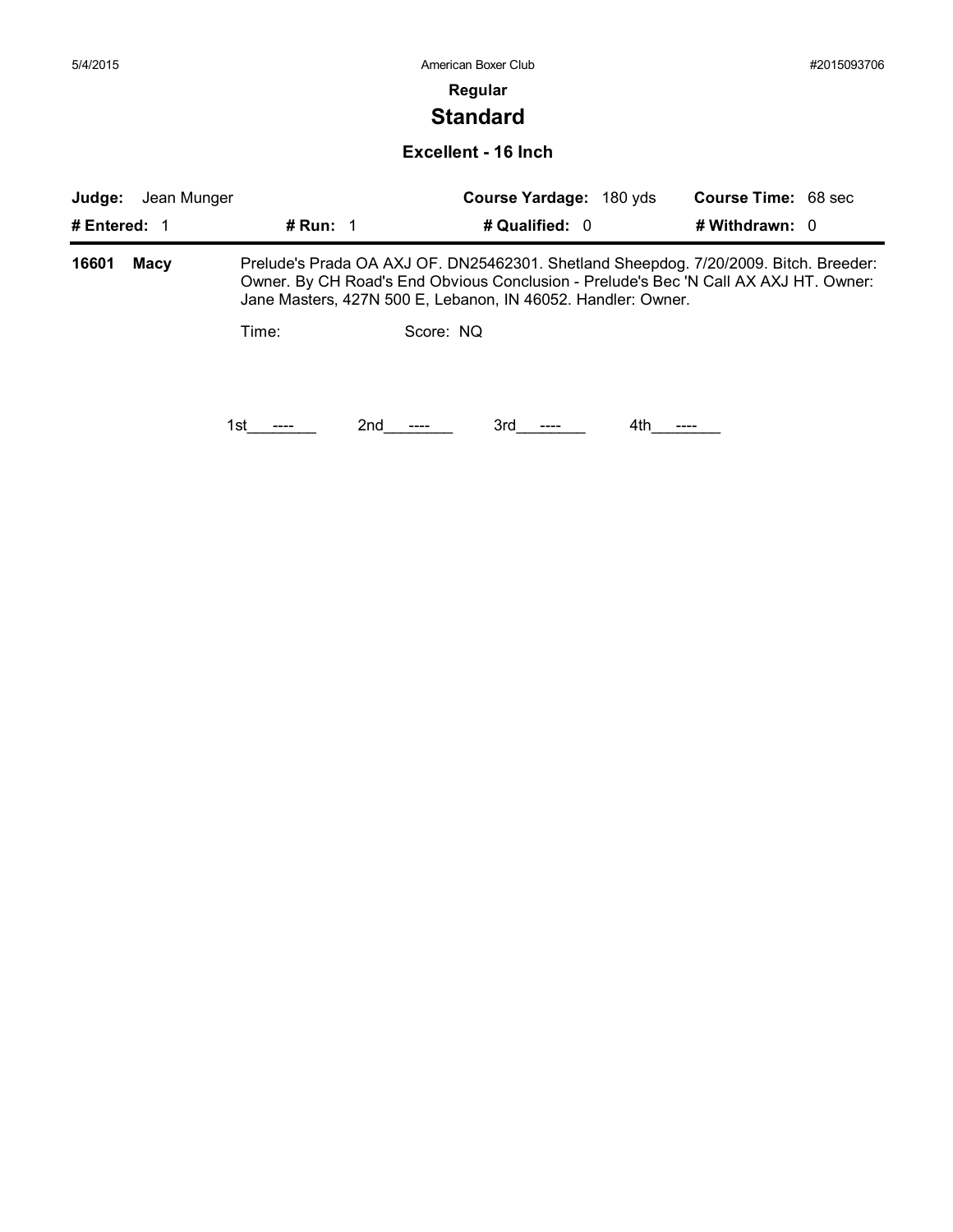# **Standard**

### **Excellent - 20 Inch**

| Judge:<br>Jean Munger |                 | Course Yardage: 186 yds                                                                                                                                                                                                                                                                                                       | <b>Course Time: 65 sec</b> |
|-----------------------|-----------------|-------------------------------------------------------------------------------------------------------------------------------------------------------------------------------------------------------------------------------------------------------------------------------------------------------------------------------|----------------------------|
| # Entered: $3$        | # Run: 3        | # Qualified: 0                                                                                                                                                                                                                                                                                                                | # Withdrawn: 0             |
| 20601<br><b>Jett</b>  |                 | Merry Oak Farms Lonestar Jett. PAL263397. Labrador Retriever. 4/30/2012. Dog. Breeder:<br>. By -. Owner: Judy Kowarsch, 16330 Oak Rd, Westfield, IN 46074. Handler: Owner.                                                                                                                                                    |                            |
|                       | Time:           | Score: NQ                                                                                                                                                                                                                                                                                                                     |                            |
| Chugger<br>20602      | Handler: Owner. | CH Bayswater's Down the Hatch CD OA OAJ OF. WS41328903. Portuguese Water Dog.<br>6/2/2012. Dog. Breeder: Mary-Kay Schroeder. By CH C-Lion's Sequel to the Ring - CH<br>Bayswater's Ziva la Diva. Owner: Chuck Bubert, 932 Laurel Lane, Noblesville, IN 46062.                                                                 |                            |
|                       | Time:           | Score: NQ                                                                                                                                                                                                                                                                                                                     |                            |
| 20604<br><b>Moose</b> |                 | GCH Schmidt's-GC Moose A. Moose OA OAJ NF. WS29070301. Boxer. 12/31/2008. Dog.<br>Breeder: Juli Schmidt & Cindy Yeager. By GCH Raineylane-Studio DaVinci - Schmidt's<br>Mystic Run at Heart Acre. Owner: Tammy Davison and Juli Schmidt & Cindy Yeager, 4660<br>N Thomas Rd, Freeland, MI 48623-8855. Handler: Tammy Davison. |                            |
|                       | Time:           | Score: NQ                                                                                                                                                                                                                                                                                                                     |                            |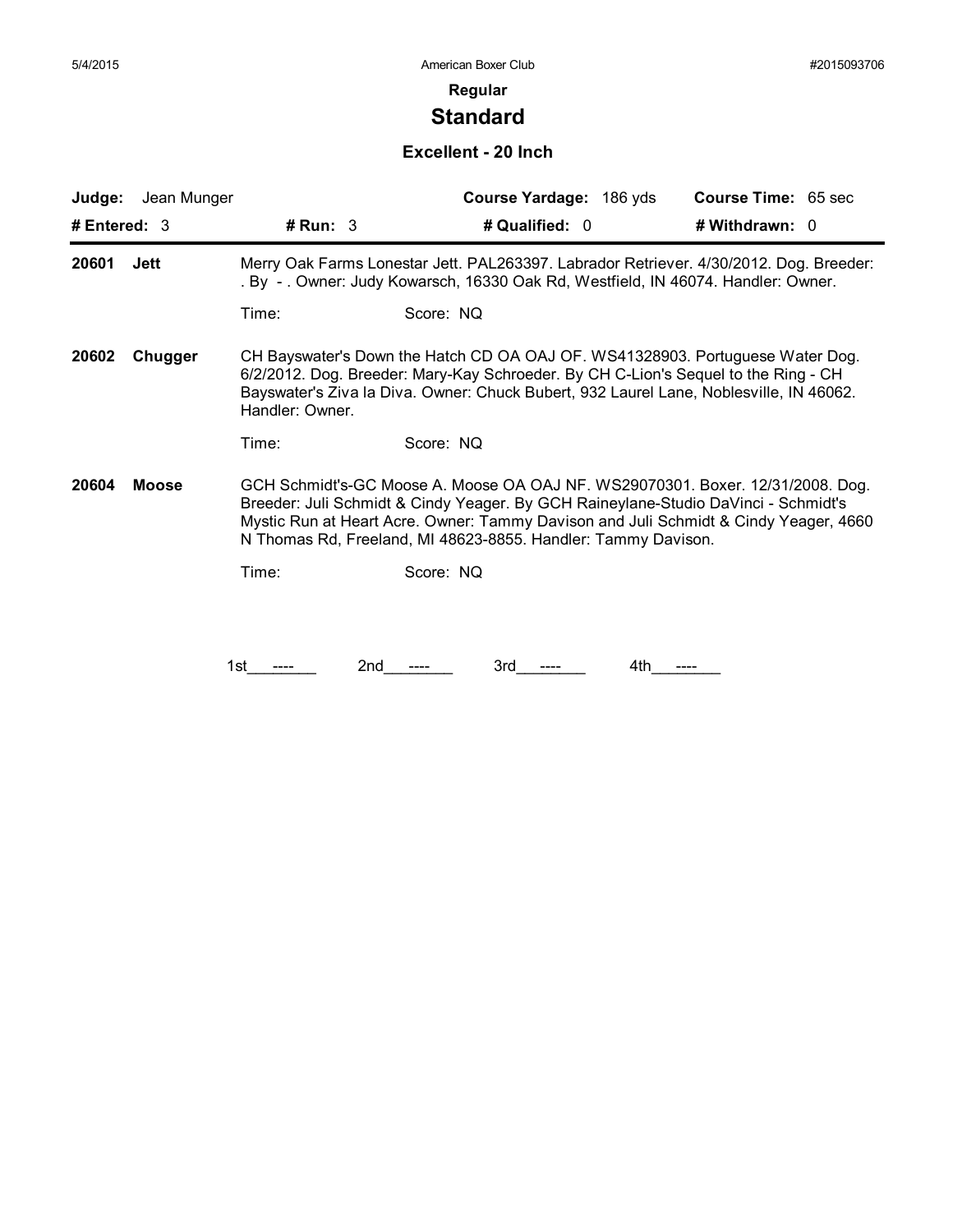# **Standard**

#### **Excellent - 24 Inch**

| Judge:         | Jean Munger |                        | Course Yardage: 186 yds                                                                                                                                                                                                                                                                                                                  | <b>Course Time: 69 sec</b> |
|----------------|-------------|------------------------|------------------------------------------------------------------------------------------------------------------------------------------------------------------------------------------------------------------------------------------------------------------------------------------------------------------------------------------|----------------------------|
| # Entered: $2$ |             | # Run: $2$             | # Qualified: 0                                                                                                                                                                                                                                                                                                                           | # Withdrawn: $0$           |
| Ziva<br>24602  |             | Owens.                 | CH Peprhl's Life's a Dance with DebLyn VCD1 BN GN RE TDX OA OAJ HT PT.<br>WS30844201. Boxer. 6/29/2009. Bitch. Breeder: Sue Ann Thompsn. By CH OTCH Regal's<br>Heeeere's Johnny - CH Peprhl's Will You Dance Marbo CDX RE AX AXJ NAP NJP. Owner:<br>Debra L Owens and Caitlyn Owens, 508 2nd St, Luther, IA 50152-0357. Handler: Debra L |                            |
|                |             | Time:                  | Score: NQ                                                                                                                                                                                                                                                                                                                                |                            |
| 24603          | Frank       | 73131. Handler: Owner. | Winmere St Francis OA AXJ OF. WS21423002. Boxer. 2/27/2007. Dog. Breeder: Theresa<br>Garton & Lynn Garton. By CH Hawk's American Dream - Winmere Black Eyed Susan RN<br>OA OAJ AXP AJP XFP CGC. Owner: Theresa Garton, P.O. 13068, Oklahoma City, OK                                                                                     |                            |
|                |             | Time:                  | Score: NQ                                                                                                                                                                                                                                                                                                                                |                            |
|                |             |                        |                                                                                                                                                                                                                                                                                                                                          |                            |
|                |             | 2nd<br>1st             | 3rd<br>4th                                                                                                                                                                                                                                                                                                                               |                            |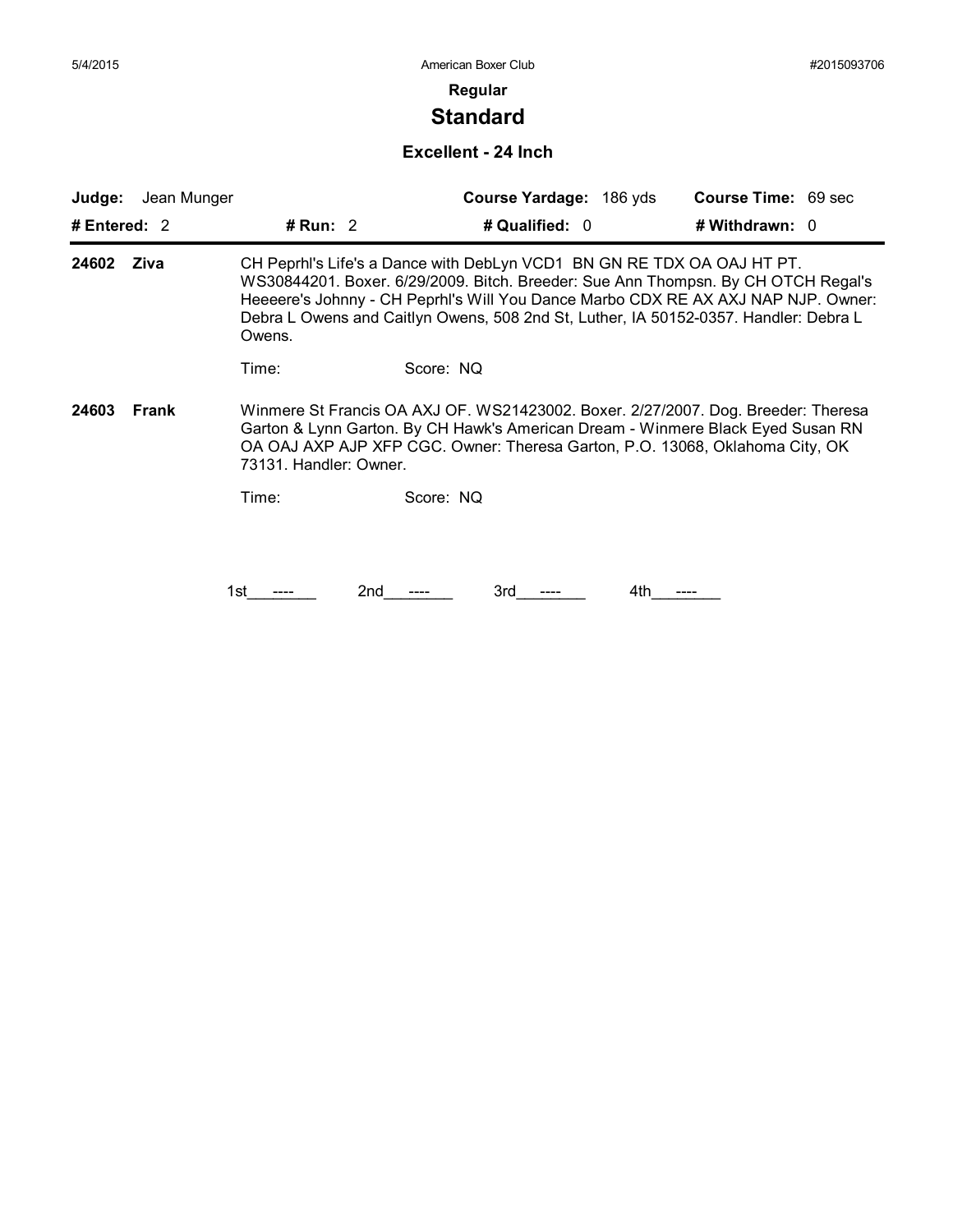# **Standard**

#### **Master - 8 Inch**

| Jean Munger<br>Judge:   |                 |                                                                                                                                                                                                                                                                    | Course Yardage: 175 yds | <b>Course Time: 75 sec</b> |  |
|-------------------------|-----------------|--------------------------------------------------------------------------------------------------------------------------------------------------------------------------------------------------------------------------------------------------------------------|-------------------------|----------------------------|--|
| # Entered: 4            | # Run: $4$      | # Qualified: 2                                                                                                                                                                                                                                                     |                         | # Withdrawn: 0             |  |
| 8801<br><b>Chadwick</b> |                 | Fantasy's Sir Chadwick Borne of Fire. TR89599801. Shih Tzu. 7/9/2009. Dog. Breeder:<br>Susan Kilgore. By CH Fantasy's Fire Dragon - CH Fantasy's Geisha Girl. Owner: Terri<br>Fenci, 2261 Petworth Ct, Naperville, IL 60565. Handler: Owner.                       |                         |                            |  |
|                         | Time:           | Score: NQ                                                                                                                                                                                                                                                          |                         |                            |  |
| 8802<br>Kip             | Handler: Owner. | MACH2 Sandfox Kipchoge TD T2B. DN05570406. Pembroke Welsh Corgi. 1/4/2004. Dog.<br>Breeder: Vicki Sandage & Pam Brannock. By CH Sandfox Flying Finish - CH Calloway<br>Parlor Soiree. Owner: Jane Glier, 2806 W. County Rd 400 S, Greencastle, IN 46135-1340.      |                         |                            |  |
|                         | Time: 49.03     | Score: 100                                                                                                                                                                                                                                                         | <b>QUALIFIED</b>        |                            |  |
| 8803<br>Zuri            |                 | Ratitatt Franibur Sing ZBlus. RN22962303. Rat Terrier. 6/8/2011. Bitch. Breeder: Valerie<br>Luchsinger. By Ratitatt Franibur Spartan Spittin Fire - Ratitatt Franibur Pop up Pez. Owner:<br>Cheryl Lent, 2701 N Skyline Dr, Bloomington, IN 47404. Handler: Owner. |                         |                            |  |
|                         | Time:           | Score: NQ                                                                                                                                                                                                                                                          |                         |                            |  |
| 8804<br><b>Sterling</b> |                 | MACH6 Sterling of Burberry. TR17359401. Shih Tzu. 8/7/2003. Bitch. Breeder: Betty<br>Meidlinger. By CH Mei San's Midnight Madness - CH Mei San's Black Magic Moment.<br>Owner: Terri Fenci, 2261 Petworth Ct, Naperville, IL 60565. Handler: Owner.                |                         |                            |  |
|                         | Time: 65.41     | Score: 100                                                                                                                                                                                                                                                         | <b>QUALIFIED</b>        |                            |  |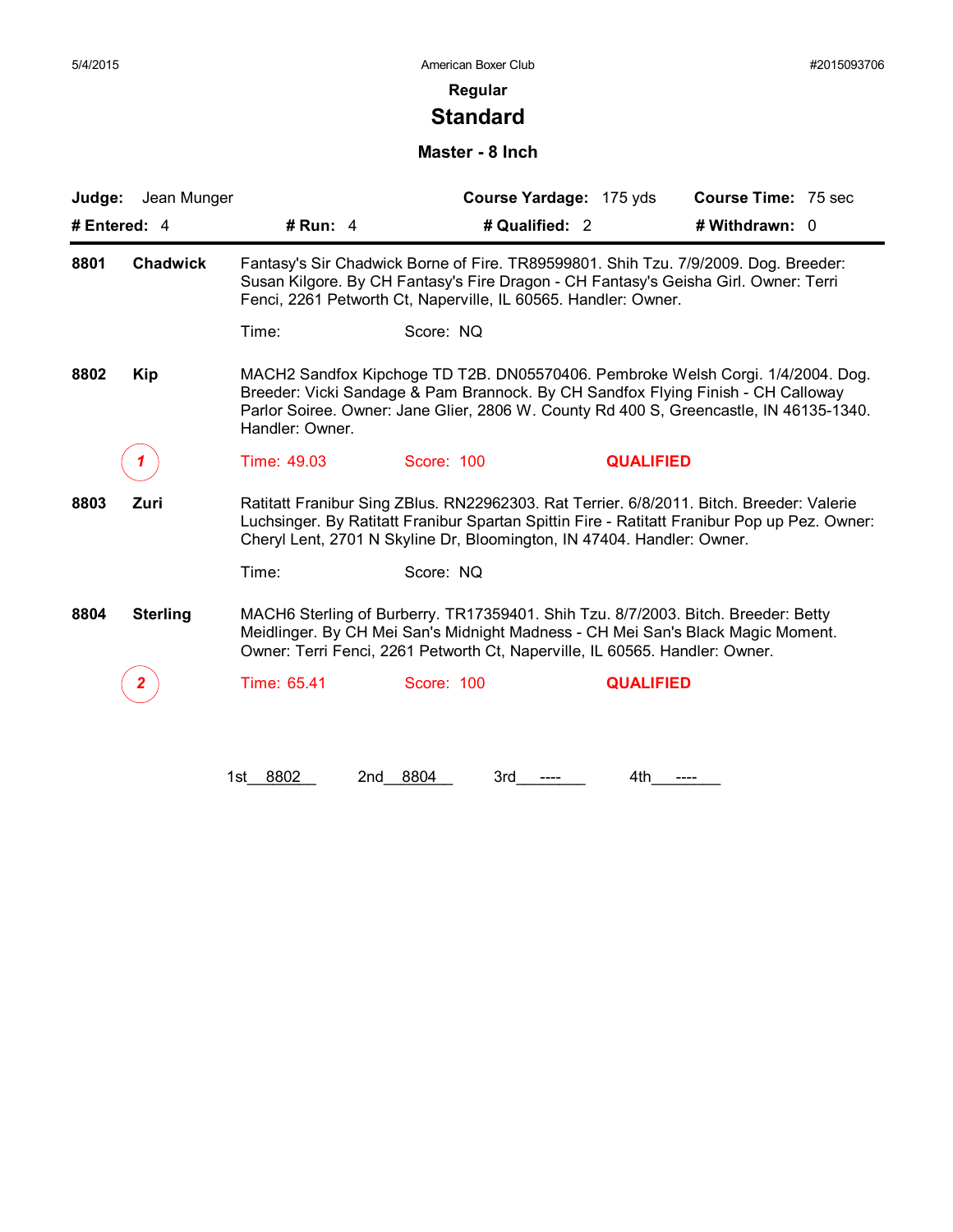# **Standard**

#### **Master - 12 Inch**

|                          | Judge: Jean Munger |                               | Course Yardage: 175 yds                                                                                                                                                                                                                                                                                    | <b>Course Time: 70 sec</b> |  |
|--------------------------|--------------------|-------------------------------|------------------------------------------------------------------------------------------------------------------------------------------------------------------------------------------------------------------------------------------------------------------------------------------------------------|----------------------------|--|
| # Entered: 9             |                    | # Run: 7                      | # Qualified: 3                                                                                                                                                                                                                                                                                             | # Withdrawn: 0             |  |
| 12801                    | Indee              | Owner.                        | Alpengo's Indiana Joan II AX MJB. DN25110502. Shetland Sheepdog. 6/10/2009. Bitch.<br>Breeder: Karen Adams. By CH Jade Mist Belmark Bragging Rights - Alpenglo's Sundae<br>Surprise. Owner: Maureen Boulanger, 405 Karen Dr, Pittsboro, IN 46167-8970. Handler:                                            |                            |  |
|                          |                    | Time:                         | Score: NQ                                                                                                                                                                                                                                                                                                  |                            |  |
| 12802<br><b>Treasure</b> |                    |                               | K-RUN'S IntoTreasured Gold BN RN MX MXJ XF CGC. HP41113806. Beagle. 7/27/2011.<br>Bitch. Breeder: K Weichert & J Rodes. By BIS GCH Torquay's Be Nice to Me - CH K-<br>RUN'S Park Me on Fifth Avenue. Owner: Marsha Smunt and Tim Smunt, 6812 Reynard<br>Rd, Fox Point, WI 53217. Handler: Marsha Smunt.    |                            |  |
|                          |                    | Time:                         | Score: ABS                                                                                                                                                                                                                                                                                                 |                            |  |
| 12803                    | <b>Booker</b>      | 46032. Handler: Owner.        | Cricketeers Mr. Peanut CD RA MX MXJ. TR63642104. Cavalier King Charles Spaniel.<br>3/13/2007. Dog. Breeder: Ginny Collins, Joyce Smith & Pam Curry. By Wystar Rodeo<br>Nite - Tarans Princess Bright Eyes. Owner: Terri Dantin, 12916 Tradd St, Carmel, IN                                                 |                            |  |
|                          |                    | Time:                         | Score: NQ                                                                                                                                                                                                                                                                                                  |                            |  |
| 12804                    | <b>Stitch</b>      | Handler: Christina Wakefield. | Stitch AX AXJ. PAL255078. Boston Terrier. 6/1/2007. Dog. Breeder: Unknown. By<br>Unknown - Unknown. Owner: Brian Wakefield, 8406 Blue Lick Rd, Louisville, KY 40219.                                                                                                                                       |                            |  |
|                          |                    | Time: 52.14                   | Score: 100                                                                                                                                                                                                                                                                                                 | <b>QUALIFIED</b>           |  |
| 12805                    | <b>Rudy</b>        | Handler: Owner.               | Rudolph MX MXJ. PAL200314. Shetland Sheepdog. 4/18/2007. Dog. Breeder: Unknown. By<br>Unknown - Unknown. Owner: Maureen Boulanger, 405 Karen Dr, Pittsboro, IN 46167-8970.                                                                                                                                 |                            |  |
|                          |                    | Time:                         | Score: ABS                                                                                                                                                                                                                                                                                                 |                            |  |
| 12806                    | Cubby              | Owner.                        | Little Mr Cubby. PAL256141. Pomeranian. 11/4/2010. Dog. Breeder: Unknown. By<br>Unknown - Unknown. Owner: Mona Gitter, 1223 Woodgate Dr, Carmel, IN 46033. Handler:                                                                                                                                        |                            |  |
|                          |                    | Time:                         | Score: NQ                                                                                                                                                                                                                                                                                                  |                            |  |
| 12807                    | <b>Tammie</b>      |                               | MACH6 K-Run Miss Tammie Bea Mine CDX BN GN RE MXF T2B4 THD FM CGC.<br>HP25126004. Beagle. 3/14/2007. Bitch. Breeder: K Wenchert. By BIS GCH Lanbur Carson<br>City - CH K-Run's Park Me on Fifth Avenue. Owner: Marsha Smunt and Tim Smunt, 6812<br>Reynard Rd, Fox Point, WI 53217. Handler: Marsha Smunt. |                            |  |
|                          |                    | Time:                         | Score: NQ                                                                                                                                                                                                                                                                                                  |                            |  |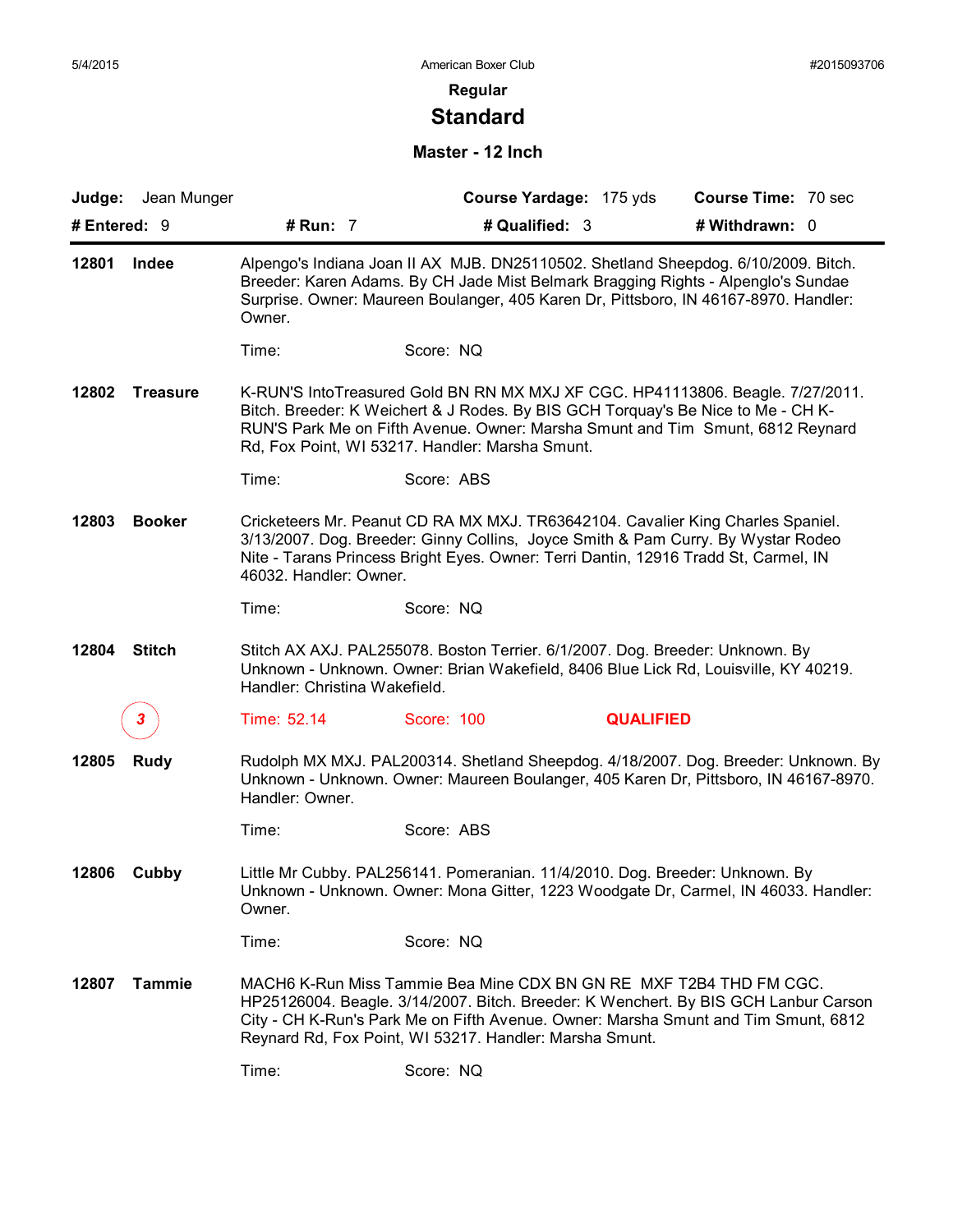| 5/4/2015              |                 | American Boxer Club                                |                                                                                                                                                                                                                                                        | #2015093706 |
|-----------------------|-----------------|----------------------------------------------------|--------------------------------------------------------------------------------------------------------------------------------------------------------------------------------------------------------------------------------------------------------|-------------|
|                       |                 | Regular                                            |                                                                                                                                                                                                                                                        |             |
|                       |                 | <b>Standard</b>                                    |                                                                                                                                                                                                                                                        |             |
| 12808<br>Sly          |                 | Tradd St, Carmel, IN 46032. Handler: Terri Dantin. | Daisylane Dance to the Music CD RN MX MXJ. TS08019202. Cavalier King Charles<br>Spaniel. 11/18/2011. Dog. Breeder: Kristine Schmidt. By Wystar He Got Game at<br>Daisylane - Wystar Rock N Roll Angel. Owner: Terri Dantin and Kristine Schmidt, 12916 |             |
|                       | Time: 51.68     | Score: 100                                         | <b>QUALIFIED</b>                                                                                                                                                                                                                                       |             |
| <b>Blitz</b><br>12809 | Handler: Owner. |                                                    | Blitzen AX MXJ. PAL200315. Shetland Sheepdog. 4/18/2007. Dog. Breeder: Unknown. By<br>Unknown - Unknown. Owner: Maureen Boulanger, 405 Karen Dr, Pittsboro, IN 46167-8970.                                                                             |             |
|                       | Time: 45.82     | Score: 100                                         | <b>QUALIFIED</b>                                                                                                                                                                                                                                       |             |
|                       | 12809<br>1st l  | 12808<br>3rd 12804<br>2nd                          | 4th                                                                                                                                                                                                                                                    |             |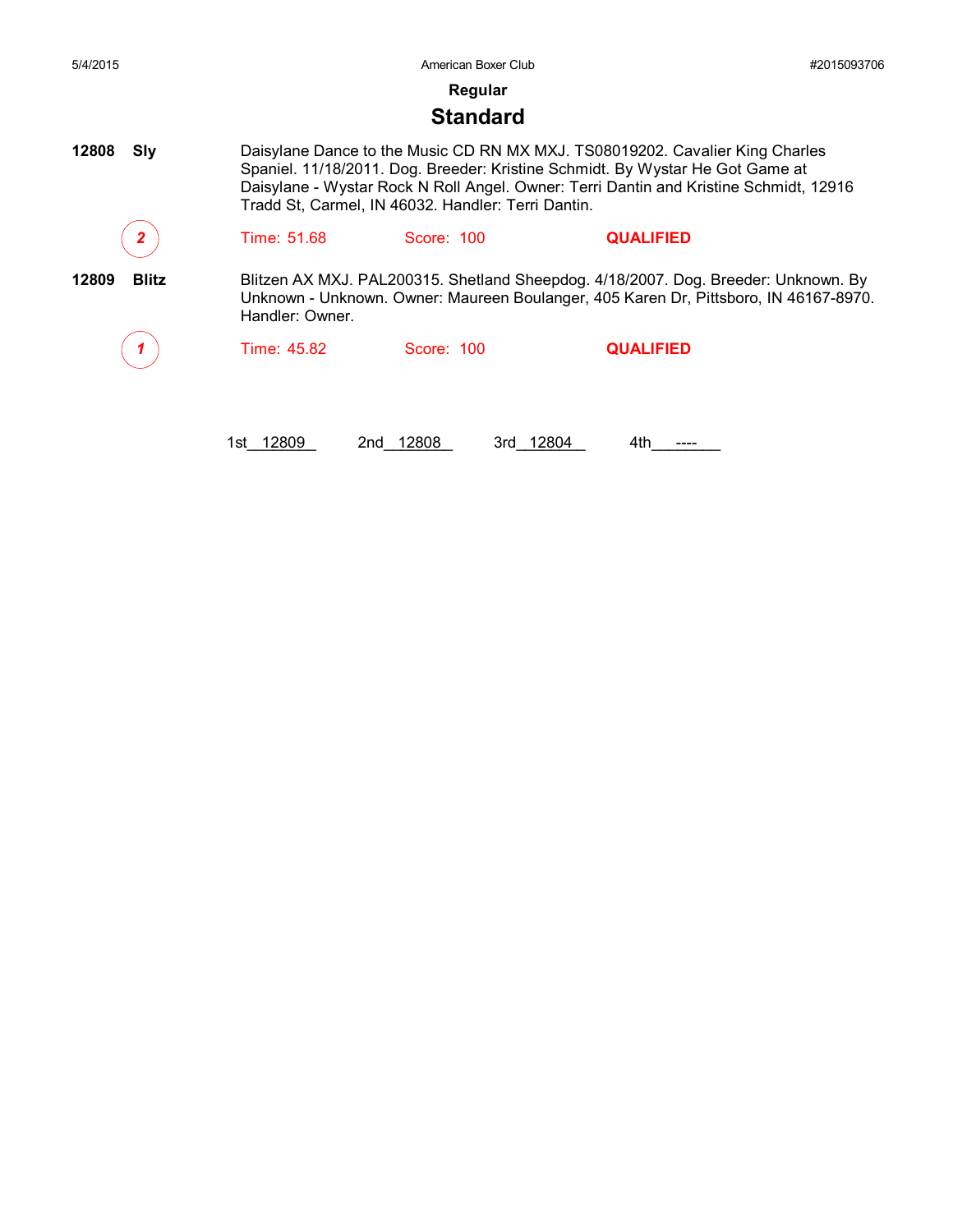# **Standard**

#### **Master - 16 Inch**

| Judge:<br># Entered: 5  | Jean Munger<br># Run: 4 | Course Yardage: 180 yds<br># Qualified: 2                                                                                                                                                                                                                                                            |                  | Course Time: 68 sec<br># Withdrawn: 0                                                                                                                                                                                                                              |  |
|-------------------------|-------------------------|------------------------------------------------------------------------------------------------------------------------------------------------------------------------------------------------------------------------------------------------------------------------------------------------------|------------------|--------------------------------------------------------------------------------------------------------------------------------------------------------------------------------------------------------------------------------------------------------------------|--|
|                         |                         |                                                                                                                                                                                                                                                                                                      |                  |                                                                                                                                                                                                                                                                    |  |
| 16801<br>Quin           | Handler: Owner.         | Breeder: Karen E. Adams & Kathleen Carver. By Alpenglo's Gale Force NAJ - Bacarra<br>Alpenglo Ms Chievious. Owner: Kathleen Carver, 343 S Taft, Indianapolis, IN 46241.                                                                                                                              |                  | Baccara Makin' Waves AX AXJ OF. DN25113301. Shetland Sheepdog. 6/16/2009. Dog.                                                                                                                                                                                     |  |
|                         | Time:                   | Score: NQ                                                                                                                                                                                                                                                                                            |                  |                                                                                                                                                                                                                                                                    |  |
| 16802<br>Teak           |                         | AXJ HT. Owner: Jane Masters, 427N 500 E, Lebanon, IN 46052. Handler: Owner.                                                                                                                                                                                                                          |                  | Prelude's Protocol AX MXJ XF T2B PT. DN29497004. Shetland Sheepdog. 10/6/2007. Dog.<br>Breeder: Owner. By CH Prelude's Puttin' On Hairs OA OAJ NF - Prelude's Bec N' Call AX                                                                                       |  |
|                         | Time:                   | Score: NQ                                                                                                                                                                                                                                                                                            |                  |                                                                                                                                                                                                                                                                    |  |
| 16803<br><b>Bliss</b>   |                         | MACH Coastal Keeara Euphoria MX MXJ MXS MJS XF T2B. DN20203003. Shetland<br>Sheepdog. 12/10/2007. Bitch. Breeder: Tammy Alden and Polly Brolin By CH Coastal<br>Wintercreek Island Tan - CH Coastal Beach Bunny. Owner: Kathy McKee, 8040 Oak Hill<br>Drive, Indianapolis, IN 46250. Handler: Owner. |                  |                                                                                                                                                                                                                                                                    |  |
|                         | Time: 51.71             | Score: 100                                                                                                                                                                                                                                                                                           | <b>QUALIFIED</b> |                                                                                                                                                                                                                                                                    |  |
| 16804<br><b>Pretzel</b> |                         | Florence, KY 41042. Handler: J. Elizabeth Abate.                                                                                                                                                                                                                                                     |                  | CH MACH Aran Twisted Logic MXB MJB NF. RN22214103. Soft Coated Wheaten Terrier.<br>2/4/2011. Bitch. Breeder: Shari Boyd Carusi. By CH Gleanngay Holliday - CH Aran Built a<br>Betr Mouse Trap. Owner: J. Elizabeth Abate and Shari Boyd Carusi, 2672 Legacy Ridge, |  |
|                         | Time:                   | Score: ABS                                                                                                                                                                                                                                                                                           |                  |                                                                                                                                                                                                                                                                    |  |
| 16805<br><b>Shady</b>   | Owner.                  | MACH2 Coco Chanel Blue Starlight MXB MJB XF T2B. DN30137201. Schapendoes.<br>Uns Et Des Autre. Owner: Lisa Sponsler, 1909 W 136th St, Carmel, IN 46032. Handler:                                                                                                                                     |                  | 11/29/2010. Bitch. Breeder: Kathleen Digaudio. By Astro Blue Starlight - Heidistarlight Des                                                                                                                                                                        |  |
|                         | Time: 43.25             | Score: 100                                                                                                                                                                                                                                                                                           | <b>QUALIFIED</b> |                                                                                                                                                                                                                                                                    |  |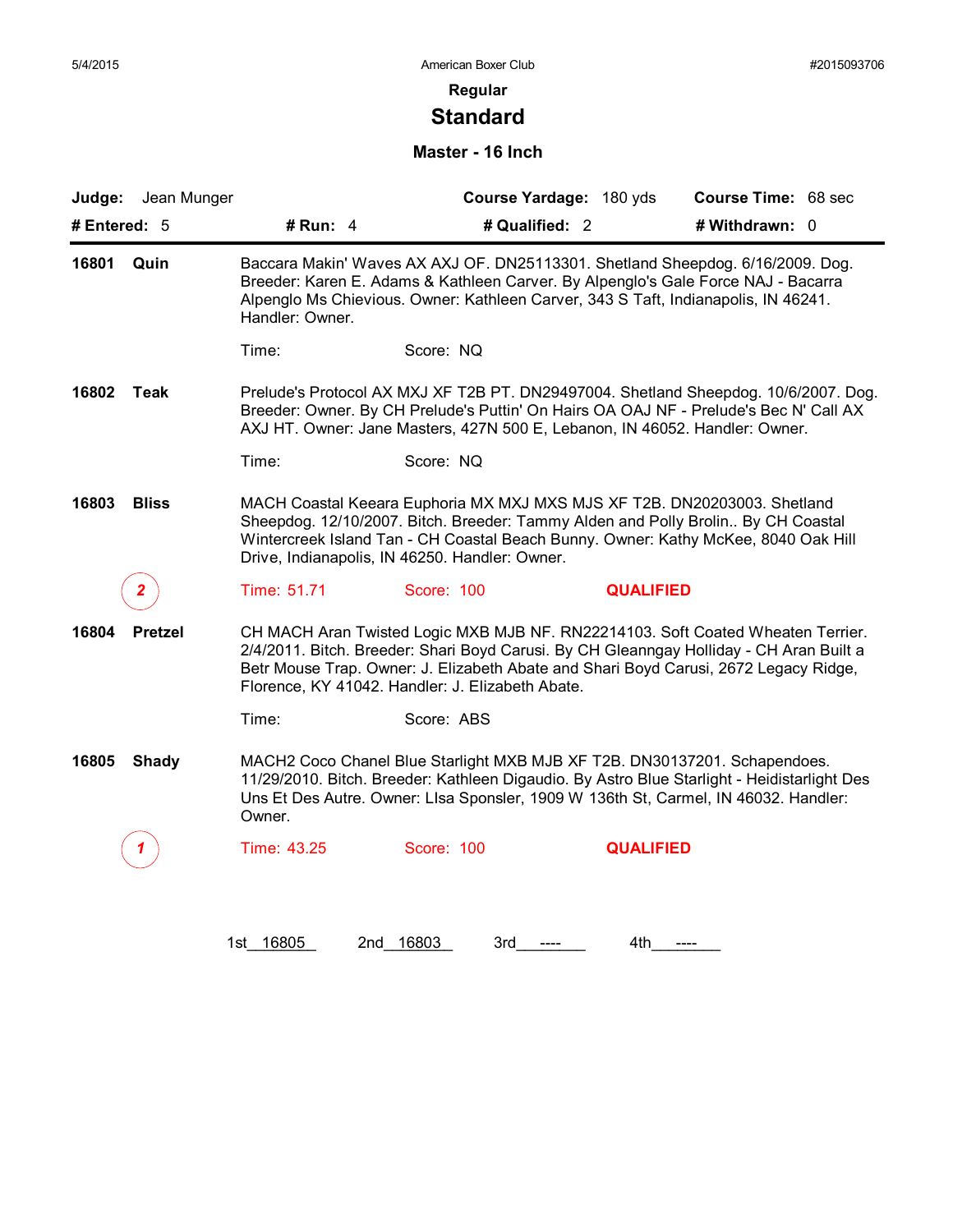# **Standard**

#### **Master - 20 Inch**

| Judge: Jean Munger     |                            |                                                                                                                                                                                                                                                                                                                           | Course Yardage: 186 yds | Course Time: 65 sec |  |
|------------------------|----------------------------|---------------------------------------------------------------------------------------------------------------------------------------------------------------------------------------------------------------------------------------------------------------------------------------------------------------------------|-------------------------|---------------------|--|
| # Entered: 21          | # Run: 18                  | # Qualified: 6                                                                                                                                                                                                                                                                                                            |                         | # Withdrawn: 0      |  |
| 20801<br><b>Prymme</b> |                            | Sunchase's Little Pink Ribbon UD BN RE AX AXJ NF CA CGC CGCA. WS35563707.<br>Boxer. 10/14/2010. Bitch. Breeder: Owner. By CH Breezewood's Lord of Wystmont CDX -<br>Sunchase's Little Black Dress UDX OM1 RA AX AXJ OF CGC CGCA. Owner: Tracy<br>Hendrickson, 4412 W Kent Circle, Broken Arrow, OK 74012. Handler: Owner. |                         |                     |  |
|                        | Time:                      | Score: NQ                                                                                                                                                                                                                                                                                                                 |                         |                     |  |
| 20802<br><b>Speedy</b> |                            | Feel the Need. MA17582701. All American Dog. 6/1/2011. Dog. Breeder: Unknown. By<br>Unknown - Unknown. Owner: Janet K. Boggs, 3902 W Offield Monument Rd,<br>Crawfordsville, IN 47933. Handler: Owner.                                                                                                                    |                         |                     |  |
|                        | Time: 41.94                | Score: 100                                                                                                                                                                                                                                                                                                                | <b>QUALIFIED</b>        |                     |  |
| 20803<br>Token         | Handler: Mary Ann Widmyer. | MACH4 Millknock Bea My Little Token NF. DN18732404. Collie. 7/1/2007. Bitch. Breeder:<br>Marianne Sullivan & Jos Rhames. By CH Millknock Moonstone - CH Millknock Silhouette.<br>Owner: Mary Ann Widmyer and Tom Widmyer, 14 Miami Dr, Ft Mitchell, KY 41017.                                                             |                         |                     |  |
|                        | Time:                      | Score: ABS                                                                                                                                                                                                                                                                                                                |                         |                     |  |
| 20804<br>Ace           | Handler: Owner.            | Ace VIII. DN30836203. Border Collie. 1/22/2010. Dog. Breeder: Anne O'Toole. By Oak<br>Ridge Luke - Mint. Owner: Christina Wakefield, 8406 Blue Lick Rd, Louisville, KY 40219.                                                                                                                                             |                         |                     |  |
|                        | Time:                      | Score: NQ                                                                                                                                                                                                                                                                                                                 |                         |                     |  |
| 20805<br>Tagg          | 46074. Handler: Owner.     | Merry Oak Farms Tagg You're It. PAL202943. Labrador Retriever. 4/4/2007. Dog. Breeder:<br>Unknown. By Unknown - Unknown. Owner: Judy Kowarsch, 16330 Oak Rd, Westfield, IN                                                                                                                                                |                         |                     |  |
|                        | Time:                      | Score: NQ                                                                                                                                                                                                                                                                                                                 |                         |                     |  |
| 20806<br>AJ            | 50014. Handler: Owner.     | MACH Ava Josephine von Waldstadt RN MXS MJS XF T2B2. WS20480305. Boxer.<br>1/4/2007. Bitch. Breeder: Renee Williams. By Arames vom Messingsberg - Josephine von<br>Bachbett VCD2 UD RE MX MXJ. Owner: Elisabeth Lonergan, 1465 Y Avenue, Ames, IA                                                                         |                         |                     |  |
| 3.                     | Time: 48.23                | Score: 100                                                                                                                                                                                                                                                                                                                | <b>QUALIFIED</b>        |                     |  |
| 20807<br><b>Nemo</b>   |                            | CH MACH Bayswaters Voyager on the Nautilus CDX MXS MJS MF. WS15712701.<br>Portuguese Water Dog. 12/26/2005. Dog. Breeder: Mary Kay Schroeder. By CH Bayswaters<br>Opulent Jewel - CH Bayswaters Final Answer. Owner: Lisa Humke, 6710 Old Hunt Club<br>Road, Zionsville, IN 46077. Handler: Owner.                        |                         |                     |  |
|                        | Time:                      | Score: NQ                                                                                                                                                                                                                                                                                                                 |                         |                     |  |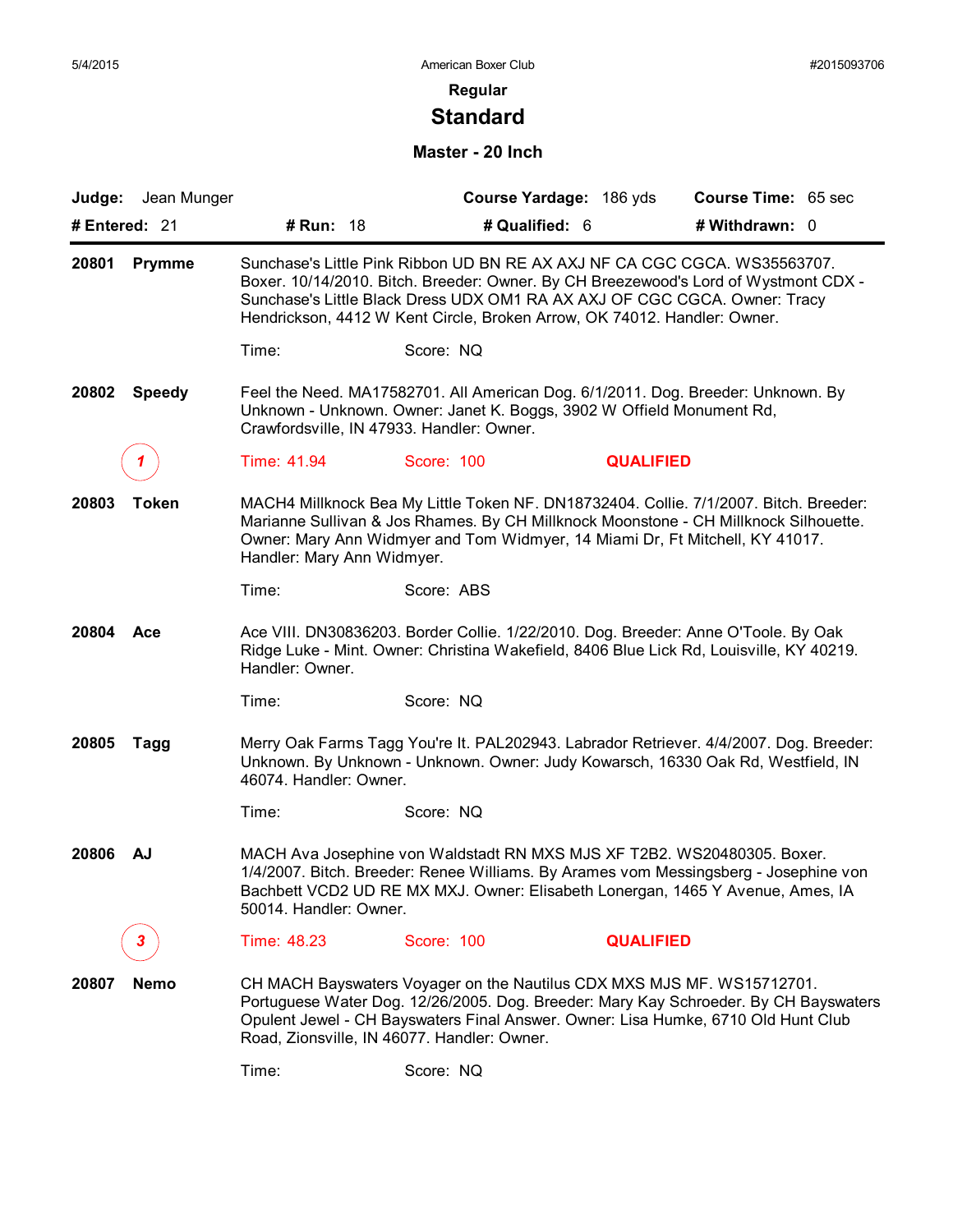#### **Regular**

#### **Standard**

- **20808 Amber** CH Jokar's N Happy Tails Blonde Moments RN AX AXJ. WS41571902. Boxer. 6/22/2012. Bitch. Breeder: Carrie Cole & Amy Bieri. By CH Illyrian's Trilogy - GCH JoKar's Blonde Ambition's of Happy Tails. Owner: Eugenia Koshiol and Amy Bieri, 27434 Wildwood Dr, Monee, IL 60449. Handler: Eugenia Koshiol.
	- Time: Score: NQ
- **20809 Kahlua** Shira's Kahlua She's So Freakin Cute CDX GN RAE MXB MJB MXF. WS23774602. Boxer. 11/3/2007. Bitch. Breeder: Kim Northcutt & Rose Northcutt. By Can-Cia's Hard Days Night - Remy Leadoo RN. Owner: Erin Rezmer and Tom Rezmer, 419 S Highland Ave, Lombard, IL 60148. Handler: Erin Rezmer.
	- Time: Score: NQ
- **20810 Druid** Grand Oakes Knock on Wood. DN20276806. Border Collie. 1/4/2008. Dog. Breeder: Julie Oakes. By Eyes of the World Elijah - Red-Dawn AllFourOffTheFloor. Owner: Amanda Moller, 13720 Waterloo, Chelsea, MI 48118. Handler: Owner.

- **20811 Jyllie** Sunchase's Running the Red UD RE AX AXJ OF CA CGC CGCA. WS35563706. Boxer. 10/14/2010. Bitch. Breeder: Owner. By CH Breezewood's Lord of Wystmont CDX - Sunchase's Little Black Dress UDX OM1 RA AX AXJ OF CA CGC CGCA. Owner: Tracy Hendrickson, 4412 W Kent Circle, Broken Arrow, OK 74012. Handler: Owner.
	- Time: Score: NQ
- **20812 Blade** Blade II. DN30836204. Border Collie. 1/22/2010. Dog. Breeder: Anne O'Toole. By Oak Ridge Luke - Mint. Owner: Brian Wakefield, 8406 Blue Lick Rd, Louisville, KY 40219. Handler: Owner.
	- Time: Score: NQ
- **20813 Lilly** Lilly Sophie's Karmen. WS5351506. Boxer. 9/19/2010. Bitch. Breeder: Rachel Lundahl. By Schmidt's Moose A Moose - Sophie Karmen Electra. Owner: Lisa Lundahl, 2582 N. Swede Rd, Midland, MI 48642. Handler: Owner.
	- Time: Score: NQ
- **20814 Molly** MACH Amazing Molly Queen of Hearts MXG MJG NF. WS25508603. Boxer. 12/8/2007. Bitch. Breeder: Carrie Kareus. By Amazing Travelite to West Shores - Amazing Beverly Hills Parlay. Owner: Celeste Bell, 2236 Seymour, Swartz Creek, MI 48473. Handler: Owner.
	- Time: Score: ABS
- **20815 Story** CH Highland Storytime. HP40914503. Norwegian Elkhound. 6/2/2011. Bitch. Breeder: Andrea Schokker. By GCH Skyehigh Blue Waters - Highland Snojager Solstice. Owner: Christine Mayer and Andrea Schokker, 705 S Maple St, Urbana, IL 61801-4206. Handler: Christine Mayer.

Time: Score: NQ

Time: Score: ABS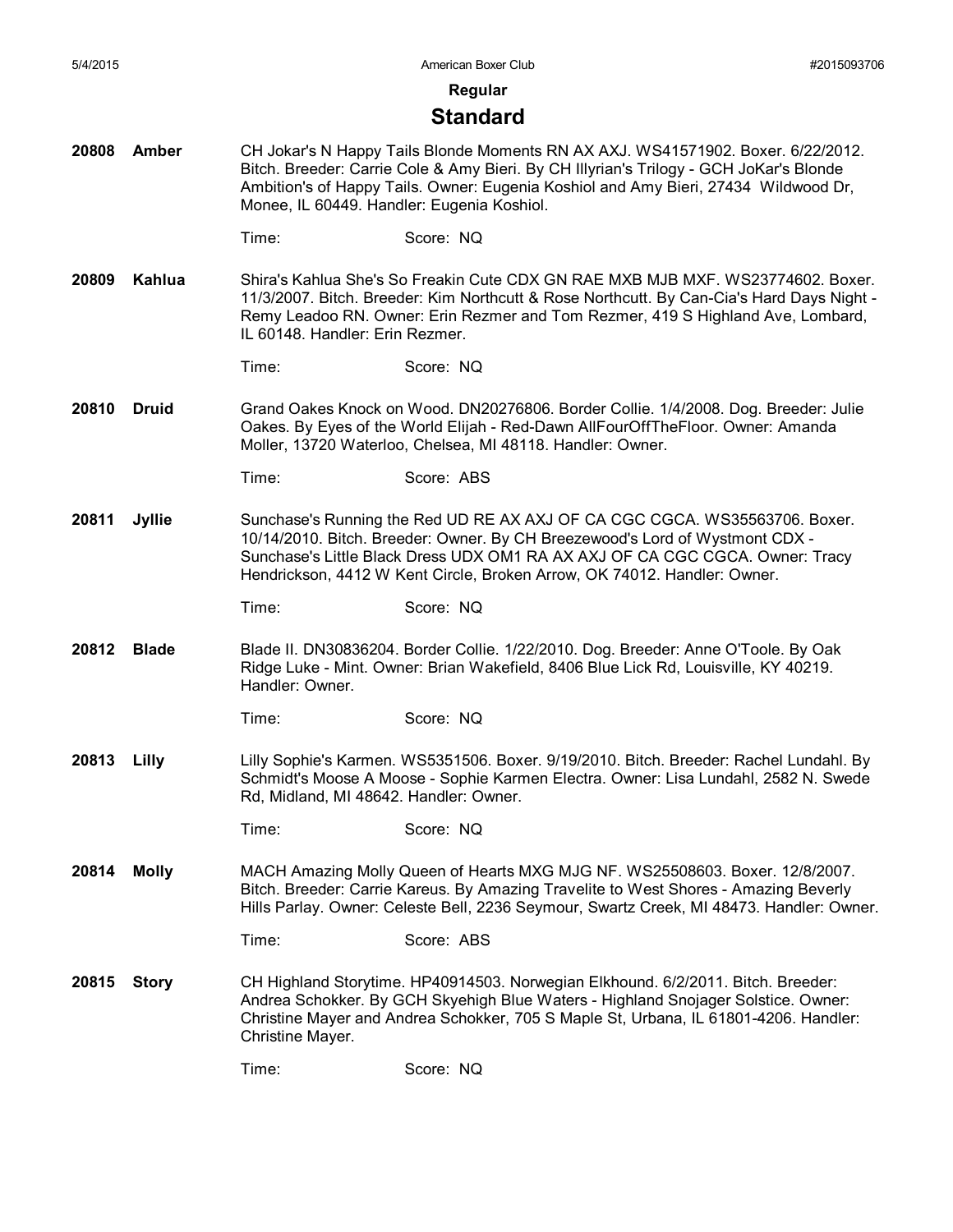**Regular**

#### **Standard**

**20816 Anja** MACH2 Anja Von Waldstadt VCD2 RE MXB2 MJC OF T2B. WS20480303. Boxer. 1/4/2007. Bitch. Breeder: Renee Fulcer. By Arames vom Messingsberg - Josephine von Bachbett VCD2 UD RE MX MXJ. Owner: Renee Fulcer, 4010 N Meridian Rd, Rockford, IL 61101. Handler: Owner.

Time: Score: NQ

**20817 Hickory** Ole Hickory MX MXJ OF. MA00302801. All American Dog. 3/29/2008. Dog. Breeder: Unknown. By Unknown - Unknown. Owner: Dee Ann Peine, 8443 Crown Pt Rd, Indianapolis, IN 46278. Handler: Owner.

Time: Score: NQ

**20818 Iggy** Kalista's It's All About Me VCD1 CD TD MX MXJ. WS14286901. Portuguese Water Dog. 8/9/2005. Dog. Breeder: Linda & Krista Hunt. By CH Kalista's Curious Charmer - CH Kalista's Delicious Dish. Owner: Judy Bruch, 1045 Hoover Circle, Indianapolis, IN 46260- 2825. Handler: Owner.

*4* Time: 53.31 Score: 100 **QUALIFIED**

**20819 Violet** Violet Sophies Karmen. WS35351503. Boxer. 9/19/2010. Bitch. Breeder: Rachel Lundahl. By Schmidts Moose A Moose - Sophie Karmen Electra. Owner: Lisa Lundahl, 2582 N. Swede Rd, Midland, MI 48642. Handler: Sara Maida.

Time: 57.17 Score: 100 **QUALIFIED**

20820 **Buster Brow** Buster Brown Boggs. ILP105120. American Staffordshire Terrier. 6/1/2003. Dog. Breeder: Unknown. By Unknown - Unknown. Owner: Janet K. Boggs, 3902 W Offield Monument Rd, Crawfordsville, IN 47933. Handler: Owner.

*2* Time: 44.52 Score: 100 **QUALIFIED**

**20821 Ravynne** Sunchase's Lightnng Strikes Twice UDX RE MX MXJ OF CA CGC CGCA. WS2877707. Boxer. 12/3/2008. Bitch. Breeder: Rhoda Brouillette. By CH Halycon Fire King - Simply Eclipsed RN. Owner: Tracy Hendrickson and Rhoda Brouillette, 4412 W Kent Circle, Broken Arrow, OK 74012. Handler: Tracy Hendrickson.

Time: 57.39 Score: 100 **QUALIFIED**

1st\_\_\_\_\_\_\_\_ 20802 2nd\_\_\_\_\_\_\_\_ 20820 3rd\_\_\_\_\_\_\_\_ 20806 4th\_\_\_\_\_\_\_\_ 20818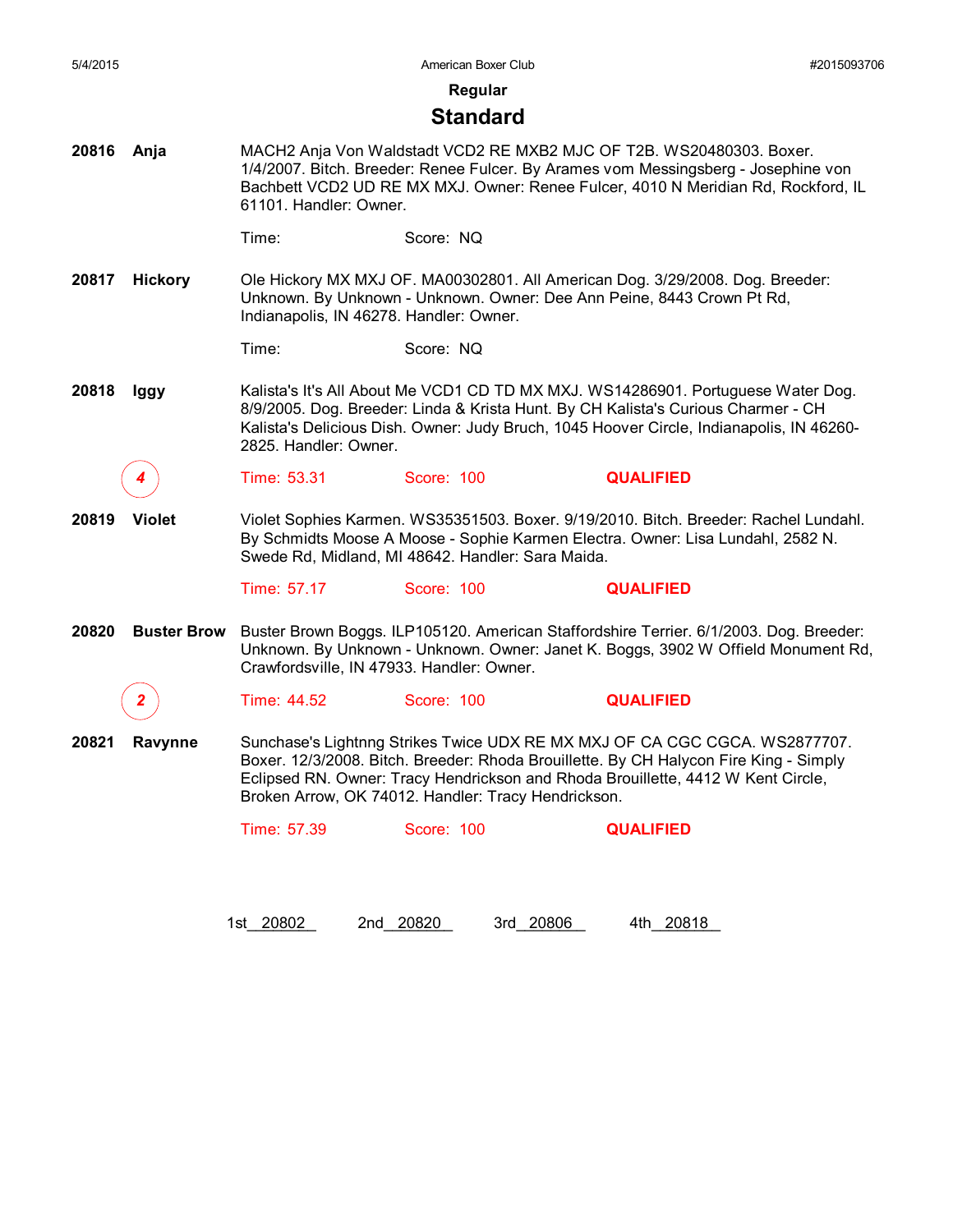# **Standard**

#### **Master - 24 Inch**

| Judge: Jean Munger    |                                     | Course Yardage: 186 yds                                                                                                                                                                                                                                                                                                          | Course Time: 69 sec |
|-----------------------|-------------------------------------|----------------------------------------------------------------------------------------------------------------------------------------------------------------------------------------------------------------------------------------------------------------------------------------------------------------------------------|---------------------|
| # Entered: 15         | <b># Run: 14</b>                    | # Qualified: 6                                                                                                                                                                                                                                                                                                                   | # Withdrawn: 0      |
| 24801<br>Flag         | Debbie Held.                        | Honeytree Flying Colors RN AX MXJ CGC. DN32992401. Collie. 1/17/2012. Dog. Breeder:<br>Debra & Shawn Amszi. By Honeytree Shertom Rolex - Honeytree Brilliant Rose. Owner:<br>Debbie Held and Forrest Held, 5660 Roseberry Ridge, Lafayette, IN 47905. Handler:                                                                   |                     |
|                       | Time:                               | Score: NQ                                                                                                                                                                                                                                                                                                                        |                     |
| 24802<br>Jet          | Rockford, IL 61101. Handler: Owner. | Boxnen's Jet von Waldstat CDX BN RE MX MXB MXJ MJB AXP OJP. WS38247401.<br>Boxer. 7/22/2011. Dog. Breeder: Minna Nousianinen-Becher & Ann Flegel. By Boxmann<br>Star Trek - Caelon Du Champ'Des Legendes. Owner: Renee Fulcer, 4010 N Meridian Rd,                                                                               |                     |
|                       | Time:                               | Score: NQ                                                                                                                                                                                                                                                                                                                        |                     |
| 24803<br><b>Brie</b>  | Owner: Patrick LaFond and           | Brie. PAL261556. Boxer. 6/25/2011. Dog. Breeder: Carie L. Basler. By Brodie - Hopper.<br>Marine LaFond, 1319 Snapdragon Ct, Saint Louis, MO 63146. Handler: Patrick LaFond.                                                                                                                                                      |                     |
|                       | Time:                               | Score: NQ                                                                                                                                                                                                                                                                                                                        |                     |
| 24804<br>Yates        |                                     | Grand Oaks Move'Em Out. DN30561602. Border Collie. 4/30/2011. Dog. Breeder: Julia<br>Oakes. By Norwood Winthrop Upon a Rock - Red-DAwn All FourOffTheFloor. Owner:<br>Amanda Moller, 13720 Waterloo, Chelsea, MI 48118. Handler: Owner.                                                                                          |                     |
|                       | Time:                               | Score: ABS                                                                                                                                                                                                                                                                                                                       |                     |
| 24805<br><b>Penny</b> |                                     | MACH Fox's Perdie Penny MXS MJS. WS23478906. Boxer. 9/10/2007. Bitch. Breeder:<br>Montana and Debbie Gross. By Backwood's Augustus McCrae - Montana's So Raven<br>Boxer. Owner: Carmel Fox, 15279 5th St NE, Foley, MN 56329. Handler: Owner.                                                                                    |                     |
|                       | Time: 56.93                         | Score: 100<br><b>QUALIFIED</b>                                                                                                                                                                                                                                                                                                   |                     |
| 24806<br>Caleb        |                                     | Kiss 'N Tell's Doc Holiday RN MX MXB MXJ MJG OJP NFP XF CA T2B. ILP160836.<br>Boxer. 3/20/2007. Dog. Breeder: Cindy L. Laschowski. By Belmanta New Millenium -<br>Boyarka's Kiss 'N Tell. Owner: Chris Frodsham and Laurie Frodsham, 189 Massie Lane,<br>Canton, NC 28716. Handler: Chris Frodsham.                              |                     |
|                       | Time:                               | Score: NQ                                                                                                                                                                                                                                                                                                                        |                     |
| 24807<br><b>Brice</b> |                                     | Tealcrest's Beck and Call CDX AX AXJ. WS40917801. Boxer. 3/12/2012. Bitch. Breeder:<br>Jill Hootman & Robin Kennedy. By CH Tealcrest's Luck of the Irish CD RA OA OAJ CA -<br>Miro-Tealcrests What's UR Name RN CA. Owner: Mary Nee and Jill Hootman, 5300<br>Pontiac Drive, Fairview Heights, IL 62208-3521. Handler: Mary Nee. |                     |
|                       | Time:                               | Score: NQ                                                                                                                                                                                                                                                                                                                        |                     |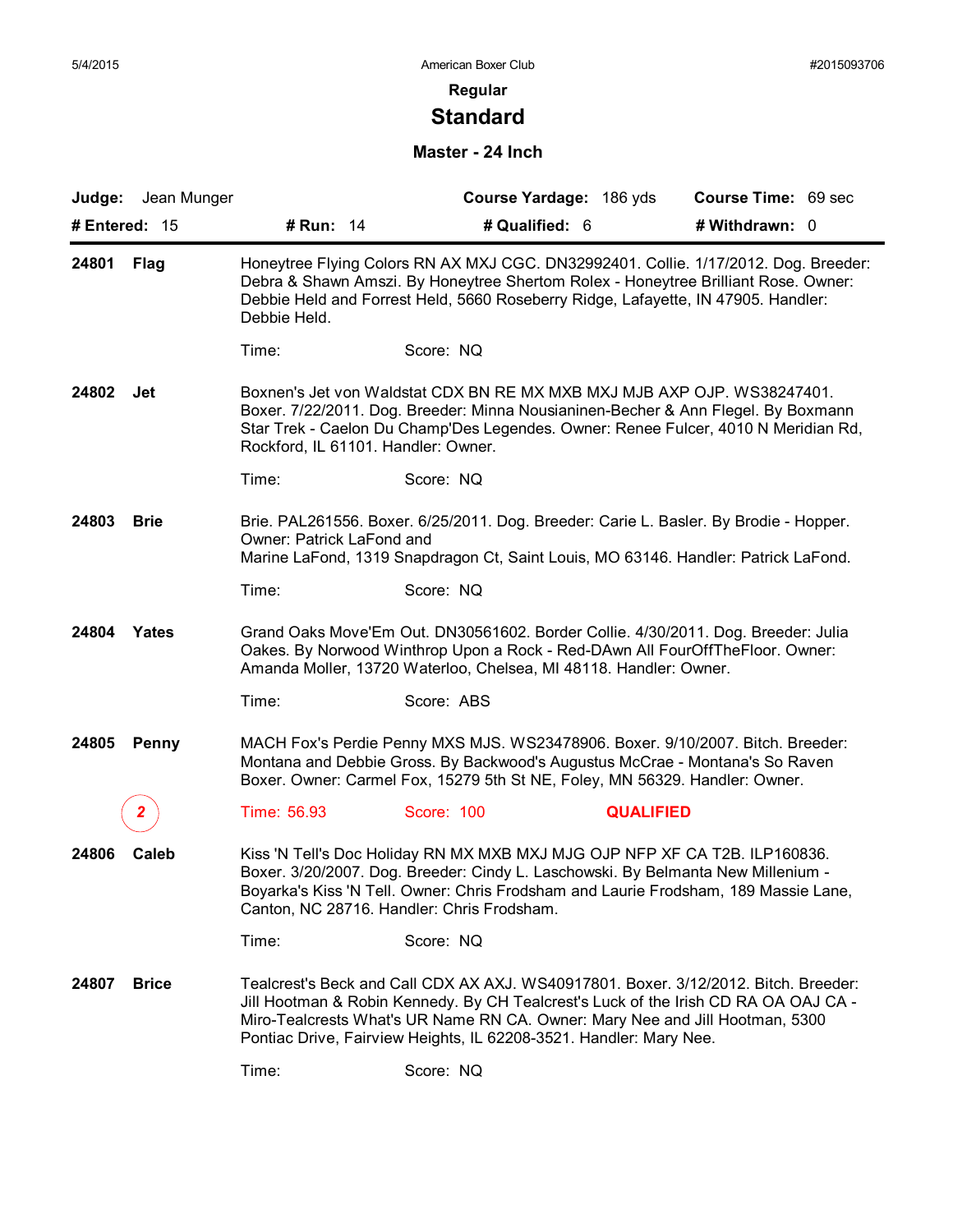| 5/4/2015 |              |                                       | American Boxer Club                                                    |                                                                                                                                                                                                                                                                      | #2015093706 |
|----------|--------------|---------------------------------------|------------------------------------------------------------------------|----------------------------------------------------------------------------------------------------------------------------------------------------------------------------------------------------------------------------------------------------------------------|-------------|
|          |              |                                       | Regular                                                                |                                                                                                                                                                                                                                                                      |             |
|          |              |                                       | <b>Standard</b>                                                        |                                                                                                                                                                                                                                                                      |             |
| 24808    | <b>Nessa</b> |                                       | Lent, 2701 N Skyline Dr, Bloomington, IN 47404. Handler: Owner.        | Smack-Dab's No Worries. WS35628105. Doberman Pinscher. 11/8/2010. Bitch. Breeder:<br>Kathy Fay. By Smack-Dab's Fieldstone Finale - Smack-Dab's Show N Tell. Owner: Cheryl                                                                                            |             |
|          |              | Time:                                 | Score: NQ                                                              |                                                                                                                                                                                                                                                                      |             |
| 24809    | Raven        | Handler: Owner.                       |                                                                        | MACH10 Fulcer's Raven VCD2 UDX OM1 RE MXG3 MJC3 XF T2B2. WS13956513.<br>Doberman Pinscher. 6/10/2005. Bitch. Breeder: Dawn M. Clark. By CH Shadais' Randsom<br>Demand - Star Clark II. Owner: Lloyd Fulcer, 4010 N Meridian Rd, Rockford, IL 61101.                  |             |
|          |              | Time: 48.20                           | Score: 100                                                             | <b>QUALIFIED</b>                                                                                                                                                                                                                                                     |             |
| 24810    | <b>Duke</b>  |                                       |                                                                        | Grandbois' Duke. WS35351509. Boxer. 9/19/2010. Dog. Breeder: Rachel Lundahl &<br>Andrew Lundahl. By Schmidts-GC Moose A Moose - Spohie Karmen Electra. Owner: Matt<br>Grandbois, 6000 Sturgeon Creek Pkwy, Midland, MI 48642. Handler: Lisa Lovasco.                 |             |
|          |              | Time: 57.49                           | Score: 100                                                             | <b>QUALIFIED</b>                                                                                                                                                                                                                                                     |             |
| 24811    | <b>Saber</b> |                                       | Oxfordshire, Carrollton, TX 75007. Handler: Owner.                     | Xcalibur Von Bachbett. WS41461305. Boxer. 5/24/2012. Dog. Breeder: Cathy & George<br>Markos. By Adonis Vom Grand Kevch - Icke Vom Silvertbach. Owner: Jan Blevins, 1006                                                                                              |             |
|          |              | Time: 64.79                           | Score: 100                                                             | <b>QUALIFIED</b>                                                                                                                                                                                                                                                     |             |
| 24812    | <b>Zeus</b>  |                                       | Yaeger, 110 N Heck Hill Rd, St Paris, OH 43072. Handler: Leta McCulla. | CH MACH Schmidt's GC Catch A Falling Star at LeMac CD OF. WS25892105. Boxer.<br>4/12/2008. Dog. Breeder: Julia Schmidt & Cindy Yaeger. By Twinkle Star v. Eurozone -<br>Schmidt's Mystic Run at Heart Acre. Owner: Leta McCulla and Julia Schmidt, Cindy             |             |
|          |              | Time: 58.31                           | Score: 100                                                             | <b>QUALIFIED</b>                                                                                                                                                                                                                                                     |             |
| 24813    | ТJ           | Ave, Brick, NJ 08724. Handler: Owner. |                                                                        | MACH3 Thomas Junior MXG MJC MXF. WS26147807. Boxer. 5/20/2008. Dog. Breeder:<br>Teresa Welch. By First Chance II - Lil Missy. Owner: Thomas Mulcahey, 1437 Metedeconk                                                                                                |             |
|          |              | Time:                                 | Score: NQ                                                              |                                                                                                                                                                                                                                                                      |             |
| 24814    | Dorian       |                                       | Anderson, 2215 N 600 E, Lebanon, IN 46052. Handler: Owner.             | Aamar's Wynter Skyz AX AXJ NAP NJP HT PT. DN31368001. Collie. 3/19/2011. Dog.<br>Breeder: Owner. By Wyndlair Avalanche - Aamar'N Glory's D'Liteful. Owner: Mary Jane                                                                                                 |             |
|          |              | Time:                                 | Score: NQ                                                              |                                                                                                                                                                                                                                                                      |             |
| 24601    | Jim          |                                       |                                                                        | TealCrest's Bucnuts on Fire NAJ. WS32322502. Boxer. 10/27/2009. Dog. Breeder: Jill<br>Hootman & Robin Kennedy. By CH TealCrest's Luck of the Irish - Miro-TealCrest's Whats<br>Ur Name. Owner: Sandra Kistler, 214 Ranchview Dr, Vandalia, OH 45377. Handler: Owner. |             |
|          |              | Time: 62.35                           | Score: 100                                                             | <b>QUALIFIED</b>                                                                                                                                                                                                                                                     |             |
|          |              |                                       |                                                                        |                                                                                                                                                                                                                                                                      |             |
|          |              |                                       |                                                                        |                                                                                                                                                                                                                                                                      |             |
|          |              | 1st 24809                             | 2nd 24805<br>3rd 24810                                                 | 4th 24812                                                                                                                                                                                                                                                            |             |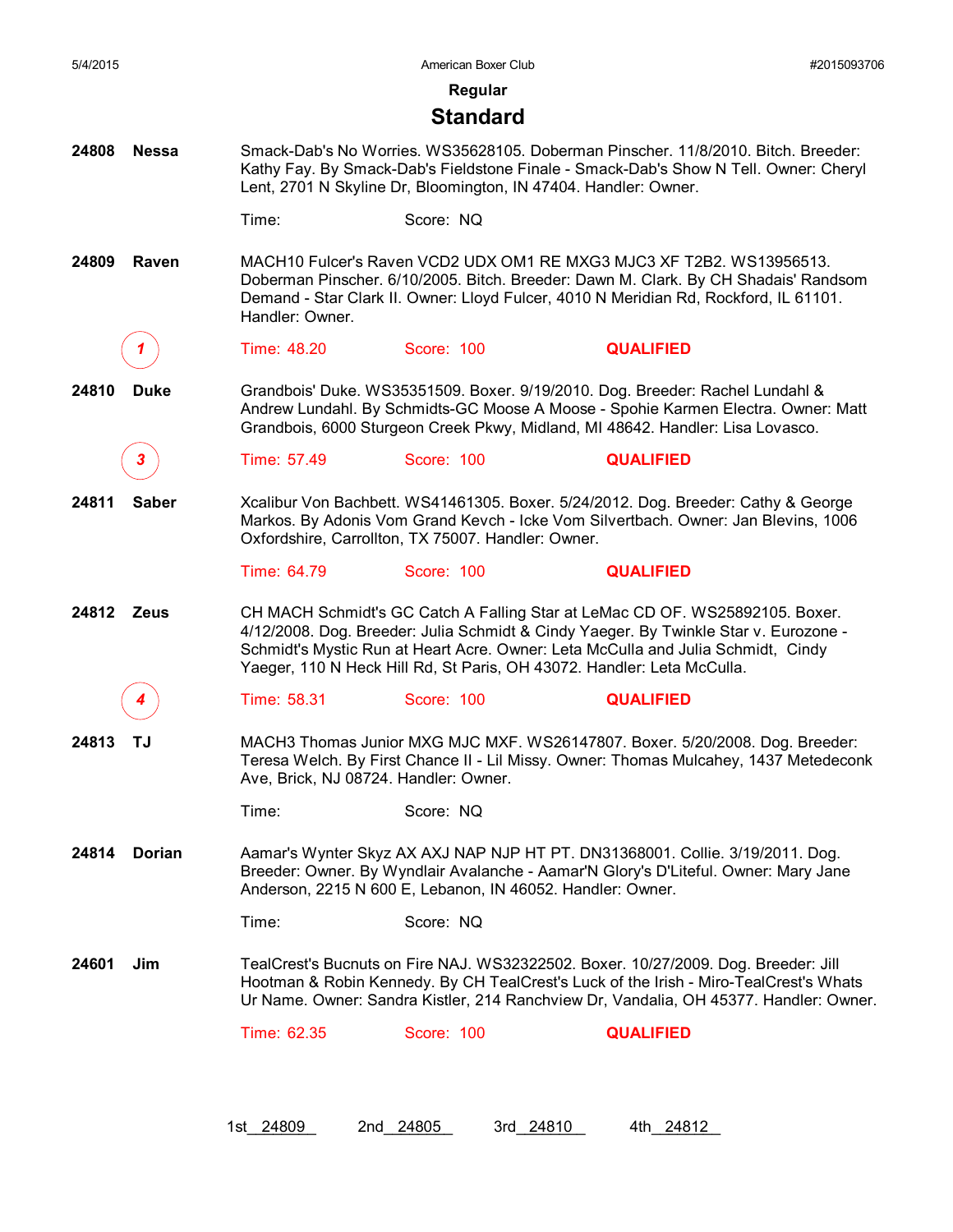## **Regular Standard**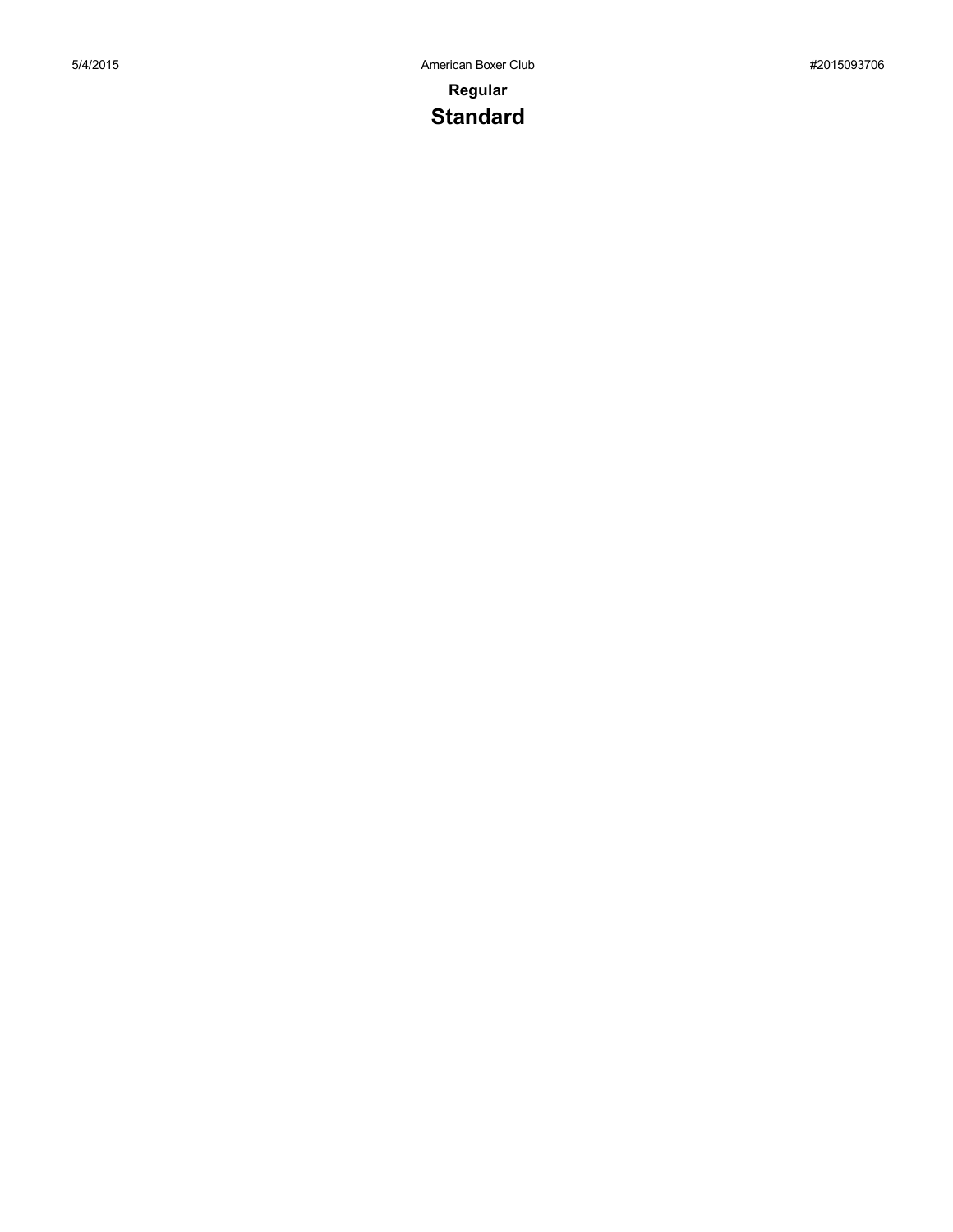# **Standard**

**Master - 26 Inch**

| Judge:<br>Jean Munger |       |                   | Course Yardage: 186 yds                                                                                                                                                                                                      |                | <b>Course Time: 65 sec</b> |                  |  |
|-----------------------|-------|-------------------|------------------------------------------------------------------------------------------------------------------------------------------------------------------------------------------------------------------------------|----------------|----------------------------|------------------|--|
| # Entered: 1          |       | # Run: $\sqrt{1}$ |                                                                                                                                                                                                                              | # Qualified: 0 |                            | # Withdrawn: $0$ |  |
| 26801                 | Quest |                   | Eclyps Vison Quest. DN31827403. Border Collie. 9/13/2011. Dog. Breeder: Jason Lund &<br>Tashia Lund. By Siveridge Code Red - Eclyps Ann Re. Owner: Thomas Mulcahey, 1437<br>Metedeconk Ave, Brick, NJ 08724. Handler: Owner. |                |                            |                  |  |
|                       |       | Time:             | Score: NO                                                                                                                                                                                                                    |                |                            |                  |  |
|                       |       | 1st.              | 2nd                                                                                                                                                                                                                          | 3rd            | 4th.                       |                  |  |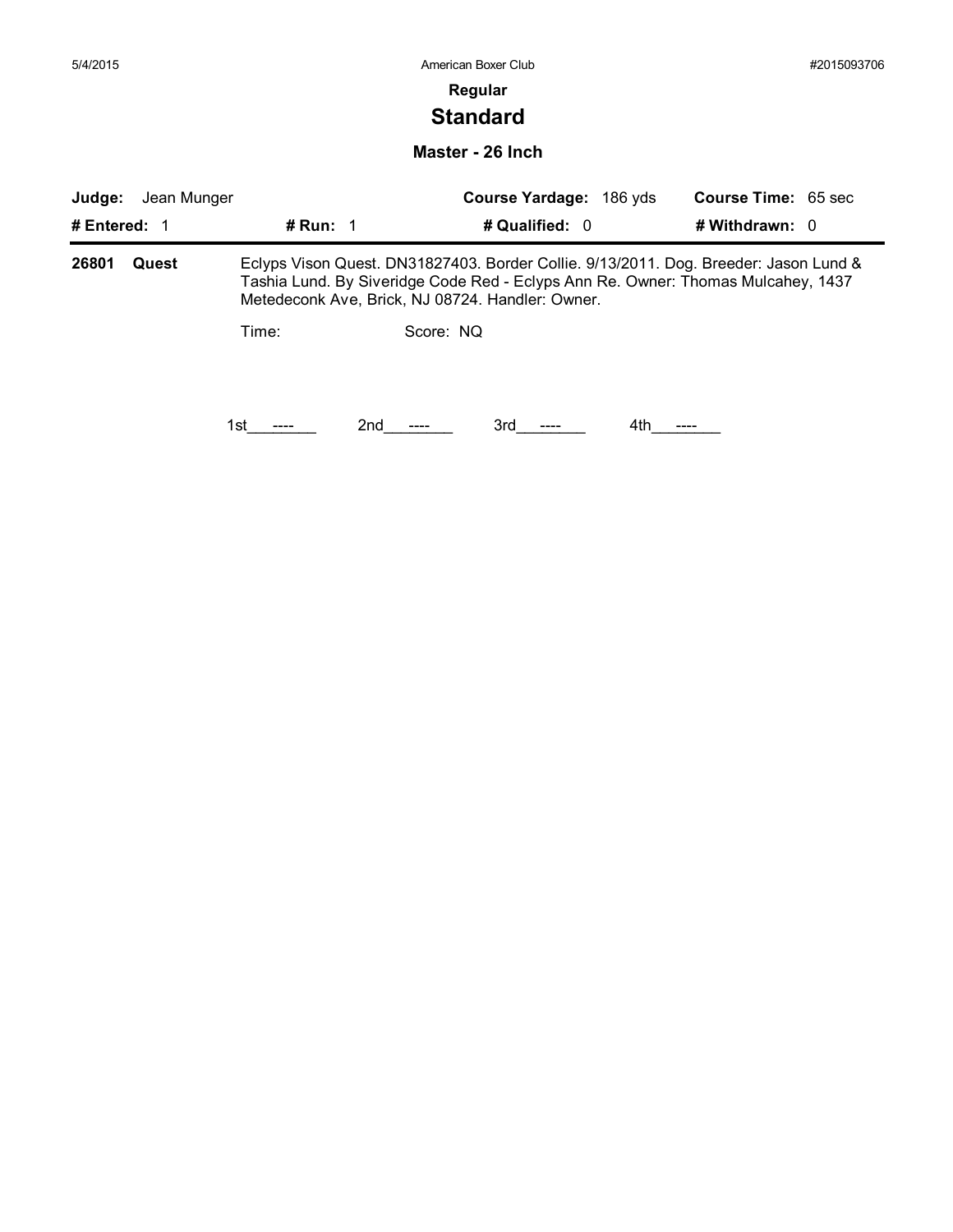| 5/4/2015              |              | American Boxer Club                                                                                                                                                                                                                                        |                         |                             | #2015093706 |
|-----------------------|--------------|------------------------------------------------------------------------------------------------------------------------------------------------------------------------------------------------------------------------------------------------------------|-------------------------|-----------------------------|-------------|
|                       |              | <b>Preferred</b>                                                                                                                                                                                                                                           |                         |                             |             |
|                       |              | <b>Standard</b>                                                                                                                                                                                                                                            |                         |                             |             |
|                       |              | Novice - 16 Inch                                                                                                                                                                                                                                           |                         |                             |             |
| Jean Munger<br>Judge: |              |                                                                                                                                                                                                                                                            | Course Yardage: 151 yds | <b>Course Time: 77 sec.</b> |             |
| # Entered: 1          | # Run: $1$   |                                                                                                                                                                                                                                                            | # Qualified: 1          | # Withdrawn: 0              |             |
| Vita<br>16201         |              | Cyntech's Viva La Vita Integra. WS36974901. Boxer. 6/9/2009. Bitch. Breeder: Cindy<br>Thomas. By CH Summer's Black Jack of Shadigree - Country Times Black Pearl. Owner:<br>Joanne M. Klauer, 35 Rockcliff Landing NW, Calgary, AB T3G525. Handler: Owner. |                         |                             |             |
|                       | Time: 70.60  | Score: 90                                                                                                                                                                                                                                                  | <b>QUALIFIED</b>        |                             |             |
|                       |              |                                                                                                                                                                                                                                                            |                         |                             |             |
|                       | 16201<br>1st | 2nd<br>3rd                                                                                                                                                                                                                                                 | 4th                     |                             |             |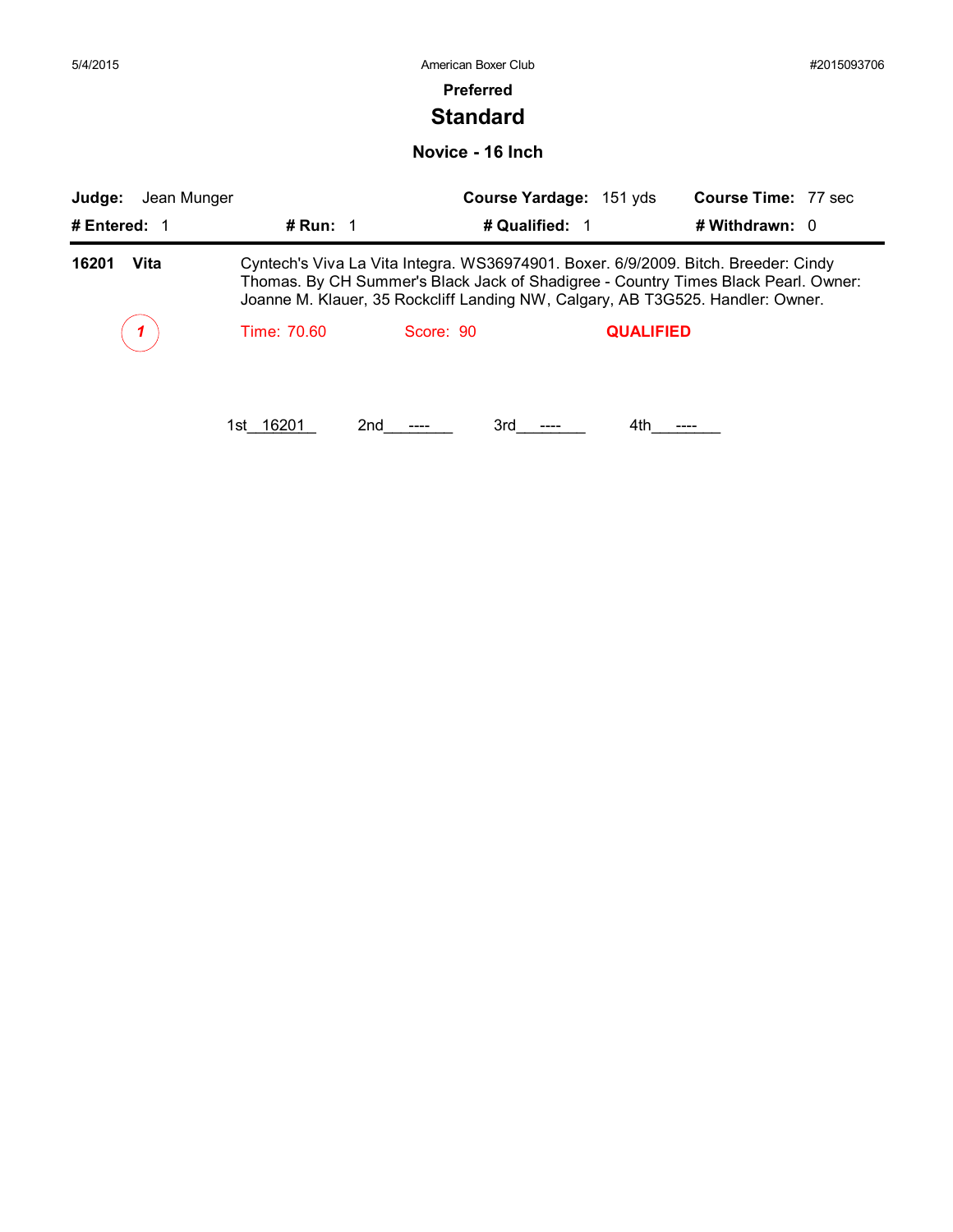### **Standard**

### **Novice - 20 Inch**

| Judge: Jean Munger      |                                                                                    |                                                                                                                                                                                                                                                                                                                         | Course Yardage: 151 yds | <b>Course Time: 79 sec</b> |  |
|-------------------------|------------------------------------------------------------------------------------|-------------------------------------------------------------------------------------------------------------------------------------------------------------------------------------------------------------------------------------------------------------------------------------------------------------------------|-------------------------|----------------------------|--|
| # Entered: $5$          | # $Run: 3$                                                                         |                                                                                                                                                                                                                                                                                                                         | # Qualified: 3          | # Withdrawn: 0             |  |
| 20209<br><b>Stone</b>   |                                                                                    | Sunchase's Touchstone Decision. WS35563703. Boxer. 10/14/2010. Dog. Breeder: Tracy<br>Hendrickson, Rhoda Gosselin-Brouillette. By CH Breezewoods Lord of Wystmont CDX<br>RE - Sunchase's Little Black Dress CDX OM1 RA OA AXJ. Owner: Joanne M. Klauer, 35<br>Rockcliff Landing NW, Calgary, AB T3G525. Handler: Owner. |                         |                            |  |
| $\mathbf{2}$            | Time: 57.89                                                                        | Score: 95                                                                                                                                                                                                                                                                                                               | <b>QUALIFIED</b>        |                            |  |
| <b>Chase</b><br>20210   | IN 46074. Handler: Steve Ripley.                                                   | DocMar's Tag Ewe R It TDX JH VC. SR69105503. Golden Retriever. 6/29/2011. Dog.<br>Breeder: Jane Doctor. By GCH Teddy Bear's Run'n A Fly Pattern CD RN - CH BISS<br>DocMar's Girl Gone Wild. Owner: Janet Ripley and Steve Ripley, 18711 East St, Westfield,                                                             |                         |                            |  |
|                         | Time: 52.38                                                                        | Score: 100                                                                                                                                                                                                                                                                                                              | <b>QUALIFIED</b>        |                            |  |
| 20213<br><b>Justice</b> | Handler: Owner.                                                                    | Ellisa's And Justice For All. WS40107504. Boxer. 3/1/2012. Dog. Breeder: Lisa Lovasco,<br>Gladys Kanwischer & Karen Mott. By GCH Can-Cia's You Ain't Seen Nothin' Yet - West<br>Shore's Cobbie Cuddler. Owner: Celeste Bell, 2236 Seymour, Swartz Creek, MI 48473.                                                      |                         |                            |  |
|                         | Time:                                                                              | Score: ABS                                                                                                                                                                                                                                                                                                              |                         |                            |  |
| Oscar<br>20214          | Antioch, IL 60002. Handler: Owner.                                                 | Caballero Vargas El Brujo. WS44460211. Boxer. 7/8/2013. Dog. Breeder: Walter Vargas &<br>Natalie Chaykina. By Sherlock - Miss Hudson. Owner: Nancy Button, 531 Longview Drive,                                                                                                                                          |                         |                            |  |
| 3.                      | Time: 58.80                                                                        | Score: 90                                                                                                                                                                                                                                                                                                               | <b>QUALIFIED</b>        |                            |  |
| 20215<br>Carmel         |                                                                                    | CH Galaroc N Ewing's Show Biz. WS37253804. Boxer. 4/5/2011. Bitch. Breeder: Michelle<br>Roca, Donna Galante, Lori McClain. By CH Ewing's Maverick of Maxl - GCH DLG                                                                                                                                                     |                         |                            |  |
|                         | Rainbow's End. Owner: Janet Ewing and Mark Ewing, Michelle Roca, Donna Galante, PO | Box 350, Greenwood, MO 64034. Handler: Janet Ewing.                                                                                                                                                                                                                                                                     |                         |                            |  |

1st\_20210 2nd\_20209 3rd\_20214 4th\_\_\_\_\_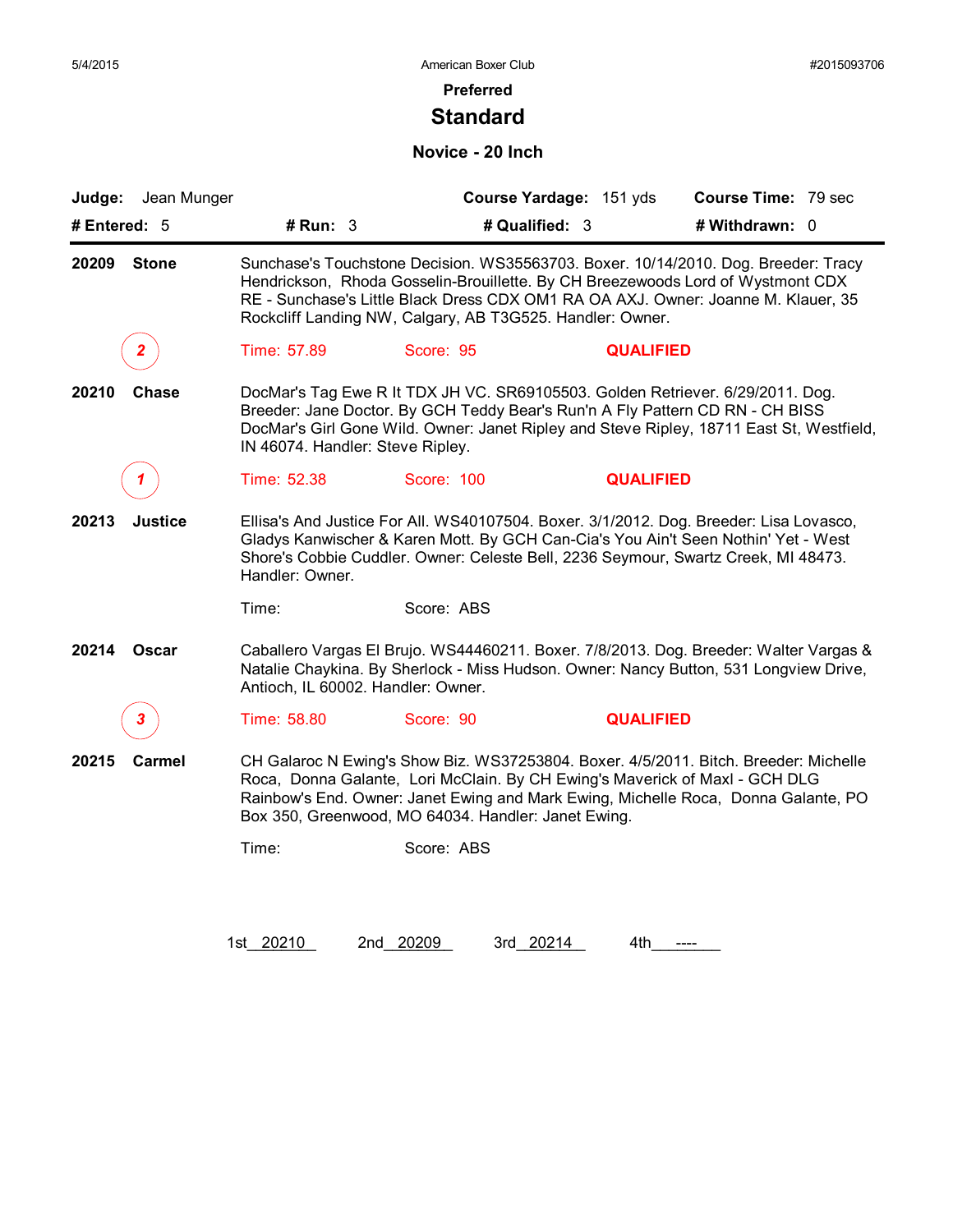| 5/4/2015     |             |              |           | American Boxer Club                                                                                                                                                                                                                                                                                                                             |     |                            | #2015093706 |
|--------------|-------------|--------------|-----------|-------------------------------------------------------------------------------------------------------------------------------------------------------------------------------------------------------------------------------------------------------------------------------------------------------------------------------------------------|-----|----------------------------|-------------|
|              |             |              |           | <b>Preferred</b>                                                                                                                                                                                                                                                                                                                                |     |                            |             |
|              |             |              |           | <b>Standard</b>                                                                                                                                                                                                                                                                                                                                 |     |                            |             |
|              |             |              |           | Open - 16 Inch                                                                                                                                                                                                                                                                                                                                  |     |                            |             |
| Judge:       | Jean Munger |              |           | Course Yardage: 155 yds                                                                                                                                                                                                                                                                                                                         |     | <b>Course Time: 68 sec</b> |             |
| # Entered: 1 |             | # Run: $1$   |           | # Qualified: 0                                                                                                                                                                                                                                                                                                                                  |     | # Withdrawn: 0             |             |
| 16404        | Celia       |              |           | Cedarlin's Graceful Beginnings NAP NJP. WS30892103. Boxer. 6/15/2009. Bitch. Breeder:<br>Rebecca Gilchrist and Korinne Vanderpool. By CH Naja's Enterprise of Summer - CH<br>Regal.s Full of TenDer Grace CD RE NFP AJP. Owner: Rebecca Gilchrist and Eric<br>Gilchrist, 210 Hackberry St, North Liberty, IA 52317. Handler: Rebecca Gilchrist. |     |                            |             |
|              |             | Time:<br>1st | Score: NQ |                                                                                                                                                                                                                                                                                                                                                 | 4th |                            |             |
|              |             |              | 2nd       | 3rd                                                                                                                                                                                                                                                                                                                                             |     |                            |             |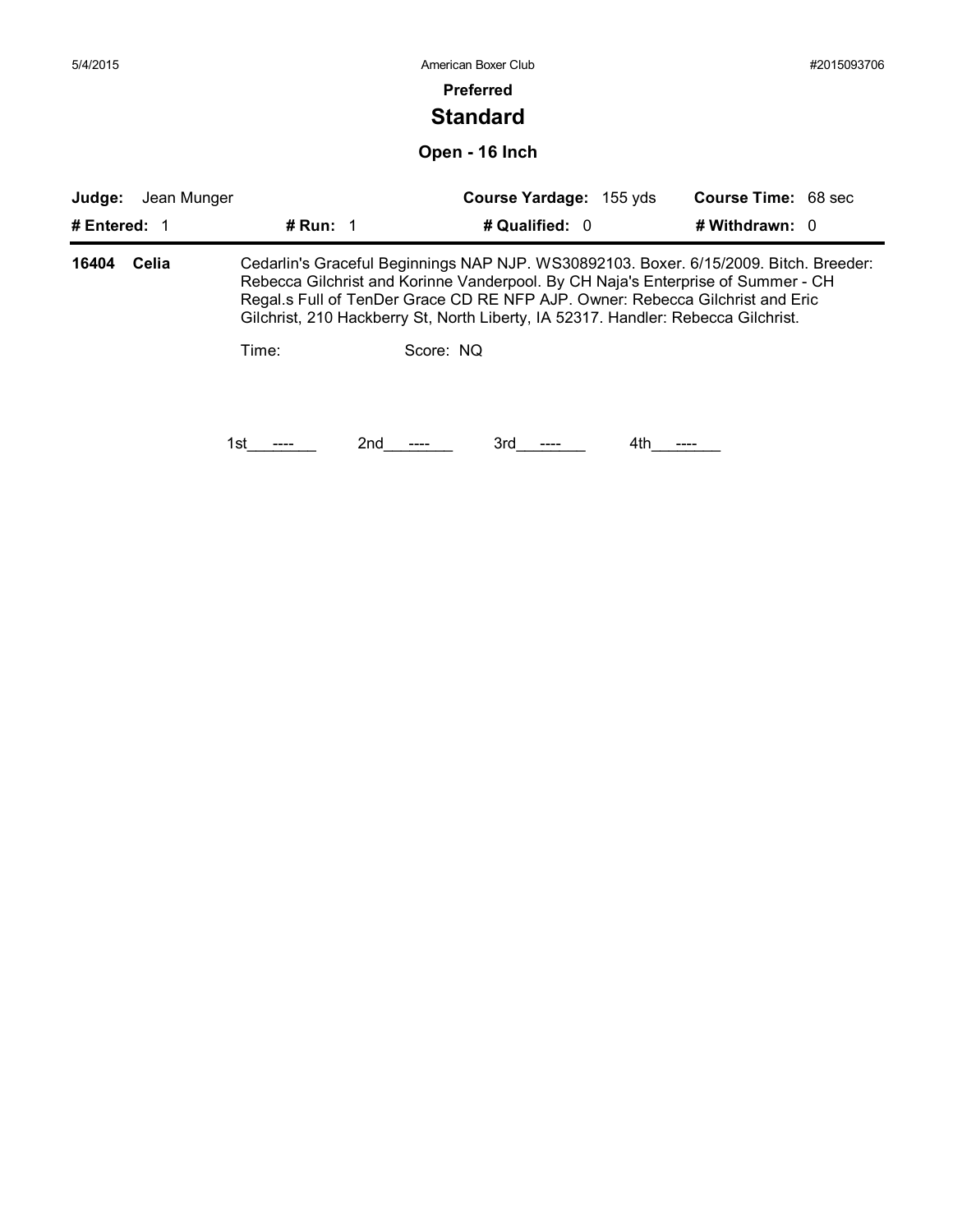### **Standard**

# **Open - 20 Inch**

| Jean Munger<br>Judge:  |                                                                                                                                                                             | Course Yardage: 155 yds                                                                                                                                                                                                                                                                                                            | Course Time: 71 sec |  |  |  |
|------------------------|-----------------------------------------------------------------------------------------------------------------------------------------------------------------------------|------------------------------------------------------------------------------------------------------------------------------------------------------------------------------------------------------------------------------------------------------------------------------------------------------------------------------------|---------------------|--|--|--|
| # Entered: $3$         | # Run: $1$                                                                                                                                                                  | # Qualified: 0                                                                                                                                                                                                                                                                                                                     | # Withdrawn: 0      |  |  |  |
| 20408<br>Deni          |                                                                                                                                                                             | GCH DC's Something To Talk About at CinnRhee CGC. WS31176203. Boxer. 8/5/2009.<br>Dog. Breeder: Donna & Carl Schafer. By CH Heart Acres Sting Ray of CinnRhee - CH DC's<br>Precious Gem of Shadigee. Owner: Donna Schafer and Jennifer Say, 1137 Sliker Rd,<br>Corfu, NY 14036. Handler: Donna Schafer.                            |                     |  |  |  |
|                        | Time:                                                                                                                                                                       | Score: NQ                                                                                                                                                                                                                                                                                                                          |                     |  |  |  |
| 20409<br>Casey         | Casey. MA03931801. All American Dog. 1/1/2008. Dog. Breeder: Unknown. By Unknown -<br>Unknown. Owner: Peggy Kraus, 1990N Valley Lane, Greenfield, IN 46140. Handler: Owner. |                                                                                                                                                                                                                                                                                                                                    |                     |  |  |  |
|                        | Time:                                                                                                                                                                       | Score: ABS                                                                                                                                                                                                                                                                                                                         |                     |  |  |  |
| <b>Kruzer</b><br>20410 |                                                                                                                                                                             | CH ChooChoo's Call My Bluff CD BN RE NAP NJP CAX CGC. WS22956303. Boxer.<br>7/14/2007. Dog. Breeder: Susan B. Barker & Deborah B. Martin. By CH Summer's<br>Blackjack of Shadigree - ChooC=choo's Plain as Night. Owner: Nancy E. Miller and Michael<br>E. Miller, 1402 Prater Rd, Chatanooga, TN 37412. Handler: Nancy E. Miller. |                     |  |  |  |
|                        | Time:                                                                                                                                                                       | Score: ABS                                                                                                                                                                                                                                                                                                                         |                     |  |  |  |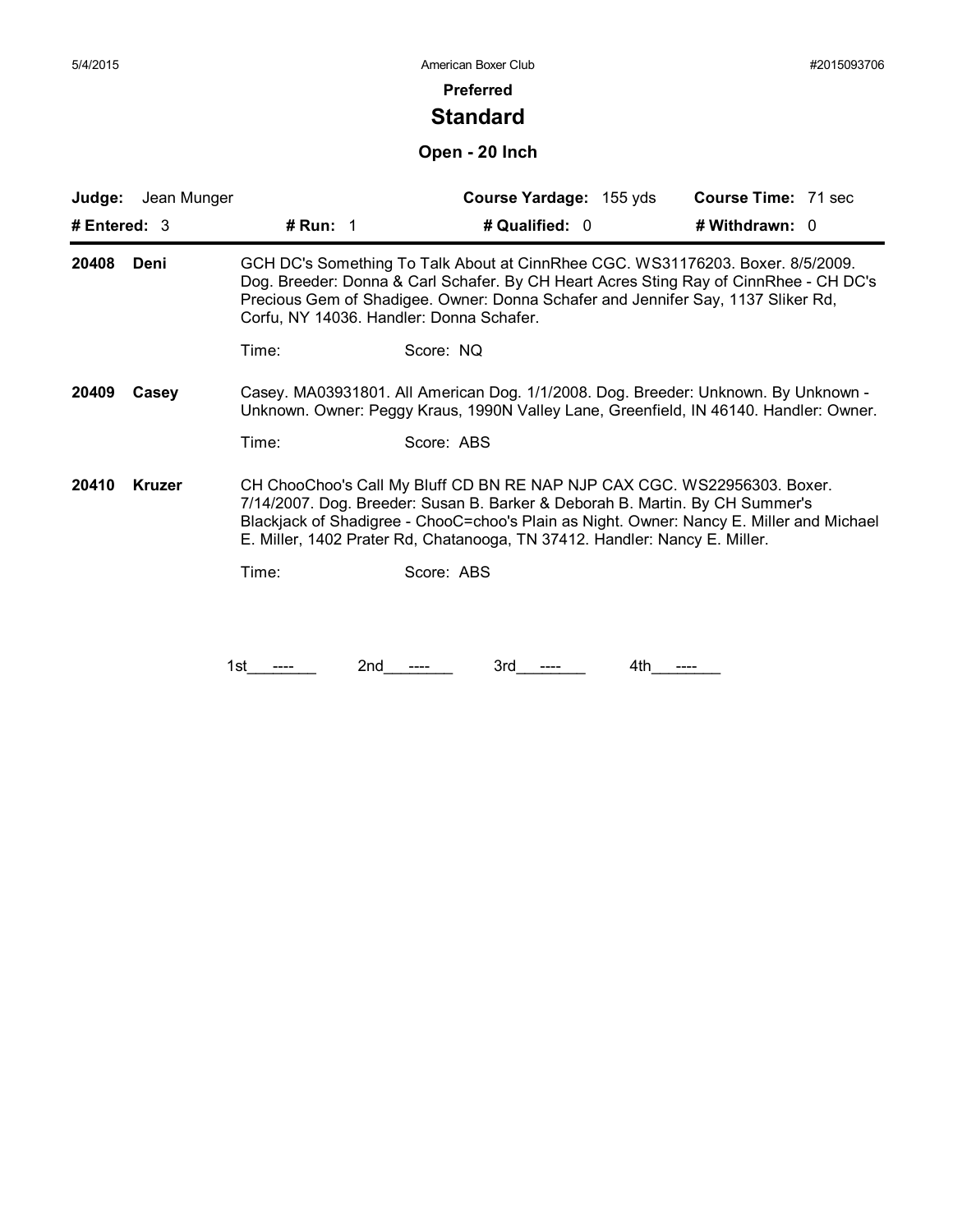### **Standard**

#### **Excellent - 16 Inch**

| Judge:<br>Jean Munger |                                                                                                                                                                                                  |                | Course Yardage: 186 yds | <b>Course Time: 70 sec</b> |
|-----------------------|--------------------------------------------------------------------------------------------------------------------------------------------------------------------------------------------------|----------------|-------------------------|----------------------------|
| # Entered: 1          | # Run: $1$                                                                                                                                                                                       | # Qualified: 1 |                         | # Withdrawn: 0             |
| 16602<br><b>Sassy</b> | Sunshine Sassafras. MA26521801. All American Dog. 7/1/2005. Bitch. Breeder: Unknown.<br>By Unknown - Unknown. Owner: Dee Ann Peine, 8443 Crown Pt Rd, Indianapolis, IN<br>46278. Handler: Owner. |                |                         |                            |
|                       | Time: 53.62                                                                                                                                                                                      | Score: 100     | <b>QUALIFIED</b>        |                            |
|                       | 16602<br>2nd<br>1st i                                                                                                                                                                            | 3rd            | 4th.                    |                            |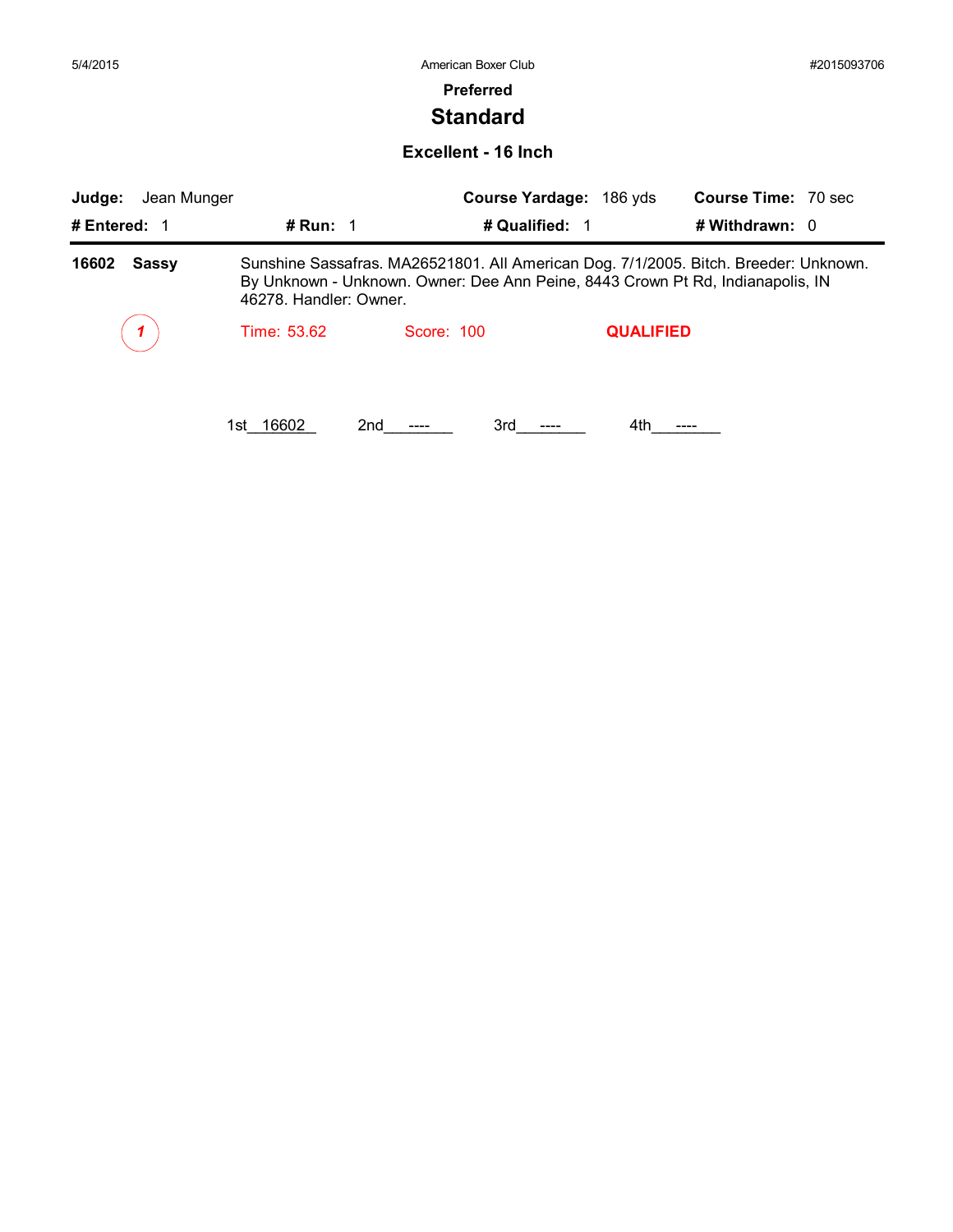### **Preferred**

### **Standard**

### **Excellent - 20 Inch**

| Judge:       | Jean Munger   |            |                                                                                                                                                                                                                                                               | Course Yardage: 186 yds |     | <b>Course Time: 74 sec</b> |  |  |
|--------------|---------------|------------|---------------------------------------------------------------------------------------------------------------------------------------------------------------------------------------------------------------------------------------------------------------|-------------------------|-----|----------------------------|--|--|
| # Entered: 1 |               | # Run: $0$ |                                                                                                                                                                                                                                                               | # Qualified: 0          |     | # Withdrawn: $0$           |  |  |
| 20605        | <b>Sydney</b> |            | Miss Sydney Pearl Hall CD BN GN RAE OA AXJ NF. WS13121402. Boxer. 2/26/2005.<br>Bitch. Breeder: Jason Kidwell. By Sir Syruss the Virus - Miss Sable Baby. Owner: Debora<br>Hall and Randall Hall, 1414 Girard Dr, Louisville, KY 40222. Handler: Debbie Hall. |                         |     |                            |  |  |
|              |               | Time:      | Score: ABS                                                                                                                                                                                                                                                    |                         |     |                            |  |  |
|              |               |            |                                                                                                                                                                                                                                                               |                         |     |                            |  |  |
|              |               | 1st        | 2nd                                                                                                                                                                                                                                                           | 3rd                     | 4th |                            |  |  |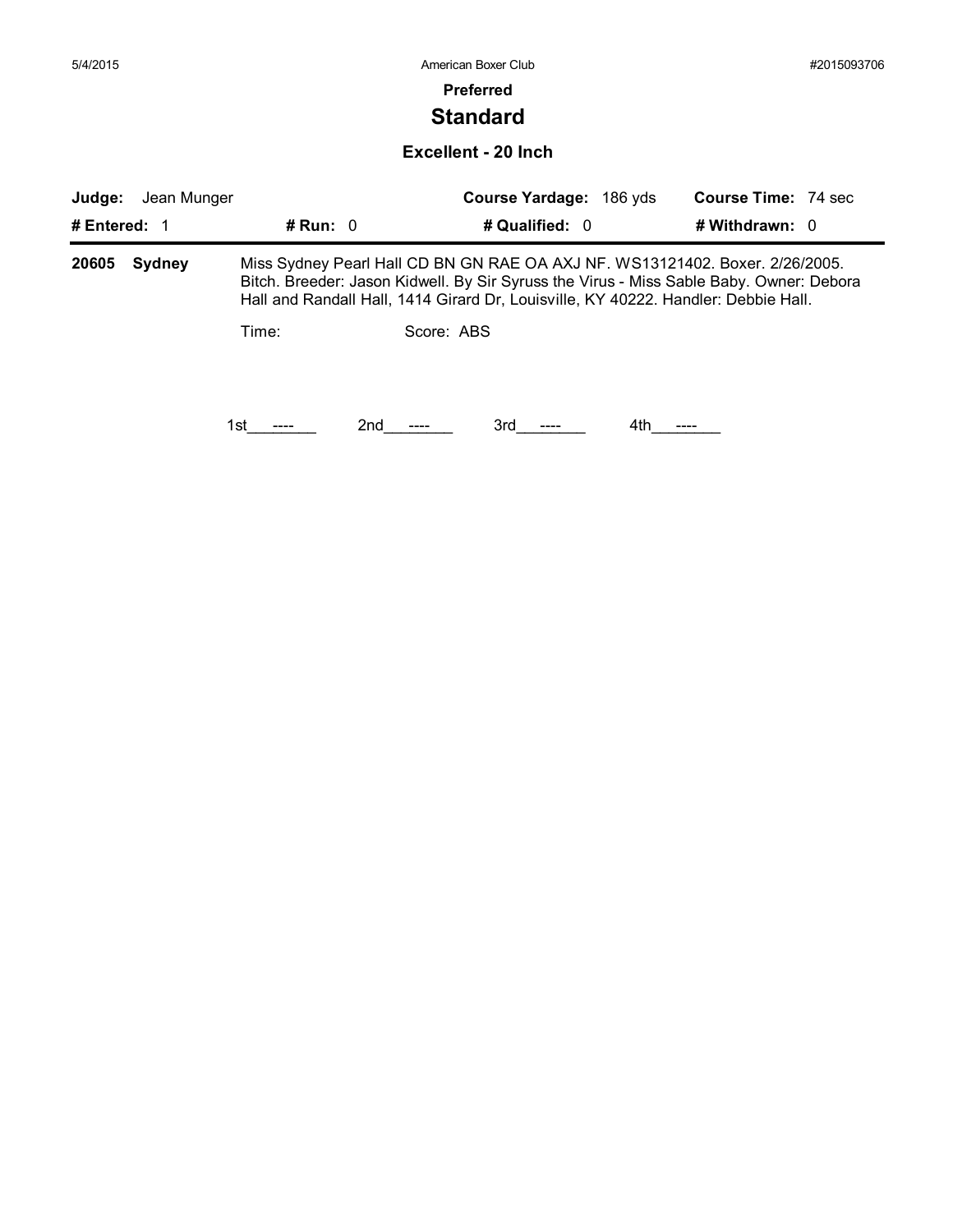### **Preferred**

### **Standard**

### **Master - 8 Inch**

| Judge: Jean Munger    |                                                                                                                                                                                                                                                            |                                                                                                                                                   | Course Yardage: 175 yds | <b>Course Time: 75 sec</b>                                                                                                                                              |  |  |
|-----------------------|------------------------------------------------------------------------------------------------------------------------------------------------------------------------------------------------------------------------------------------------------------|---------------------------------------------------------------------------------------------------------------------------------------------------|-------------------------|-------------------------------------------------------------------------------------------------------------------------------------------------------------------------|--|--|
| # Entered: 5          | # Run: 5                                                                                                                                                                                                                                                   |                                                                                                                                                   | # Qualified: 2          | # Withdrawn: 0                                                                                                                                                          |  |  |
| 8805<br><b>Ally</b>   | Prelude's Spit 'N Fire. DN28012103. Shetland Sheepdog. 4/20/2010. Bitch. Breeder: Jane<br>Masters & Elizabeth Carroll. By Belmark Lo and Behold - Prelude's Show 'N Tell. Owner:<br>Sandy White, 8808 W 550 South, Shirley, IN 47384. Handler: Owner.      |                                                                                                                                                   |                         |                                                                                                                                                                         |  |  |
|                       | Time:                                                                                                                                                                                                                                                      | Score: NQ                                                                                                                                         |                         |                                                                                                                                                                         |  |  |
| 8806<br>Lily          |                                                                                                                                                                                                                                                            | Corgi. 10/31/2006. Bitch. Breeder: Bonnie & J Money. By CH Canuck Bridgelady's<br>New Palestine, IN 46163. Handler: Owner.                        |                         | CH Bridgelady's Little Freckles CD RA AX AXJ MXP MJP. DN16200704. Cardigan Welsh<br>Insitgator CD RE - Rhydowen Count My Freckles. Owner: Bonnie Money, 251 S 600 W,    |  |  |
| $\mathbf{2}^-$        | Time: 67.97                                                                                                                                                                                                                                                | Score: 100                                                                                                                                        | <b>QUALIFIED</b>        |                                                                                                                                                                         |  |  |
| 8807<br>Wrigley       | MACH2 Starlit My Wrigley CDX BN. PR09308001. Poodle. 12/4/2006. Bitch. Breeder:<br>Deanna Moore. By CH Logos Starlit Entertainer - CH Di'Onsky Steel Magnolia. Owner:<br>Mona Gitter, 1223 Woodgate Dr, Carmel, IN 46033. Handler: Owner.                  |                                                                                                                                                   |                         |                                                                                                                                                                         |  |  |
|                       | Time:                                                                                                                                                                                                                                                      | Score: NQ                                                                                                                                         |                         |                                                                                                                                                                         |  |  |
| 8808<br><b>Rudy</b>   |                                                                                                                                                                                                                                                            | CH PACH3 Patriot's Let Freedom Ring CD RN OA OAJ MXP12 MJP21 PAX3.<br>Bobinsky, 8480 E. 100 South, Zionsville, IN 46077. Handler: Carol Ann Raub. |                         | TR26441001. Pug. 4/27/2004. Dog. Breeder: Corinne Bobinsky & Sharon Lanber. By CH<br>Hu Chu Gold Standard - Endeavors Vision of Love. Owner: Carol Ann Raub and Corinne |  |  |
|                       | Time: 67.96                                                                                                                                                                                                                                                | Score: 100                                                                                                                                        | <b>QUALIFIED</b>        |                                                                                                                                                                         |  |  |
| 8809<br><b>Squirt</b> | Shively's LT Spitfire. TR88959602. Toy Fox Terrier. 5/10/2009. Dog. Breeder: Marsha<br>Shively. By CH Shively's Lancelot of Lady Squire - CH OBJ's Taylor Make Shively. Owner:<br>Heather Bradham, 2902 Carrelton Dr, Champaign, IL 61821. Handler: Owner. |                                                                                                                                                   |                         |                                                                                                                                                                         |  |  |
|                       | Time:                                                                                                                                                                                                                                                      | Score: NQ                                                                                                                                         |                         |                                                                                                                                                                         |  |  |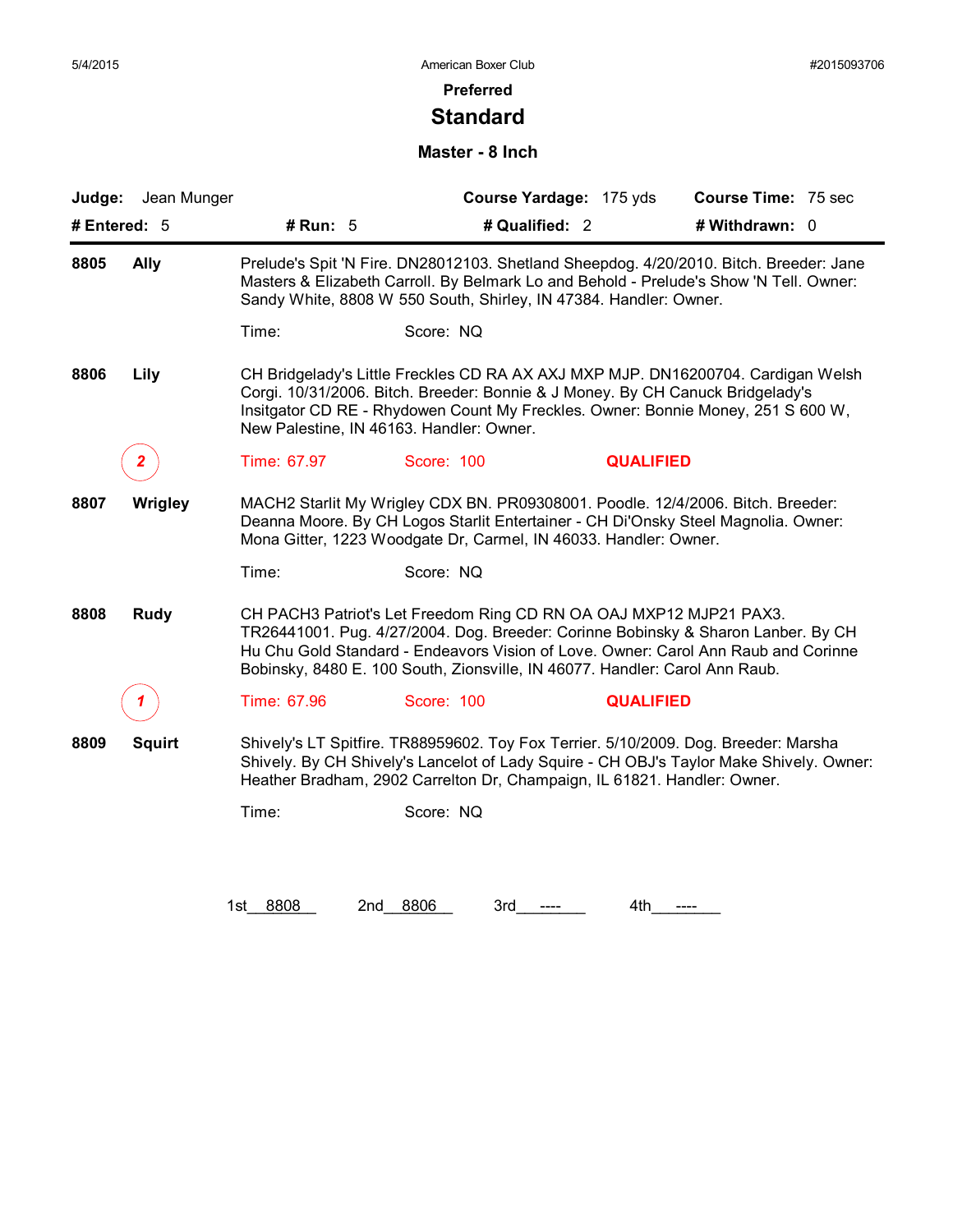### **Preferred**

### **Standard**

#### **Master - 12 Inch**

| Judge: Jean Munger     |                                                                                                                                                                                                                                                                                                                                       |                     | Course Yardage: 180 yds | <b>Course Time: 73 sec</b>                                                                                                                                                |  |  |
|------------------------|---------------------------------------------------------------------------------------------------------------------------------------------------------------------------------------------------------------------------------------------------------------------------------------------------------------------------------------|---------------------|-------------------------|---------------------------------------------------------------------------------------------------------------------------------------------------------------------------|--|--|
| # Entered: $3$         | # Run: 3                                                                                                                                                                                                                                                                                                                              | # Qualified: 2      |                         | # Withdrawn: 0                                                                                                                                                            |  |  |
| 12810<br><b>Boomer</b> | Iroc Like A Boomerang. NP28799501. Bulldog. 10/12/2009. Dog. Breeder: Kandie Kroonen.<br>By Iroc's Southern Comfort Leroy - Aldar's Rising Star. Owner: April Paulman, 5404 N.<br>Brandywine Rd, Shelbyville, IN 46176. Handler: Owner.                                                                                               |                     |                         |                                                                                                                                                                           |  |  |
| 2.                     | Time: 66.68                                                                                                                                                                                                                                                                                                                           | Score: 100          | <b>QUALIFIED</b>        |                                                                                                                                                                           |  |  |
| 12811<br>Hobie         | MACH2 Kallista's Catch the Wind CD RE MXS MJG MXP MJP2 MXF T2B, PR06033102.<br>Poodle. 3/16/2005. Dog. Breeder: Lori Maxwell & Marlene Miller. By CT CH MACH3<br>Kallista's Sivler Sails Aloft VCD4 UDX2 VER RAE MXG MJB2 XF T2B - Kallista's Kameo.<br>Owner: Kim Glass, 6836 N Caldwell Rd, Lebanon, IN 46052-8228. Handler: Owner. |                     |                         |                                                                                                                                                                           |  |  |
|                        | Time:                                                                                                                                                                                                                                                                                                                                 | Score: NQ           |                         |                                                                                                                                                                           |  |  |
| 12812<br>Josie         |                                                                                                                                                                                                                                                                                                                                       |                     |                         | Josie. MA11985401. All American Dog. 6/13/2008. Bitch. Breeder: Unknown. By Unknown -<br>Unknown. Owner: Nancy Beagle, 3308 E Hubbard, Midland, MI 48642. Handler: Owner. |  |  |
|                        | Time: 55.44                                                                                                                                                                                                                                                                                                                           | Score: 100          | <b>QUALIFIED</b>        |                                                                                                                                                                           |  |  |
|                        |                                                                                                                                                                                                                                                                                                                                       |                     |                         |                                                                                                                                                                           |  |  |
|                        | 1st 12812                                                                                                                                                                                                                                                                                                                             | 12810<br>2nd<br>3rd | 4th                     |                                                                                                                                                                           |  |  |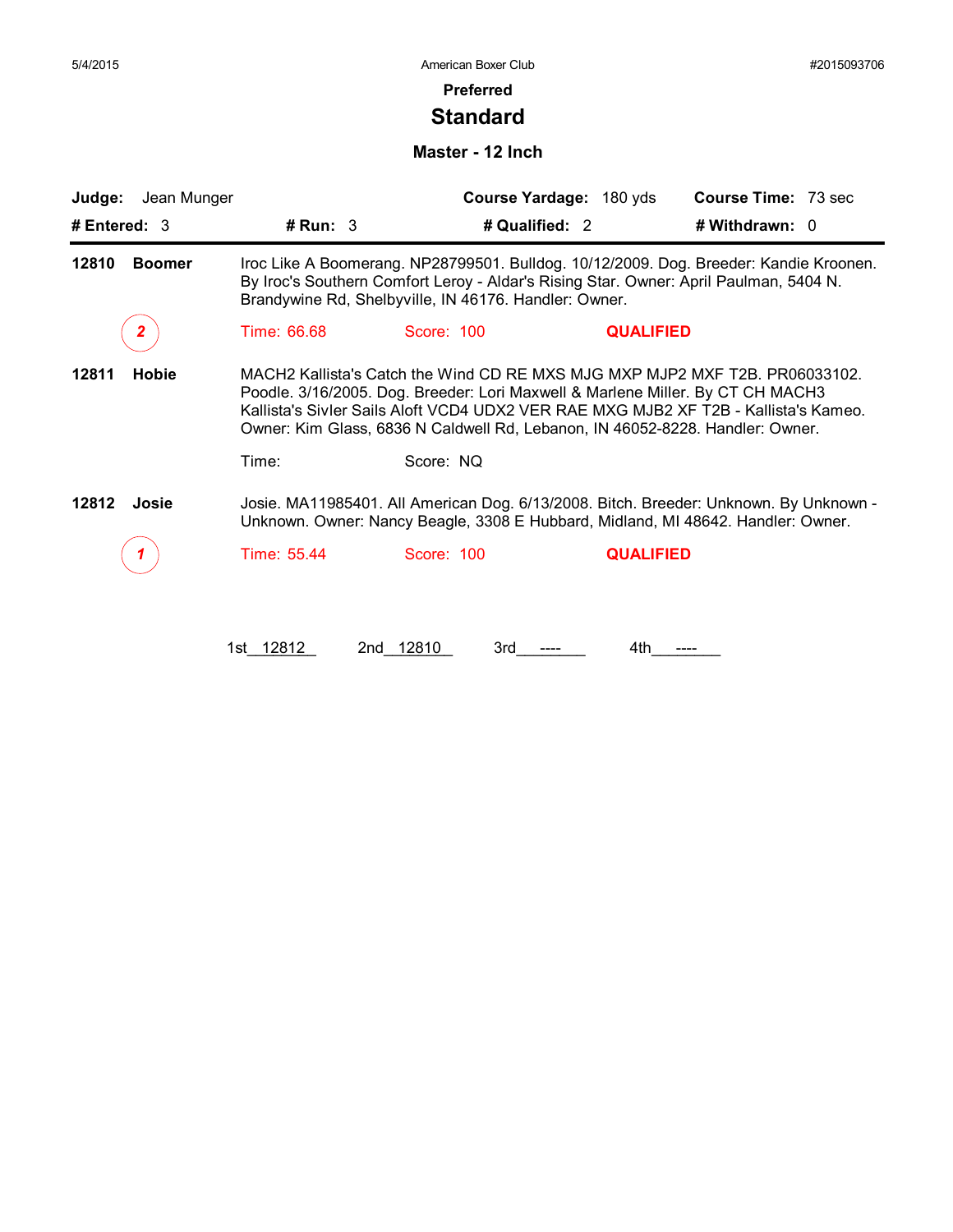## **Preferred**

### **Standard**

### **Master - 16 Inch**

| Jean Munger<br>Judge:  |                                                                                                                                                                                                                                                                                                                                                       |                                                                                                                                                                   | Course Yardage: 186 yds | <b>Course Time: 70 sec</b>                                                                                                                                                  |  |  |
|------------------------|-------------------------------------------------------------------------------------------------------------------------------------------------------------------------------------------------------------------------------------------------------------------------------------------------------------------------------------------------------|-------------------------------------------------------------------------------------------------------------------------------------------------------------------|-------------------------|-----------------------------------------------------------------------------------------------------------------------------------------------------------------------------|--|--|
| # Entered: 5           | # Run: 5                                                                                                                                                                                                                                                                                                                                              | # Qualified: 3                                                                                                                                                    |                         | # Withdrawn: 0                                                                                                                                                              |  |  |
| 16806<br><b>Winnie</b> | Moench.                                                                                                                                                                                                                                                                                                                                               | Oreobay Get Out of My Way. WS26165301. Portuguese Water Dog. 5/3/2008. Bitch.<br>Karen Moench and Nigel Clark, 5923 Elaine St, Speedway, IN 46224. Handler: Karen |                         | Breeder: Nigel Clark. By CH Cnsands Bass Ackward - CH Oreobay Ready To Run. Owner:                                                                                          |  |  |
| 2.                     | Time: 55.72                                                                                                                                                                                                                                                                                                                                           | Score: 100                                                                                                                                                        | <b>QUALIFIED</b>        |                                                                                                                                                                             |  |  |
| 16807<br>Quinn         |                                                                                                                                                                                                                                                                                                                                                       | Dog. Breeder: Sandy McMillan. By BISS CH Ransom Ambrook's Indigo Hue - Dutch<br>Muncie, IN 47304. Handler: Jane Haynes.                                           |                         | Dutch Hollow's Mighty Quinn CDX AX AXJ JH. SR50327205. Labrador Retriever. 6/7/2008.<br>Hollow's Storm Cat CD SH. Owner: Jane Haynes and Mike Haynes, 702 N Brentwood Lane, |  |  |
|                        | Time:                                                                                                                                                                                                                                                                                                                                                 | Score: NQ                                                                                                                                                         |                         |                                                                                                                                                                             |  |  |
| 16808<br><b>Daphne</b> | Daphne Mae Lundahl. WS26162404. Boxer. 5/12/2008. Bitch. Breeder: Jeni Alexander. By<br>Ares Ross - Daisy Alexander. Owner: Lisa Lundahl, 2582 N. Swede Rd, Midland, MI 48642.<br>Handler: Owner.                                                                                                                                                     |                                                                                                                                                                   |                         |                                                                                                                                                                             |  |  |
|                        | Time:                                                                                                                                                                                                                                                                                                                                                 | Score: NQ                                                                                                                                                         |                         |                                                                                                                                                                             |  |  |
| 16809<br><b>Maddie</b> | 49120. Handler: Owner.                                                                                                                                                                                                                                                                                                                                | Carlyn Oaks Midnight Charm CDX BN RE MXB MXJ NAP NJP. WS28415702. Boxer.<br>Heart Acres Charisma of Cinnrhee. Owner: Ellen M. Gruber, 227 Morris Dr, Niles, MI    |                         | 10/1/2008. Bitch. Breeder: Carol L. Herman. By CH Heart Acres Stingray of Cinnrhee - CH                                                                                     |  |  |
| 3                      | Time: 62.26                                                                                                                                                                                                                                                                                                                                           | Score: 100                                                                                                                                                        | <b>QUALIFIED</b>        |                                                                                                                                                                             |  |  |
| 16810<br><b>Beck</b>   | CH PACH Vikcrest Struttin' in Style CD. HP23238901. Norwegian Elkhound. 10/4/2006.<br>Dog. Breeder: Leslie Forrest & Patricia Viken. By CH Vikrest Step Up to the Plate - CH<br>Vikrest Steppin' in Style CDX OA OAJ. Owner: Christine Mayer and Leslie Forrest &<br>Patricia Viken, 705 S Maple St, Urbana, IL 61801-4206. Handler: Christine Mayer. |                                                                                                                                                                   |                         |                                                                                                                                                                             |  |  |
|                        |                                                                                                                                                                                                                                                                                                                                                       |                                                                                                                                                                   |                         |                                                                                                                                                                             |  |  |

1st\_ 16810 2nd\_ 16806 3rd\_ 16809 4th\_\_\_\_\_\_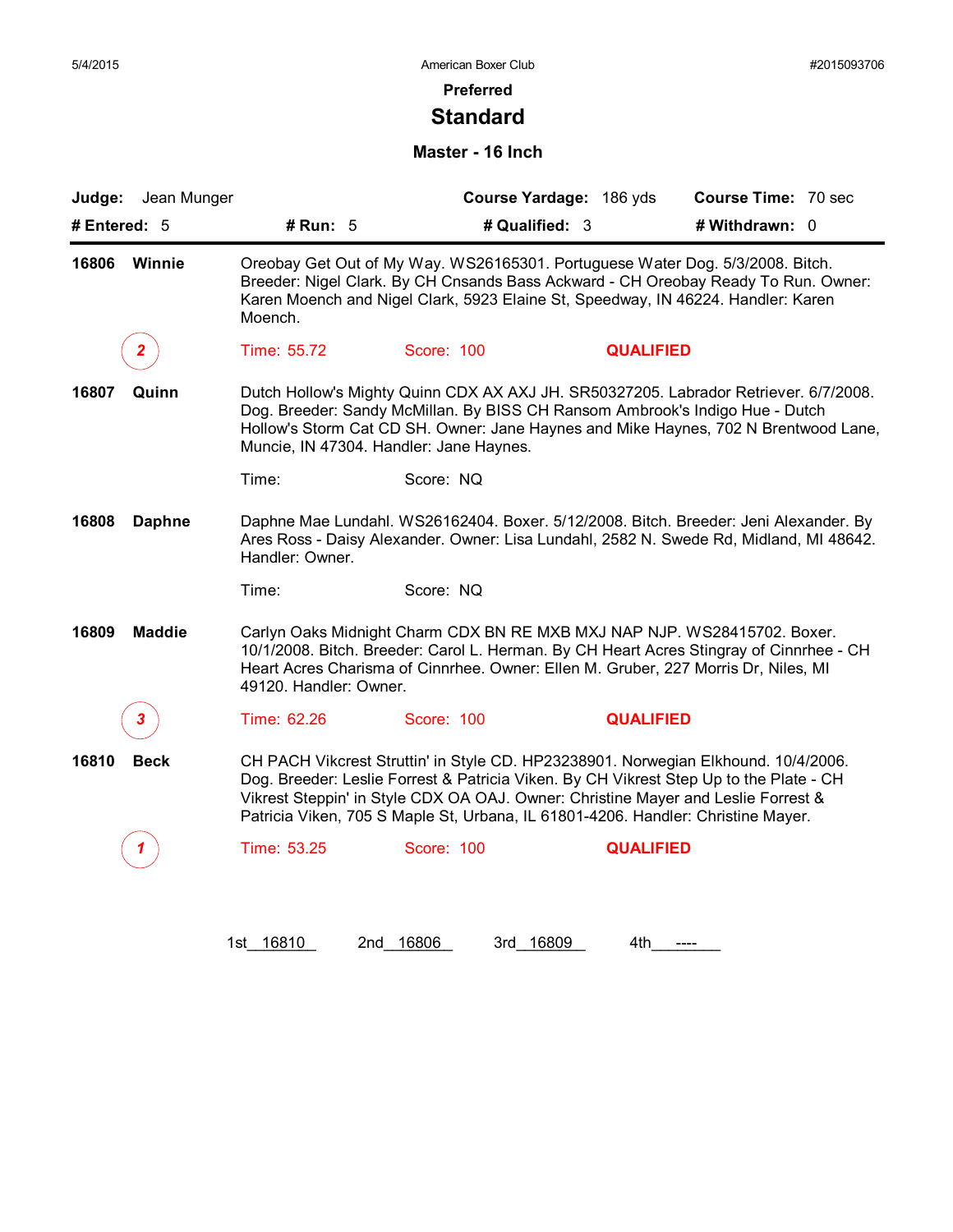### **Standard**

### **Master - 20 Inch**

|                       | Judge: Jean Munger |                                                                                                                                                                                                                      | Course Yardage: 186 yds                                                                                                                                                                                                                                                                                                                  |                  | <b>Course Time: 74 sec</b> |  |  |
|-----------------------|--------------------|----------------------------------------------------------------------------------------------------------------------------------------------------------------------------------------------------------------------|------------------------------------------------------------------------------------------------------------------------------------------------------------------------------------------------------------------------------------------------------------------------------------------------------------------------------------------|------------------|----------------------------|--|--|
| # Entered: $10$       |                    | # $Run: 9$                                                                                                                                                                                                           | # Qualified: 4                                                                                                                                                                                                                                                                                                                           |                  | # Withdrawn: 0             |  |  |
| 20822 Rocky           |                    | Gottwalt's Rock Star AX AJP. WS32130202. Boxer. 11/7/2009. Dog. Breeder: Tina & Jeff<br>Chapai. By Chapai's Chicago Bear - Adeline II. Owner: Lisa Gottwalt, 1503 17th St, East<br>Moline, IL 61244. Handler: Owner. |                                                                                                                                                                                                                                                                                                                                          |                  |                            |  |  |
|                       |                    | Time:                                                                                                                                                                                                                | Score: NQ                                                                                                                                                                                                                                                                                                                                |                  |                            |  |  |
| 20823<br>Gidget       |                    | IL 61101. Handler: Lloyd Fulcer.                                                                                                                                                                                     | Bell'Lavoros Tornare in Paradiso CD BN RN OA OAJ. WS43223004. Doberman Pinscher.<br>11/12/2012. Bitch. Breeder: Vicky K. Brachfeld. By Zamu Les Deux Peupliers - Black<br>Adamant Allegra. Owner: Lloyd Fulcer and Vicky Brachfeld, 4010 N Meridian Rd, Rockford,                                                                        |                  |                            |  |  |
|                       |                    | Time:                                                                                                                                                                                                                | Score: NQ                                                                                                                                                                                                                                                                                                                                |                  |                            |  |  |
| 20824<br><b>Susie</b> |                    | OK 73131. Handler: Theresa Garton.                                                                                                                                                                                   | Winmere Black Eyed Susan RN OA OAJ AXP AJP XFP CGC. WS03645202. Boxer.<br>3/23/2003. Bitch. Breeder: Owners. By CH School's Fireworks Powerplay - Winmere Tess<br>D'Urbervilles RN. Owner: Theresa Garton and Lynn Garton, P.O. 13068, Oklahoma City,                                                                                    |                  |                            |  |  |
|                       |                    | Time:                                                                                                                                                                                                                | Score: NQ                                                                                                                                                                                                                                                                                                                                |                  |                            |  |  |
| 20825                 | Dezi               |                                                                                                                                                                                                                      | Bertschire Quixotic Dreamer AXP MJP OFP. SR57181707. Flat-Coated Retriever.<br>6/21/2009. Dog. Breeder: Andrea Holsinger, Cheryl Kistner, Kass Goulding. By Bertschire<br>Horse Power - Flat-Tyre's Does Your Mother Know. Owner: Dawn McGuire, 320 Barton<br>Ave, Indianapolis, IN 46241. Handler: Owner.                               |                  |                            |  |  |
|                       | 2.                 | Time: 50.06                                                                                                                                                                                                          | Score: 100                                                                                                                                                                                                                                                                                                                               | <b>QUALIFIED</b> |                            |  |  |
| 20826                 | <b>Stryker</b>     |                                                                                                                                                                                                                      | CH Winmere Only Time Will Tell OAP OJP CAX CGC. WS29627004. Boxer. 3/8/2009.<br>Dog. Breeder: Theresa Garton & Lynn Garton. By CH Strawberry N REO Gold Country -<br>CH Winmere Indian Paintbrush RE OA AXJ AXP AJP OFP. Owner: Margaret Magoffin and<br>Theresa Garton, 15 Hillrise Dr, Penfield, NY 14526. Handler: Margaret Magoffin. |                  |                            |  |  |
|                       |                    | Time:                                                                                                                                                                                                                | Score: NQ                                                                                                                                                                                                                                                                                                                                |                  |                            |  |  |
| 20827                 | Killian            | Rezmer.                                                                                                                                                                                                              | Daddy's Girl Killian CDX BN RAE MX MXJ OF. WS14408301. Boxer. 8/6/2005. Bitch.<br>Breeder: Sandee Leschewski. By Rion's Xanadu - Shadoe faxs Crimson Silhouette. Owner:<br>Erin Rezmer and Tom Rezmer, 419 S Highland Ave, Lombard, IL 60148. Handler: Tom                                                                               |                  |                            |  |  |
|                       | 3.                 | Time: 52.17                                                                                                                                                                                                          | Score: 100                                                                                                                                                                                                                                                                                                                               | <b>QUALIFIED</b> |                            |  |  |
| 20828                 | <b>Brady</b>       |                                                                                                                                                                                                                      | GCH Can-Cia's You Ain't Seen Nothin' Yet AX AXJ NAP OJP NFP PAX MJP3 MJPB<br>MXPB. WS28498804. Boxer. 11/15/2008. Dog. Breeder: Sarah South & Sherry<br>Canciamille. By CH Can-cia's Hard Act to Follow - CH Backwood's Tayler Made Illusion.<br>Owner: Lisa Lovasco, 1071 S Mackinaw Rd, Kawkawlin, MI 48631. Handler: Owner.           |                  |                            |  |  |
|                       |                    | Time: 67.91                                                                                                                                                                                                          | Score: 100                                                                                                                                                                                                                                                                                                                               | <b>QUALIFIED</b> |                            |  |  |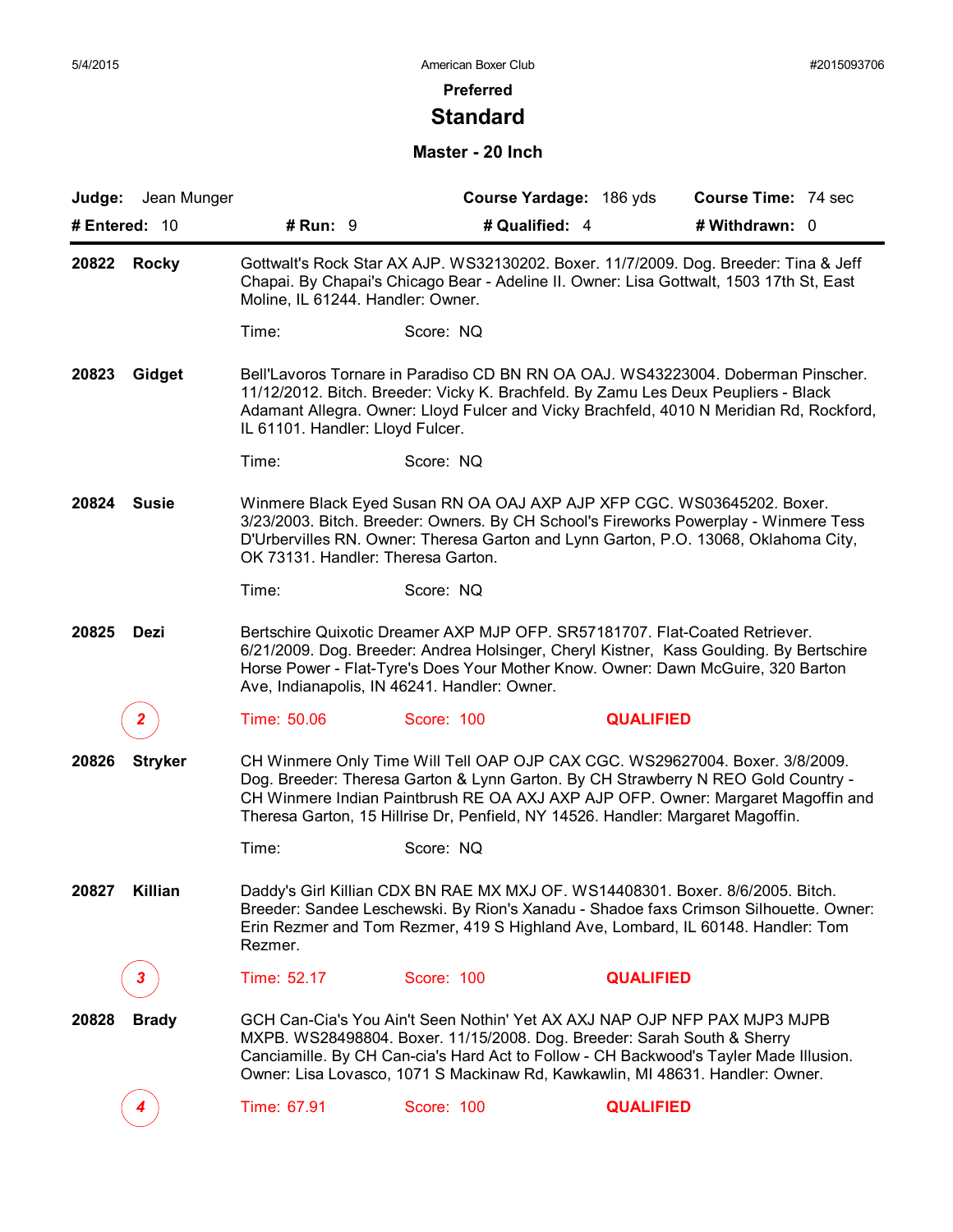#### **Standard**

**20829 Holly** Tall Oaks Holiday Special CD BN RE AXP AJP NFP. WS19390802. Samoyed. 10/9/2006. Bitch. Breeder: Carol Miller. By Tall Oaks Polaris White Cloud - Tall Oaks Christmas Lace. Owner: Nancy J Wright, 5505 Scepter Ct, Fort Wayne, IN 46835. Handler: Owner.

Time: Score: NQ

**20830 Trigger** CH Lemko's Shootin' Star at Rocket CD RA MX MXJ XF. WS12345678. Boxer. 2/20/2008. Dog. Breeder: Jessica Kozel. By Twinkle Star v. Eurozone - CH Lemko's Rising Sun. Owner: Kerry Rodgers, 4101 CR 239, Georgetown, TX 78633. Handler: Owner.

*1* Time: 48.00 Score: 100 **QUALIFIED**

**20831 Jack Daniel** Pheasant Hollow's Jack Daniel CD RN MXJ MJP OFP. WS38474908. Boxer. 7/20/2011. Dog. Breeder: Kerry Jones, Robert Detoro, Allison Jones, Patricia Detoro. By CH Pheasant Hollow's ASUREBET - CH Pheasant Hollow's Hot Dam Here I Am. Owner: Nina A.B. Daniel and Truman W. Daniel, 1556 Robert Young Rd, Starksboro, VT 05487. Handler: Nina A.B. Daniel.

Time: Score: ABS

1st\_20830 2nd\_20825 3rd\_20827 4th\_20828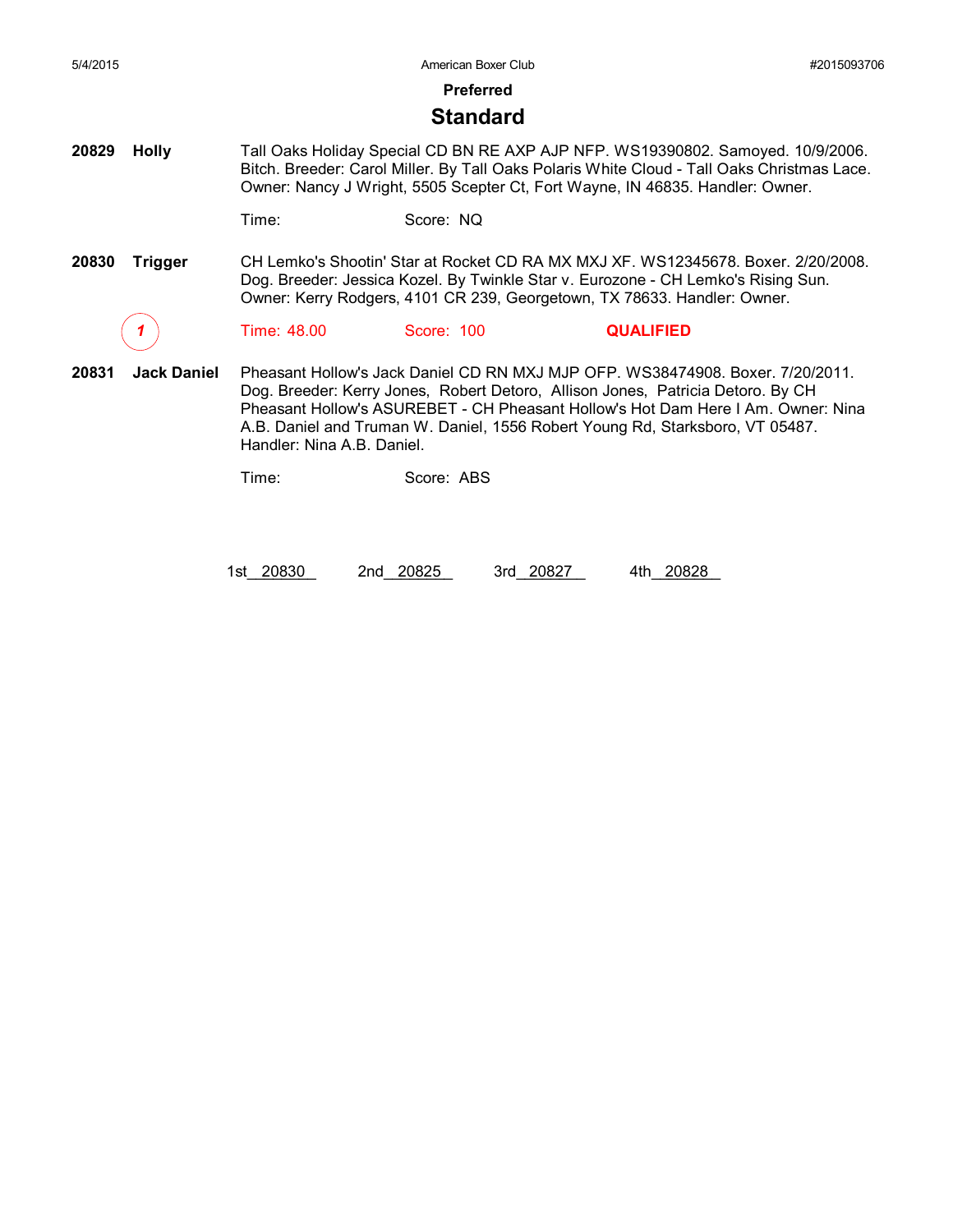## **Regular**

**JWW**

**Novice A - 20 Inch**

| Judge:         | Jean Munger   |                        |                                                                                                                                                                                                                                                                                                                 | Course Yardage: 110 yds |     | <b>Course Time: 37 sec</b> |  |
|----------------|---------------|------------------------|-----------------------------------------------------------------------------------------------------------------------------------------------------------------------------------------------------------------------------------------------------------------------------------------------------------------|-------------------------|-----|----------------------------|--|
| # Entered: $2$ |               | # Run: $2$             |                                                                                                                                                                                                                                                                                                                 | # Qualified: 0          |     | # Withdrawn: $0$           |  |
| 20002          | <b>Shiloh</b> |                        | CH Galaroc N Ewing's Show Off. WS37253803. Boxer. 4/5/2011. Bitch. Breeder: Michelle<br>Roca, Donna Galante, Lori McClain. By CH Ewing's Maverick of Maxl - GCH DLG<br>Rainbow's End. Owner: Janet Ewing and Mark Ewing, Michelle Roca, Donna Galante, PO<br>Box 350, Greenwood, MO 64034. Handler: Mark Ewing. |                         |     |                            |  |
|                |               | Time:                  | Score: NQ                                                                                                                                                                                                                                                                                                       |                         |     |                            |  |
| 20003          | <b>Delta</b>  | 04062. Handler: Owner. | Tealcrest's Down and Dirty CGC. WS40917804. Boxer. 3/12/2012. Bitch. Breeder: Jill<br>Hootman. By CH Tealcrest's Luck of the Irish CD RA OA OAJ CA - Miro-Teal Crest's Whats<br>UR Name CD RN CA RATI. Owner: Julia Bentley, 70 Highland Cliff Rd, Windham, ME                                                  |                         |     |                            |  |
|                |               | Time:                  | Score: NQ                                                                                                                                                                                                                                                                                                       |                         |     |                            |  |
|                |               |                        |                                                                                                                                                                                                                                                                                                                 |                         |     |                            |  |
|                |               | 1st                    | 2nd                                                                                                                                                                                                                                                                                                             | 3rd                     | 4th |                            |  |
|                |               |                        |                                                                                                                                                                                                                                                                                                                 |                         |     |                            |  |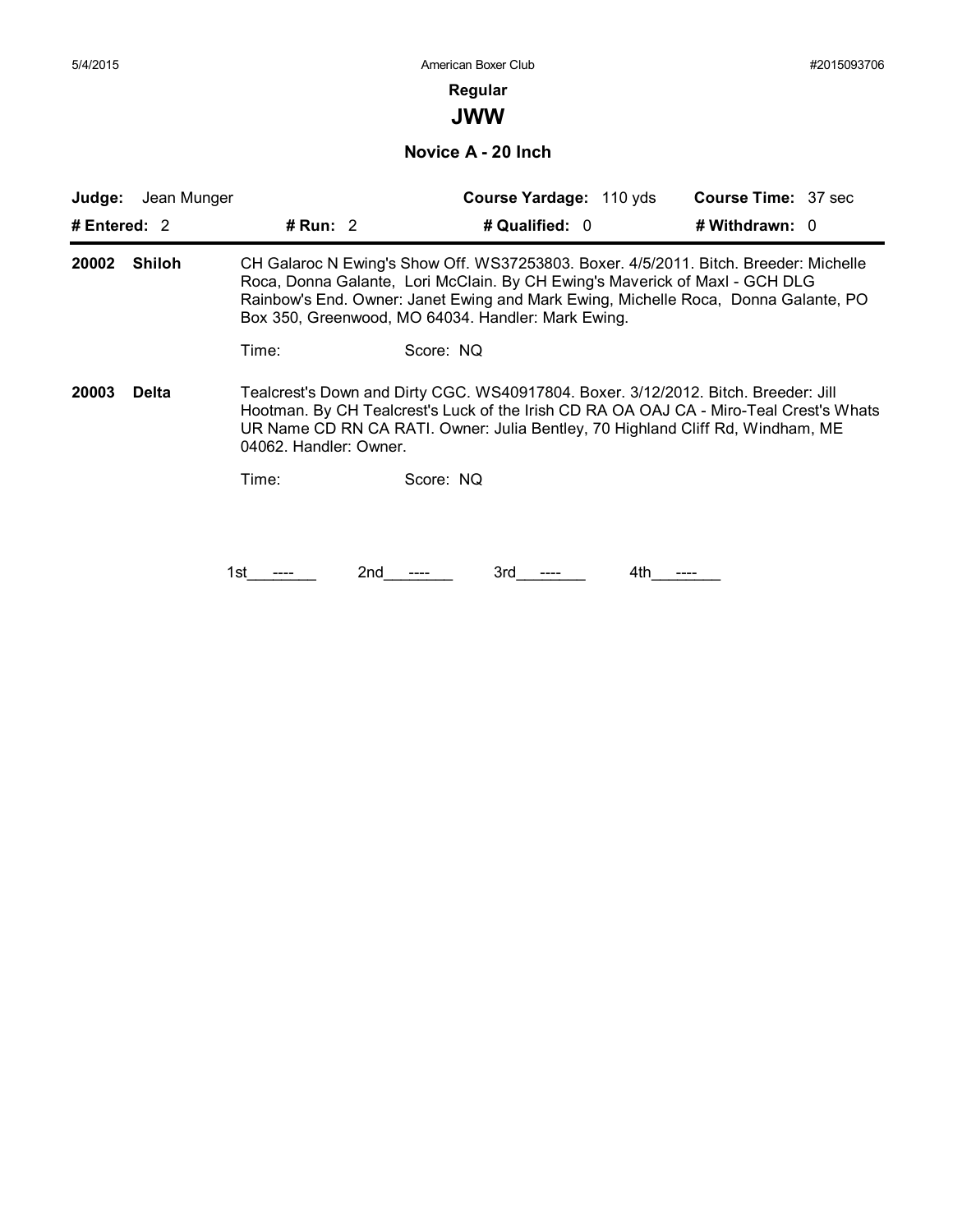**JWW**

**Novice A - 24 Inch**

| Judge:       | Jean Munger  |                   |                                        | Course Yardage: 110 yds | <b>Course Time: 39 sec</b>                                                                                                                                         |  |
|--------------|--------------|-------------------|----------------------------------------|-------------------------|--------------------------------------------------------------------------------------------------------------------------------------------------------------------|--|
| # Entered: 1 |              | # Run: $\sqrt{1}$ |                                        | # Qualified: 0          | # Withdrawn: $0$                                                                                                                                                   |  |
| 20001        | <b>Bella</b> |                   | Chicago, IL 60185. Handler: Pat Senne. |                         | Bellasera. WS31611703. Boxer. 8/22/2009. Bitch. Breeder: Jesus Adrubal. By Mugsy<br>Vasquez - Osa Adrubal. Owner: Pat Senne and John Senne, 1N515 Center Ave, West |  |
|              |              | Time:             | Score: NO                              |                         |                                                                                                                                                                    |  |
|              |              | 1st.              | 2nd<br>3rd                             | 4th.                    |                                                                                                                                                                    |  |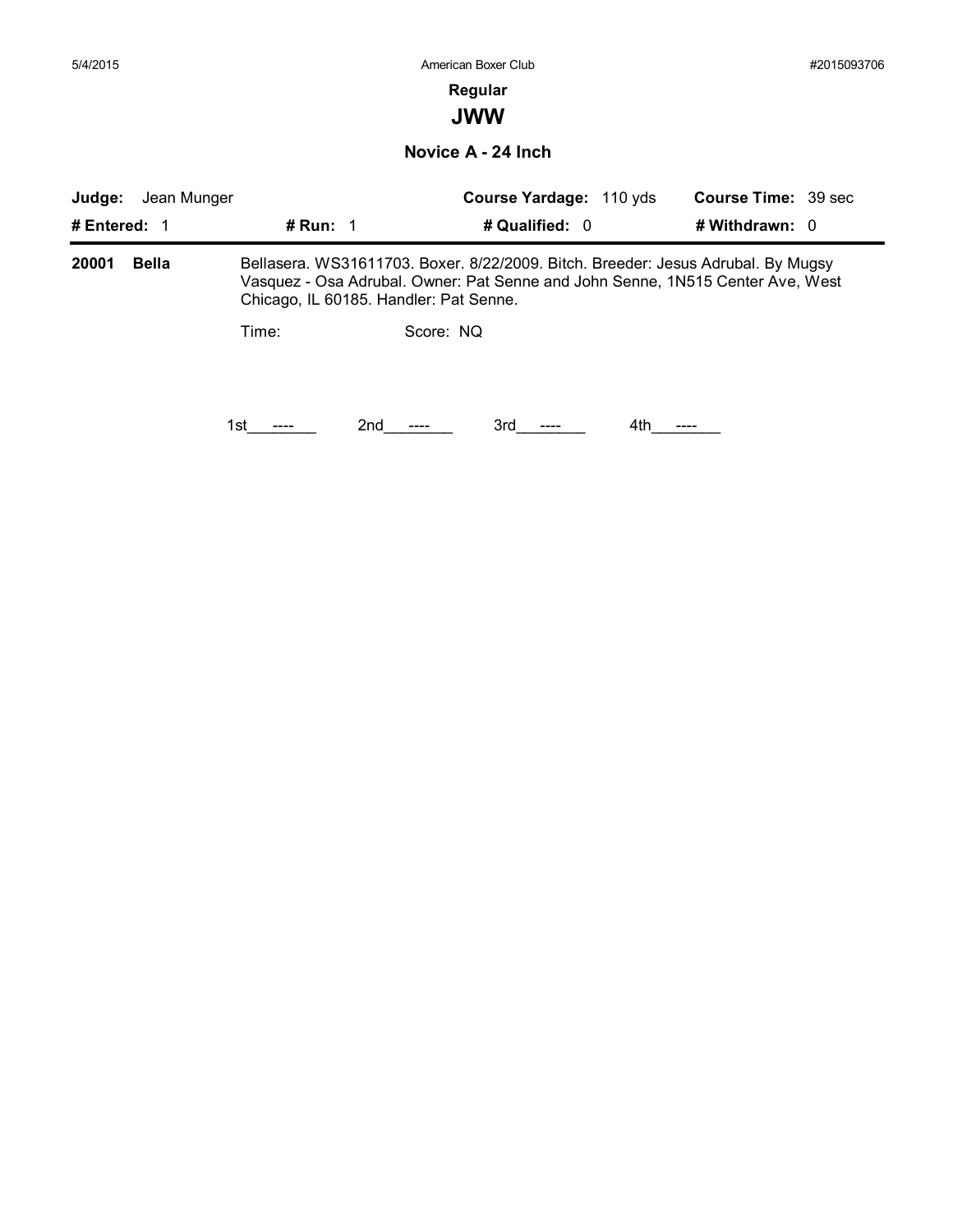| 5/4/2015     |             |                   |                                                                                                                                                                      | #2015093706                |  |
|--------------|-------------|-------------------|----------------------------------------------------------------------------------------------------------------------------------------------------------------------|----------------------------|--|
|              |             |                   | Regular                                                                                                                                                              |                            |  |
|              |             |                   | <b>JWW</b>                                                                                                                                                           |                            |  |
|              |             |                   | Novice B - 12 Inch                                                                                                                                                   |                            |  |
| Judge:       | Jean Munger |                   | Course Yardage: 105 yds                                                                                                                                              | <b>Course Time: 42 sec</b> |  |
| # Entered: 1 |             | # Run: $\sqrt{1}$ | # Qualified: 0                                                                                                                                                       | # Withdrawn: $0$           |  |
| 12201        | Jigger      |                   | Safranne's The Cut of His Jib. PR17098701. Poodle. 6/27/2013. Dog. Breeder: Estelle                                                                                  |                            |  |
|              |             |                   | Kapsner. By GCH Kallista's King of Swing at Vantan's - Safranne's Quest for Silver. Owner:<br>Kim Glass, 6836 N Caldwell Rd, Lebanon, IN 46052-8228. Handler: Owner. |                            |  |
|              |             | Time:             | Score: NQ                                                                                                                                                            |                            |  |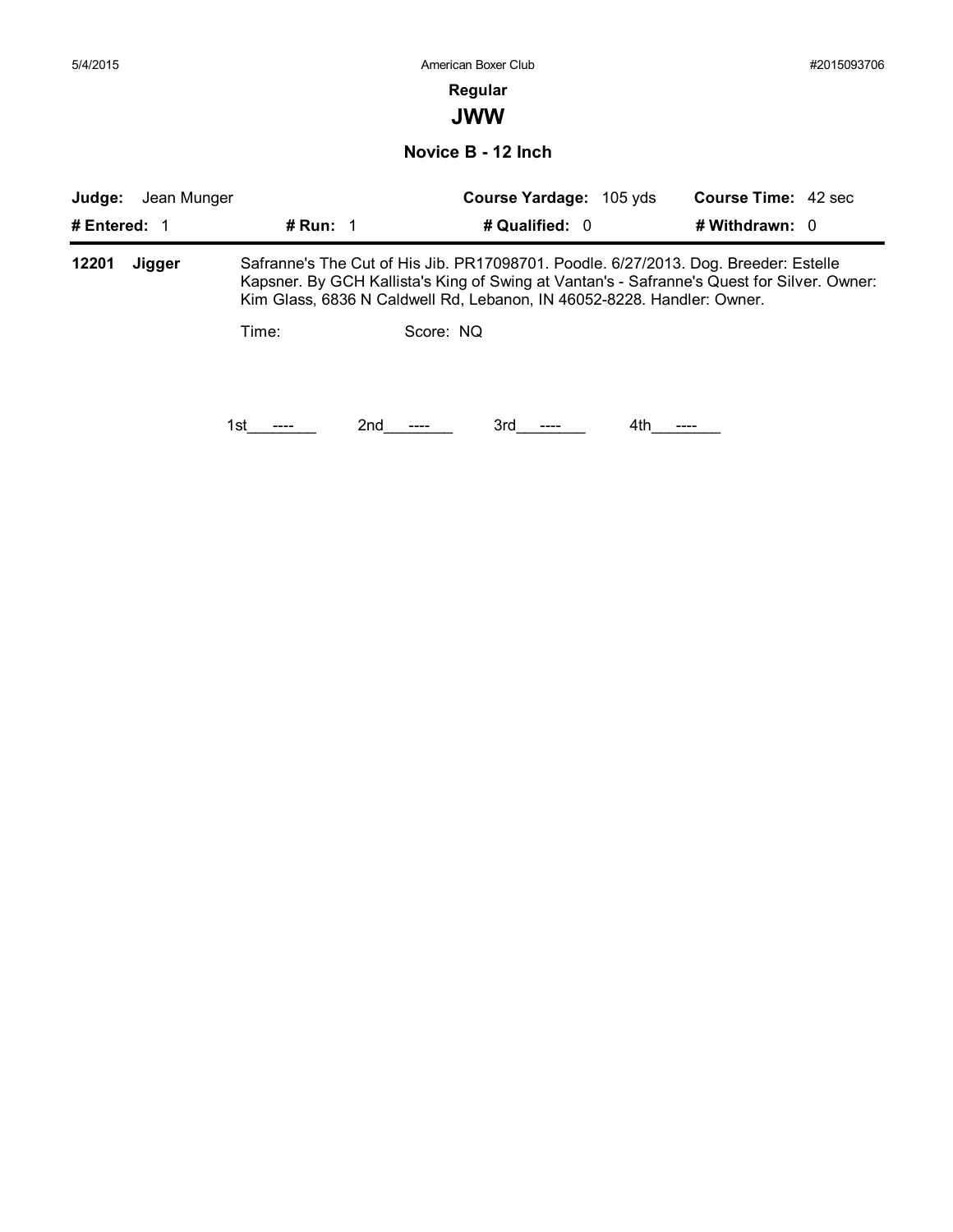**JWW**

**Novice B - 20 Inch**

| Judge: Jean Munger    |                                          | Course Yardage: 110 yds                                                                                                                                                                                                                                                                                                                                          | <b>Course Time: 37 sec</b> |  |  |  |
|-----------------------|------------------------------------------|------------------------------------------------------------------------------------------------------------------------------------------------------------------------------------------------------------------------------------------------------------------------------------------------------------------------------------------------------------------|----------------------------|--|--|--|
| # Entered: $9$        | # $Run: 8$                               | # Qualified: 2                                                                                                                                                                                                                                                                                                                                                   | # Withdrawn: 0             |  |  |  |
| 20201<br>Josie        | Oklahoma City, OK 73131. Handler: Owner. | Winmere Red Cracker. WS38429902. Boxer. 7/10/2011. Bitch. Breeder: Owner. By CH<br>Belco's Kiss My Grizz - Winmere St Clare RN. Owner: Theresa Garton, P.O. 13068,                                                                                                                                                                                               |                            |  |  |  |
|                       | Time:                                    | Score: NQ                                                                                                                                                                                                                                                                                                                                                        |                            |  |  |  |
| 20202<br><b>Pixie</b> |                                          | CH Happy Tail's Faith, Trust & Pixie Dust. WS43505001. Boxer. 2/27/2013. Bitch. Breeder:<br>Amy Bieri, Todd Bieri & Lori McClain. By GCH Barbiloc's Dart Image At Happy Tails CD<br>RA OA NAJ - CH Happy Tail's N Maxl's All That Glitters. Owner: Eugenia Koshiol and Lori<br>McClain, Amy Bieri, 27434 Wildwood Dr, Monee, IL 60449. Handler: Eugenia Koshiol. |                            |  |  |  |
|                       | Time: 51.58                              | Score: 86<br><b>QUALIFIED</b>                                                                                                                                                                                                                                                                                                                                    |                            |  |  |  |
| 20203<br><b>Numa</b>  |                                          | Online News of Kellaney. WS46437401. Boxer. 4/24/2013. Bitch. Breeder: Adriana Aulik &<br>Zoltan Nagy. By Boreas di Casa Diocletiano - Eireann Pixie of Kellaney. Owner: Lisa<br>Gottwalt, 1503 17th St, East Moline, IL 61244. Handler: Owner.                                                                                                                  |                            |  |  |  |
|                       | Time: 32.89                              | Score: 95<br><b>QUALIFIED</b>                                                                                                                                                                                                                                                                                                                                    |                            |  |  |  |
| 20204<br>Laila        | Debbie Hall.                             | Hall's Angel of Mine CD BN RN. PAL256182. Boxer. 1/3/2010. Bitch. Breeder: . By -.<br>Owner: Debora Hall and Randall Hall, 1414 Girard Dr, Louisville, KY 40222. Handler:                                                                                                                                                                                        |                            |  |  |  |
|                       | Time:                                    | Score: NQ                                                                                                                                                                                                                                                                                                                                                        |                            |  |  |  |
| 20205<br><b>Blaze</b> |                                          | Jedi Blaze CD BN GN RAE. PAL253674. Border Collie. 2/4/2010. Dog. Breeder: Hai &<br>Beverly Tsao. By Baron Blitz - Laya. Owner: Paula McKinney and Beth McKay, 7770 S CR<br>560E, Selma, IN 47383. Handler: Paula McKinney.                                                                                                                                      |                            |  |  |  |
|                       | Time:                                    | Score: NQ                                                                                                                                                                                                                                                                                                                                                        |                            |  |  |  |
| 20206<br><b>Salty</b> | Owner.                                   | Baywaters Essence of the Sea. WS44137903. Portuguese Water Dog. 5/5/2013. Dog.<br>Breeder: Mary-Kay Schroeder. By CH Timber Oaks Drift Diver - CH Bayswaters' What<br>About Whoopsie. Owner: Shelley Mart, 2912 E 52nd St, Indianapolis, IN 46205. Handler:                                                                                                      |                            |  |  |  |
|                       | Time:                                    | Score: NQ                                                                                                                                                                                                                                                                                                                                                        |                            |  |  |  |
| Karma<br>20207        |                                          | Ellisa's What Goes Around Comes Around, WS40107508, Boxer, 3/1/2012, Bitch, Breeder:<br>Lisa Lovasco, Karen Mott, Gladys Kanwischer. By GCH Can-Cia's You Ain't Seen Nothin'<br>Yet AX AXJ PAX MXP3 MJP3 MXPB MJPB NF XFP - West Shore's Cobbie Cuddler.<br>Owner: Lisa Lovasco, 1071 S Mackinaw Rd, Kawkawlin, MI 48631. Handler: Lisa Lundahl.                 |                            |  |  |  |
|                       | Time:                                    | Score: NQ                                                                                                                                                                                                                                                                                                                                                        |                            |  |  |  |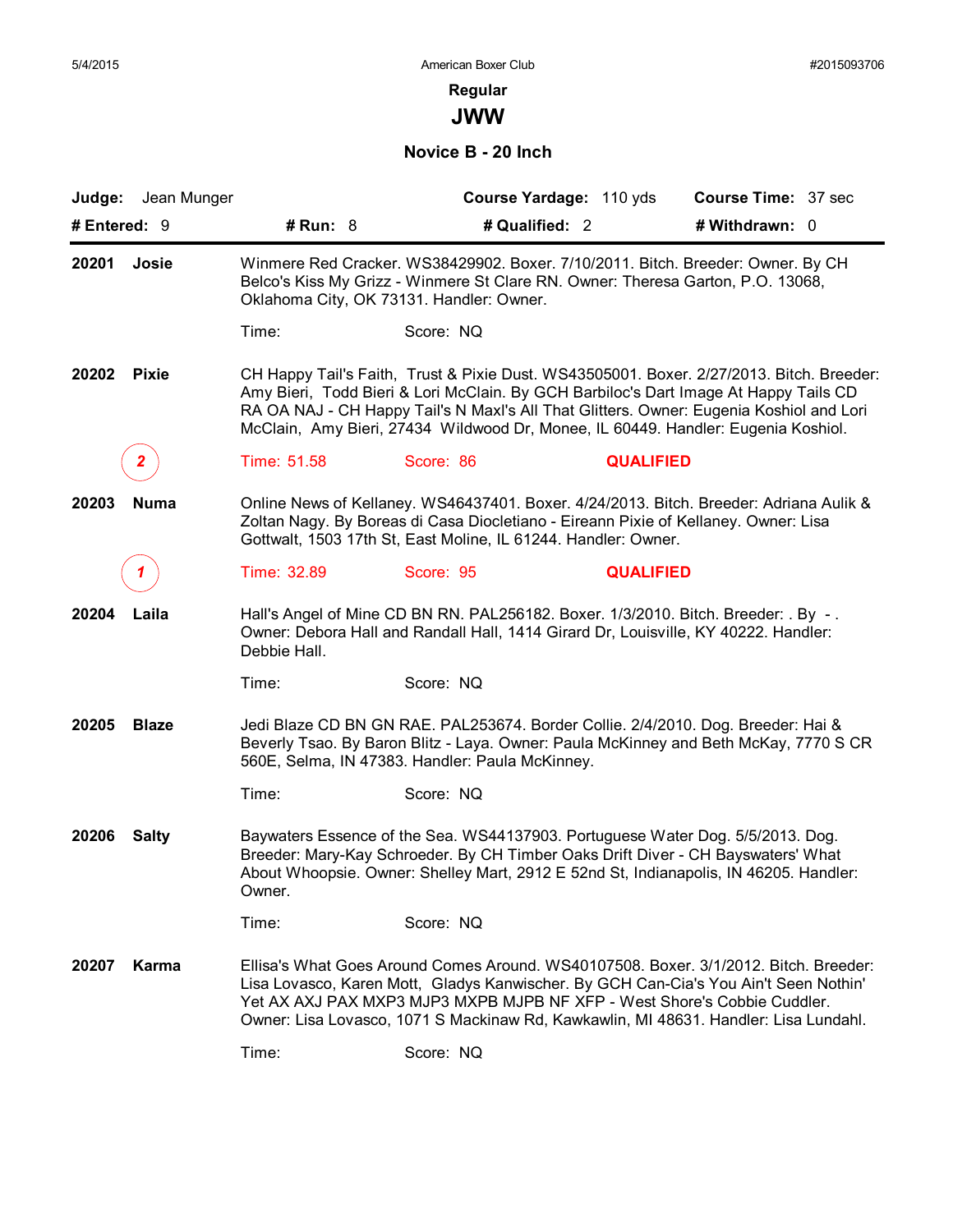#### **JWW**

**20401 Car-Ma** CH Pheasant Hollow's Keys to my Car-Ma. WS38164701. Boxer. 6/2/2011. Bitch. Breeder: Kerry Jones & Allison Jones. By GCH Pheasant Hollow's Kryptonite - CH Phesant Hollow's Party Likearockstar. Owner: Nina A.B. Daniel and Kerry Jones, Allison Jones, 1556 Robert Young Rd, Starksboro, VT 05487. Handler: Nina A.B. Daniel.

```
Time: Score: ABS
```
**20402 Leia** Rocket N' Focal Point's Written in the Stars NA OF. WS41415505. Boxer. 7/2/2012. Bitch. Breeder: Jennifer Hitt, Carolyn Jowell & Kerry Rodgers. By CH Lemke Shootin' Star at Rocket CD RA MX MXJ XF - Rocket's Walk 'N the Clouds. Owner: Kerry Rodgers, 4101 CR 239, Georgetown, TX 78633. Handler: Owner.

Time: Score: NQ

1st\_20203 2nd\_20202 3rd\_\_\_\_\_\_ 4th\_\_\_\_\_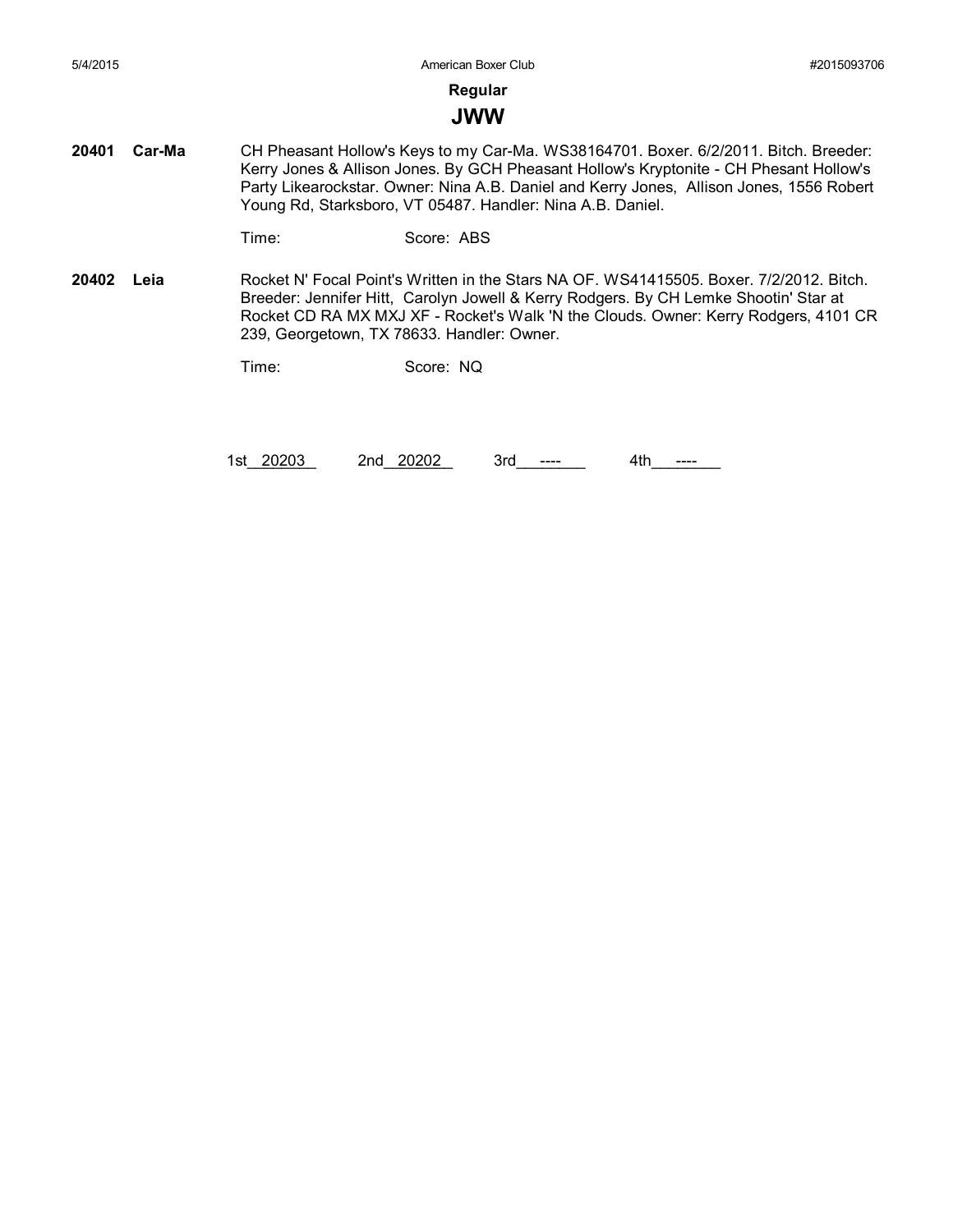**JWW**

#### **Novice B - 24 Inch**

|                          | Judge: Jean Munger |                           | Course Yardage: 110 yds                                                                                                                                                                                                                                                                                                                | <b>Course Time: 39 sec</b> |
|--------------------------|--------------------|---------------------------|----------------------------------------------------------------------------------------------------------------------------------------------------------------------------------------------------------------------------------------------------------------------------------------------------------------------------------------|----------------------------|
| # Entered: 6             |                    | # Run: $4$                | # Qualified: 0                                                                                                                                                                                                                                                                                                                         | # Withdrawn: 0             |
| 24202                    | <b>Silas</b>       |                           | Cedarlin's Regal Beginnings RN. WS30892106. Boxer. 6/15/2009. Dog. Breeder: Rebecca<br>Gilchrist & Korinne Vanderpool. By CH Naja's Enterprise of Summer - CH Regal's Full of<br>Tender Grace CD RE NA AJP NFP. Owner: Rebecca Gilchrist and Eric Gilchrist, 210<br>Hackberry St, North Liberty, IA 52317. Handler: Rebecca Gilchrist. |                            |
|                          |                    | Time:                     | Score: NQ                                                                                                                                                                                                                                                                                                                              |                            |
| 24203<br><b>Stratton</b> |                    | Ellen M. Gruber.          | Cinnarhee's By A Nose BN RN NAJ NAP NJP. WS43801902. Boxer. 6/13/2012. Dog.<br>Breeder: H Medley Small. By Cinnrhee's Shoot Em Up - Heartacres Cinnrhee of Kadenza.<br>Owner: Ellen M. Gruber and H Medley Small, 227 Morris Dr, Niles, MI 49120. Handler:                                                                             |                            |
|                          |                    | Time:                     | Score: NQ                                                                                                                                                                                                                                                                                                                              |                            |
| 24204<br>Angus           |                    | Handler: Rosemarie Right. | Venician's Absolute BlackJack RN CGC. WS43887402. Boxer. 1/16/2013. Dog. Breeder:<br>Janice Solas. By Valley's Bold Knight RE MX MXJ NF - Valley N RNB Honor Our Heroes.<br>Owner: Rosemarie Right and Janice Solas, 94 N Townshipline Rd, Royersford, PA 19468.                                                                       |                            |
|                          |                    | Time:                     | Score: ABS                                                                                                                                                                                                                                                                                                                             |                            |
| 24205                    | <b>Blayke</b>      |                           | Sunchase's Spin the Bottle BN PN CGC CGCA. WS45539505. Boxer. 10/23/2013. Dog.<br>Breeder: Rhoda Brouillette. By CH Sunchase's Zero to Hero UDX RA MX MXJ - Sunchase's<br>Smoke and Mirrors. Owner: Tracy Hendrickson and Rhoda Brouillette, 4412 W Kent Circle,<br>Broken Arrow, OK 74012. Handler: Tracy Hendrickson.                |                            |
|                          |                    | Time:                     | Score: NQ                                                                                                                                                                                                                                                                                                                              |                            |
| 24206                    | <b>Brit</b>        |                           | GCH TealCrest's Spitfire BN RN CAA RATN. WS32322501. Boxer. 10/27/2009. Bitch.<br>Breeder: Jill Hootman & Robin Kennedy. By CH TealCrest's Luck of the Irish CD RA AX<br>AXJ NF CA - Miro-TealCrest's Whats Ur Name CD RN CA. Owner: Jill Hootman, 171<br>Tylertown Rd, Clarksville, TN 37040. Handler: Owner.                         |                            |
|                          |                    | Time:                     | Score: NQ                                                                                                                                                                                                                                                                                                                              |                            |
| 24207                    | Ted                |                           | Xcellent Adventure von Bachbett CGC. WS41461301. Boxer. 5/24/2012. Dog. Breeder:<br>Cathy & George Markos. By Adonis vom Grand Kevin - Eicke vom Silvertbach. Owner:<br>Elisabeth Lonergan, 1465 Y Avenue, Ames, IA 50014. Handler: Owner.                                                                                             |                            |
|                          |                    | Time:                     | Score: ABS                                                                                                                                                                                                                                                                                                                             |                            |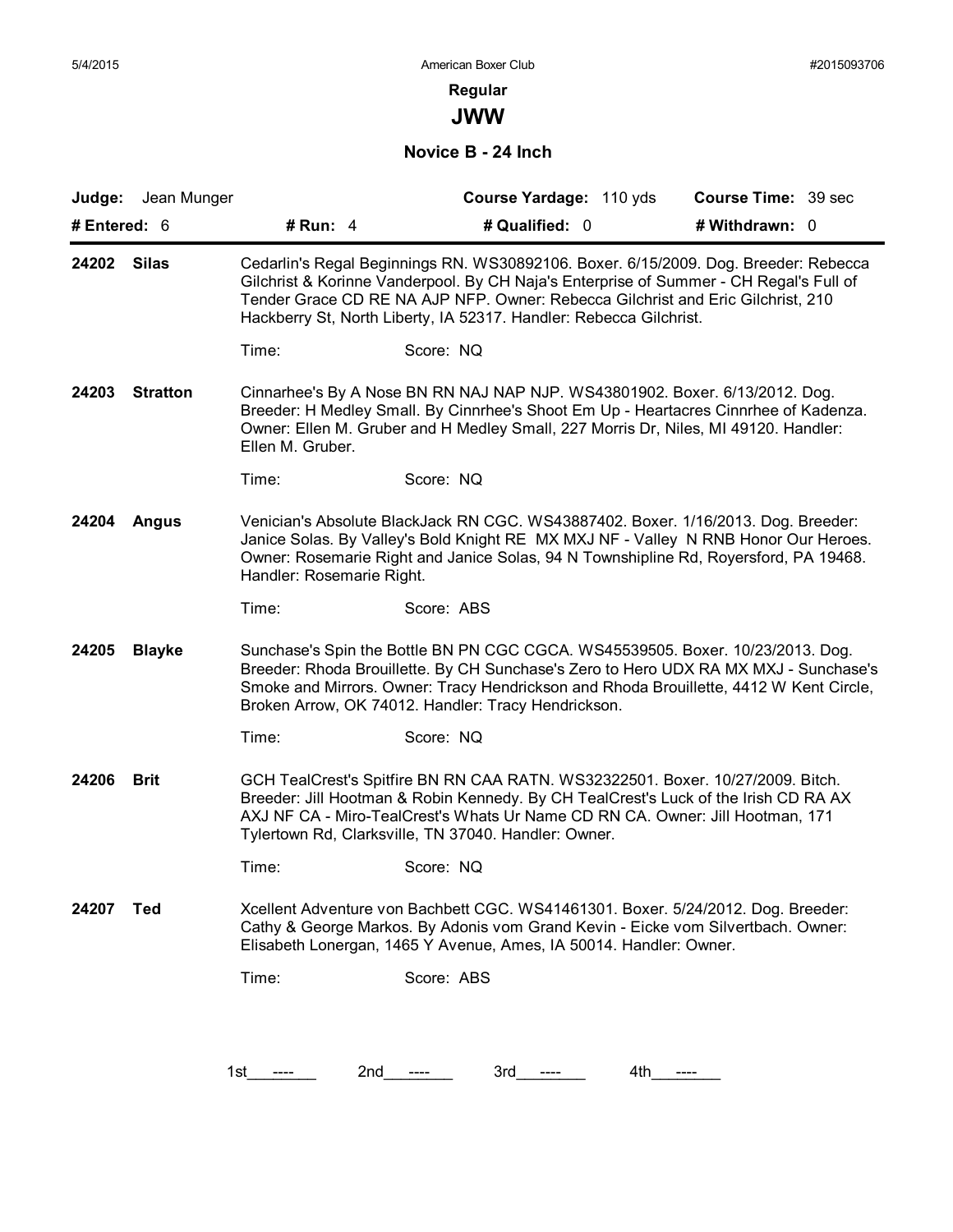| 5/4/2015     |               |                                               | American Boxer Club                                                                                                                                                                                                                                         |                            | #2015093706 |
|--------------|---------------|-----------------------------------------------|-------------------------------------------------------------------------------------------------------------------------------------------------------------------------------------------------------------------------------------------------------------|----------------------------|-------------|
|              |               |                                               | Regular                                                                                                                                                                                                                                                     |                            |             |
|              |               |                                               | <b>JWW</b>                                                                                                                                                                                                                                                  |                            |             |
|              |               |                                               | Open - 8 Inch                                                                                                                                                                                                                                               |                            |             |
| Judge:       | Jean Munger   |                                               | Course Yardage: 114 yds                                                                                                                                                                                                                                     | <b>Course Time: 41 sec</b> |             |
| # Entered: 1 |               | # Run: 1                                      | # Qualified: 0                                                                                                                                                                                                                                              | # Withdrawn: 0             |             |
| 8401         | <b>Maddee</b> |                                               | CH Peja's Mad About You at Tealcrest NA NAJ CAA RATI. NP28917401. Boston Terrier.<br>3/31/2011. Bitch. Breeder: Peggy D Jackson. By CH Peja's Dark'N'Debonaire - Peja's Tops<br>Again N Command. Owner: Jill Hootman and Peggy D Jackson, 171 Tylertown Rd, |                            |             |
|              |               | Clarksville, TN 37040. Handler: Jill Hootman. |                                                                                                                                                                                                                                                             |                            |             |
|              |               | Time:                                         | Score: NQ                                                                                                                                                                                                                                                   |                            |             |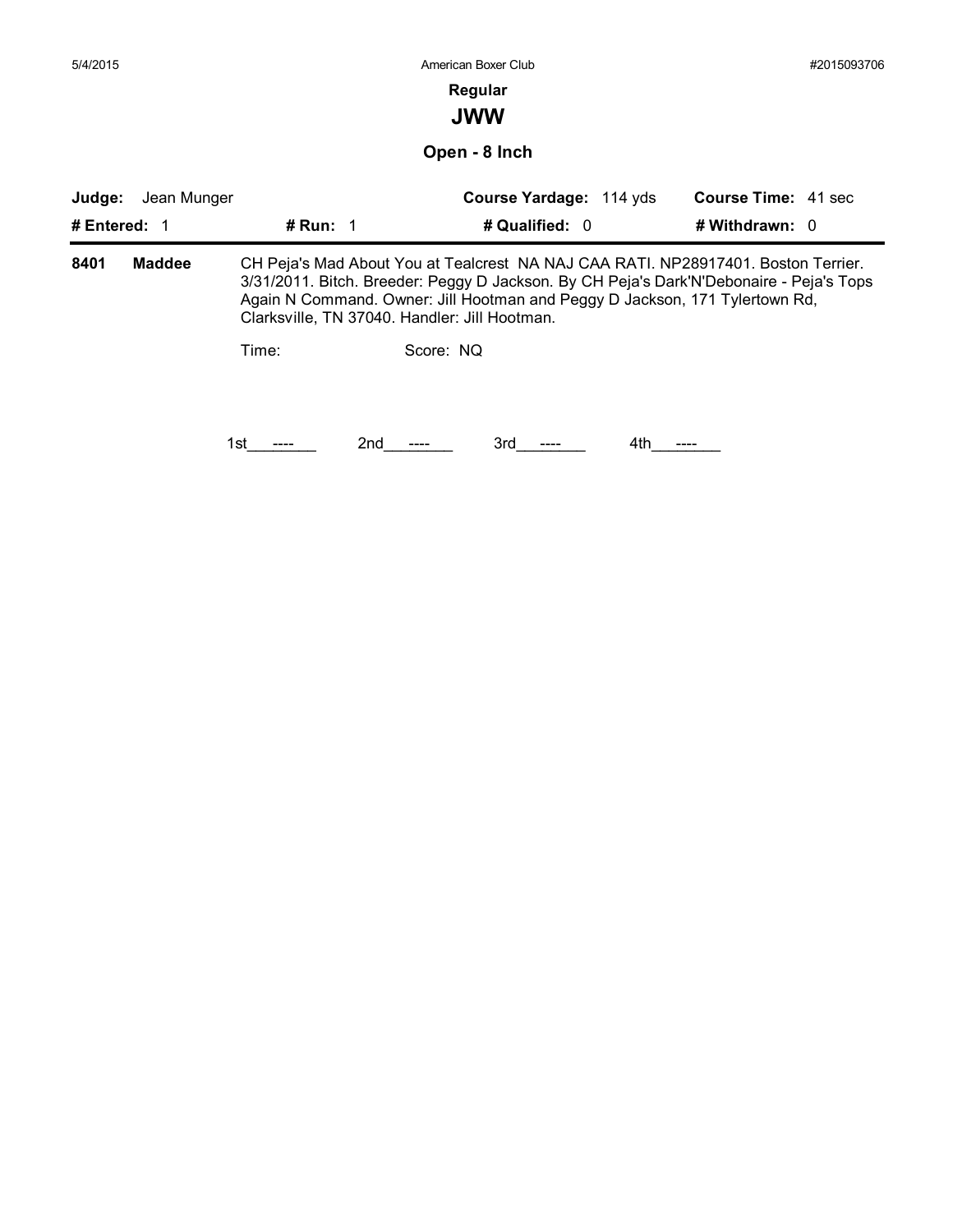| 5/4/2015                              |            | American Boxer Club                                                                                                                                                                                                                                                                                                     |                                              | #2015093706 |
|---------------------------------------|------------|-------------------------------------------------------------------------------------------------------------------------------------------------------------------------------------------------------------------------------------------------------------------------------------------------------------------------|----------------------------------------------|-------------|
|                                       |            | Regular<br><b>JWW</b>                                                                                                                                                                                                                                                                                                   |                                              |             |
|                                       |            | Open - 12 Inch                                                                                                                                                                                                                                                                                                          |                                              |             |
| Judge:<br>Jean Munger<br># Entered: 1 | # Run: $1$ | Course Yardage: 114 yds<br># Qualified: 0                                                                                                                                                                                                                                                                               | <b>Course Time: 38 sec</b><br># Withdrawn: 0 |             |
| 12401<br><b>Murphy</b>                | Time:      | Sheradin Smooth Talker CDX BN GN RAE3 NA NAJ NAP NJP NF NFP CGC.<br>NP18113602. Schipperke. 9/17/2007. Dog. Breeder: Sherwood L. and Diane Harris. By<br>GCH Sherdain Free Spirit - CH Sheradin I Wanna Talk About Me. Owner: Dede Freeman,<br>1302 S Greenview Ct, Shelbyville, IN 46176. Handler: Owner.<br>Score: NQ |                                              |             |
|                                       |            |                                                                                                                                                                                                                                                                                                                         |                                              |             |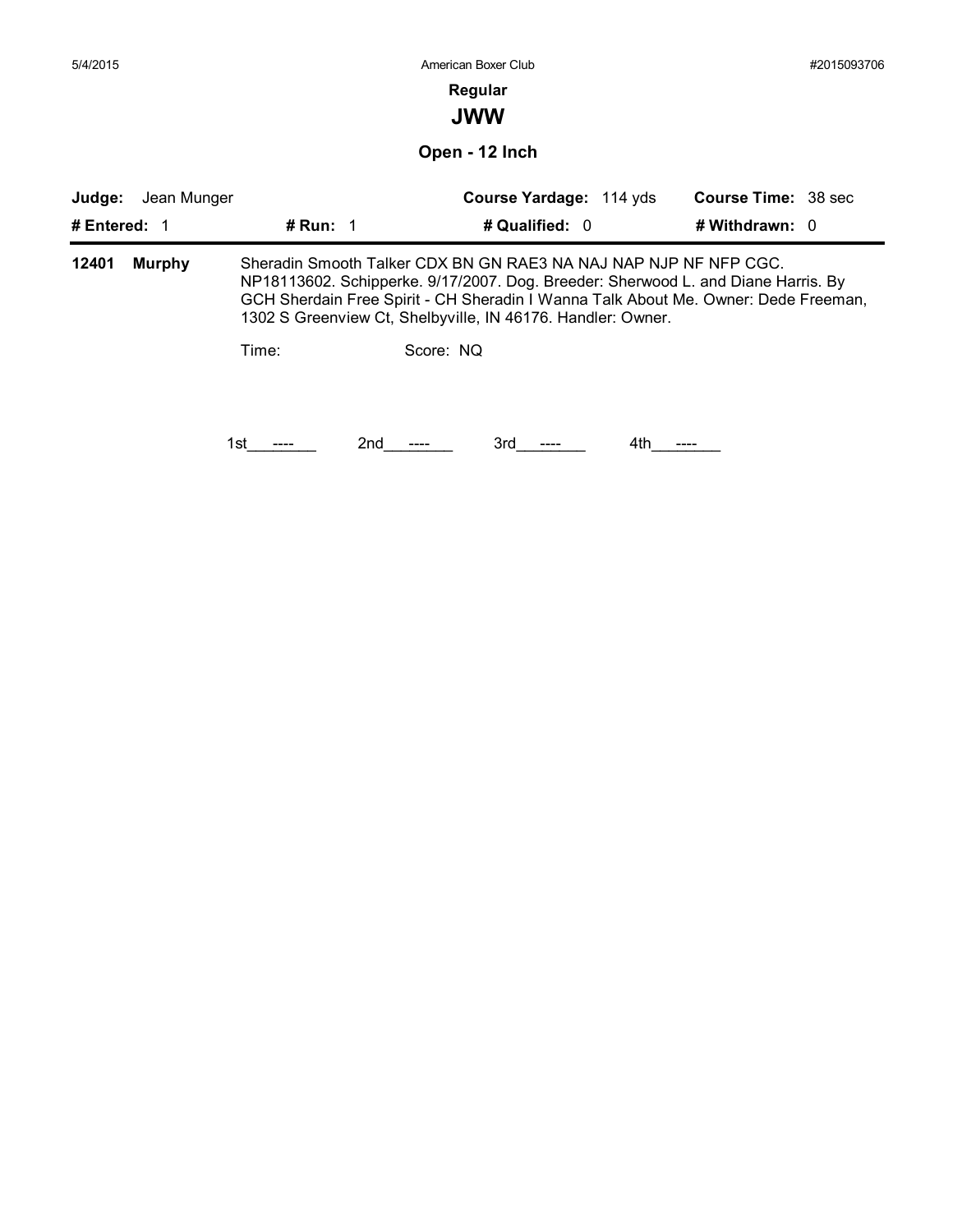**Regular**

**JWW**

**Open - 16 Inch**

| Judge:<br>Jean Munger  |                                                                                                                                                                                                                                                                                              | Course Yardage: 118 yds                                                                                                                                                                                               |                  | <b>Course Time: 36 sec</b> |
|------------------------|----------------------------------------------------------------------------------------------------------------------------------------------------------------------------------------------------------------------------------------------------------------------------------------------|-----------------------------------------------------------------------------------------------------------------------------------------------------------------------------------------------------------------------|------------------|----------------------------|
| # Entered: 2           | # Run: 2                                                                                                                                                                                                                                                                                     | # Qualified: 2                                                                                                                                                                                                        |                  | # Withdrawn: 0             |
| 16401<br><b>Barney</b> |                                                                                                                                                                                                                                                                                              | Staley's Barney Rumble RN NA NAJ NF CA RATI. MA07228901. All American Dog.<br>8/30/2008. Dog. Breeder: Unknown. By Unknown - Unknown. Owner: Brenda Staley, 355 N<br>Chestnut St, Monrovia, IL 46157. Handler: Owner. |                  |                            |
|                        | Time: 37.49                                                                                                                                                                                                                                                                                  | Score: 93                                                                                                                                                                                                             | <b>QUALIFIED</b> |                            |
| 16402<br>Addi          | Addison's Poetry in Motion. DN22777709. Shetland Sheepdog. 7/22/2008. Bitch. Breeder:<br>Gael Silverman & Stephanie Richardson. By GCH Icon Gala Lunar Eclipse - Belmark<br>Berwyn Crystal Blue Persuasion. Owner: Julie Jacobs, 4153 N Louden Rd, Bloomingotn, IN<br>47404. Handler: Owner. |                                                                                                                                                                                                                       |                  |                            |
|                        | Time: 38.00                                                                                                                                                                                                                                                                                  | Score: 91                                                                                                                                                                                                             | <b>QUALIFIED</b> |                            |

1st\_16401 2nd\_16402 3rd\_\_---\_\_ 4th\_\_---\_\_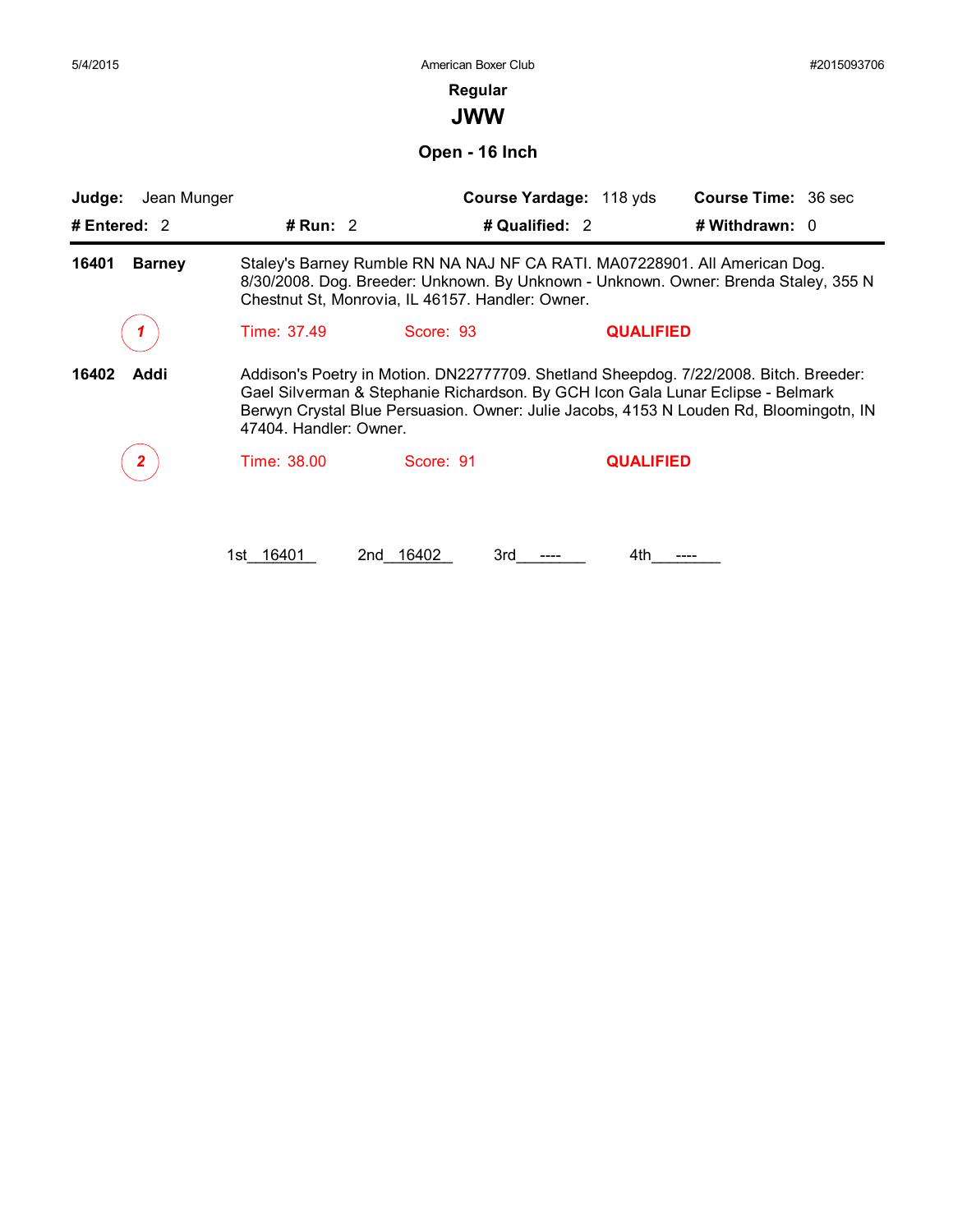**JWW**

**Open - 20 Inch**

| Jean Munger<br>Judge: |            | Course Yardage: 121 yds                                                                                                                                                                                                                                           | Course Time: 35 sec |
|-----------------------|------------|-------------------------------------------------------------------------------------------------------------------------------------------------------------------------------------------------------------------------------------------------------------------|---------------------|
| # Entered: $3$        | # Run: $2$ | # Qualified: 0                                                                                                                                                                                                                                                    | # Withdrawn: 0      |
| 20403<br><b>Icon</b>  |            | Hot Wired Click to Connect NA NAJ. DN35843206. Border Collie. 2/23/2013. Dog. Breeder:<br>Cathy Glassmeyer. By Cat's Circuit Breaker - Topshelf's Hot Wired. Owner: Cathi Shover,<br>3614 Toronto Ct, Indianapolis, IN 46268. Handler: Owner.                     |                     |
|                       | Time:      | Score: NQ                                                                                                                                                                                                                                                         |                     |
| <b>Peeps</b><br>20404 | Owner.     | ArticTrek's Easter Treasure RN NA NAJ OF. WS25460703. Samoyed. 3/23/2008. Bitch.<br>Breeder: Lynne Villers. By CH Rexann's Yule-Tide Treasure RA - WhyteShado's ArticTrek<br>Kiska RA NA NAP NJP. Owner: Lynne Villers, 1733 W 300S, Danville, IN 46122. Handler: |                     |
|                       | Time:      | Score: NQ                                                                                                                                                                                                                                                         |                     |
| Kahlo<br>20407        |            | Nina's Kahlo Loco NA NAJ NAP NJP. PAL260592. Boxer. 5/20/2012. Bitch. Breeder: . By -<br>. Owner: Nina A.B. Daniel, 1556 Robert Young Rd, Starksboro, VT 05487. Handler: Owner.                                                                                   |                     |
|                       | Time:      | Score: ABS                                                                                                                                                                                                                                                        |                     |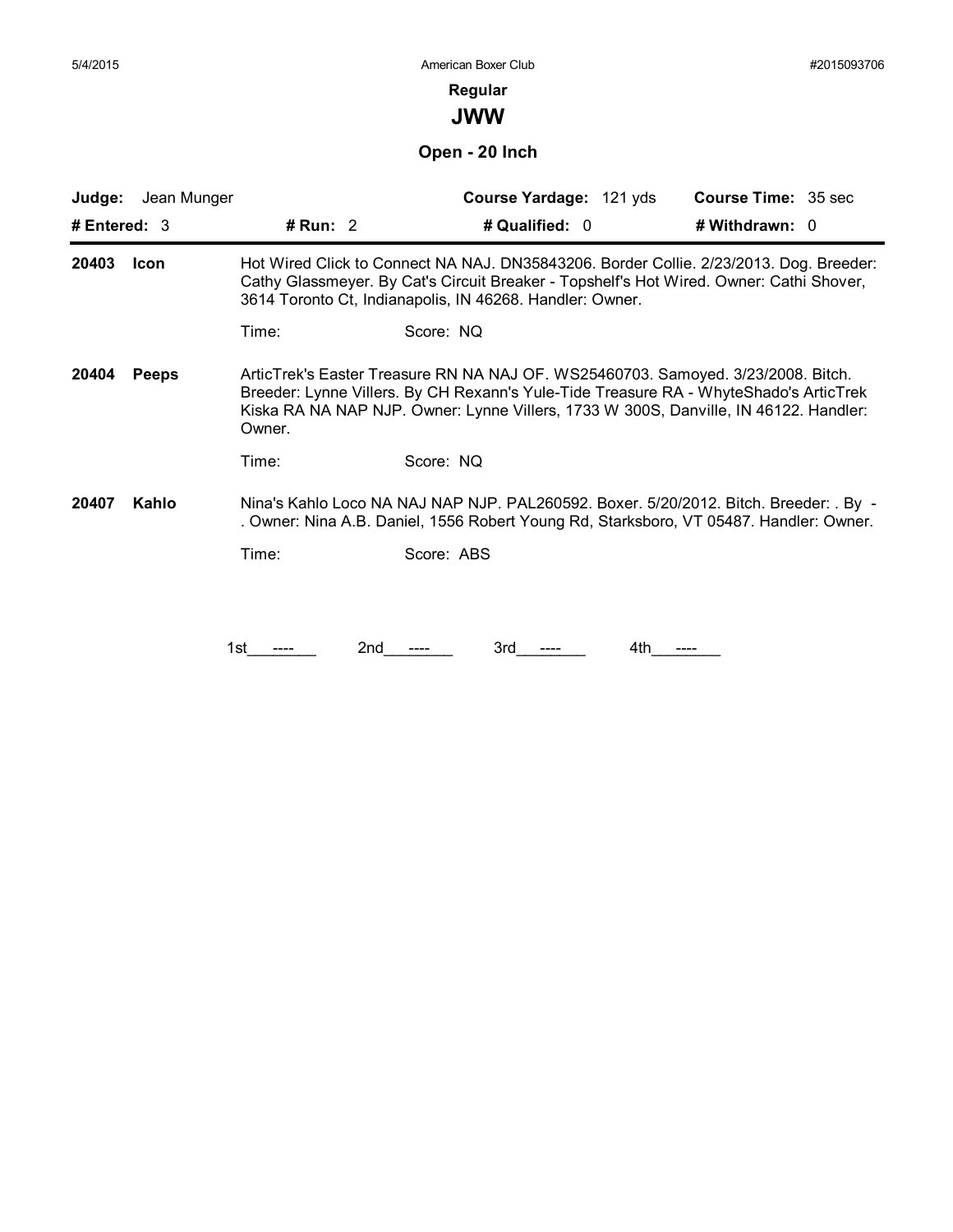**JWW**

#### **Excellent - 8 Inch**

| Judge:         | Jean Munger   |            |                                       | Course Yardage: 136 yds                                                                                                                                                                                                                                                                                             |     | <b>Course Time: 45 sec</b> |  |
|----------------|---------------|------------|---------------------------------------|---------------------------------------------------------------------------------------------------------------------------------------------------------------------------------------------------------------------------------------------------------------------------------------------------------------------|-----|----------------------------|--|
| # Entered: $2$ |               | # Run: $2$ |                                       | # Qualified: 0                                                                                                                                                                                                                                                                                                      |     | # Withdrawn: $0$           |  |
| 8201           | <b>Seeley</b> |            |                                       | GCH Timline Suspicious Minds CD BN RN OAJ CGC THD. TR87507201. Miniature<br>Pinscher. 5/25/2009. Bitch. Breeder: Connie Timmerman. By CH Timbearcreek All Shook<br>Up CDX RE - Marden's Lady Liberty. Owner: Caitlyn Owens and Connie Timmerman, Barb<br>Erb, 508 2nd St, Luther, IA 50152. Handler: Caitlyn Owens. |     |                            |  |
|                |               | Time:      | Score: NQ                             |                                                                                                                                                                                                                                                                                                                     |     |                            |  |
| 8402           | Darla         |            | Greenfield, IN 46140. Handler: Owner. | Creekside's Say My Name. TS13575305. Chinese Crested. 11/13/2012. Bitch. Breeder:<br>Mrs. Jacqueline Pendygraff & LeWana Uselton. By CH Kameo's Montana at Creekside -<br>CH Olivera's She Dances on the Sand. Owner: Chris K Moore, 1213 N Manchester Dr,                                                          |     |                            |  |
|                |               | Time:      | Score: NQ                             |                                                                                                                                                                                                                                                                                                                     |     |                            |  |
|                |               |            |                                       |                                                                                                                                                                                                                                                                                                                     |     |                            |  |
|                |               | 1st        | 2nd                                   | 3rd                                                                                                                                                                                                                                                                                                                 | 4th |                            |  |
|                |               |            |                                       |                                                                                                                                                                                                                                                                                                                     |     |                            |  |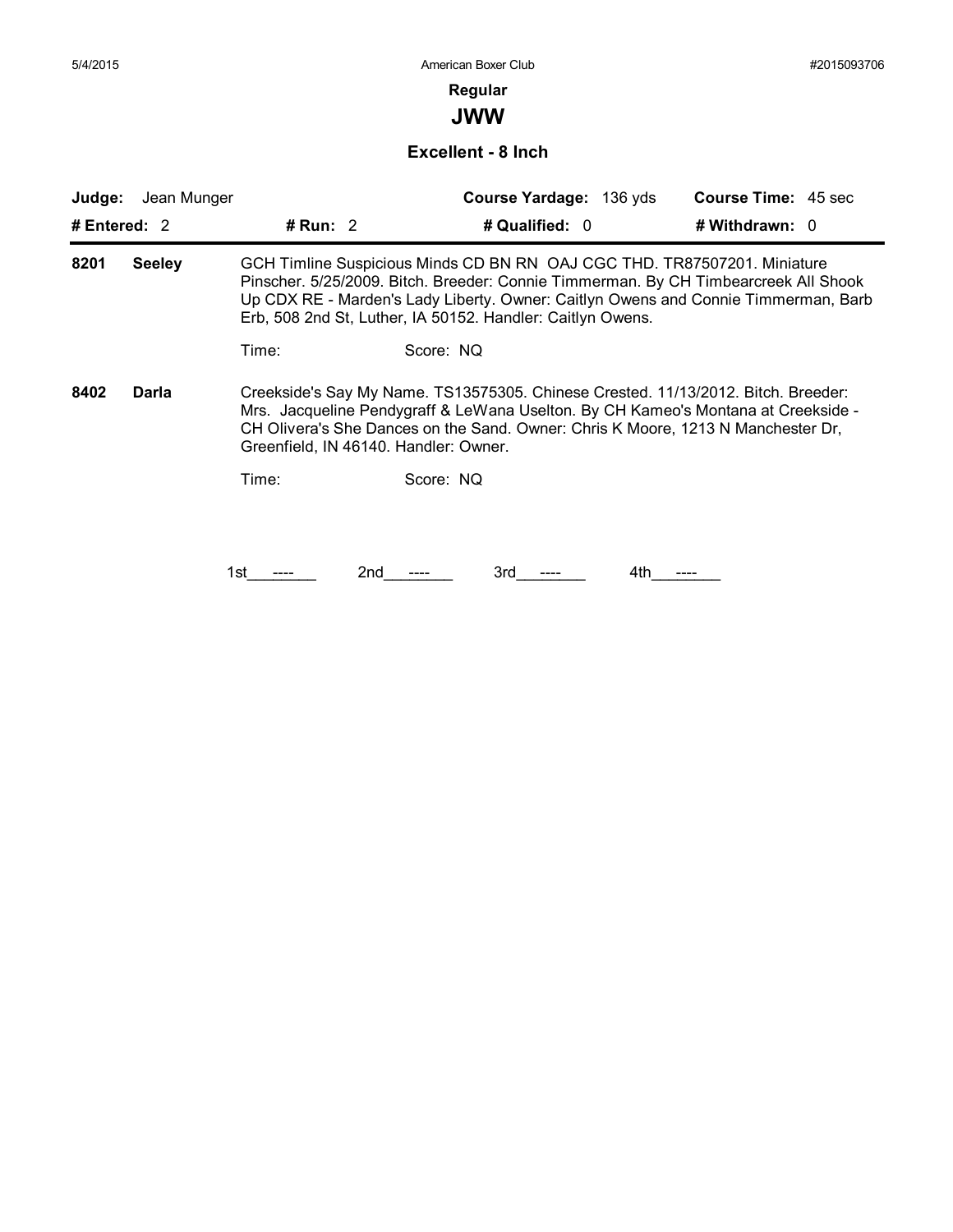**JWW**

#### **Excellent - 20 Inch**

| Jean Munger<br>Judge: |                        | Course Yardage: 144 yds                                                                                                                                                                                                                                                                                                       | <b>Course Time: 38 sec</b> |
|-----------------------|------------------------|-------------------------------------------------------------------------------------------------------------------------------------------------------------------------------------------------------------------------------------------------------------------------------------------------------------------------------|----------------------------|
| # Entered: $4$        | # Run: $4$             | # Qualified: 0                                                                                                                                                                                                                                                                                                                | # Withdrawn: 0             |
| Addie<br>20405        | 61107. Handler: Owner. | My Sweet Adeline CD RN NA NAJ NF. PAL257783. Boxer. 12/27/2010. Bitch. Breeder:<br>Unknown. By Unknown - Unknown. Owner: Janis Foor, 1931 Wisteria Rd, Rockford, IL                                                                                                                                                           |                            |
|                       | Time:                  | Score: NQ                                                                                                                                                                                                                                                                                                                     |                            |
| 20601<br><b>Jett</b>  |                        | Merry Oak Farms Lonestar Jett. PAL263397. Labrador Retriever. 4/30/2012. Dog. Breeder:<br>. By -. Owner: Judy Kowarsch, 16330 Oak Rd, Westfield, IN 46074. Handler: Owner.                                                                                                                                                    |                            |
|                       | Time:                  | Score: NQ                                                                                                                                                                                                                                                                                                                     |                            |
| 20602<br>Chugger      | Handler: Owner.        | CH Bayswater's Down the Hatch CD OA OAJ OF. WS41328903. Portuguese Water Dog.<br>6/2/2012. Dog. Breeder: Mary-Kay Schroeder. By CH C-Lion's Sequel to the Ring - CH<br>Bayswater's Ziva la Diva. Owner: Chuck Bubert, 932 Laurel Lane, Noblesville, IN 46062.                                                                 |                            |
|                       | Time:                  | Score: NQ                                                                                                                                                                                                                                                                                                                     |                            |
| 20604<br><b>Moose</b> |                        | GCH Schmidt's-GC Moose A. Moose OA OAJ NF. WS29070301. Boxer. 12/31/2008. Dog.<br>Breeder: Juli Schmidt & Cindy Yeager. By GCH Raineylane-Studio DaVinci - Schmidt's<br>Mystic Run at Heart Acre. Owner: Tammy Davison and Juli Schmidt & Cindy Yeager, 4660<br>N Thomas Rd, Freeland, MI 48623-8855. Handler: Tammy Davison. |                            |
|                       | Time:                  | Score: NQ                                                                                                                                                                                                                                                                                                                     |                            |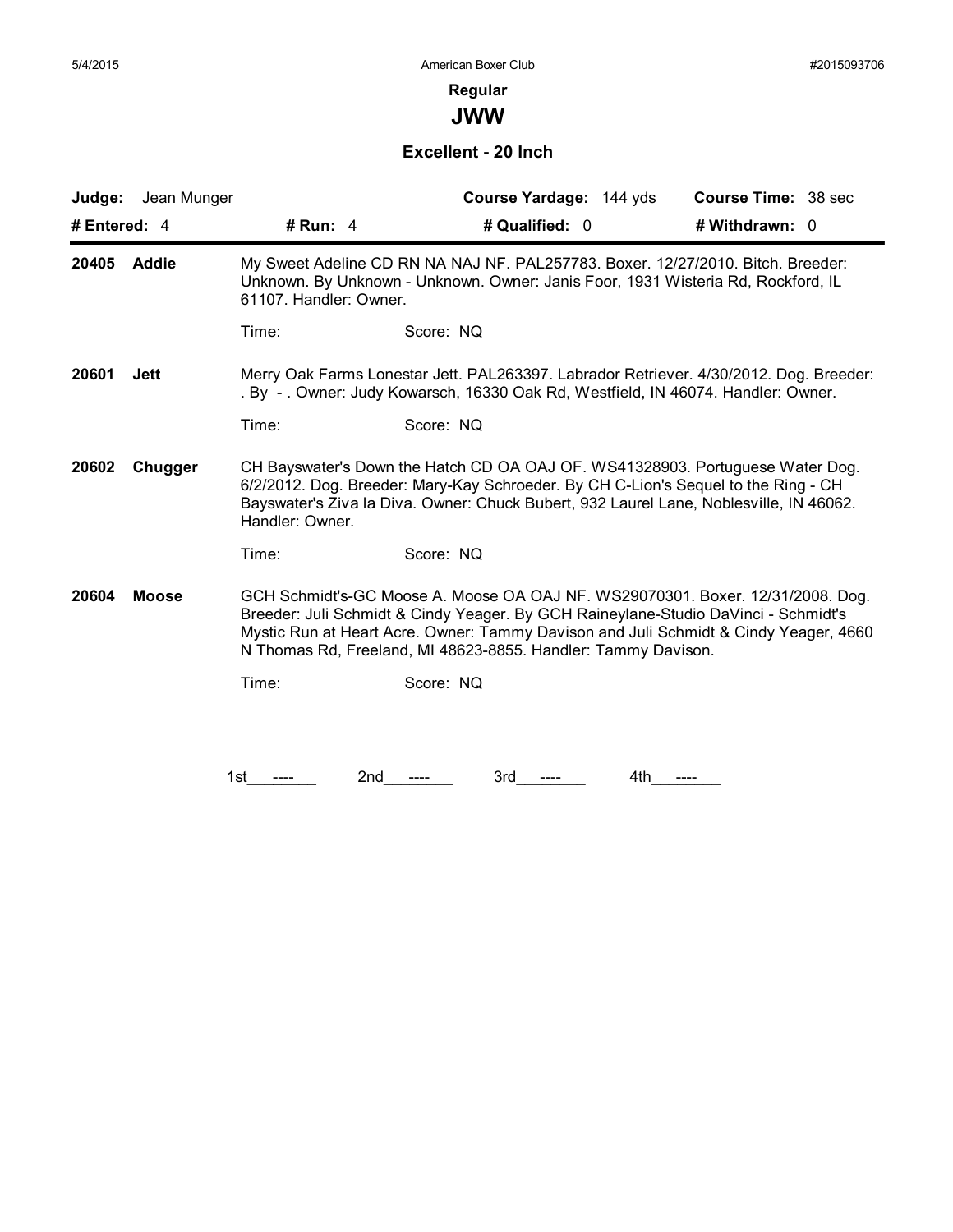### **Regular**

**JWW**

#### **Excellent - 24 Inch**

| Judge:       | Jean Munger |            |           | Course Yardage: 144 yds |     | <b>Course Time: 41 sec</b>                                             |                                                                                                                                                                                                                                                                |  |  |
|--------------|-------------|------------|-----------|-------------------------|-----|------------------------------------------------------------------------|----------------------------------------------------------------------------------------------------------------------------------------------------------------------------------------------------------------------------------------------------------------|--|--|
| # Entered: 1 |             | # Run: $1$ |           | # Qualified: 0          |     | # Withdrawn: $0$                                                       |                                                                                                                                                                                                                                                                |  |  |
| 24602        | Ziva        | Owens.     |           |                         |     | CH Peprhl's Life's a Dance with DebLyn VCD1 BN GN RE TDX OA OAJ HT PT. | WS30844201. Boxer. 6/29/2009. Bitch. Breeder: Sue Ann Thompsn. By CH OTCH Regal's<br>Heeeere's Johnny - CH Peprhl's Will You Dance Marbo CDX RE AX AXJ NAP NJP. Owner:<br>Debra L Owens and Caitlyn Owens, 508 2nd St, Luther, IA 50152-0357. Handler: Debra L |  |  |
|              |             | Time:      | Score: NO |                         |     |                                                                        |                                                                                                                                                                                                                                                                |  |  |
|              |             | 1st        | 2nd       | 3rd                     | 4th |                                                                        |                                                                                                                                                                                                                                                                |  |  |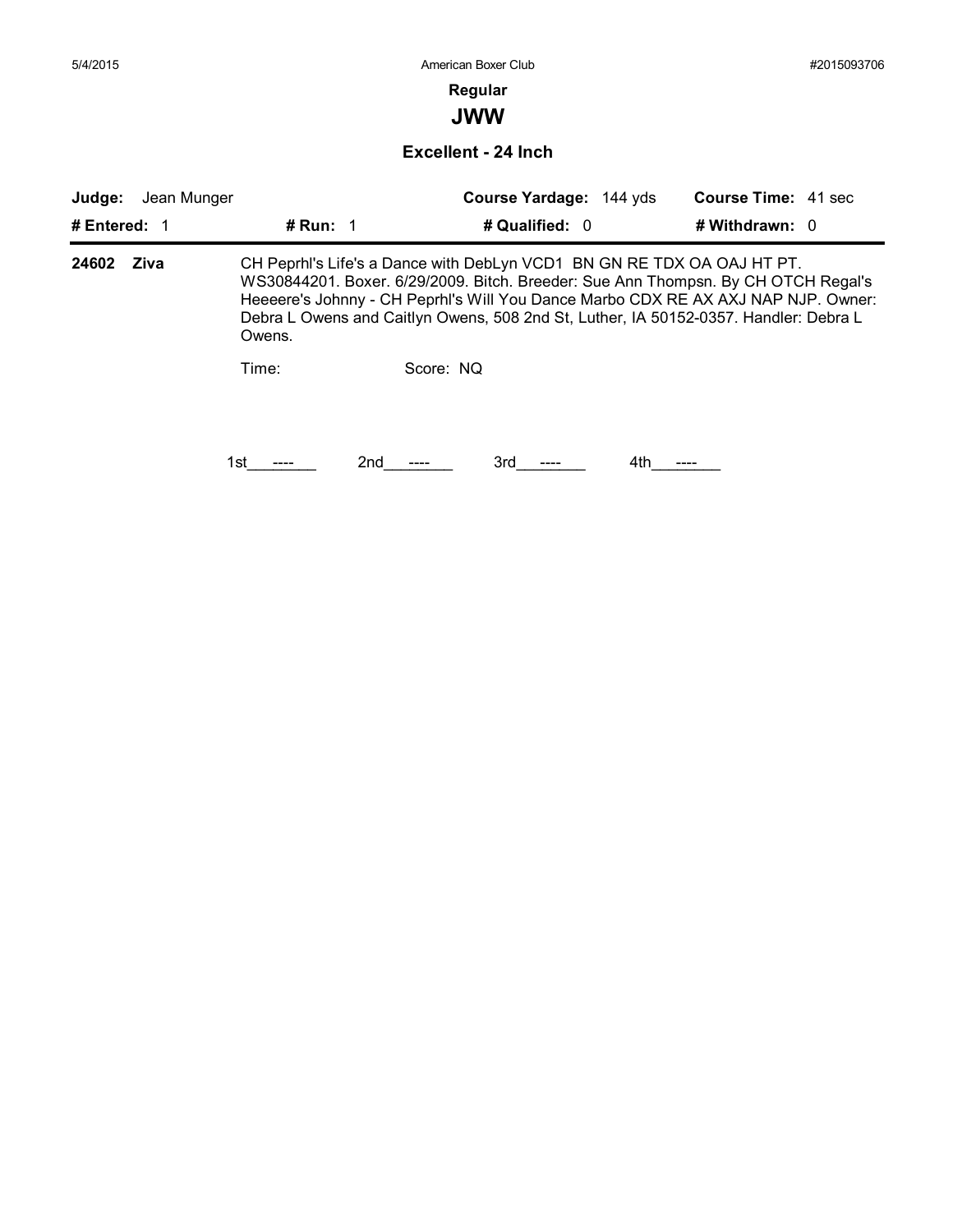**JWW**

**Master - 8 Inch**

| Judge:                  | Jean Munger     | Course Yardage: 136 yds                                                                                                                                                                                                                                            |                  | Course Time: 45 sec |  |  |  |
|-------------------------|-----------------|--------------------------------------------------------------------------------------------------------------------------------------------------------------------------------------------------------------------------------------------------------------------|------------------|---------------------|--|--|--|
| # Entered: 4            | # Run: $4$      | # Qualified: 1                                                                                                                                                                                                                                                     | # Withdrawn: 0   |                     |  |  |  |
| 8801<br><b>Chadwick</b> |                 | Fantasy's Sir Chadwick Borne of Fire. TR89599801. Shih Tzu. 7/9/2009. Dog. Breeder:<br>Susan Kilgore. By CH Fantasy's Fire Dragon - CH Fantasy's Geisha Girl. Owner: Terri<br>Fenci, 2261 Petworth Ct, Naperville, IL 60565. Handler: Owner.                       |                  |                     |  |  |  |
|                         | Time:           | Score: NQ                                                                                                                                                                                                                                                          |                  |                     |  |  |  |
| 8802<br><b>Kip</b>      | Handler: Owner. | MACH2 Sandfox Kipchoge TD T2B. DN05570406. Pembroke Welsh Corgi. 1/4/2004. Dog.<br>Breeder: Vicki Sandage & Pam Brannock. By CH Sandfox Flying Finish - CH Calloway<br>Parlor Soiree. Owner: Jane Glier, 2806 W. County Rd 400 S, Greencastle, IN 46135-1340.      |                  |                     |  |  |  |
|                         | Time: 31.06     | Score: 100                                                                                                                                                                                                                                                         | <b>QUALIFIED</b> |                     |  |  |  |
| 8803<br>Zuri            |                 | Ratitatt Franibur Sing ZBlus. RN22962303. Rat Terrier. 6/8/2011. Bitch. Breeder: Valerie<br>Luchsinger. By Ratitatt Franibur Spartan Spittin Fire - Ratitatt Franibur Pop up Pez. Owner:<br>Cheryl Lent, 2701 N Skyline Dr, Bloomington, IN 47404. Handler: Owner. |                  |                     |  |  |  |
|                         | Time:           | Score: NQ                                                                                                                                                                                                                                                          |                  |                     |  |  |  |
| 8804<br><b>Sterling</b> |                 | MACH6 Sterling of Burberry. TR17359401. Shih Tzu. 8/7/2003. Bitch. Breeder: Betty<br>Meidlinger. By CH Mei San's Midnight Madness - CH Mei San's Black Magic Moment.<br>Owner: Terri Fenci, 2261 Petworth Ct, Naperville, IL 60565. Handler: Owner.                |                  |                     |  |  |  |
|                         | Time:           | Score: NQ                                                                                                                                                                                                                                                          |                  |                     |  |  |  |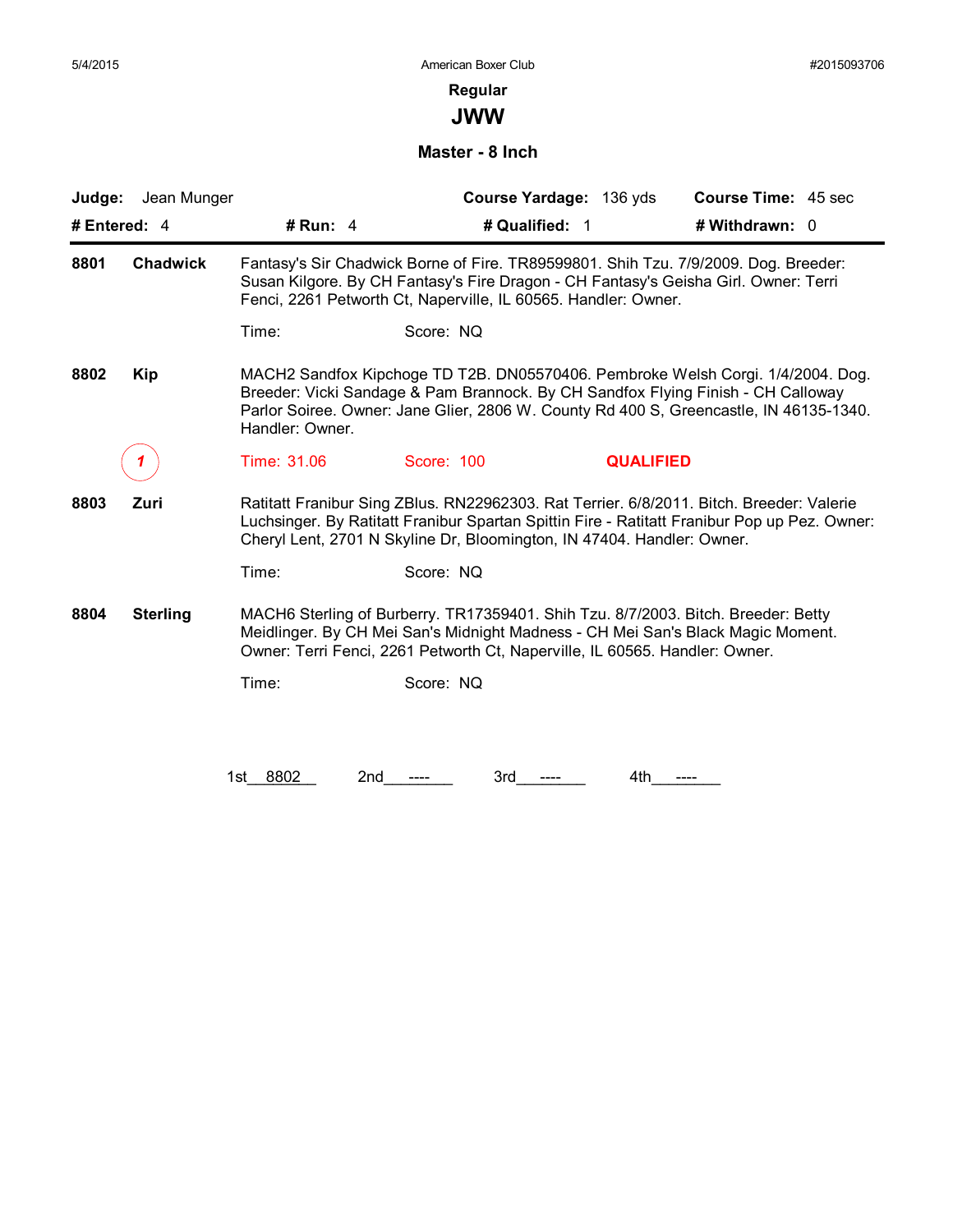### **Regular JWW**

#### **Master - 12 Inch**

| Judge: Jean Munger       |                               |                                                                               | Course Yardage: 136 yds | <b>Course Time: 42 sec</b>                                                                                                                                                                                                                                      |
|--------------------------|-------------------------------|-------------------------------------------------------------------------------|-------------------------|-----------------------------------------------------------------------------------------------------------------------------------------------------------------------------------------------------------------------------------------------------------------|
| # Entered: 10            | # Run: 7                      |                                                                               | # Qualified: 5          | # Withdrawn: 0                                                                                                                                                                                                                                                  |
| 12601<br><b>Max</b>      | 61107. Handler: Owner.        |                                                                               |                         | Mister Maxwell OA OAJ NF. PAL257782. American Eskimo Dog. 5/7/2010. Dog. Breeder:<br>Unknown. By Unknown - Unknown. Owner: Janis Foor, 1931 Wisteria Rd, Rockford, IL                                                                                           |
|                          | Time:                         | Score: NQ                                                                     |                         |                                                                                                                                                                                                                                                                 |
| 12801<br>Indee           | Owner.                        |                                                                               |                         | Alpengo's Indiana Joan II AX MJB. DN25110502. Shetland Sheepdog. 6/10/2009. Bitch.<br>Breeder: Karen Adams. By CH Jade Mist Belmark Bragging Rights - Alpenglo's Sundae<br>Surprise. Owner: Maureen Boulanger, 405 Karen Dr, Pittsboro, IN 46167-8970. Handler: |
|                          | Time: 31.89                   | Score: 100                                                                    | <b>QUALIFIED</b>        |                                                                                                                                                                                                                                                                 |
| 12802<br><b>Treasure</b> |                               | Rd, Fox Point, WI 53217. Handler: Marsha Smunt.                               |                         | K-RUN'S IntoTreasured Gold BN RN MX MXJ XF CGC. HP41113806. Beagle. 7/27/2011.<br>Bitch. Breeder: K Weichert & J Rodes. By BIS GCH Torquay's Be Nice to Me - CH K-<br>RUN'S Park Me on Fifth Avenue. Owner: Marsha Smunt and Tim Smunt, 6812 Reynard            |
|                          | Time:                         | Score: ABS                                                                    |                         |                                                                                                                                                                                                                                                                 |
| 12803<br><b>Booker</b>   | 46032. Handler: Owner.        |                                                                               |                         | Cricketeers Mr. Peanut CD RA MX MXJ. TR63642104. Cavalier King Charles Spaniel.<br>3/13/2007. Dog. Breeder: Ginny Collins, Joyce Smith & Pam Curry. By Wystar Rodeo<br>Nite - Tarans Princess Bright Eyes. Owner: Terri Dantin, 12916 Tradd St, Carmel, IN      |
|                          | Time: 35.91                   | Score: 100                                                                    | <b>QUALIFIED</b>        |                                                                                                                                                                                                                                                                 |
| <b>Stitch</b><br>12804   | Handler: Christina Wakefield. | Stitch AX AXJ. PAL255078. Boston Terrier. 6/1/2007. Dog. Breeder: Unknown. By |                         | Unknown - Unknown. Owner: Brian Wakefield, 8406 Blue Lick Rd, Louisville, KY 40219.                                                                                                                                                                             |
| 3.                       | Time: 33.66                   | Score: 100                                                                    | <b>QUALIFIED</b>        |                                                                                                                                                                                                                                                                 |
| 12805<br><b>Rudy</b>     | Handler: Owner.               |                                                                               |                         | Rudolph MX MXJ. PAL200314. Shetland Sheepdog. 4/18/2007. Dog. Breeder: Unknown. By<br>Unknown - Unknown. Owner: Maureen Boulanger, 405 Karen Dr, Pittsboro, IN 46167-8970.                                                                                      |
|                          | Time:                         | Score: ABS                                                                    |                         |                                                                                                                                                                                                                                                                 |
| Cubby<br>12806           | Owner.                        | Little Mr Cubby. PAL256141. Pomeranian. 11/4/2010. Dog. Breeder: Unknown. By  |                         | Unknown - Unknown. Owner: Mona Gitter, 1223 Woodgate Dr, Carmel, IN 46033. Handler:                                                                                                                                                                             |
|                          | Time:                         | Score: ABS                                                                    |                         |                                                                                                                                                                                                                                                                 |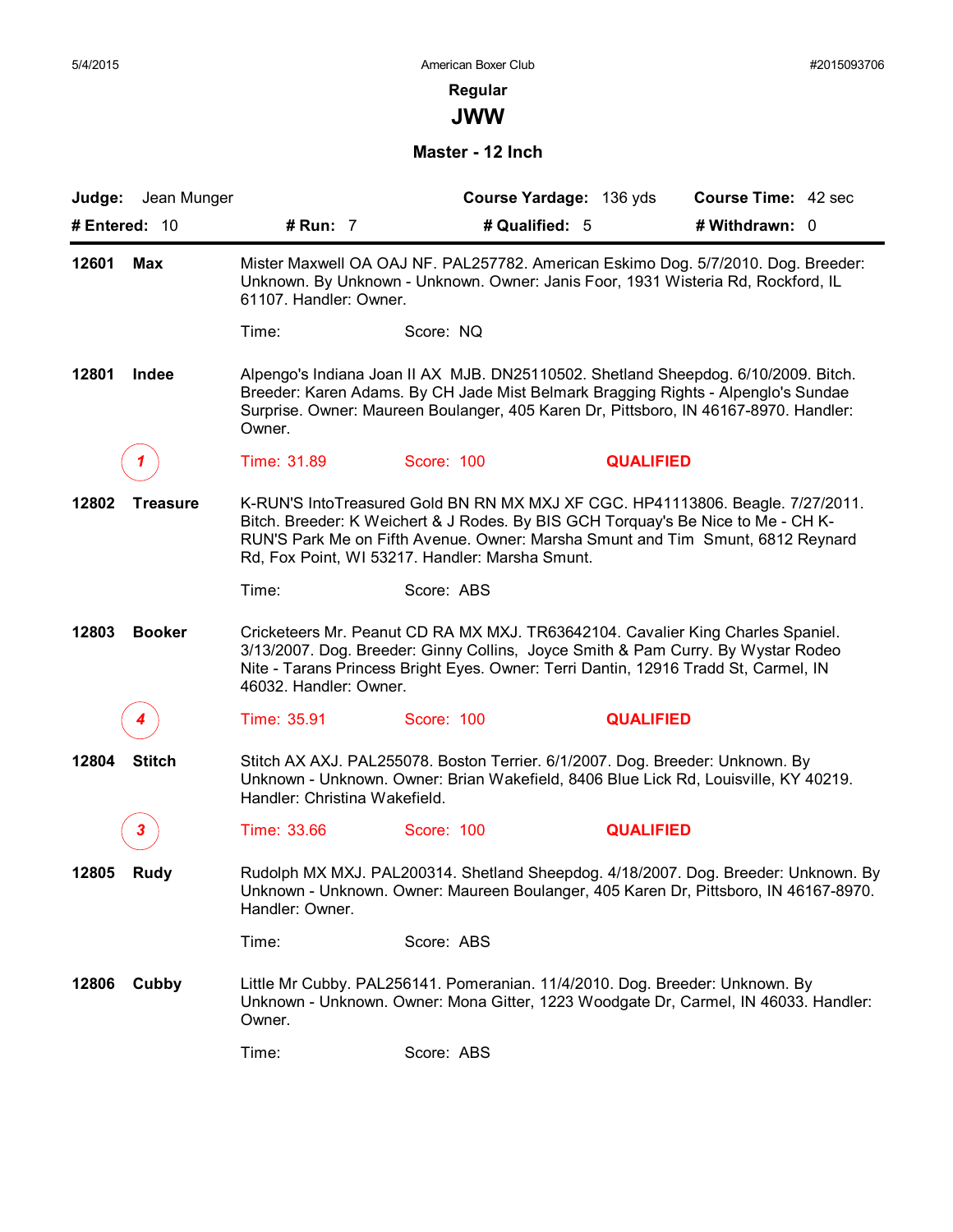### **JWW**

**12807 Tammie** MACH6 K-Run Miss Tammie Bea Mine CDX BN GN RE MXF T2B4 THD FM CGC. HP25126004. Beagle. 3/14/2007. Bitch. Breeder: K Wenchert. By BIS GCH Lanbur Carson City - CH K-Run's Park Me on Fifth Avenue. Owner: Marsha Smunt and Tim Smunt, 6812 Reynard Rd, Fox Point, WI 53217. Handler: Marsha Smunt.

#### Time: 36.36 Score: 100 **QUALIFIED**

**12808 Sly** Daisylane Dance to the Music CD RN MX MXJ. TS08019202. Cavalier King Charles Spaniel. 11/18/2011. Dog. Breeder: Kristine Schmidt. By Wystar He Got Game at Daisylane - Wystar Rock N Roll Angel. Owner: Terri Dantin and Kristine Schmidt, 12916 Tradd St, Carmel, IN 46032. Handler: Terri Dantin.

*2* Time: 33.01 Score: 100 **QUALIFIED**

**12809 Blitz** Blitzen AX MXJ. PAL200315. Shetland Sheepdog. 4/18/2007. Dog. Breeder: Unknown. By Unknown - Unknown. Owner: Maureen Boulanger, 405 Karen Dr, Pittsboro, IN 46167-8970. Handler: Owner.

Time: Score: NQ

1st\_12801 2nd\_12808 3rd\_12804 4th\_12803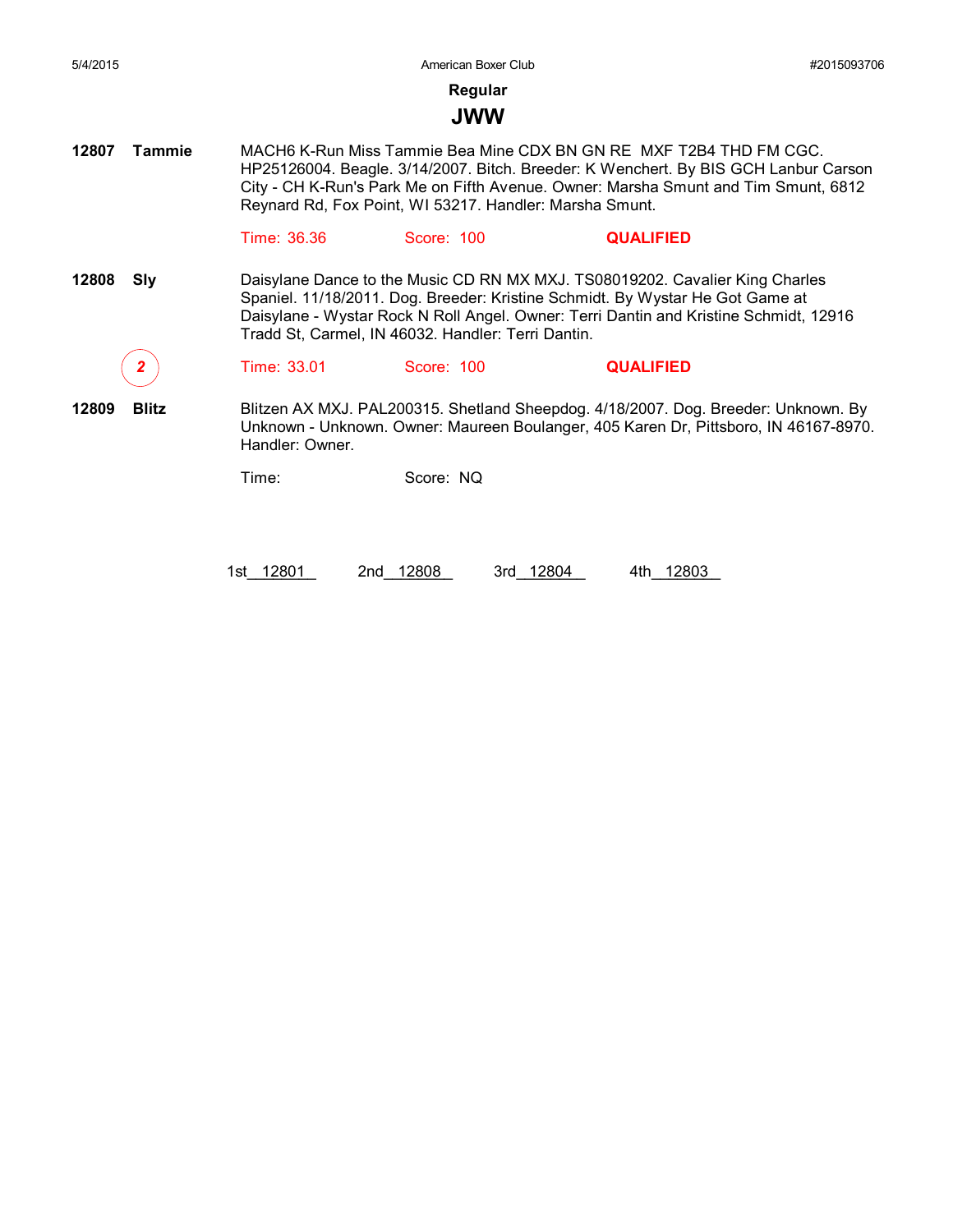**JWW**

#### **Master - 16 Inch**

| Judge: Jean Munger      |                 |                                                                                                                                                                         | Course Yardage: 140 yds | <b>Course Time: 40 sec</b>                                                                                                                                                                                                                                         |
|-------------------------|-----------------|-------------------------------------------------------------------------------------------------------------------------------------------------------------------------|-------------------------|--------------------------------------------------------------------------------------------------------------------------------------------------------------------------------------------------------------------------------------------------------------------|
| # Entered: $6$          | # Run: 5        | # Qualified: 2                                                                                                                                                          |                         | # Withdrawn: 0                                                                                                                                                                                                                                                     |
| 16601<br><b>Macy</b>    |                 | Jane Masters, 427N 500 E, Lebanon, IN 46052. Handler: Owner.                                                                                                            |                         | Prelude's Prada OA AXJ OF. DN25462301. Shetland Sheepdog. 7/20/2009. Bitch. Breeder:<br>Owner. By CH Road's End Obvious Conclusion - Prelude's Bec 'N Call AX AXJ HT. Owner:                                                                                       |
|                         | Time:           | Score: NQ                                                                                                                                                               |                         |                                                                                                                                                                                                                                                                    |
| 16801<br>Quin           | Handler: Owner. | Breeder: Karen E. Adams & Kathleen Carver. By Alpenglo's Gale Force NAJ - Bacarra<br>Alpenglo Ms Chievious. Owner: Kathleen Carver, 343 S Taft, Indianapolis, IN 46241. |                         | Baccara Makin' Waves AX AXJ OF. DN25113301. Shetland Sheepdog. 6/16/2009. Dog.                                                                                                                                                                                     |
|                         | Time:           | Score: NQ                                                                                                                                                               |                         |                                                                                                                                                                                                                                                                    |
| 16802<br>Teak           |                 | AXJ HT. Owner: Jane Masters, 427N 500 E, Lebanon, IN 46052. Handler: Owner.                                                                                             |                         | Prelude's Protocol AX MXJ XF T2B PT. DN29497004. Shetland Sheepdog. 10/6/2007. Dog.<br>Breeder: Owner. By CH Prelude's Puttin' On Hairs OA OAJ NF - Prelude's Bec N' Call AX                                                                                       |
|                         | Time:           | Score: NQ                                                                                                                                                               |                         |                                                                                                                                                                                                                                                                    |
| 16803<br><b>Bliss</b>   |                 | MACH Coastal Keeara Euphoria MX MXJ MXS MJS XF T2B. DN20203003. Shetland<br>Drive, Indianapolis, IN 46250. Handler: Owner.                                              |                         | Sheepdog. 12/10/2007. Bitch. Breeder: Tammy Alden and Polly Brolin By CH Coastal<br>Wintercreek Island Tan - CH Coastal Beach Bunny. Owner: Kathy McKee, 8040 Oak Hill                                                                                             |
|                         | Time: 29.87     | Score: 100                                                                                                                                                              | <b>QUALIFIED</b>        |                                                                                                                                                                                                                                                                    |
| 16804<br><b>Pretzel</b> |                 | Florence, KY 41042. Handler: J. Elizabeth Abate.                                                                                                                        |                         | CH MACH Aran Twisted Logic MXB MJB NF. RN22214103. Soft Coated Wheaten Terrier.<br>2/4/2011. Bitch. Breeder: Shari Boyd Carusi. By CH Gleanngay Holliday - CH Aran Built a<br>Betr Mouse Trap. Owner: J. Elizabeth Abate and Shari Boyd Carusi, 2672 Legacy Ridge, |
|                         | Time:           | Score: ABS                                                                                                                                                              |                         |                                                                                                                                                                                                                                                                    |
| 16805<br><b>Shady</b>   | Owner.          | MACH2 Coco Chanel Blue Starlight MXB MJB XF T2B. DN30137201. Schapendoes.                                                                                               |                         | 11/29/2010. Bitch. Breeder: Kathleen Digaudio. By Astro Blue Starlight - Heidistarlight Des<br>Uns Et Des Autre. Owner: Lisa Sponsier, 1909 W 136th St, Carmel, IN 46032. Handler:                                                                                 |
|                         | Time: 27.39     | Score: 100                                                                                                                                                              | <b>QUALIFIED</b>        |                                                                                                                                                                                                                                                                    |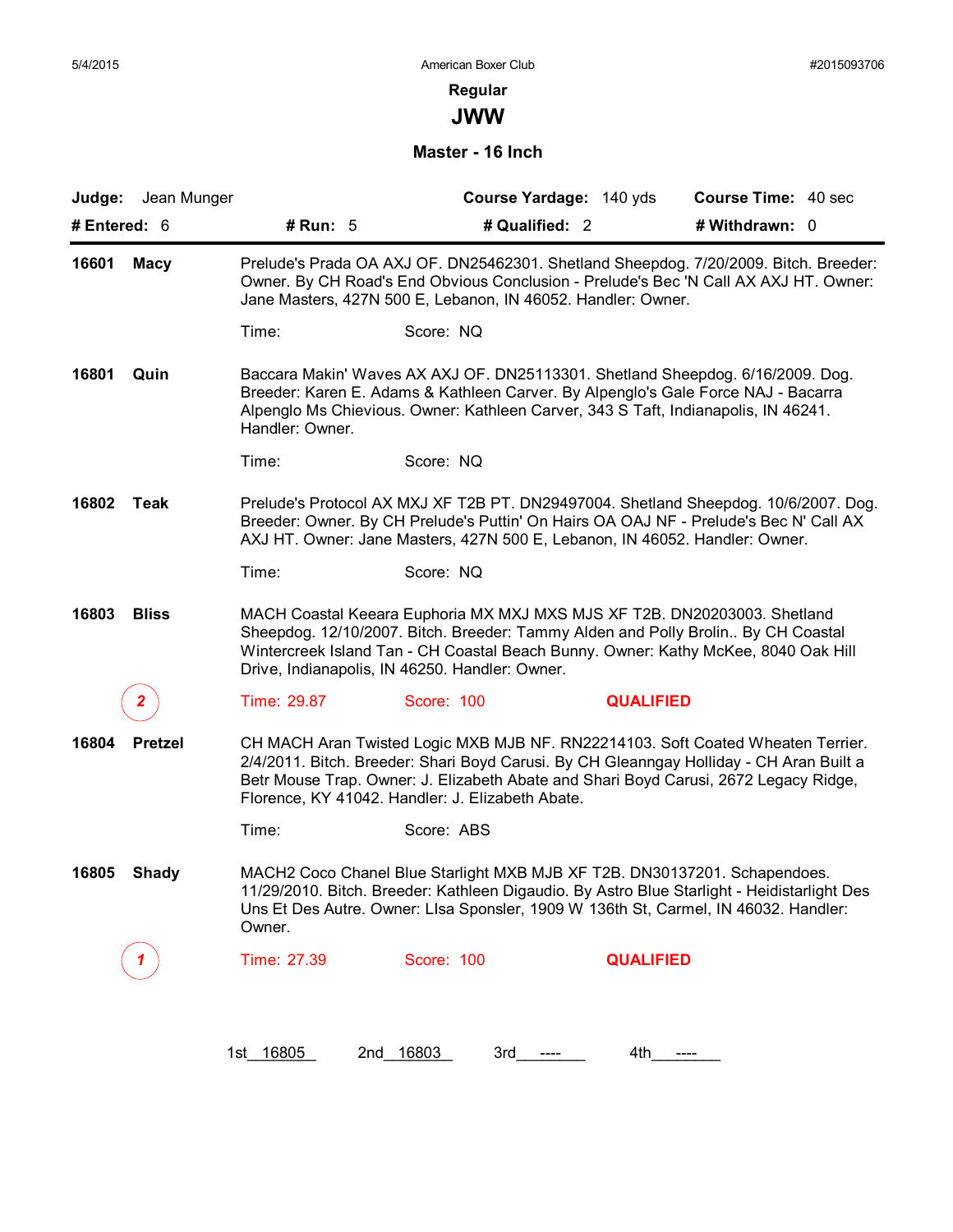**JWW**

#### **Master - 20 Inch**

| <b>Judge:</b> Jean Munger |                            |                                                                                                                                                                                                                                                                                                                           | Course Yardage: 144 yds | <b>Course Time: 38 sec</b> |  |
|---------------------------|----------------------------|---------------------------------------------------------------------------------------------------------------------------------------------------------------------------------------------------------------------------------------------------------------------------------------------------------------------------|-------------------------|----------------------------|--|
| # Entered: 21             | # Run: 18                  | # Qualified: 11                                                                                                                                                                                                                                                                                                           |                         | # Withdrawn: 0             |  |
| 20801<br><b>Prymme</b>    |                            | Sunchase's Little Pink Ribbon UD BN RE AX AXJ NF CA CGC CGCA. WS35563707.<br>Boxer. 10/14/2010. Bitch. Breeder: Owner. By CH Breezewood's Lord of Wystmont CDX -<br>Sunchase's Little Black Dress UDX OM1 RA AX AXJ OF CGC CGCA. Owner: Tracy<br>Hendrickson, 4412 W Kent Circle, Broken Arrow, OK 74012. Handler: Owner. |                         |                            |  |
|                           | Time:                      | Score: NQ                                                                                                                                                                                                                                                                                                                 |                         |                            |  |
| 20802<br><b>Speedy</b>    |                            | Feel the Need. MA17582701. All American Dog. 6/1/2011. Dog. Breeder: Unknown. By<br>Unknown - Unknown. Owner: Janet K. Boggs, 3902 W Offield Monument Rd,<br>Crawfordsville, IN 47933. Handler: Owner.                                                                                                                    |                         |                            |  |
| $\mathbf{2}^-$            | Time: 25.97                | Score: 100                                                                                                                                                                                                                                                                                                                | <b>QUALIFIED</b>        |                            |  |
| 20803<br><b>Token</b>     | Handler: Mary Ann Widmyer. | MACH4 Millknock Bea My Little Token NF. DN18732404. Collie. 7/1/2007. Bitch. Breeder:<br>Marianne Sullivan & Jos Rhames. By CH Millknock Moonstone - CH Millknock Silhouette.<br>Owner: Mary Ann Widmyer and Tom Widmyer, 14 Miami Dr, Ft Mitchell, KY 41017.                                                             |                         |                            |  |
|                           | Time:                      | Score: ABS                                                                                                                                                                                                                                                                                                                |                         |                            |  |
| 20804<br>Ace              | Handler: Owner.            | Ace VIII. DN30836203. Border Collie. 1/22/2010. Dog. Breeder: Anne O'Toole. By Oak<br>Ridge Luke - Mint. Owner: Christina Wakefield, 8406 Blue Lick Rd, Louisville, KY 40219.                                                                                                                                             |                         |                            |  |
|                           | Time:                      | Score: NQ                                                                                                                                                                                                                                                                                                                 |                         |                            |  |
| 20805<br><b>Tagg</b>      | 46074. Handler: Owner.     | Merry Oak Farms Tagg You're It. PAL202943. Labrador Retriever. 4/4/2007. Dog. Breeder:<br>Unknown. By Unknown - Unknown. Owner: Judy Kowarsch, 16330 Oak Rd, Westfield, IN                                                                                                                                                |                         |                            |  |
|                           | Time: 32.17                | Score: 100                                                                                                                                                                                                                                                                                                                | <b>QUALIFIED</b>        |                            |  |
| 20806<br>AJ               | 50014. Handler: Owner.     | MACH Ava Josephine von Waldstadt RN MXS MJS XF T2B2. WS20480305. Boxer.<br>1/4/2007. Bitch. Breeder: Renee Williams. By Arames vom Messingsberg - Josephine von<br>Bachbett VCD2 UD RE MX MXJ. Owner: Elisabeth Lonergan, 1465 Y Avenue, Ames, IA                                                                         |                         |                            |  |
| 3.                        | Time: 27.82                | Score: 100                                                                                                                                                                                                                                                                                                                | <b>QUALIFIED</b>        |                            |  |
| 20807<br><b>Nemo</b>      |                            | CH MACH Bayswaters Voyager on the Nautilus CDX MXS MJS MF. WS15712701.<br>Portuguese Water Dog. 12/26/2005. Dog. Breeder: Mary Kay Schroeder. By CH Bayswaters<br>Opulent Jewel - CH Bayswaters Final Answer. Owner: Lisa Humke, 6710 Old Hunt Club<br>Road, Zionsville, IN 46077. Handler: Owner.                        |                         |                            |  |
|                           | Time: 32.18                | Score: 100                                                                                                                                                                                                                                                                                                                | <b>QUALIFIED</b>        |                            |  |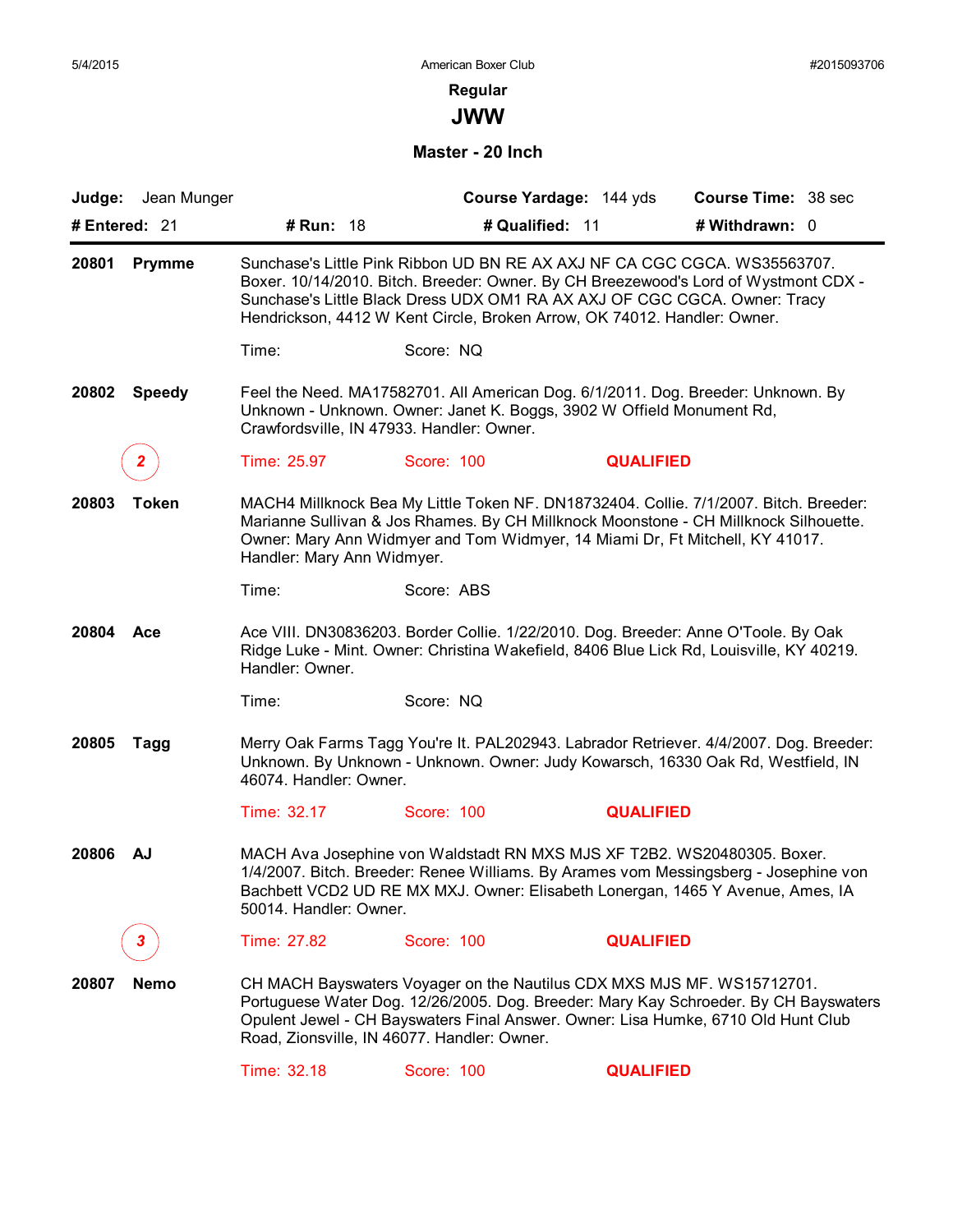#### **JWW**

- **20808 Amber** CH Jokar's N Happy Tails Blonde Moments RN AX AXJ. WS41571902. Boxer. 6/22/2012. Bitch. Breeder: Carrie Cole & Amy Bieri. By CH Illyrian's Trilogy - GCH JoKar's Blonde Ambition's of Happy Tails. Owner: Eugenia Koshiol and Amy Bieri, 27434 Wildwood Dr, Monee, IL 60449. Handler: Eugenia Koshiol.
	- Time: Score: NQ
- **20809 Kahlua** Shira's Kahlua She's So Freakin Cute CDX GN RAE MXB MJB MXF. WS23774602. Boxer. 11/3/2007. Bitch. Breeder: Kim Northcutt & Rose Northcutt. By Can-Cia's Hard Days Night - Remy Leadoo RN. Owner: Erin Rezmer and Tom Rezmer, 419 S Highland Ave, Lombard, IL 60148. Handler: Erin Rezmer.
	- Time: Score: NQ
- **20810 Druid** Grand Oakes Knock on Wood. DN20276806. Border Collie. 1/4/2008. Dog. Breeder: Julie Oakes. By Eyes of the World Elijah - Red-Dawn AllFourOffTheFloor. Owner: Amanda Moller, 13720 Waterloo, Chelsea, MI 48118. Handler: Owner.
	- Time: Score: ABS
- **20811 Jyllie** Sunchase's Running the Red UD RE AX AXJ OF CA CGC CGCA. WS35563706. Boxer. 10/14/2010. Bitch. Breeder: Owner. By CH Breezewood's Lord of Wystmont CDX - Sunchase's Little Black Dress UDX OM1 RA AX AXJ OF CA CGC CGCA. Owner: Tracy Hendrickson, 4412 W Kent Circle, Broken Arrow, OK 74012. Handler: Owner.

Time: 35.97 Score: 100 **QUALIFIED**

- **20812 Blade** Blade II. DN30836204. Border Collie. 1/22/2010. Dog. Breeder: Anne O'Toole. By Oak Ridge Luke - Mint. Owner: Brian Wakefield, 8406 Blue Lick Rd, Louisville, KY 40219. Handler: Owner.
	- *1* Time: 25.43 Score: 100 **QUALIFIED**
- **20813 Lilly** Lilly Sophie's Karmen. WS5351506. Boxer. 9/19/2010. Bitch. Breeder: Rachel Lundahl. By Schmidt's Moose A Moose - Sophie Karmen Electra. Owner: Lisa Lundahl, 2582 N. Swede Rd, Midland, MI 48642. Handler: Owner.
	- Time: Score: NQ
- **20814 Molly** MACH Amazing Molly Queen of Hearts MXG MJG NF. WS25508603. Boxer. 12/8/2007. Bitch. Breeder: Carrie Kareus. By Amazing Travelite to West Shores - Amazing Beverly Hills Parlay. Owner: Celeste Bell, 2236 Seymour, Swartz Creek, MI 48473. Handler: Owner.
	- Time: Score: ABS
- **20815 Story** CH Highland Storytime. HP40914503. Norwegian Elkhound. 6/2/2011. Bitch. Breeder: Andrea Schokker. By GCH Skyehigh Blue Waters - Highland Snojager Solstice. Owner: Christine Mayer and Andrea Schokker, 705 S Maple St, Urbana, IL 61801-4206. Handler: Christine Mayer.

Time: 35.45 Score: 100 **QUALIFIED**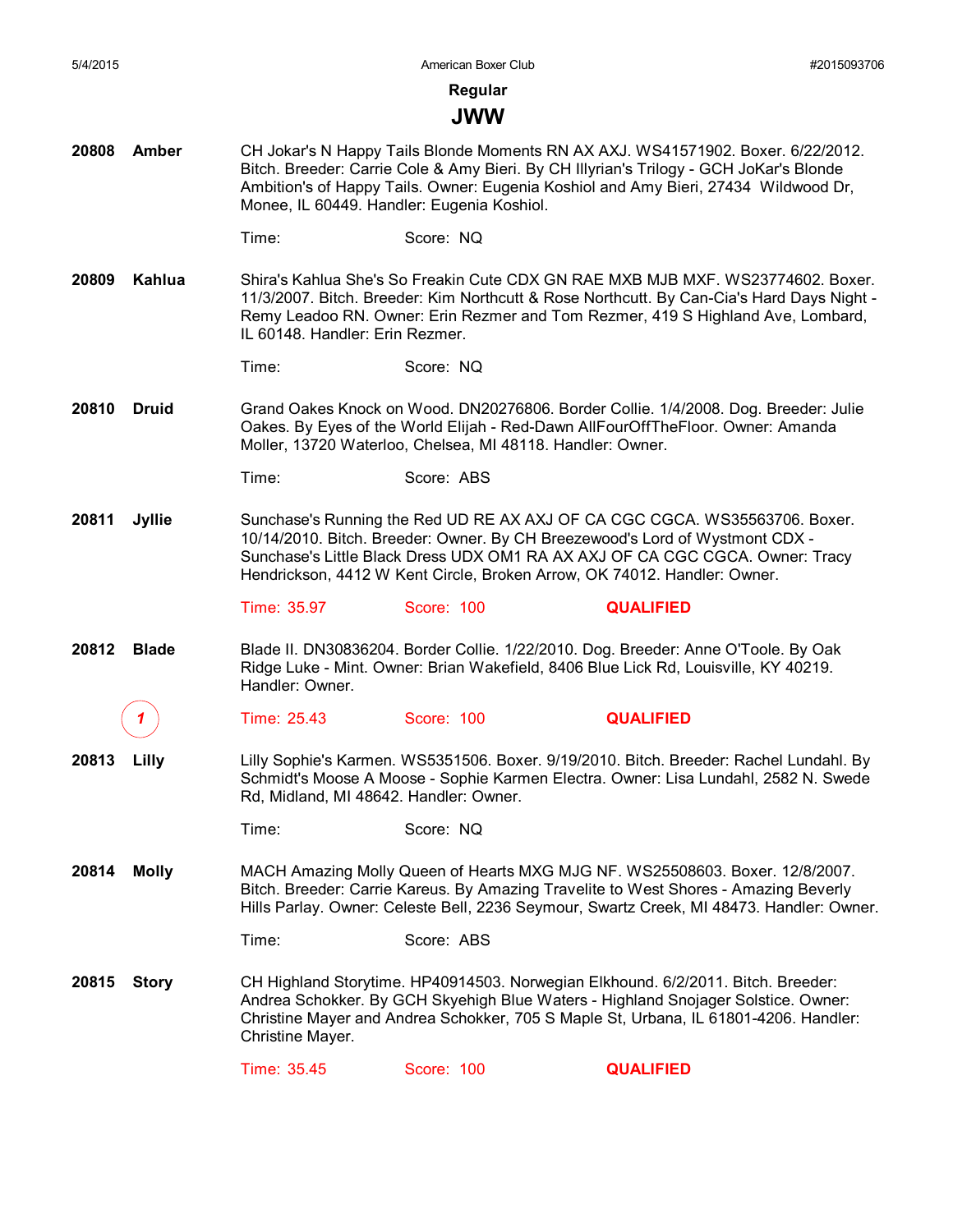| 5/4/2015               |                    |                                                                                                                                                                                                                                                                                                                | American Boxer Club                       | #2015093706                                                                                                                                                                                                                                     |  |  |
|------------------------|--------------------|----------------------------------------------------------------------------------------------------------------------------------------------------------------------------------------------------------------------------------------------------------------------------------------------------------------|-------------------------------------------|-------------------------------------------------------------------------------------------------------------------------------------------------------------------------------------------------------------------------------------------------|--|--|
|                        |                    |                                                                                                                                                                                                                                                                                                                | Regular                                   |                                                                                                                                                                                                                                                 |  |  |
|                        |                    |                                                                                                                                                                                                                                                                                                                | <b>JWW</b>                                |                                                                                                                                                                                                                                                 |  |  |
| 20816                  | Anja               | 61101. Handler: Owner.                                                                                                                                                                                                                                                                                         |                                           | MACH2 Anja Von Waldstadt VCD2 RE MXB2 MJC OF T2B. WS20480303. Boxer.<br>1/4/2007. Bitch. Breeder: Renee Fulcer. By Arames vom Messingsberg - Josephine von<br>Bachbett VCD2 UD RE MX MXJ. Owner: Renee Fulcer, 4010 N Meridian Rd, Rockford, IL |  |  |
|                        |                    | Time:                                                                                                                                                                                                                                                                                                          | Score: NQ                                 |                                                                                                                                                                                                                                                 |  |  |
| 20817                  | <b>Hickory</b>     |                                                                                                                                                                                                                                                                                                                | Indianapolis, IN 46278. Handler: Owner.   | Ole Hickory MX MXJ OF. MA00302801. All American Dog. 3/29/2008. Dog. Breeder:<br>Unknown. By Unknown - Unknown. Owner: Dee Ann Peine, 8443 Crown Pt Rd,                                                                                         |  |  |
|                        |                    | Time: 30.03                                                                                                                                                                                                                                                                                                    | Score: 100                                | Winner of<br><b>QUALIFIED</b>                                                                                                                                                                                                                   |  |  |
| 20818                  | lggy               | Kalista's It's All About Me VCD1 CD TD MX MXJ. WS14286901. Portuguese Water Dog.<br>8/9/2005. Dog. Breeder: Linda & Krista Hunt. By CH Kalista's Curious Charmer - CH<br>Kalista's Delicious Dish. Owner: Judy Bruch, 1045 Hoover Circle, Indianapolis, IN 46260-<br>2825. Handler: Owner.                     |                                           |                                                                                                                                                                                                                                                 |  |  |
|                        |                    | Time:                                                                                                                                                                                                                                                                                                          | Score: NQ                                 |                                                                                                                                                                                                                                                 |  |  |
| <b>Violet</b><br>20819 |                    | Violet Sophies Karmen. WS35351503. Boxer. 9/19/2010. Bitch. Breeder: Rachel Lundahl.<br>By Schmidts Moose A Moose - Sophie Karmen Electra. Owner: Lisa Lundahl, 2582 N.<br>Swede Rd, Midland, MI 48642. Handler: Sara Maida.                                                                                   |                                           |                                                                                                                                                                                                                                                 |  |  |
|                        |                    | Time: 34.47                                                                                                                                                                                                                                                                                                    | Score: 100                                | <b>QUALIFIED</b>                                                                                                                                                                                                                                |  |  |
| 20820                  | <b>Buster Brow</b> |                                                                                                                                                                                                                                                                                                                | Crawfordsville, IN 47933. Handler: Owner. | Buster Brown Boggs. ILP105120. American Staffordshire Terrier. 6/1/2003. Dog. Breeder:<br>Unknown. By Unknown - Unknown. Owner: Janet K. Boggs, 3902 W Offield Monument Rd,                                                                     |  |  |
|                        |                    | Time: 30.03                                                                                                                                                                                                                                                                                                    | Score: 100                                | <b>QUALIFIED</b>                                                                                                                                                                                                                                |  |  |
| 20821                  | Ravynne            | Sunchase's Lightnng Strikes Twice UDX RE MX MXJ OF CA CGC CGCA. WS2877707.<br>Boxer. 12/3/2008. Bitch. Breeder: Rhoda Brouillette. By CH Halycon Fire King - Simply<br>Eclipsed RN. Owner: Tracy Hendrickson and Rhoda Brouillette, 4412 W Kent Circle,<br>Broken Arrow, OK 74012. Handler: Tracy Hendrickson. |                                           |                                                                                                                                                                                                                                                 |  |  |
|                        |                    |                                                                                                                                                                                                                                                                                                                | Score: 100                                | <b>QUALIFIED</b>                                                                                                                                                                                                                                |  |  |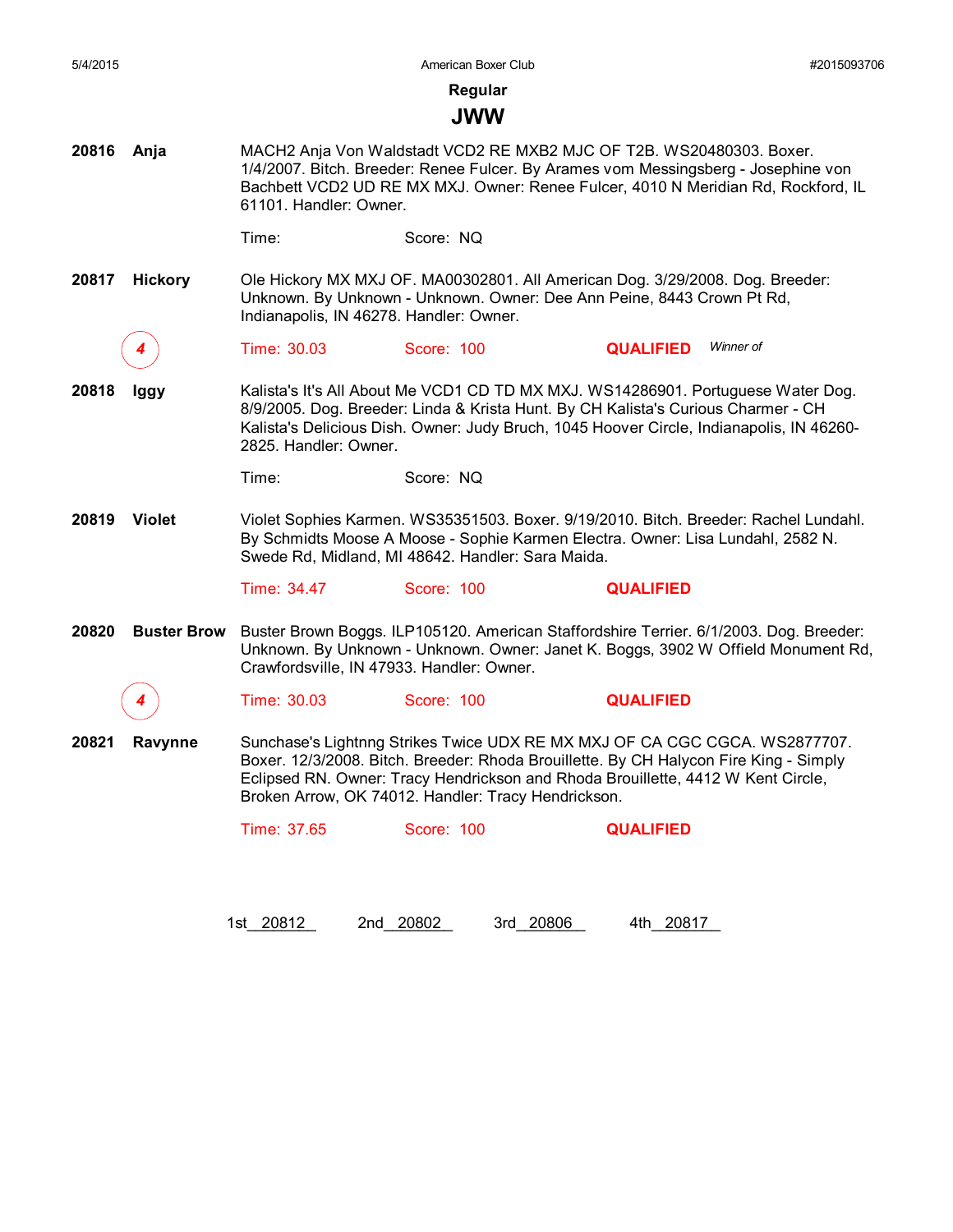**JWW**

#### **Master - 24 Inch**

|               | Judge: Jean Munger |                                     | Course Yardage: 144 yds                                                                                                                                                                                                                                                                             | Course Time: 41 sec |  |
|---------------|--------------------|-------------------------------------|-----------------------------------------------------------------------------------------------------------------------------------------------------------------------------------------------------------------------------------------------------------------------------------------------------|---------------------|--|
| # Entered: 16 |                    | # Run: 15                           | # Qualified: 8                                                                                                                                                                                                                                                                                      | # Withdrawn: 0      |  |
| 24603         | Frank              | 73131. Handler: Owner.              | Winmere St Francis OA AXJ OF. WS21423002. Boxer. 2/27/2007. Dog. Breeder: Theresa<br>Garton & Lynn Garton. By CH Hawk's American Dream - Winmere Black Eyed Susan RN<br>OA OAJ AXP AJP XFP CGC. Owner: Theresa Garton, P.O. 13068, Oklahoma City, OK                                                |                     |  |
|               |                    | Time:                               | Score: NQ                                                                                                                                                                                                                                                                                           |                     |  |
| 24801         | Flag               | Debbie Held.                        | Honeytree Flying Colors RN AX MXJ CGC. DN32992401. Collie. 1/17/2012. Dog. Breeder:<br>Debra & Shawn Amszi. By Honeytree Shertom Rolex - Honeytree Brilliant Rose. Owner:<br>Debbie Held and Forrest Held, 5660 Roseberry Ridge, Lafayette, IN 47905. Handler:                                      |                     |  |
|               |                    | Time:                               | Score: NQ                                                                                                                                                                                                                                                                                           |                     |  |
| 24802         | Jet                | Rockford, IL 61101. Handler: Owner. | Boxnen's Jet von Waldstat CDX BN RE MX MXB MXJ MJB AXP OJP. WS38247401.<br>Boxer. 7/22/2011. Dog. Breeder: Minna Nousianinen-Becher & Ann Flegel. By Boxmann<br>Star Trek - Caelon Du Champ'Des Legendes. Owner: Renee Fulcer, 4010 N Meridian Rd,                                                  |                     |  |
|               |                    | Time:                               | Score: NQ                                                                                                                                                                                                                                                                                           |                     |  |
| 24803         | <b>Brie</b>        | Owner: Patrick LaFond and           | Brie. PAL261556. Boxer. 6/25/2011. Dog. Breeder: Carie L. Basler. By Brodie - Hopper.<br>Marine LaFond, 1319 Snapdragon Ct, Saint Louis, MO 63146. Handler: Patrick LaFond.                                                                                                                         |                     |  |
|               |                    | Time: 32.02                         | Score: 100                                                                                                                                                                                                                                                                                          | <b>QUALIFIED</b>    |  |
| 24804         | Yates              |                                     | Grand Oaks Move'Em Out. DN30561602. Border Collie. 4/30/2011. Dog. Breeder: Julia<br>Oakes. By Norwood Winthrop Upon a Rock - Red-DAwn All FourOffTheFloor. Owner:<br>Amanda Moller, 13720 Waterloo, Chelsea, MI 48118. Handler: Owner.                                                             |                     |  |
|               |                    | Time:                               | Score: ABS                                                                                                                                                                                                                                                                                          |                     |  |
| 24805         | <b>Penny</b>       |                                     | MACH Fox's Perdie Penny MXS MJS. WS23478906. Boxer. 9/10/2007. Bitch. Breeder:<br>Montana and Debbie Gross. By Backwood's Augustus McCrae - Montana's So Raven<br>Boxer. Owner: Carmel Fox, 15279 5th St NE, Foley, MN 56329. Handler: Owner.                                                       |                     |  |
|               |                    | Time: 33.65                         | Score: 100                                                                                                                                                                                                                                                                                          | <b>QUALIFIED</b>    |  |
| 24806         | Caleb              |                                     | Kiss 'N Tell's Doc Holiday RN MX MXB MXJ MJG OJP NFP XF CA T2B. ILP160836.<br>Boxer. 3/20/2007. Dog. Breeder: Cindy L. Laschowski. By Belmanta New Millenium -<br>Boyarka's Kiss 'N Tell. Owner: Chris Frodsham and Laurie Frodsham, 189 Massie Lane,<br>Canton, NC 28716. Handler: Chris Frodsham. |                     |  |
|               | $\mathbf{3}$       | Time: 30.45                         | Score: 100                                                                                                                                                                                                                                                                                          | <b>QUALIFIED</b>    |  |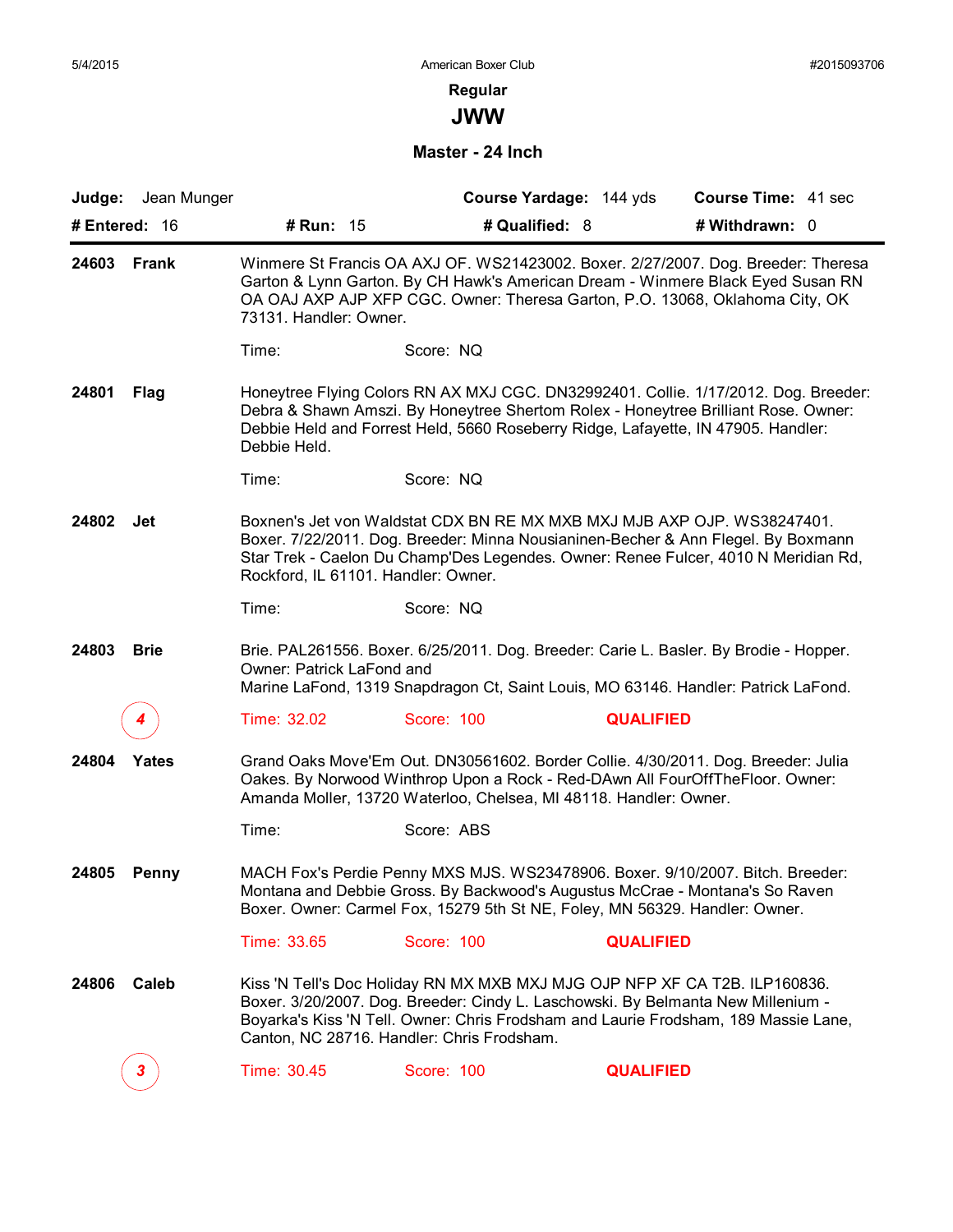**Regular**

### **JWW**

- **24807 Brice** Tealcrest's Beck and Call CDX AX AXJ. WS40917801. Boxer. 3/12/2012. Bitch. Breeder: Jill Hootman & Robin Kennedy. By CH Tealcrest's Luck of the Irish CD RA OA OAJ CA - Miro-Tealcrests What's UR Name RN CA. Owner: Mary Nee and Jill Hootman, 5300 Pontiac Drive, Fairview Heights, IL 62208-3521. Handler: Mary Nee.
	- Time: Score: NQ
- **24808 Nessa** Smack-Dab's No Worries. WS35628105. Doberman Pinscher. 11/8/2010. Bitch. Breeder: Kathy Fay. By Smack-Dab's Fieldstone Finale - Smack-Dab's Show N Tell. Owner: Cheryl Lent, 2701 N Skyline Dr, Bloomington, IN 47404. Handler: Owner.
	- Time: Score: NQ
- **24809 Raven** MACH10 Fulcer's Raven VCD2 UDX OM1 RE MXG3 MJC3 XF T2B2. WS13956513. Doberman Pinscher. 6/10/2005. Bitch. Breeder: Dawn M. Clark. By CH Shadais' Randsom Demand - Star Clark II. Owner: Lloyd Fulcer, 4010 N Meridian Rd, Rockford, IL 61101. Handler: Owner.
	- *2* Time: 29.44 Score: 100 **QUALIFIED**
- **24810 Duke** Grandbois' Duke. WS35351509. Boxer. 9/19/2010. Dog. Breeder: Rachel Lundahl & Andrew Lundahl. By Schmidts-GC Moose A Moose - Spohie Karmen Electra. Owner: Matt Grandbois, 6000 Sturgeon Creek Pkwy, Midland, MI 48642. Handler: Lisa Lovasco.

Time: Score: NQ

**24811 Saber** Xcalibur Von Bachbett. WS41461305. Boxer. 5/24/2012. Dog. Breeder: Cathy & George Markos. By Adonis Vom Grand Kevch - Icke Vom Silvertbach. Owner: Jan Blevins, 1006 Oxfordshire, Carrollton, TX 75007. Handler: Owner.

Time: 37.41 Score: 100 **QUALIFIED**

**24812 Zeus** CH MACH Schmidt's GC Catch A Falling Star at LeMac CD OF. WS25892105. Boxer. 4/12/2008. Dog. Breeder: Julia Schmidt & Cindy Yaeger. By Twinkle Star v. Eurozone - Schmidt's Mystic Run at Heart Acre. Owner: Leta McCulla and Julia Schmidt, Cindy Yaeger, 110 N Heck Hill Rd, St Paris, OH 43072. Handler: Leta McCulla.

Time: 35.38 Score: 100 **QUALIFIED**

- **24813 TJ** MACH3 Thomas Junior MXG MJC MXF. WS26147807. Boxer. 5/20/2008. Dog. Breeder: Teresa Welch. By First Chance II - Lil Missy. Owner: Thomas Mulcahey, 1437 Metedeconk Ave, Brick, NJ 08724. Handler: Owner.
	- *1* Time: 29.19 Score: 100 **QUALIFIED**
- **24814 Dorian** Aamar's Wynter Skyz AX AXJ NAP NJP HT PT. DN31368001. Collie. 3/19/2011. Dog. Breeder: Owner. By Wyndlair Avalanche - Aamar'N Glory's D'Liteful. Owner: Mary Jane Anderson, 2215 N 600 E, Lebanon, IN 46052. Handler: Owner.

Time: Score: NQ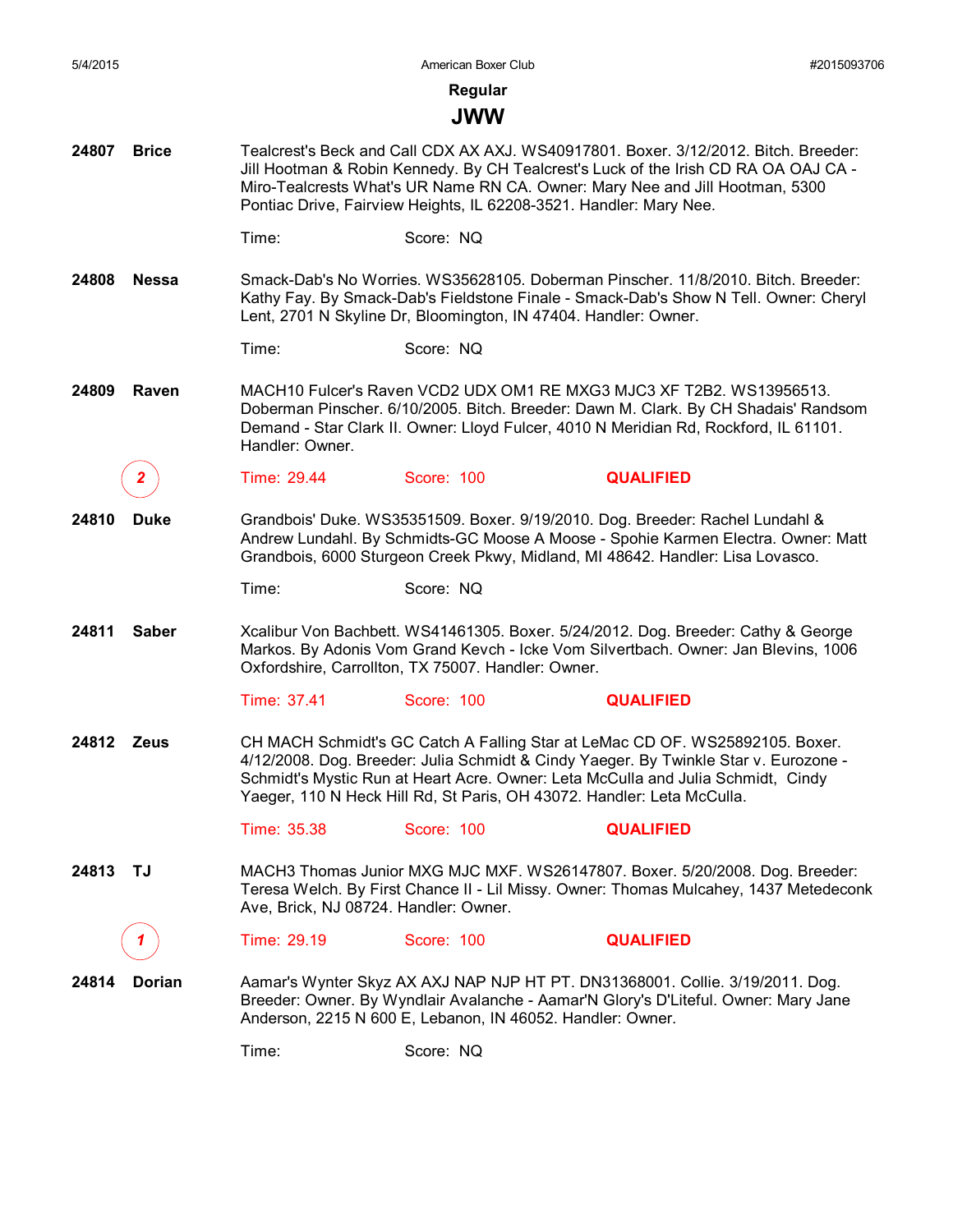#### **JWW**

**24601 Jim** TealCrest's Bucnuts on Fire NAJ. WS32322502. Boxer. 10/27/2009. Dog. Breeder: Jill Hootman & Robin Kennedy. By CH TealCrest's Luck of the Irish - Miro-TealCrest's Whats Ur Name. Owner: Sandra Kistler, 214 Ranchview Dr, Vandalia, OH 45377. Handler: Owner.

Time: 35.54 Score: 100 **QUALIFIED**

1st\_\_\_\_\_\_\_\_ 24813 2nd\_\_\_\_\_\_\_\_ 24809 3rd\_\_\_\_\_\_\_\_ 24806 4th\_\_\_\_\_\_\_\_ 24803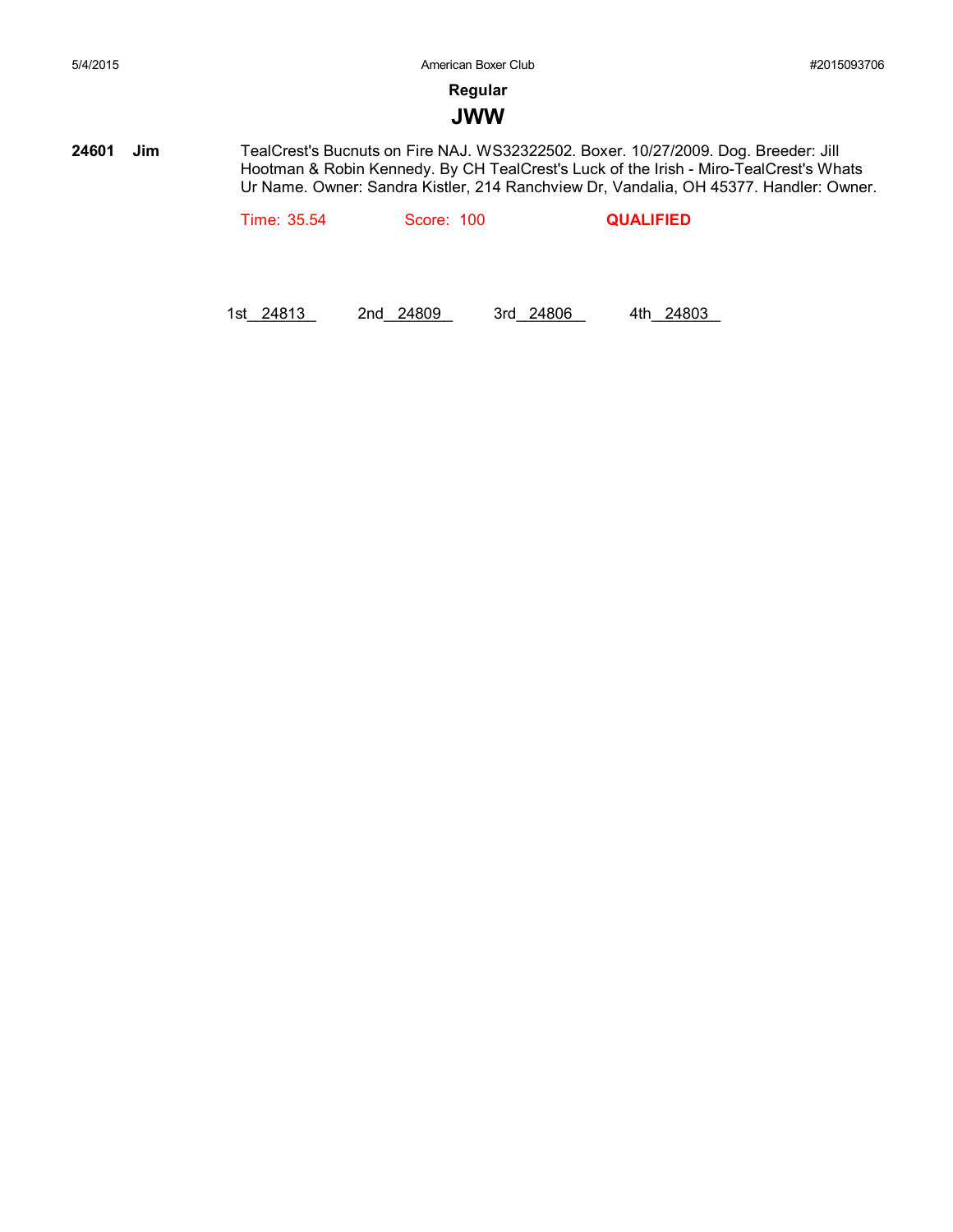|             |                  | #2015093706         |                                                                                               |                                                                                                                                                                                                                                              |  |
|-------------|------------------|---------------------|-----------------------------------------------------------------------------------------------|----------------------------------------------------------------------------------------------------------------------------------------------------------------------------------------------------------------------------------------------|--|
|             | Regular          |                     |                                                                                               |                                                                                                                                                                                                                                              |  |
|             | <b>JWW</b>       |                     |                                                                                               |                                                                                                                                                                                                                                              |  |
|             | Master - 26 Inch |                     |                                                                                               |                                                                                                                                                                                                                                              |  |
| Jean Munger |                  |                     |                                                                                               |                                                                                                                                                                                                                                              |  |
| # Run: $1$  |                  |                     |                                                                                               |                                                                                                                                                                                                                                              |  |
|             |                  |                     |                                                                                               |                                                                                                                                                                                                                                              |  |
| Time: 27.09 | Score: 100       |                     |                                                                                               |                                                                                                                                                                                                                                              |  |
|             |                  |                     |                                                                                               |                                                                                                                                                                                                                                              |  |
|             |                  | American Boxer Club | Course Yardage: 144 yds<br># Qualified: 1<br>Metedeconk Ave, Brick, NJ 08724. Handler: Owner. | <b>Course Time: 38 sec</b><br># Withdrawn: 0<br>Eclyps Vison Quest. DN31827403. Border Collie. 9/13/2011. Dog. Breeder: Jason Lund &<br>Tashia Lund. By Siveridge Code Red - Eclyps Ann Re. Owner: Thomas Mulcahey, 1437<br><b>QUALIFIED</b> |  |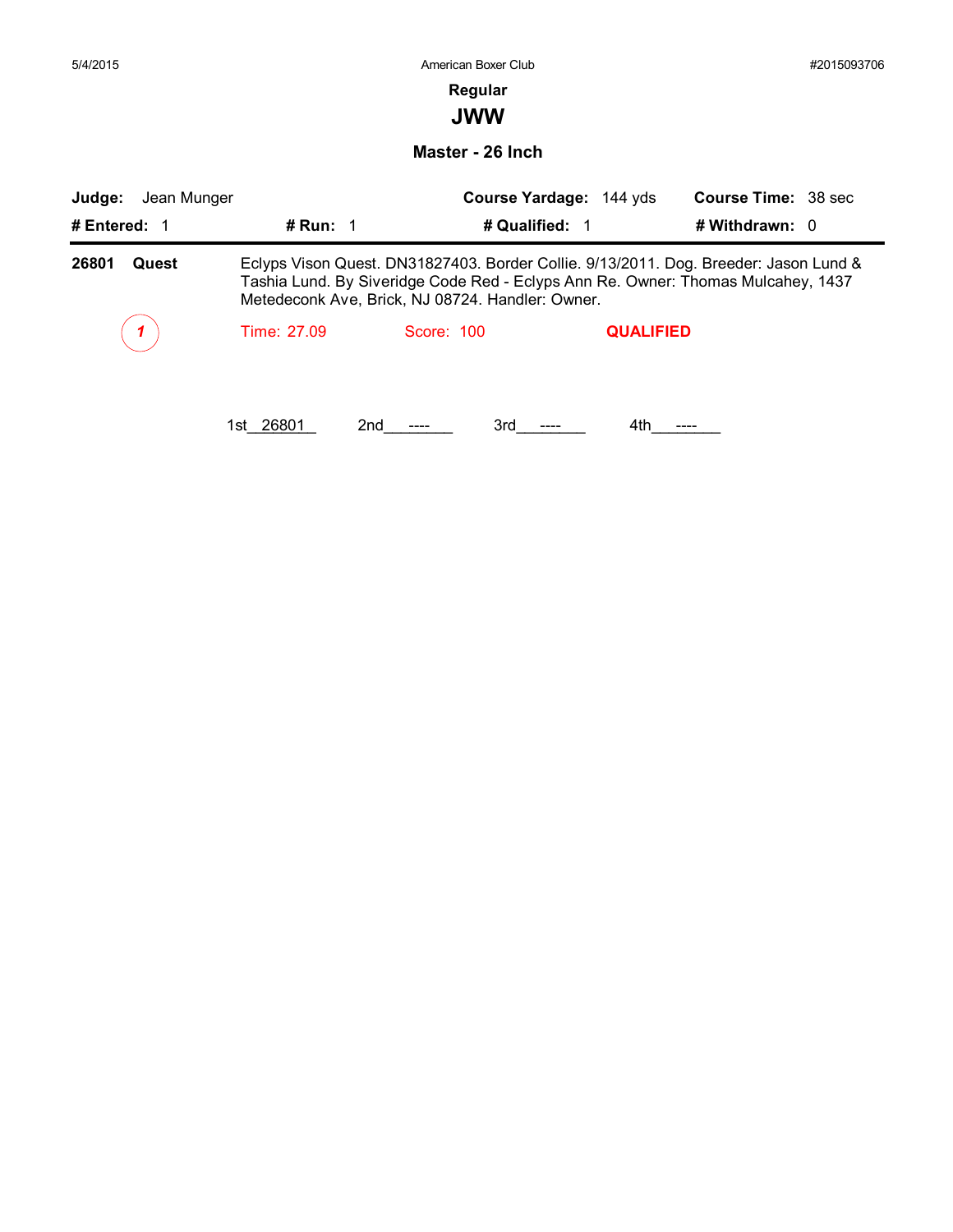#### **Preferred**

**JWW**

**Novice - 16 Inch**

| Judge:        | Jean Munger | Course Yardage: 110 yds                                                        | <b>Course Time: 42 sec</b>                                                                                                                                                                                                                                               |
|---------------|-------------|--------------------------------------------------------------------------------|--------------------------------------------------------------------------------------------------------------------------------------------------------------------------------------------------------------------------------------------------------------------------|
| # Entered: 2  | # Run: $2$  | # Qualified: 2                                                                 | # Withdrawn: $0$                                                                                                                                                                                                                                                         |
| 16201<br>Vita |             | Joanne M. Klauer, 35 Rockcliff Landing NW, Calgary, AB T3G525. Handler: Owner. | Cyntech's Viva La Vita Integra. WS36974901. Boxer. 6/9/2009. Bitch. Breeder: Cindy<br>Thomas. By CH Summer's Black Jack of Shadigree - Country Times Black Pearl. Owner:                                                                                                 |
|               | Time: 43.76 | Score: 99                                                                      | <b>QUALIFIED</b>                                                                                                                                                                                                                                                         |
| 16202<br>Twig |             | Ford, 5710 N Old State Rd 3, Muncie, IN 47303. Handler: Merrielle Turnbull.    | Rolyart's Go Out on a Limb RE. SR75449503. Welsh Springer Spaniel. 10/19/2012. Bitch.<br>Breeder: Shelley Traylor & Cindy Ford. By CH Don's Crackerjack at Rolyart's - BIS BISS<br>GCH Rolyart's Full of Grace JH. Owner: Merrielle Turnbull and Shelley Traylor & Cindy |
|               | Time: 29.01 | Score: 90                                                                      | <b>QUALIFIED</b>                                                                                                                                                                                                                                                         |

1st\_16201 2nd\_16202 3rd\_\_---\_\_ 4th\_\_---\_\_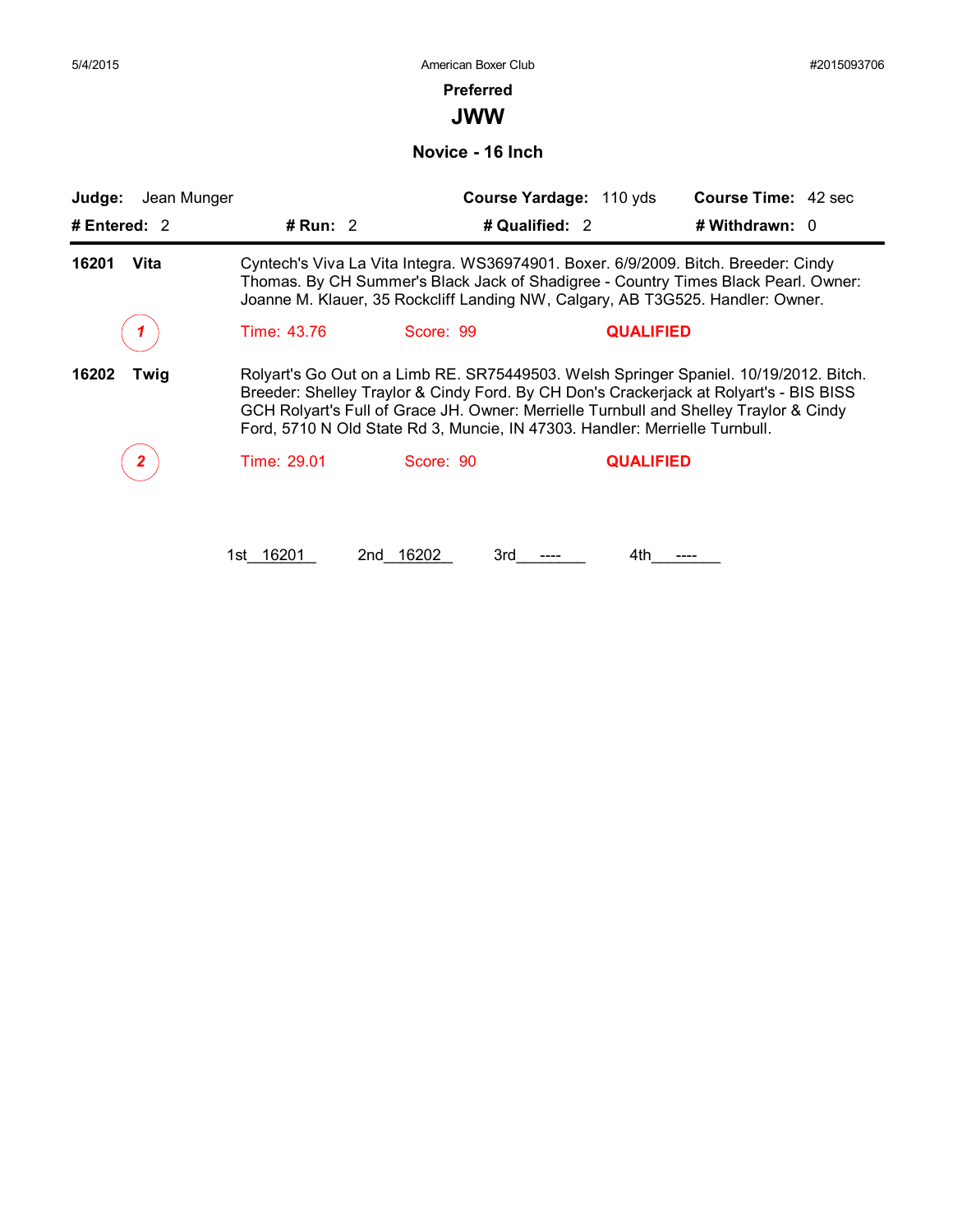#### **Preferred**

**JWW**

**Novice - 20 Inch**

|                | Judge: Jean Munger |                                    |                                                                                                                                                                                                                                                                                                                         | Course Yardage: 110 yds | Course Time: 44 sec |  |
|----------------|--------------------|------------------------------------|-------------------------------------------------------------------------------------------------------------------------------------------------------------------------------------------------------------------------------------------------------------------------------------------------------------------------|-------------------------|---------------------|--|
| # Entered: $6$ |                    | # Run: 5                           |                                                                                                                                                                                                                                                                                                                         | # Qualified: 2          | # Withdrawn: 0      |  |
| 20209          | <b>Stone</b>       |                                    | Sunchase's Touchstone Decision. WS35563703. Boxer. 10/14/2010. Dog. Breeder: Tracy<br>Hendrickson, Rhoda Gosselin-Brouillette. By CH Breezewoods Lord of Wystmont CDX<br>RE - Sunchase's Little Black Dress CDX OM1 RA OA AXJ. Owner: Joanne M. Klauer, 35<br>Rockcliff Landing NW, Calgary, AB T3G525. Handler: Owner. |                         |                     |  |
|                |                    | Time:                              | Score: NQ                                                                                                                                                                                                                                                                                                               |                         |                     |  |
| 20210          | <b>Chase</b>       | IN 46074. Handler: Steve Ripley.   | DocMar's Tag Ewe R It TDX JH VC. SR69105503. Golden Retriever. 6/29/2011. Dog.<br>Breeder: Jane Doctor. By GCH Teddy Bear's Run'n A Fly Pattern CD RN - CH BISS<br>DocMar's Girl Gone Wild. Owner: Janet Ripley and Steve Ripley, 18711 East St, Westfield,                                                             |                         |                     |  |
|                |                    | Time: 33.07                        | Score: 100                                                                                                                                                                                                                                                                                                              | <b>QUALIFIED</b>        |                     |  |
| 20212          | Grover             | Handler: Owner.                    | Benchmark's Black Magic CD RAE AX AXJ CA. WS13163302. Boxer. 5/9/2005. Dog.<br>Breeder: Ellen Ellerman & Brenda Staley. By CH Kamiko-N-Kini's WoodView Lariat -<br>Benchmark's Aurora Star. Owner: Brenda Staley, 355 N Chestnut St, Monrovia, IL 46157.                                                                |                         |                     |  |
|                |                    | Time:                              | Score: NQ                                                                                                                                                                                                                                                                                                               |                         |                     |  |
| 20213          | <b>Justice</b>     | Handler: Owner.                    | Ellisa's And Justice For All. WS40107504. Boxer. 3/1/2012. Dog. Breeder: Lisa Lovasco,<br>Gladys Kanwischer & Karen Mott. By GCH Can-Cia's You Ain't Seen Nothin' Yet - West<br>Shore's Cobbie Cuddler. Owner: Celeste Bell, 2236 Seymour, Swartz Creek, MI 48473.                                                      |                         |                     |  |
|                |                    | Time:                              | Score: ABS                                                                                                                                                                                                                                                                                                              |                         |                     |  |
| 20214          | Oscar              | Antioch, IL 60002. Handler: Owner. | Caballero Vargas El Brujo. WS44460211. Boxer. 7/8/2013. Dog. Breeder: Walter Vargas &<br>Natalie Chaykina. By Sherlock - Miss Hudson. Owner: Nancy Button, 531 Longview Drive,                                                                                                                                          |                         |                     |  |
|                |                    | Time: 30.43                        | Score: 100                                                                                                                                                                                                                                                                                                              | <b>QUALIFIED</b>        |                     |  |
| 20215          | <b>Carmel</b>      |                                    | CH Galaroc N Ewing's Show Biz. WS37253804. Boxer. 4/5/2011. Bitch. Breeder: Michelle<br>Roca, Donna Galante, Lori McClain. By CH Ewing's Maverick of Maxl - GCH DLG<br>Rainbow's End. Owner: Janet Ewing and Mark Ewing, Michelle Roca, Donna Galante, PO<br>Box 350, Greenwood, MO 64034. Handler: Janet Ewing.        |                         |                     |  |
|                |                    |                                    | Score: NQ                                                                                                                                                                                                                                                                                                               |                         |                     |  |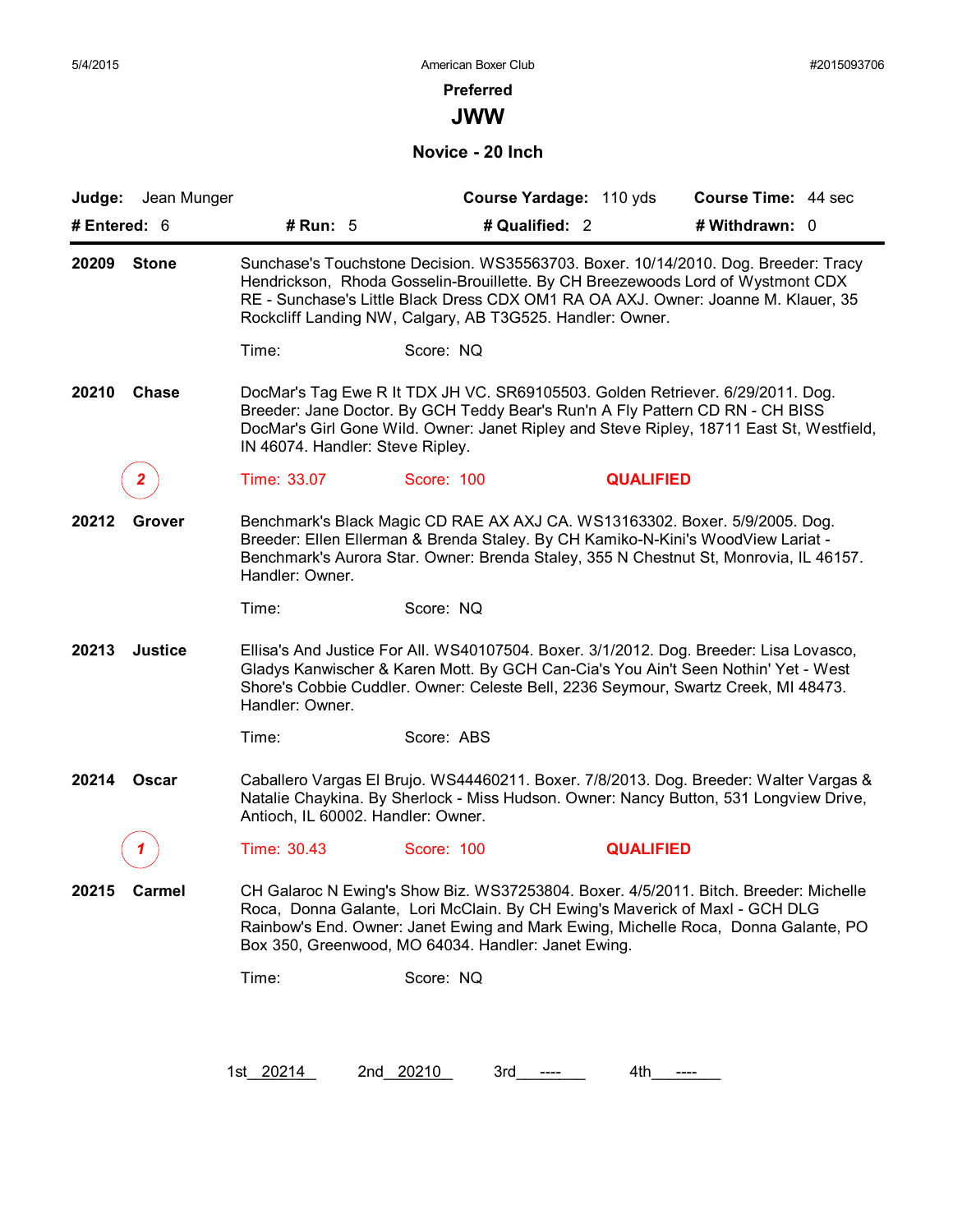| 5/4/2015 |
|----------|
|----------|

#### **Preferred**

**JWW**

**Open - 16 Inch**

| # Entered: $2$<br>16404<br>Celia | # Run: $2$             | # Qualified: 1                                                                                                                                                     |                  | # Withdrawn: $0$<br>Cedarlin's Graceful Beginnings NAP NJP. WS30892103. Boxer. 6/15/2009. Bitch. Breeder: |
|----------------------------------|------------------------|--------------------------------------------------------------------------------------------------------------------------------------------------------------------|------------------|-----------------------------------------------------------------------------------------------------------|
|                                  |                        |                                                                                                                                                                    |                  |                                                                                                           |
|                                  |                        | Regal.s Full of TenDer Grace CD RE NFP AJP. Owner: Rebecca Gilchrist and Eric<br>Gilchrist, 210 Hackberry St, North Liberty, IA 52317. Handler: Rebecca Gilchrist. |                  | Rebecca Gilchrist and Korinne Vanderpool. By CH Naja's Enterprise of Summer - CH                          |
|                                  | Time:                  | Score: NQ                                                                                                                                                          |                  |                                                                                                           |
| 16602<br><b>Sassy</b>            | 46278. Handler: Owner. | By Unknown - Unknown. Owner: Dee Ann Peine, 8443 Crown Pt Rd, Indianapolis, IN                                                                                     |                  | Sunshine Sassafras. MA26521801. All American Dog. 7/1/2005. Bitch. Breeder: Unknown.                      |
|                                  | Time: 31.50            | Score: 100                                                                                                                                                         | <b>QUALIFIED</b> |                                                                                                           |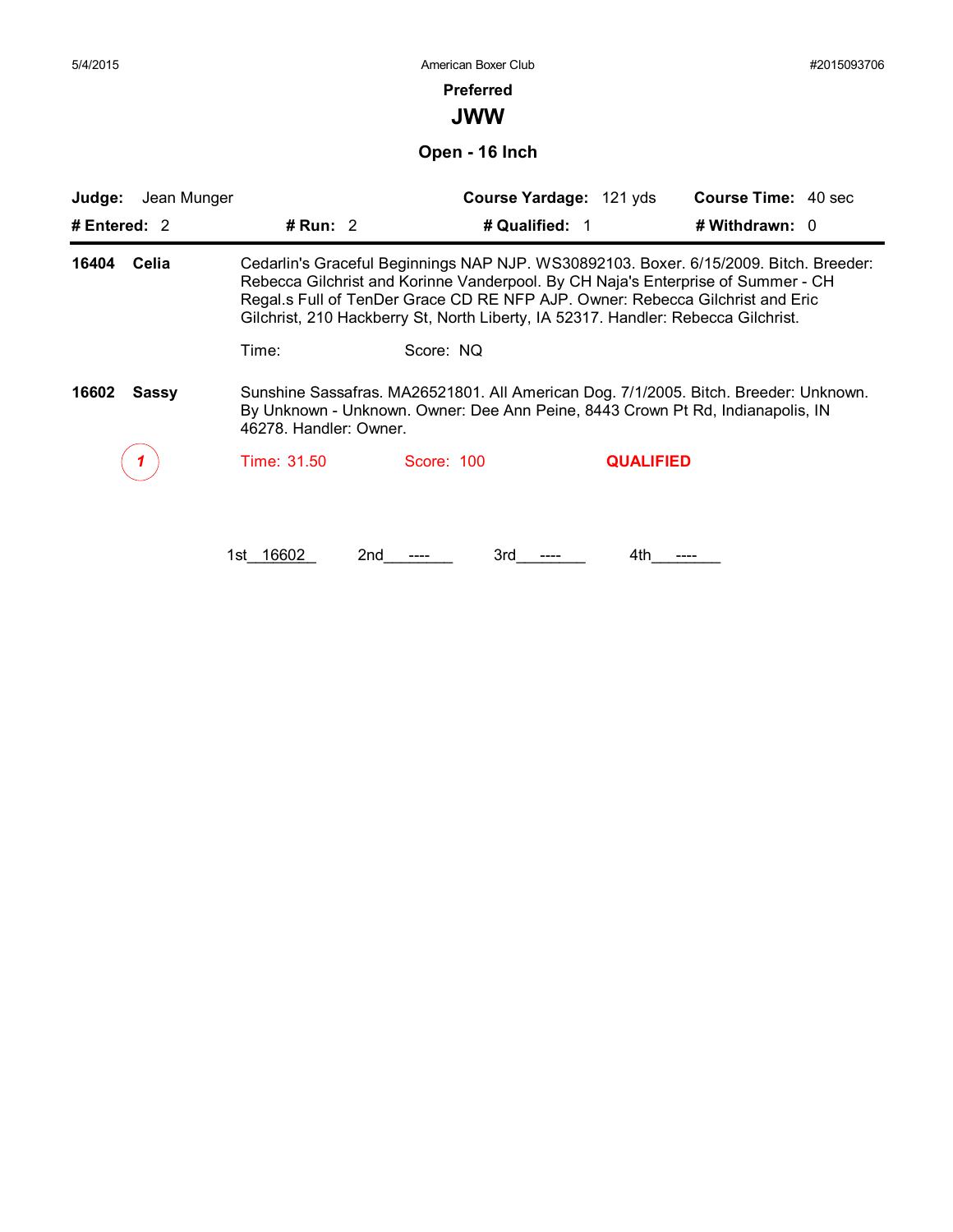#### **Preferred**

**JWW**

**Open - 20 Inch**

| Jean Munger<br>Judge:  |          | Course Yardage: 121 yds                                                                                                                                                                                                                                                                                                            | <b>Course Time: 42 sec</b> |
|------------------------|----------|------------------------------------------------------------------------------------------------------------------------------------------------------------------------------------------------------------------------------------------------------------------------------------------------------------------------------------|----------------------------|
| # Entered: 3           | # Run: 1 | # Qualified: 0                                                                                                                                                                                                                                                                                                                     | # Withdrawn: 0             |
| 20408<br>Deni          |          | GCH DC's Something To Talk About at CinnRhee CGC. WS31176203. Boxer. 8/5/2009.<br>Dog. Breeder: Donna & Carl Schafer. By CH Heart Acres Sting Ray of CinnRhee - CH DC's<br>Precious Gem of Shadigee. Owner: Donna Schafer and Jennifer Say, 1137 Sliker Rd,<br>Corfu, NY 14036. Handler: Donna Schafer.                            |                            |
|                        | Time:    | Score: NQ                                                                                                                                                                                                                                                                                                                          |                            |
| 20409<br>Casey         |          | Casey. MA03931801. All American Dog. 1/1/2008. Dog. Breeder: Unknown. By Unknown -<br>Unknown. Owner: Peggy Kraus, 1990N Valley Lane, Greenfield, IN 46140. Handler: Owner.                                                                                                                                                        |                            |
|                        | Time:    | Score: ABS                                                                                                                                                                                                                                                                                                                         |                            |
| <b>Kruzer</b><br>20410 |          | CH ChooChoo's Call My Bluff CD BN RE NAP NJP CAX CGC. WS22956303. Boxer.<br>7/14/2007. Dog. Breeder: Susan B. Barker & Deborah B. Martin. By CH Summer's<br>Blackjack of Shadigree - ChooC=choo's Plain as Night. Owner: Nancy E. Miller and Michael<br>E. Miller, 1402 Prater Rd, Chatanooga, TN 37412. Handler: Nancy E. Miller. |                            |
|                        | Time:    | Score: ABS                                                                                                                                                                                                                                                                                                                         |                            |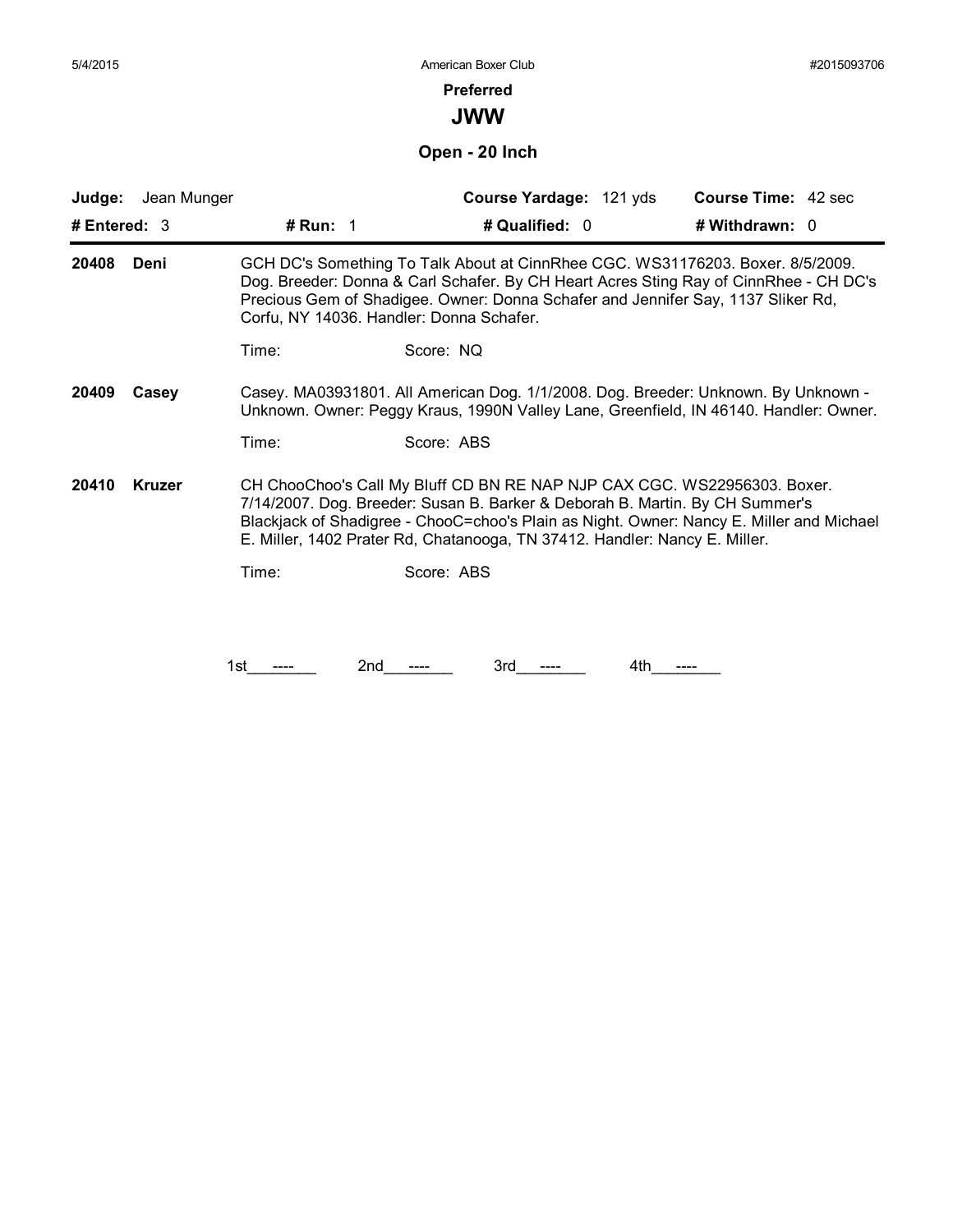5/4/2015 American Boxer Club #2015093706 **Preferred JWW Judge:** Jean Munger **Course Yardage:** 136 yds **Course Time:** 47 sec **# Entered:** 1 **# Run:** 1 **# Qualified:** 0 **# Withdrawn:** 0 **Excellent - 8 Inch 8601 Deuce** CT Timline HunkaBurninLuv in Vegas CD GN RE NAJ NAP OJP. TR38754402. Miniature Time: Score: NQ Pinscher. 4/17/2005. Dog. Breeder: Connie J. Timmerman. By CH Timbearcreek All Shook Up CD RE - CH Timline New Yorker CD RN. Owner: Caitlyn Owens, 508 2nd St, Luther, IA 50152. Handler: Owner. 1st\_\_\_\_\_\_\_\_ 2nd\_\_\_\_\_\_ 3rd\_\_\_\_\_ 4th\_\_\_\_\_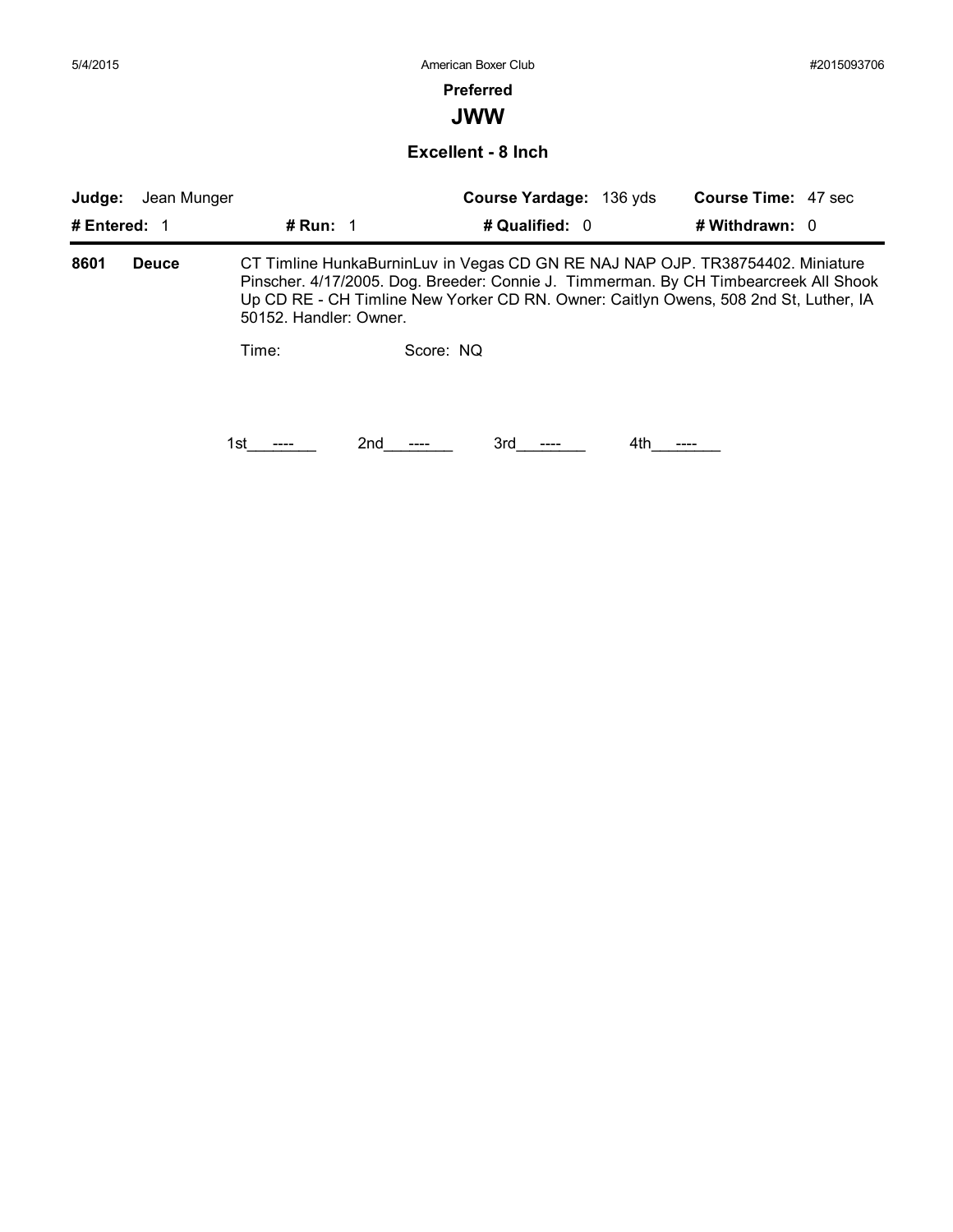| 5/4/2015     |                |            | American Boxer Club                                                                                                                                                                                                                                                                                                                                   |                            | #2015093706 |
|--------------|----------------|------------|-------------------------------------------------------------------------------------------------------------------------------------------------------------------------------------------------------------------------------------------------------------------------------------------------------------------------------------------------------|----------------------------|-------------|
|              |                |            | <b>Preferred</b>                                                                                                                                                                                                                                                                                                                                      |                            |             |
|              |                |            | <b>JWW</b>                                                                                                                                                                                                                                                                                                                                            |                            |             |
|              |                |            | Excellent - 20 Inch                                                                                                                                                                                                                                                                                                                                   |                            |             |
| Judge:       | Jean Munger    |            | Course Yardage: 144 yds                                                                                                                                                                                                                                                                                                                               | <b>Course Time: 46 sec</b> |             |
| # Entered: 1 |                | # Run: $1$ | # Qualified: 0                                                                                                                                                                                                                                                                                                                                        | # Withdrawn: 0             |             |
|              |                |            |                                                                                                                                                                                                                                                                                                                                                       |                            |             |
| 20826        | <b>Stryker</b> | Time:      | CH Winmere Only Time Will Tell OAP OJP CAX CGC. WS29627004. Boxer. 3/8/2009.<br>Dog. Breeder: Theresa Garton & Lynn Garton. By CH Strawberry N REO Gold Country -<br>CH Winmere Indian Paintbrush RE OA AXJ AXP AJP OFP. Owner: Margaret Magoffin and<br>Theresa Garton, 15 Hillrise Dr, Penfield, NY 14526. Handler: Margaret Magoffin.<br>Score: NQ |                            |             |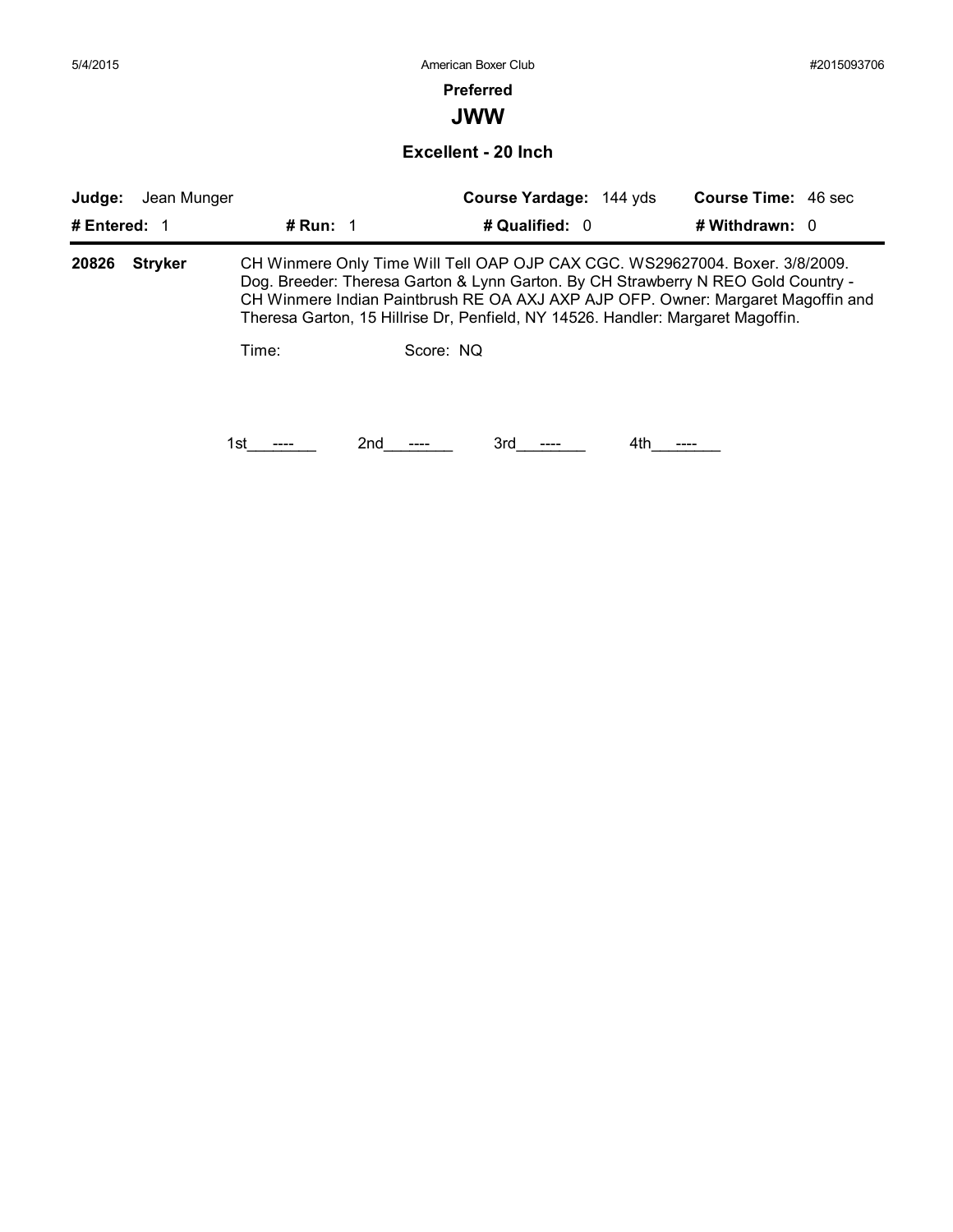#### **Preferred**

**JWW**

**Master - 8 Inch**

| Jean Munger<br>Judge: |             |                                                                                                                                                                 | Course Yardage: 136 yds | <b>Course Time: 47 sec</b>                                                                                                                                                       |
|-----------------------|-------------|-----------------------------------------------------------------------------------------------------------------------------------------------------------------|-------------------------|----------------------------------------------------------------------------------------------------------------------------------------------------------------------------------|
| # Entered: 5          | # Run: 4    | # Qualified: 3                                                                                                                                                  |                         | # Withdrawn: 0                                                                                                                                                                   |
| 8805<br><b>Ally</b>   |             | Sandy White, 8808 W 550 South, Shirley, IN 47384. Handler: Owner.                                                                                               |                         | Prelude's Spit 'N Fire. DN28012103. Shetland Sheepdog. 4/20/2010. Bitch. Breeder: Jane<br>Masters & Elizabeth Carroll. By Belmark Lo and Behold - Prelude's Show 'N Tell. Owner: |
|                       | Time:       | Score: NQ                                                                                                                                                       |                         |                                                                                                                                                                                  |
| 8806<br>Lily          |             | Corgi. 10/31/2006. Bitch. Breeder: Bonnie & J Money. By CH Canuck Bridgelady's<br>New Palestine, IN 46163. Handler: Owner.                                      |                         | CH Bridgelady's Little Freckles CD RA AX AXJ MXP MJP. DN16200704. Cardigan Welsh<br>Insitgator CD RE - Rhydowen Count My Freckles. Owner: Bonnie Money, 251 S 600 W,             |
| 3.                    | Time: 47.58 | Score: 100                                                                                                                                                      | <b>QUALIFIED</b>        |                                                                                                                                                                                  |
| Wrigley<br>8807       |             | MACH2 Starlit My Wrigley CDX BN. PR09308001. Poodle. 12/4/2006. Bitch. Breeder:<br>Mona Gitter, 1223 Woodgate Dr, Carmel, IN 46033. Handler: Owner.             |                         | Deanna Moore. By CH Logos Starlit Entertainer - CH Di'Onsky Steel Magnolia. Owner:                                                                                               |
|                       | Time:       | Score: ABS                                                                                                                                                      |                         |                                                                                                                                                                                  |
| 8808<br><b>Rudy</b>   |             | CH PACH3 Patriot's Let Freedom Ring CD RN OA OAJ MXP12 MJP21 PAX3.<br>Bobinsky, 8480 E. 100 South, Zionsville, IN 46077. Handler: Carol Ann Raub.               |                         | TR26441001. Pug. 4/27/2004. Dog. Breeder: Corinne Bobinsky & Sharon Lanber. By CH<br>Hu Chu Gold Standard - Endeavors Vision of Love. Owner: Carol Ann Raub and Corinne          |
|                       | Time: 42.48 | Score: 100                                                                                                                                                      | <b>QUALIFIED</b>        |                                                                                                                                                                                  |
| 8809<br><b>Squirt</b> |             | Shively's LT Spitfire. TR88959602. Toy Fox Terrier. 5/10/2009. Dog. Breeder: Marsha<br>Heather Bradham, 2902 Carrelton Dr, Champaign, IL 61821. Handler: Owner. |                         | Shively. By CH Shively's Lancelot of Lady Squire - CH OBJ's Taylor Make Shively. Owner:                                                                                          |
|                       | Time: 29.77 | Score: 100                                                                                                                                                      | <b>QUALIFIED</b>        |                                                                                                                                                                                  |

1st\_\_8809 2nd\_\_8808 3rd\_\_8806 4th\_\_\_\_\_\_\_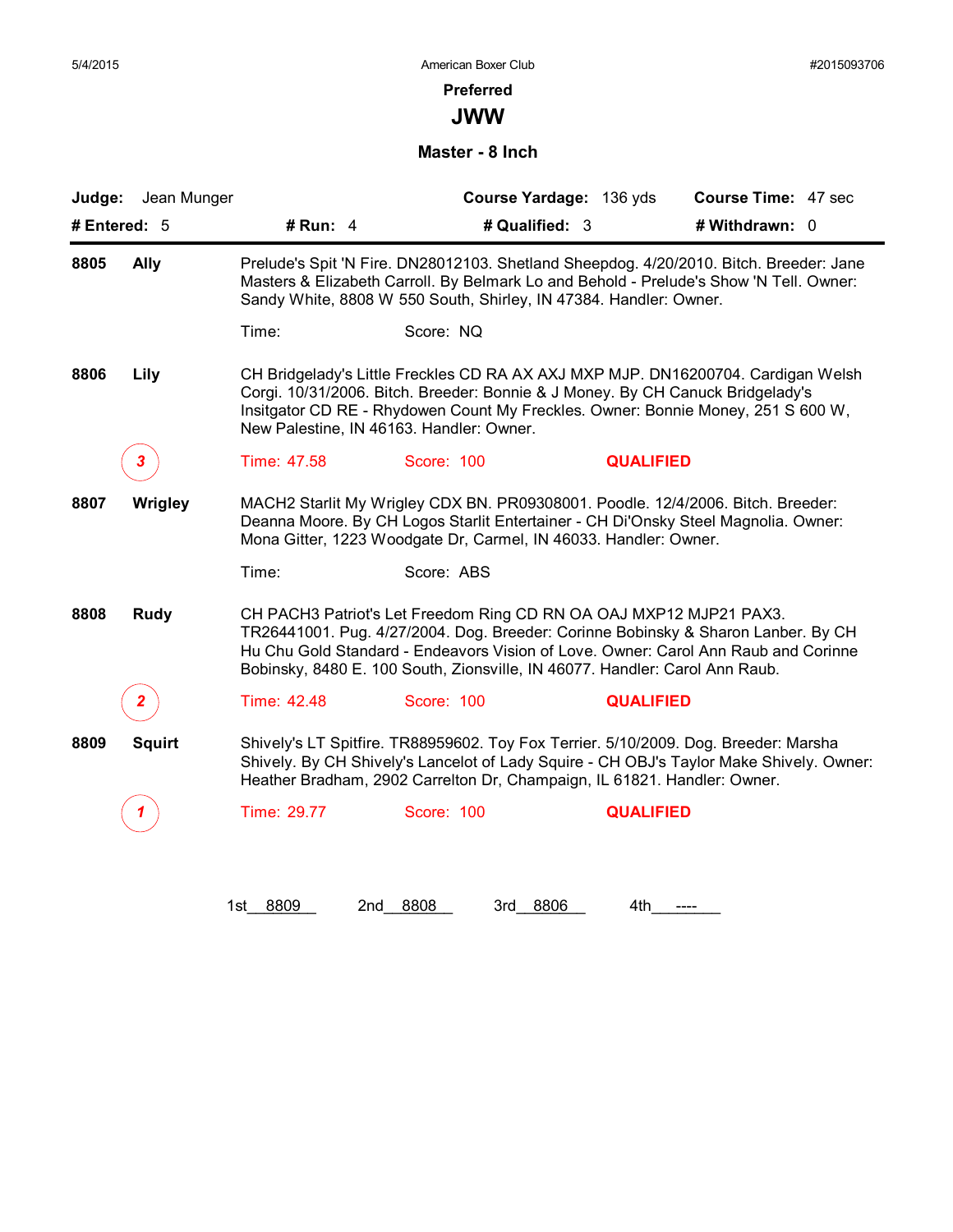#### **Preferred**

**JWW**

**Master - 12 Inch**

| Jean Munger<br>Judge:<br># Entered: $3$ | # $Run: 3$  | Course Yardage: 140 yds<br># Qualified: 1                                                                                                                                                                                                                                                                                             | <b>Course Time: 45 sec</b><br># Withdrawn: 0 |
|-----------------------------------------|-------------|---------------------------------------------------------------------------------------------------------------------------------------------------------------------------------------------------------------------------------------------------------------------------------------------------------------------------------------|----------------------------------------------|
| 12810<br><b>Boomer</b>                  |             | Iroc Like A Boomerang. NP28799501. Bulldog. 10/12/2009. Dog. Breeder: Kandie Kroonen.<br>By Iroc's Southern Comfort Leroy - Aldar's Rising Star. Owner: April Paulman, 5404 N.<br>Brandywine Rd, Shelbyville, IN 46176. Handler: Owner.                                                                                               |                                              |
|                                         | Time:       | Score: NQ                                                                                                                                                                                                                                                                                                                             |                                              |
| 12811<br><b>Hobie</b>                   |             | MACH2 Kallista's Catch the Wind CD RE MXS MJG MXP MJP2 MXF T2B, PR06033102.<br>Poodle. 3/16/2005. Dog. Breeder: Lori Maxwell & Marlene Miller. By CT CH MACH3<br>Kallista's Sivler Sails Aloft VCD4 UDX2 VER RAE MXG MJB2 XF T2B - Kallista's Kameo.<br>Owner: Kim Glass, 6836 N Caldwell Rd, Lebanon, IN 46052-8228. Handler: Owner. |                                              |
|                                         | Time: 25.80 | Score: 100<br><b>QUALIFIED</b>                                                                                                                                                                                                                                                                                                        |                                              |
| 12812<br>Josie                          |             | Josie. MA11985401. All American Dog. 6/13/2008. Bitch. Breeder: Unknown. By Unknown -<br>Unknown. Owner: Nancy Beagle, 3308 E Hubbard, Midland, MI 48642. Handler: Owner.                                                                                                                                                             |                                              |
|                                         | Time:       | Score: NQ                                                                                                                                                                                                                                                                                                                             |                                              |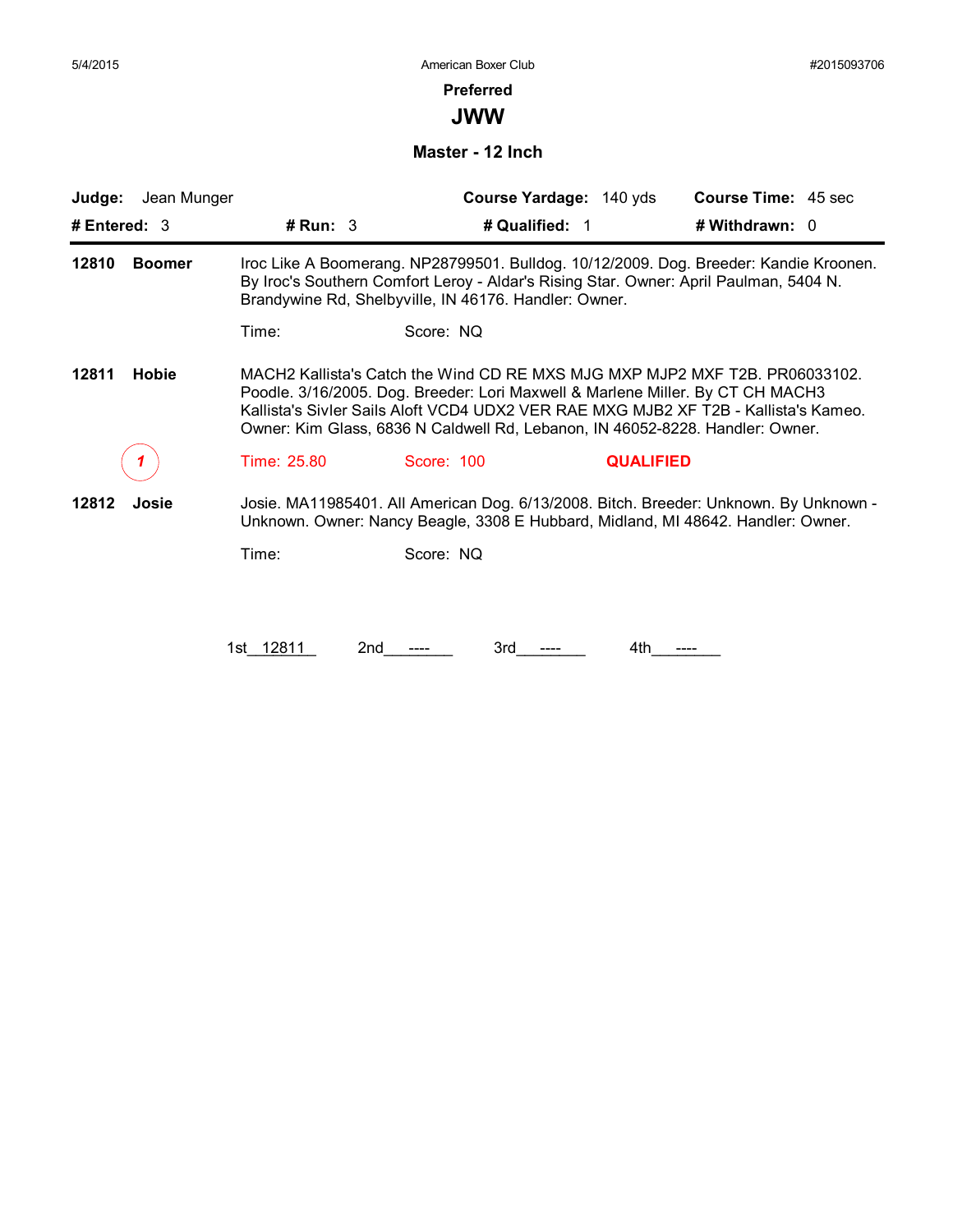#### **Preferred**

**JWW**

#### **Master - 16 Inch**

| Judge: Jean Munger     |                        |                                                                                                                                                                       | Course Yardage: 144 yds | Course Time: 43 sec                                                                                                                                                                                                                                     |
|------------------------|------------------------|-----------------------------------------------------------------------------------------------------------------------------------------------------------------------|-------------------------|---------------------------------------------------------------------------------------------------------------------------------------------------------------------------------------------------------------------------------------------------------|
| # Entered: 5           | # Run: 5               |                                                                                                                                                                       | # Qualified: 3          | # Withdrawn: 0                                                                                                                                                                                                                                          |
| 16806<br>Winnie        | Moench.                |                                                                                                                                                                       |                         | Oreobay Get Out of My Way. WS26165301. Portuguese Water Dog. 5/3/2008. Bitch.<br>Breeder: Nigel Clark. By CH Cnsands Bass Ackward - CH Oreobay Ready To Run. Owner:<br>Karen Moench and Nigel Clark, 5923 Elaine St, Speedway, IN 46224. Handler: Karen |
| 3                      | Time: 41.06            | Score: 100                                                                                                                                                            | <b>QUALIFIED</b>        |                                                                                                                                                                                                                                                         |
| Quinn<br>16807         |                        | Dog. Breeder: Sandy McMillan. By BISS CH Ransom Ambrook's Indigo Hue - Dutch<br>Muncie, IN 47304. Handler: Jane Haynes.                                               |                         | Dutch Hollow's Mighty Quinn CDX AX AXJ JH. SR50327205. Labrador Retriever. 6/7/2008.<br>Hollow's Storm Cat CD SH. Owner: Jane Haynes and Mike Haynes, 702 N Brentwood Lane,                                                                             |
|                        | Time: 39.11            | Score: 100                                                                                                                                                            | <b>QUALIFIED</b>        |                                                                                                                                                                                                                                                         |
| 16808<br><b>Daphne</b> | Handler: Owner.        |                                                                                                                                                                       |                         | Daphne Mae Lundahl. WS26162404. Boxer. 5/12/2008. Bitch. Breeder: Jeni Alexander. By<br>Ares Ross - Daisy Alexander. Owner: Lisa Lundahl, 2582 N. Swede Rd, Midland, MI 48642.                                                                          |
|                        | Time:                  | Score: NQ                                                                                                                                                             |                         |                                                                                                                                                                                                                                                         |
| <b>Maddie</b><br>16809 | 49120. Handler: Owner. | Heart Acres Charisma of Cinnrhee. Owner: Ellen M. Gruber, 227 Morris Dr, Niles, MI                                                                                    |                         | Carlyn Oaks Midnight Charm CDX BN RE MXB MXJ NAP NJP. WS28415702. Boxer.<br>10/1/2008. Bitch. Breeder: Carol L. Herman. By CH Heart Acres Stingray of Cinnrhee - CH                                                                                     |
| $\mathbf{2}$           | Time: 39.42            | Score: 100                                                                                                                                                            | <b>QUALIFIED</b>        |                                                                                                                                                                                                                                                         |
| <b>Beck</b><br>16810   |                        | Vikrest Steppin' in Style CDX OA OAJ. Owner: Christine Mayer and Leslie Forrest &<br>Patricia Viken, 705 S Maple St, Urbana, IL 61801-4206. Handler: Christine Mayer. |                         | CH PACH Vikcrest Struttin' in Style CD. HP23238901. Norwegian Elkhound. 10/4/2006.<br>Dog. Breeder: Leslie Forrest & Patricia Viken. By CH Vikrest Step Up to the Plate - CH                                                                            |
|                        |                        | Score: NQ                                                                                                                                                             |                         |                                                                                                                                                                                                                                                         |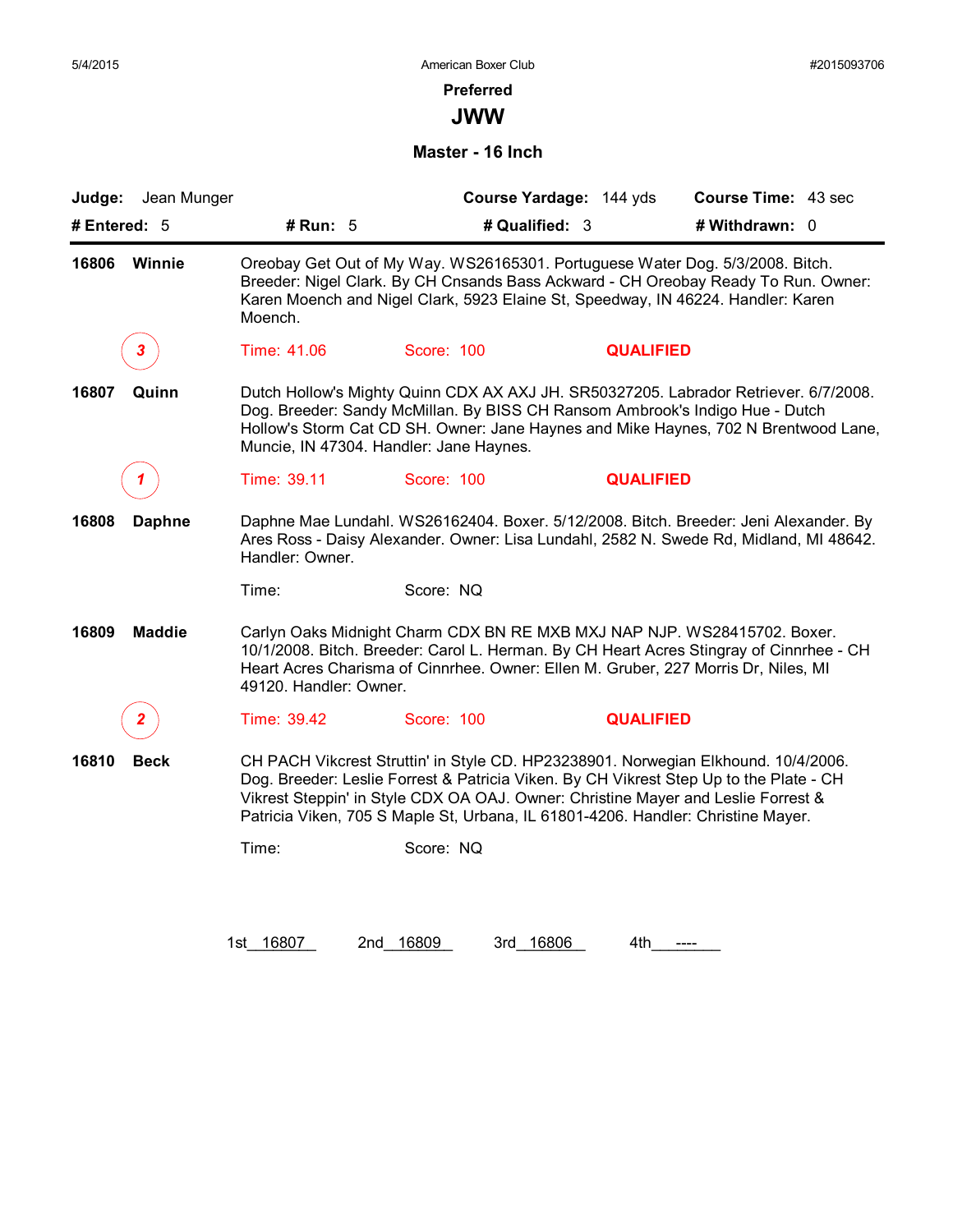#### **Preferred**

**JWW**

**Master - 20 Inch**

| <b>Judge:</b> Jean Munger |                                                                                                                                                                                                                                                               |                                                                                                                                                                                                                                                                                                                                | Course Yardage: 144 yds | Course Time: 46 sec |  |
|---------------------------|---------------------------------------------------------------------------------------------------------------------------------------------------------------------------------------------------------------------------------------------------------------|--------------------------------------------------------------------------------------------------------------------------------------------------------------------------------------------------------------------------------------------------------------------------------------------------------------------------------|-------------------------|---------------------|--|
| # Entered: 10             | # Run: 7                                                                                                                                                                                                                                                      | # Qualified: 3                                                                                                                                                                                                                                                                                                                 |                         | # Withdrawn: 0      |  |
| 20605 Sydney              | Miss Sydney Pearl Hall CD BN GN RAE OA AXJ NF. WS13121402. Boxer. 2/26/2005.<br>Bitch. Breeder: Jason Kidwell. By Sir Syruss the Virus - Miss Sable Baby. Owner: Debora<br>Hall and Randall Hall, 1414 Girard Dr, Louisville, KY 40222. Handler: Debbie Hall. |                                                                                                                                                                                                                                                                                                                                |                         |                     |  |
|                           | Time:                                                                                                                                                                                                                                                         | Score: ABS                                                                                                                                                                                                                                                                                                                     |                         |                     |  |
| 20822<br>Rocky            | Moline, IL 61244. Handler: Owner.                                                                                                                                                                                                                             | Gottwalt's Rock Star AX AJP. WS32130202. Boxer. 11/7/2009. Dog. Breeder: Tina & Jeff<br>Chapai. By Chapai's Chicago Bear - Adeline II. Owner: Lisa Gottwalt, 1503 17th St, East                                                                                                                                                |                         |                     |  |
|                           | Time:                                                                                                                                                                                                                                                         | Score: NQ                                                                                                                                                                                                                                                                                                                      |                         |                     |  |
| 20823<br>Gidget           | IL 61101. Handler: Lloyd Fulcer.                                                                                                                                                                                                                              | Bell'Lavoros Tornare in Paradiso CD BN RN OA OAJ. WS43223004. Doberman Pinscher.<br>11/12/2012. Bitch. Breeder: Vicky K. Brachfeld. By Zamu Les Deux Peupliers - Black<br>Adamant Allegra. Owner: Lloyd Fulcer and Vicky Brachfeld, 4010 N Meridian Rd, Rockford,                                                              |                         |                     |  |
|                           | Time:                                                                                                                                                                                                                                                         | Score: NQ                                                                                                                                                                                                                                                                                                                      |                         |                     |  |
| 20824<br><b>Susie</b>     | OK 73131. Handler: Theresa Garton.                                                                                                                                                                                                                            | Winmere Black Eyed Susan RN OA OAJ AXP AJP XFP CGC. WS03645202. Boxer.<br>3/23/2003. Bitch. Breeder: Owners. By CH School's Fireworks Powerplay - Winmere Tess<br>D'Urbervilles RN. Owner: Theresa Garton and Lynn Garton, P.O. 13068, Oklahoma City,                                                                          |                         |                     |  |
|                           | Time:                                                                                                                                                                                                                                                         | Score: NQ                                                                                                                                                                                                                                                                                                                      |                         |                     |  |
| 20825<br>Dezi             |                                                                                                                                                                                                                                                               | Bertschire Quixotic Dreamer AXP MJP OFP. SR57181707. Flat-Coated Retriever.<br>6/21/2009. Dog. Breeder: Andrea Holsinger, Cheryl Kistner, Kass Goulding. By Bertschire<br>Horse Power - Flat-Tyre's Does Your Mother Know. Owner: Dawn McGuire, 320 Barton<br>Ave, Indianapolis, IN 46241. Handler: Owner.                     |                         |                     |  |
|                           | Time: 32.65                                                                                                                                                                                                                                                   | Score: 100                                                                                                                                                                                                                                                                                                                     | <b>QUALIFIED</b>        |                     |  |
| 20827<br>Killian          | Rezmer.                                                                                                                                                                                                                                                       | Daddy's Girl Killian CDX BN RAE MX MXJ OF. WS14408301. Boxer. 8/6/2005. Bitch.<br>Breeder: Sandee Leschewski. By Rion's Xanadu - Shadoe faxs Crimson Silhouette. Owner:<br>Erin Rezmer and Tom Rezmer, 419 S Highland Ave, Lombard, IL 60148. Handler: Tom                                                                     |                         |                     |  |
|                           | Time:                                                                                                                                                                                                                                                         | Score: NQ                                                                                                                                                                                                                                                                                                                      |                         |                     |  |
| 20828<br><b>Brady</b>     |                                                                                                                                                                                                                                                               | GCH Can-Cia's You Ain't Seen Nothin' Yet AX AXJ NAP OJP NFP PAX MJP3 MJPB<br>MXPB. WS28498804. Boxer. 11/15/2008. Dog. Breeder: Sarah South & Sherry<br>Canciamille. By CH Can-cia's Hard Act to Follow - CH Backwood's Tayler Made Illusion.<br>Owner: Lisa Lovasco, 1071 S Mackinaw Rd, Kawkawlin, MI 48631. Handler: Owner. |                         |                     |  |
| 3                         | Time: 39.86                                                                                                                                                                                                                                                   | Score: 100                                                                                                                                                                                                                                                                                                                     | <b>QUALIFIED</b>        |                     |  |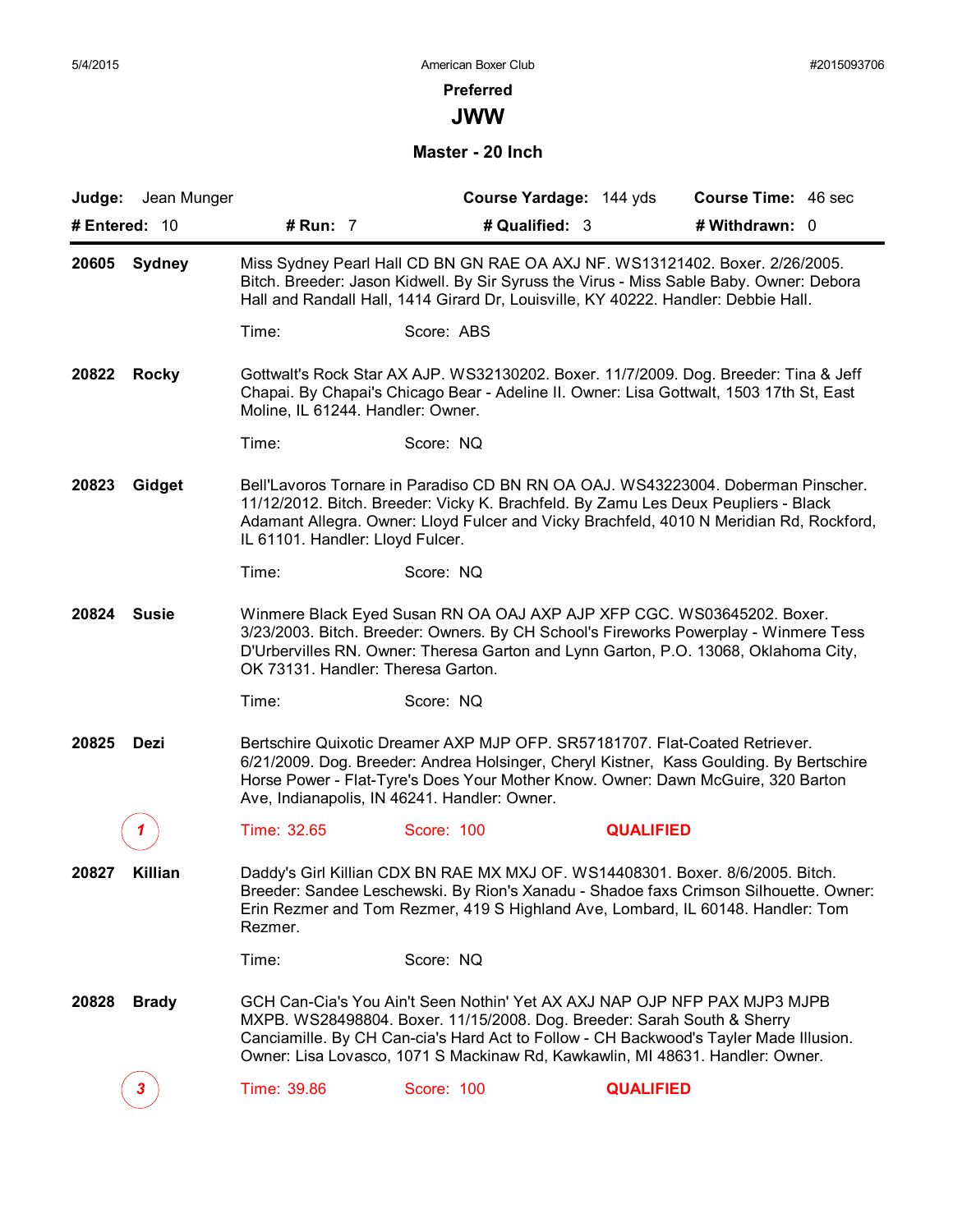**Preferred**

### **JWW**

**20829 Holly** Tall Oaks Holiday Special CD BN RE AXP AJP NFP. WS19390802. Samoyed. 10/9/2006. Bitch. Breeder: Carol Miller. By Tall Oaks Polaris White Cloud - Tall Oaks Christmas Lace. Owner: Nancy J Wright, 5505 Scepter Ct, Fort Wayne, IN 46835. Handler: Owner.

Time: Score: ABS

**20830 Trigger** CH Lemko's Shootin' Star at Rocket CD RA MX MXJ XF. WS12345678. Boxer. 2/20/2008. Dog. Breeder: Jessica Kozel. By Twinkle Star v. Eurozone - CH Lemko's Rising Sun. Owner: Kerry Rodgers, 4101 CR 239, Georgetown, TX 78633. Handler: Owner.

*2* Time: 33.58 Score: 100 **QUALIFIED**

**20831 Jack Daniel** Pheasant Hollow's Jack Daniel CD RN MXJ MJP OFP. WS38474908. Boxer. 7/20/2011. Dog. Breeder: Kerry Jones, Robert Detoro, Allison Jones, Patricia Detoro. By CH Pheasant Hollow's ASUREBET - CH Pheasant Hollow's Hot Dam Here I Am. Owner: Nina A.B. Daniel and Truman W. Daniel, 1556 Robert Young Rd, Starksboro, VT 05487. Handler: Nina A.B. Daniel.

Time: Score: ABS

1st\_20825 2nd\_20830 3rd\_20828 4th\_\_\_\_\_\_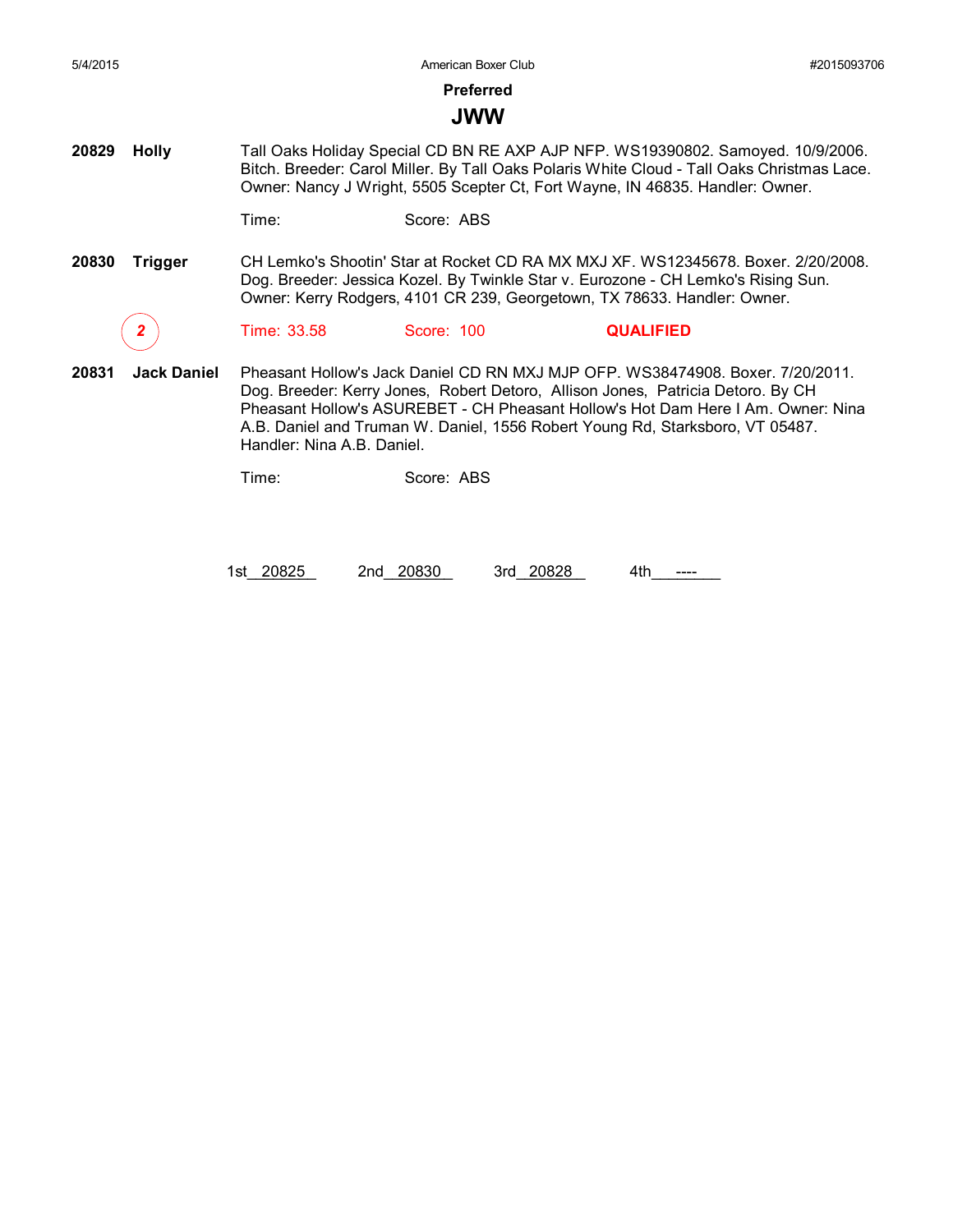### **Regular**

## **Time 2 Beat**

### **8 Inch**

| Judge: | Jean Munger  |                                                                                                                                                                                                                                                                                                     |                  | <b>Course Time: 0 sec</b> |  |  |  |
|--------|--------------|-----------------------------------------------------------------------------------------------------------------------------------------------------------------------------------------------------------------------------------------------------------------------------------------------------|------------------|---------------------------|--|--|--|
|        | # Entered: 1 | # Run: $\sqrt{1}$                                                                                                                                                                                                                                                                                   | # Qualified: $0$ | # Withdrawn: 0            |  |  |  |
| 8402   | Darla        | Creekside's Say My Name. TS13575305. Chinese Crested. 11/13/2012. Bitch. Breeder:<br>Mrs. Jacqueline Pendygraff & LeWana Uselton. By CH Kameo's Montana at Creekside -<br>CH Olivera's She Dances on the Sand. Owner: Chris K Moore, 1213 N Manchester Dr.<br>Greenfield, IN 46140. Handler: Owner. |                  |                           |  |  |  |
|        |              | Time:                                                                                                                                                                                                                                                                                               | Score: NQ        |                           |  |  |  |
|        |              |                                                                                                                                                                                                                                                                                                     |                  |                           |  |  |  |
|        |              |                                                                                                                                                                                                                                                                                                     |                  |                           |  |  |  |

1st\_\_\_\_\_\_\_\_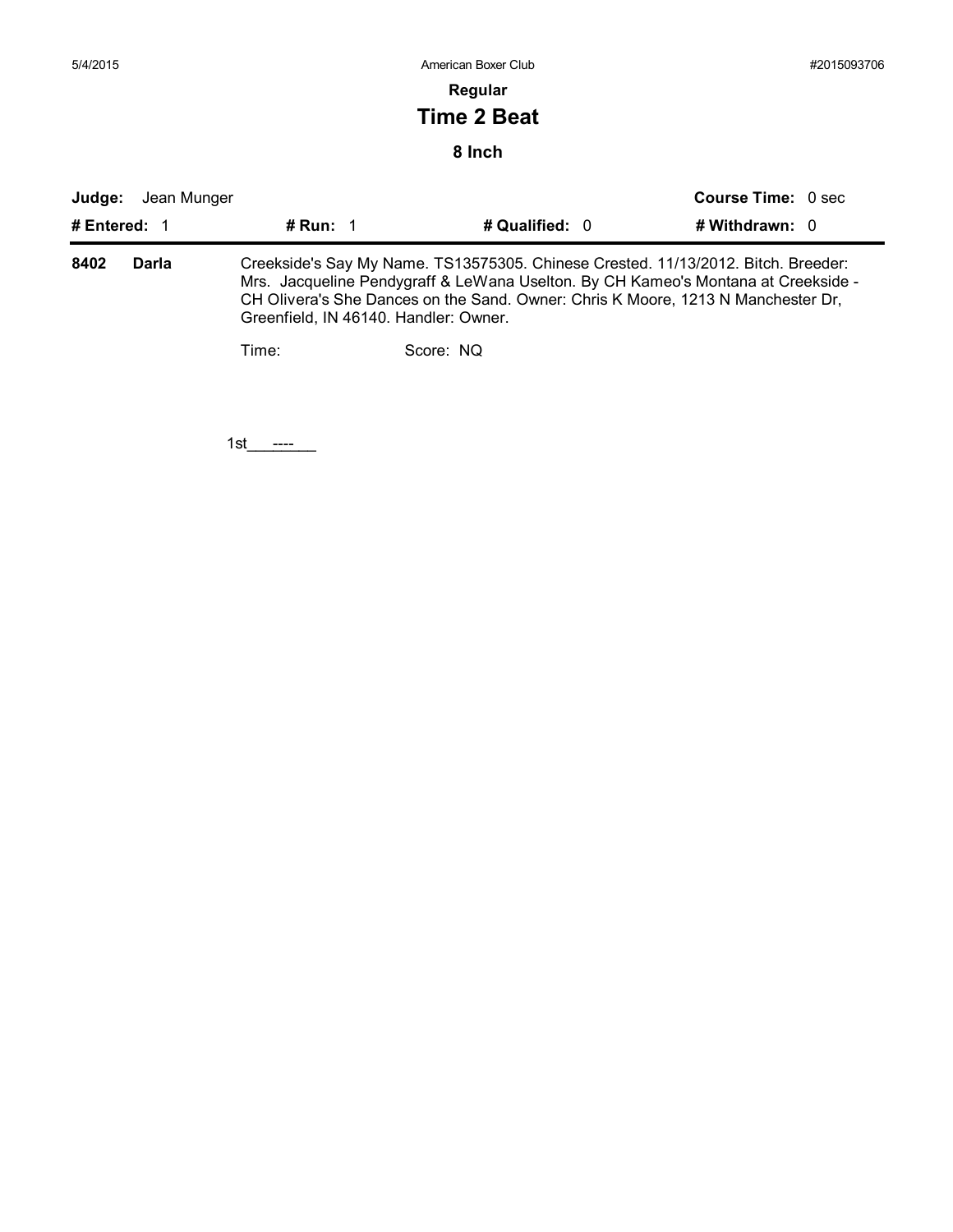## **Regular**

# **Time 2 Beat**

| Judge: Jean Munger       |                        |                                                                                                                                                                                                                                                                                                              |                  | Course Time: 36.73 sec |  |
|--------------------------|------------------------|--------------------------------------------------------------------------------------------------------------------------------------------------------------------------------------------------------------------------------------------------------------------------------------------------------------|------------------|------------------------|--|
| # Entered: $7$           | # Run: 7               | # Qualified: 3                                                                                                                                                                                                                                                                                               |                  | # Withdrawn: 0         |  |
| 12401<br><b>Murphy</b>   |                        | Sheradin Smooth Talker CDX BN GN RAE3 NA NAJ NAP NJP NF NFP CGC.<br>NP18113602. Schipperke. 9/17/2007. Dog. Breeder: Sherwood L. and Diane Harris. By<br>GCH Sherdain Free Spirit - CH Sheradin I Wanna Talk About Me. Owner: Dede Freeman,<br>1302 S Greenview Ct, Shelbyville, IN 46176. Handler: Owner.   |                  |                        |  |
|                          | Time:                  | Score: NQ                                                                                                                                                                                                                                                                                                    |                  |                        |  |
| 12601<br>Max             | 61107. Handler: Owner. | Mister Maxwell OA OAJ NF. PAL257782. American Eskimo Dog. 5/7/2010. Dog. Breeder:<br>Unknown. By Unknown - Unknown. Owner: Janis Foor, 1931 Wisteria Rd, Rockford, IL                                                                                                                                        |                  |                        |  |
|                          | Time:                  | Score: NQ                                                                                                                                                                                                                                                                                                    |                  |                        |  |
| 12802<br><b>Treasure</b> |                        | K-RUN'S IntoTreasured Gold BN RN MX MXJ XF CGC. HP41113806. Beagle. 7/27/2011.<br>Bitch. Breeder: K Weichert & J Rodes. By BIS GCH Torquay's Be Nice to Me - CH K-<br>RUN'S Park Me on Fifth Avenue. Owner: Marsha Smunt and Tim Smunt, 6812 Reynard<br>Rd, Fox Point, WI 53217. Handler: Marsha Smunt.      |                  |                        |  |
|                          | Time:                  | Score: NQ                                                                                                                                                                                                                                                                                                    |                  |                        |  |
| 12803<br><b>Booker</b>   | 46032. Handler: Owner. | Cricketeers Mr. Peanut CD RA MX MXJ. TR63642104. Cavalier King Charles Spaniel.<br>3/13/2007. Dog. Breeder: Ginny Collins, Joyce Smith & Pam Curry. By Wystar Rodeo<br>Nite - Tarans Princess Bright Eyes. Owner: Terri Dantin, 12916 Tradd St, Carmel, IN                                                   |                  |                        |  |
|                          | Time:                  | Score: NQ                                                                                                                                                                                                                                                                                                    |                  |                        |  |
| 12806<br>Cubby           | Owner.                 | Little Mr Cubby. PAL256141. Pomeranian. 11/4/2010. Dog. Breeder: Unknown. By<br>Unknown - Unknown. Owner: Mona Gitter, 1223 Woodgate Dr, Carmel, IN 46033. Handler:                                                                                                                                          |                  |                        |  |
|                          | Time: 43.45            |                                                                                                                                                                                                                                                                                                              | <b>QUALIFIED</b> |                        |  |
| 12807<br><b>Tammie</b>   |                        | MACH6 K-Run Miss Tammie Bea Mine CDX BN GN RE MXF T2B4 THD FM CGC.<br>HP25126004. Beagle. 3/14/2007. Bitch. Breeder: K Wenchert. By BIS GCH Lanbur Carson<br>City - CH K-Run's Park Me on Fifth Avenue. Owner: Marsha Smunt and Tim Smunt, 6812<br>Reynard Rd, Fox Point, WI 53217. Handler: Marsha Smunt.   |                  |                        |  |
|                          | Time: 36.73            |                                                                                                                                                                                                                                                                                                              | <b>QUALIFIED</b> |                        |  |
| 12808<br>Sly             |                        | Daisylane Dance to the Music CD RN MX MXJ. TS08019202. Cavalier King Charles<br>Spaniel. 11/18/2011. Dog. Breeder: Kristine Schmidt. By Wystar He Got Game at<br>Daisylane - Wystar Rock N Roll Angel. Owner: Terri Dantin and Kristine Schmidt, 12916<br>Tradd St, Carmel, IN 46032. Handler: Terri Dantin. |                  |                        |  |
|                          | Time: 39.22            |                                                                                                                                                                                                                                                                                                              | <b>QUALIFIED</b> |                        |  |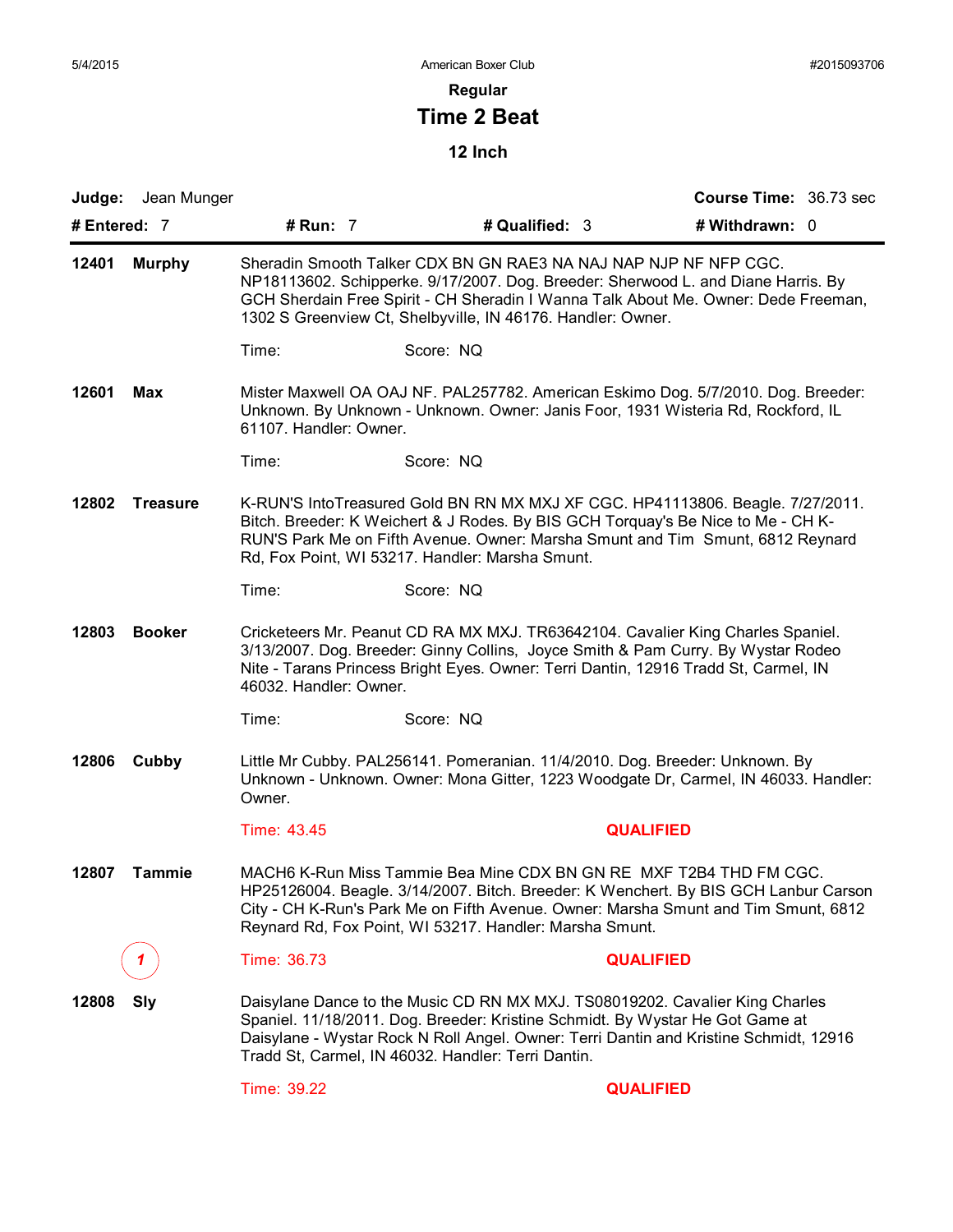**Regular Time 2 Beat**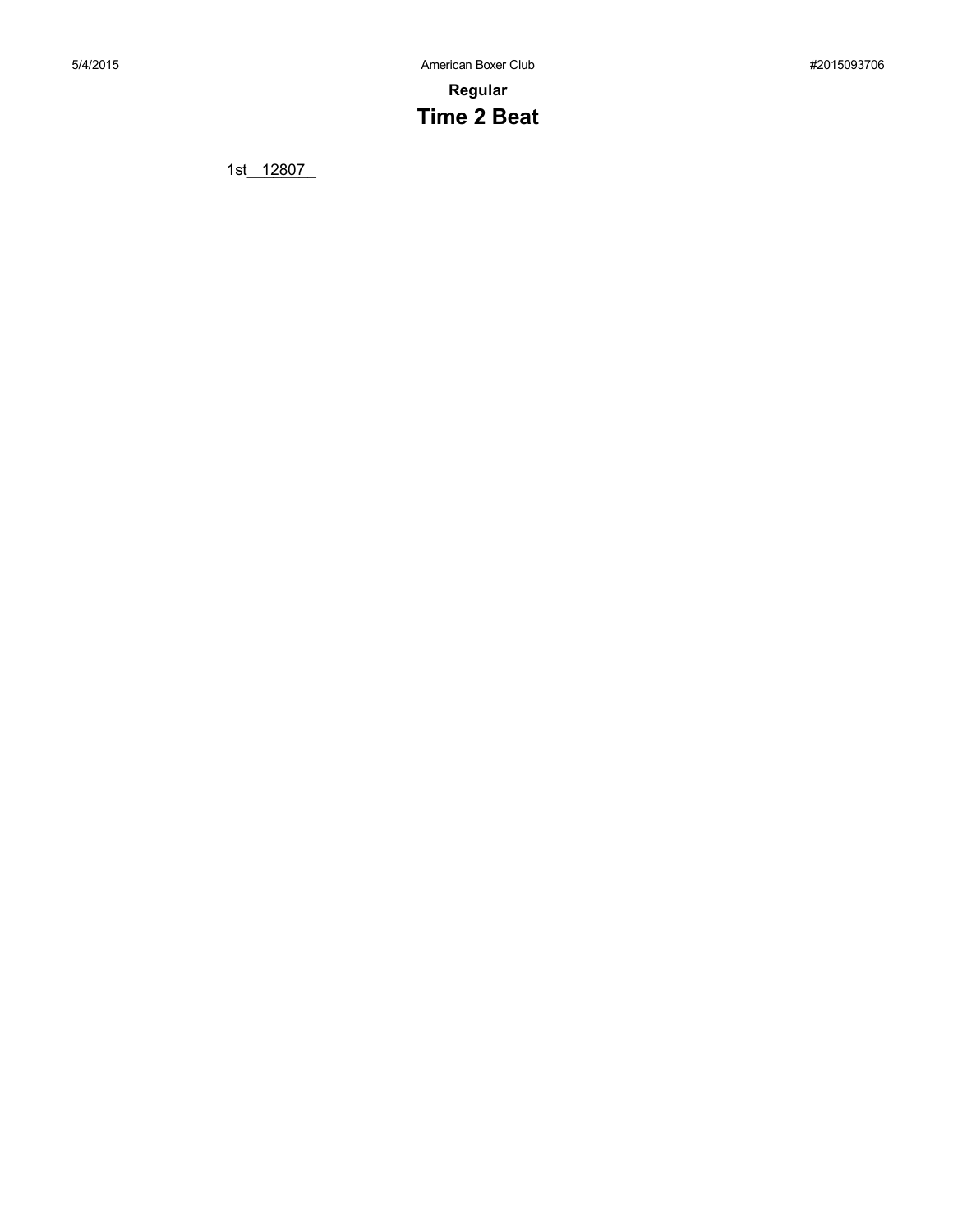**Regular**

# **Time 2 Beat**

**16 Inch**

| Judge:                | Jean Munger |                                                                                                                                                                                                                                                                                                      |                                                                                                                                                                                                                                                                 |                |                  | <b>Course Time: 31.75 sec</b> |  |
|-----------------------|-------------|------------------------------------------------------------------------------------------------------------------------------------------------------------------------------------------------------------------------------------------------------------------------------------------------------|-----------------------------------------------------------------------------------------------------------------------------------------------------------------------------------------------------------------------------------------------------------------|----------------|------------------|-------------------------------|--|
| # Entered: 3          |             | # $Run: 3$                                                                                                                                                                                                                                                                                           |                                                                                                                                                                                                                                                                 | # Qualified: 2 |                  | # Withdrawn: 0                |  |
| 16601<br>Macy         |             |                                                                                                                                                                                                                                                                                                      | Prelude's Prada OA AXJ OF. DN25462301. Shetland Sheepdog. 7/20/2009. Bitch. Breeder:<br>Owner. By CH Road's End Obvious Conclusion - Prelude's Bec 'N Call AX AXJ HT. Owner:<br>Jane Masters, 427N 500 E, Lebanon, IN 46052. Handler: Owner.                    |                |                  |                               |  |
|                       |             | Time:                                                                                                                                                                                                                                                                                                | Score: NQ                                                                                                                                                                                                                                                       |                |                  |                               |  |
| <b>Bliss</b><br>16803 |             | MACH Coastal Keeara Euphoria MX MXJ MXS MJS XF T2B. DN20203003. Shetland<br>Sheepdog. 12/10/2007. Bitch. Breeder: Tammy Alden and Polly Brolin By CH Coastal<br>Wintercreek Island Tan - CH Coastal Beach Bunny. Owner: Kathy McKee, 8040 Oak Hill<br>Drive, Indianapolis, IN 46250. Handler: Owner. |                                                                                                                                                                                                                                                                 |                |                  |                               |  |
|                       |             | Time: 37.13                                                                                                                                                                                                                                                                                          |                                                                                                                                                                                                                                                                 |                | <b>QUALIFIED</b> |                               |  |
| 16805                 | Shady       | Owner.                                                                                                                                                                                                                                                                                               | MACH2 Coco Chanel Blue Starlight MXB MJB XF T2B. DN30137201. Schapendoes.<br>11/29/2010. Bitch. Breeder: Kathleen Digaudio. By Astro Blue Starlight - Heidistarlight Des<br>Uns Et Des Autre. Owner: Lisa Sponsier, 1909 W 136th St, Carmel, IN 46032. Handler: |                |                  |                               |  |
|                       |             | Time: 31.75                                                                                                                                                                                                                                                                                          |                                                                                                                                                                                                                                                                 |                | <b>QUALIFIED</b> |                               |  |
|                       |             |                                                                                                                                                                                                                                                                                                      |                                                                                                                                                                                                                                                                 |                |                  |                               |  |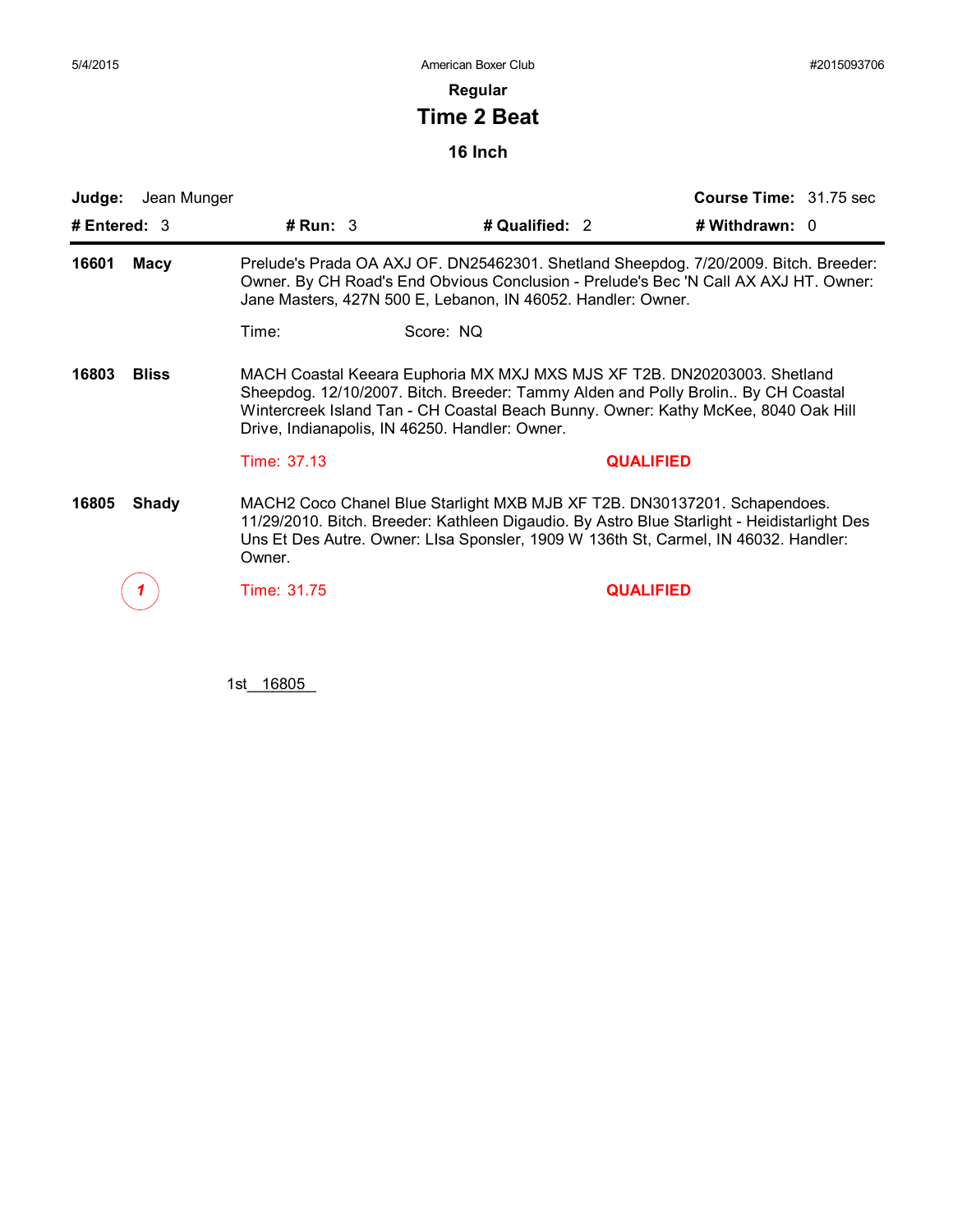## **Regular**

# **Time 2 Beat**

| Judge:<br>Jean Munger |                                                                                                                                                                                                                                                                                          |                                                                                                                                                                                                                                                                                                                      |                  | Course Time: 33.67 sec |  |  |
|-----------------------|------------------------------------------------------------------------------------------------------------------------------------------------------------------------------------------------------------------------------------------------------------------------------------------|----------------------------------------------------------------------------------------------------------------------------------------------------------------------------------------------------------------------------------------------------------------------------------------------------------------------|------------------|------------------------|--|--|
| # Entered: 20         | # Run: 19                                                                                                                                                                                                                                                                                | # Qualified: 8                                                                                                                                                                                                                                                                                                       |                  | # Withdrawn: 0         |  |  |
| 20003<br>Delta        | Tealcrest's Down and Dirty CGC. WS40917804. Boxer. 3/12/2012. Bitch. Breeder: Jill<br>Hootman. By CH Tealcrest's Luck of the Irish CD RA OA OAJ CA - Miro-Teal Crest's Whats<br>UR Name CD RN CA RATI. Owner: Julia Bentley, 70 Highland Cliff Rd, Windham, ME<br>04062. Handler: Owner. |                                                                                                                                                                                                                                                                                                                      |                  |                        |  |  |
|                       | Time:                                                                                                                                                                                                                                                                                    | Score: NQ                                                                                                                                                                                                                                                                                                            |                  |                        |  |  |
| 20203<br><b>Numa</b>  | Online News of Kellaney. WS46437401. Boxer. 4/24/2013. Bitch. Breeder: Adriana Aulik &<br>Zoltan Nagy. By Boreas di Casa Diocletiano - Eireann Pixie of Kellaney. Owner: Lisa<br>Gottwalt, 1503 17th St, East Moline, IL 61244. Handler: Owner.                                          |                                                                                                                                                                                                                                                                                                                      |                  |                        |  |  |
|                       | Time:                                                                                                                                                                                                                                                                                    | Score: NQ                                                                                                                                                                                                                                                                                                            |                  |                        |  |  |
| 20204<br>Laila        | Debbie Hall.                                                                                                                                                                                                                                                                             | Hall's Angel of Mine CD BN RN. PAL256182. Boxer. 1/3/2010. Bitch. Breeder: . By -.<br>Owner: Debora Hall and Randall Hall, 1414 Girard Dr, Louisville, KY 40222. Handler:                                                                                                                                            |                  |                        |  |  |
|                       | Time:                                                                                                                                                                                                                                                                                    | Score: NQ                                                                                                                                                                                                                                                                                                            |                  |                        |  |  |
| 20205<br><b>Blaze</b> |                                                                                                                                                                                                                                                                                          | Jedi Blaze CD BN GN RAE. PAL253674. Border Collie. 2/4/2010. Dog. Breeder: Hai &<br>Beverly Tsao. By Baron Blitz - Laya. Owner: Paula McKinney and Beth McKay, 7770 S CR<br>560E, Selma, IN 47383. Handler: Paula McKinney.                                                                                          |                  |                        |  |  |
|                       | Time: 33.67                                                                                                                                                                                                                                                                              |                                                                                                                                                                                                                                                                                                                      | <b>QUALIFIED</b> |                        |  |  |
| <b>Salty</b><br>20206 | Owner.                                                                                                                                                                                                                                                                                   | Baywaters Essence of the Sea. WS44137903. Portuguese Water Dog. 5/5/2013. Dog.<br>Breeder: Mary-Kay Schroeder. By CH Timber Oaks Drift Diver - CH Bayswaters' What<br>About Whoopsie. Owner: Shelley Mart, 2912 E 52nd St, Indianapolis, IN 46205. Handler:                                                          |                  |                        |  |  |
|                       | Time:                                                                                                                                                                                                                                                                                    | Score: NQ                                                                                                                                                                                                                                                                                                            |                  |                        |  |  |
| 20402<br>Leia         |                                                                                                                                                                                                                                                                                          | Rocket N' Focal Point's Written in the Stars NA OF. WS41415505. Boxer. 7/2/2012. Bitch.<br>Breeder: Jennifer Hitt, Carolyn Jowell & Kerry Rodgers. By CH Lemke Shootin' Star at<br>Rocket CD RA MX MXJ XF - Rocket's Walk 'N the Clouds. Owner: Kerry Rodgers, 4101 CR<br>239, Georgetown, TX 78633. Handler: Owner. |                  |                        |  |  |
|                       | Time:                                                                                                                                                                                                                                                                                    | Score: NQ                                                                                                                                                                                                                                                                                                            |                  |                        |  |  |
| 20403<br>Icon         |                                                                                                                                                                                                                                                                                          | Hot Wired Click to Connect NA NAJ. DN35843206. Border Collie. 2/23/2013. Dog. Breeder:<br>Cathy Glassmeyer. By Cat's Circuit Breaker - Topshelf's Hot Wired. Owner: Cathi Shover,<br>3614 Toronto Ct, Indianapolis, IN 46268. Handler: Owner.                                                                        |                  |                        |  |  |
|                       | Time:                                                                                                                                                                                                                                                                                    | Score: NQ                                                                                                                                                                                                                                                                                                            |                  |                        |  |  |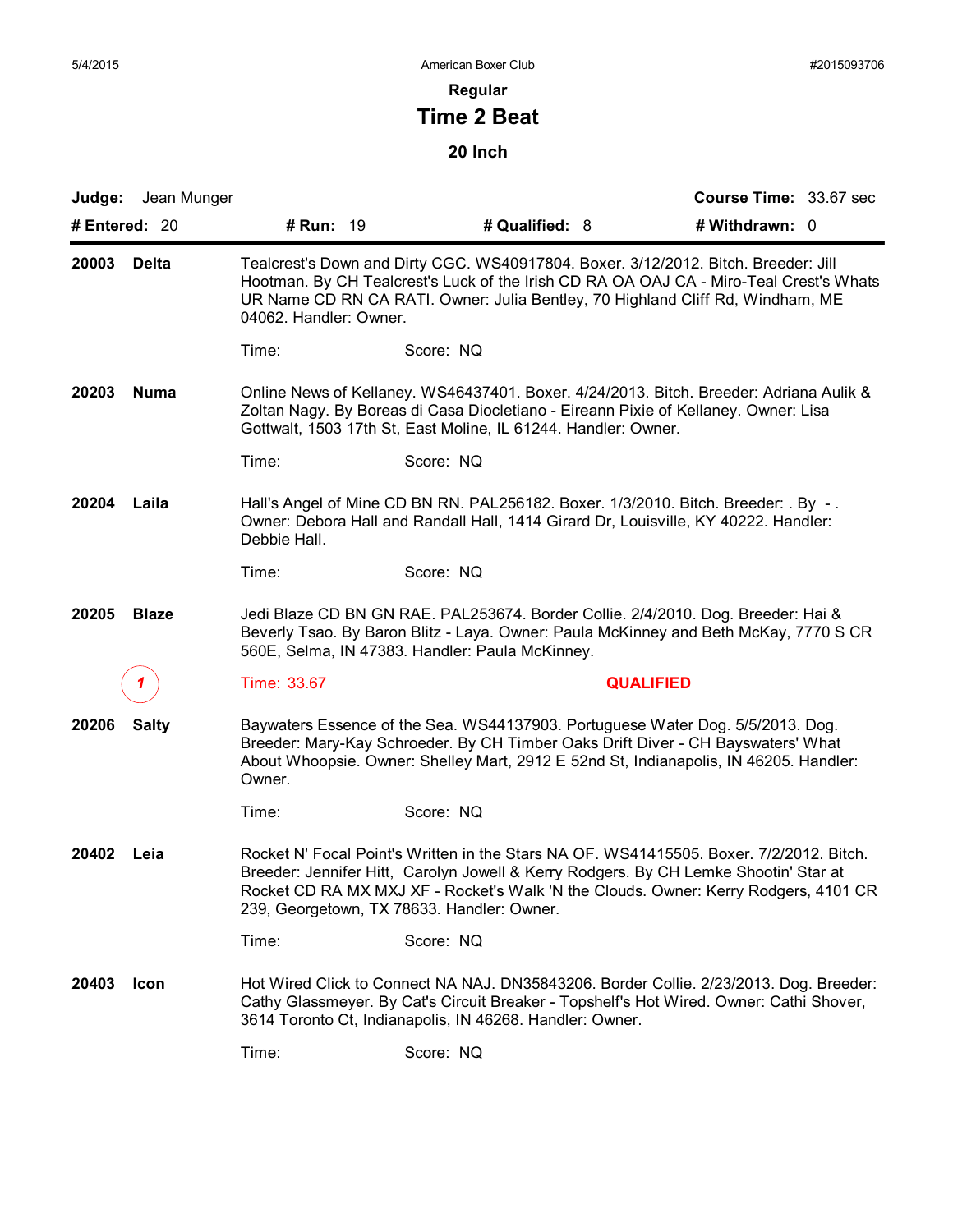**Regular**

#### **Time 2 Beat**

**20405 Addie** My Sweet Adeline CD RN NA NAJ NF. PAL257783. Boxer. 12/27/2010. Bitch. Breeder: Unknown. By Unknown - Unknown. Owner: Janis Foor, 1931 Wisteria Rd, Rockford, IL 61107. Handler: Owner.

Time: Score: NQ

**20601 Jett** Merry Oak Farms Lonestar Jett. PAL263397. Labrador Retriever. 4/30/2012. Dog. Breeder: . By - . Owner: Judy Kowarsch, 16330 Oak Rd, Westfield, IN 46074. Handler: Owner.

Time: Score: NQ

**20604 Moose** GCH Schmidt's-GC Moose A. Moose OA OAJ NF. WS29070301. Boxer. 12/31/2008. Dog. Breeder: Juli Schmidt & Cindy Yeager. By GCH Raineylane-Studio DaVinci - Schmidt's Mystic Run at Heart Acre. Owner: Tammy Davison and Juli Schmidt & Cindy Yeager, 4660 N Thomas Rd, Freeland, MI 48623-8855. Handler: Tammy Davison.

Time: Score: NQ

**20802 Speedy** Feel the Need. MA17582701. All American Dog. 6/1/2011. Dog. Breeder: Unknown. By Unknown - Unknown. Owner: Janet K. Boggs, 3902 W Offield Monument Rd, Crawfordsville, IN 47933. Handler: Owner.

Time: Score: NQ

**20805 Tagg** Merry Oak Farms Tagg You're It. PAL202943. Labrador Retriever. 4/4/2007. Dog. Breeder: Unknown. By Unknown - Unknown. Owner: Judy Kowarsch, 16330 Oak Rd, Westfield, IN 46074. Handler: Owner.

Time: 40.61 **QUALIFIED** 

- 
- **20806 AJ** MACH Ava Josephine von Waldstadt RN MXS MJS XF T2B2. WS20480305. Boxer. 1/4/2007. Bitch. Breeder: Renee Williams. By Arames vom Messingsberg - Josephine von Bachbett VCD2 UD RE MX MXJ. Owner: Elisabeth Lonergan, 1465 Y Avenue, Ames, IA 50014. Handler: Owner.

Time: 44.55 **QUALIFIED**

**20807 Nemo** CH MACH Bayswaters Voyager on the Nautilus CDX MXS MJS MF. WS15712701. Portuguese Water Dog. 12/26/2005. Dog. Breeder: Mary Kay Schroeder. By CH Bayswaters Opulent Jewel - CH Bayswaters Final Answer. Owner: Lisa Humke, 6710 Old Hunt Club Road, Zionsville, IN 46077. Handler: Owner.

Time: 42.57 **QUALIFIED**

**20813 Lilly** Lilly Sophie's Karmen. WS5351506. Boxer. 9/19/2010. Bitch. Breeder: Rachel Lundahl. By Schmidt's Moose A Moose - Sophie Karmen Electra. Owner: Lisa Lundahl, 2582 N. Swede Rd, Midland, MI 48642. Handler: Owner.

Time: 46.29 **QUALIFIED**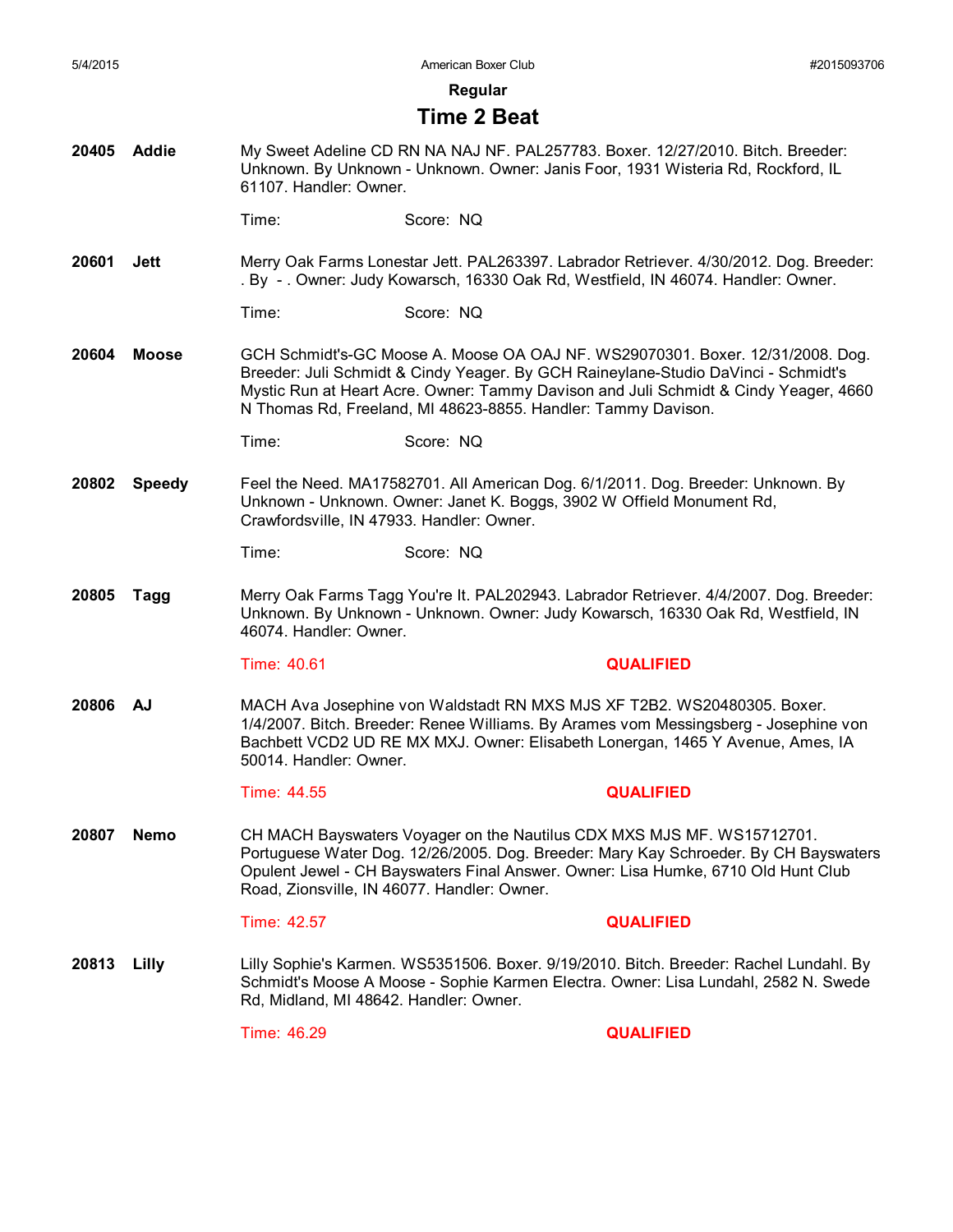**Regular**

#### **Time 2 Beat**

**20814 Molly** MACH Amazing Molly Queen of Hearts MXG MJG NF. WS25508603. Boxer. 12/8/2007. Bitch. Breeder: Carrie Kareus. By Amazing Travelite to West Shores - Amazing Beverly Hills Parlay. Owner: Celeste Bell, 2236 Seymour, Swartz Creek, MI 48473. Handler: Owner.

Time: Score: ABS

**20815 Story** CH Highland Storytime. HP40914503. Norwegian Elkhound. 6/2/2011. Bitch. Breeder: Andrea Schokker. By GCH Skyehigh Blue Waters - Highland Snojager Solstice. Owner: Christine Mayer and Andrea Schokker, 705 S Maple St, Urbana, IL 61801-4206. Handler: Christine Mayer.

#### Time: 40.38 **QUALIFIED**

**20816 Anja** MACH2 Anja Von Waldstadt VCD2 RE MXB2 MJC OF T2B. WS20480303. Boxer. 1/4/2007. Bitch. Breeder: Renee Fulcer. By Arames vom Messingsberg - Josephine von Bachbett VCD2 UD RE MX MXJ. Owner: Renee Fulcer, 4010 N Meridian Rd, Rockford, IL 61101. Handler: Owner.

#### Time: 34.94 **QUALIFIED**

**20817 Hickory** Ole Hickory MX MXJ OF. MA00302801. All American Dog. 3/29/2008. Dog. Breeder: Unknown. By Unknown - Unknown. Owner: Dee Ann Peine, 8443 Crown Pt Rd, Indianapolis, IN 46278. Handler: Owner.

#### Time: 43.88 **QUALIFIED**

**20819 Violet** Violet Sophies Karmen. WS35351503. Boxer. 9/19/2010. Bitch. Breeder: Rachel Lundahl. By Schmidts Moose A Moose - Sophie Karmen Electra. Owner: Lisa Lundahl, 2582 N. Swede Rd, Midland, MI 48642. Handler: Sara Maida.

Time: Score: NQ

1st\_\_\_\_\_\_\_\_ 20205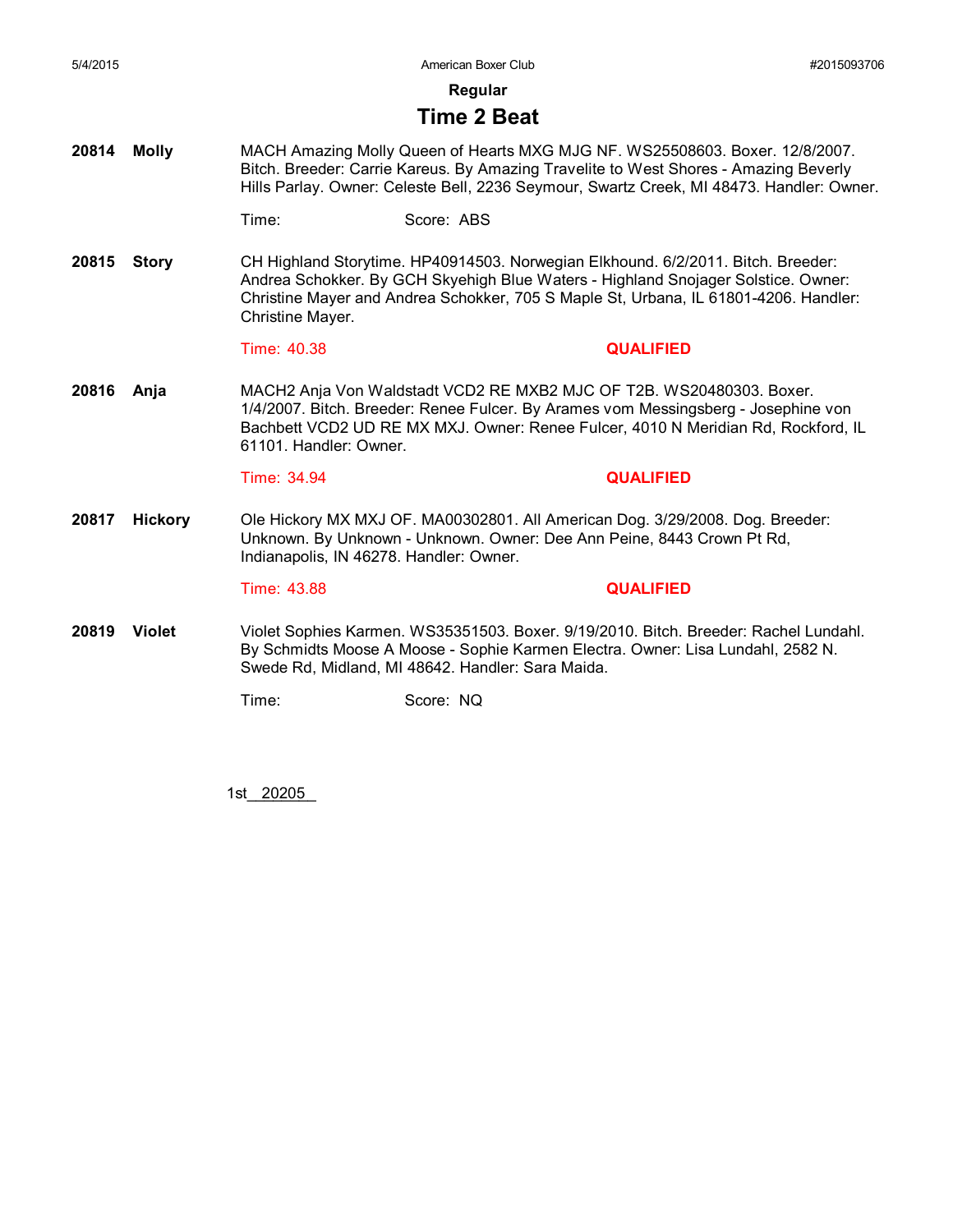## **Regular**

# **Time 2 Beat**

| Judge:<br># Entered: $13$ | Jean Munger     | # Run: 11                 |                                     | # Qualified: 4                                                     | Course Time: 33.77 sec<br># Withdrawn: 0                                                                                                                                                                                                                             |  |
|---------------------------|-----------------|---------------------------|-------------------------------------|--------------------------------------------------------------------|----------------------------------------------------------------------------------------------------------------------------------------------------------------------------------------------------------------------------------------------------------------------|--|
| 24202                     | <b>Silas</b>    |                           |                                     | Hackberry St, North Liberty, IA 52317. Handler: Rebecca Gilchrist. | Cedarlin's Regal Beginnings RN. WS30892106. Boxer. 6/15/2009. Dog. Breeder: Rebecca<br>Gilchrist & Korinne Vanderpool. By CH Naja's Enterprise of Summer - CH Regal's Full of<br>Tender Grace CD RE NA AJP NFP. Owner: Rebecca Gilchrist and Eric Gilchrist, 210     |  |
|                           |                 | Time:                     |                                     | Score: NQ                                                          |                                                                                                                                                                                                                                                                      |  |
| 24203                     | <b>Stratton</b> | Ellen M. Gruber.          |                                     |                                                                    | Cinnarhee's By A Nose BN RN NAJ NAP NJP. WS43801902. Boxer. 6/13/2012. Dog.<br>Breeder: H Medley Small. By Cinnrhee's Shoot Em Up - Heartacres Cinnrhee of Kadenza.<br>Owner: Ellen M. Gruber and H Medley Small, 227 Morris Dr, Niles, MI 49120. Handler:           |  |
|                           |                 | Time:                     |                                     | Score: NQ                                                          |                                                                                                                                                                                                                                                                      |  |
| 24204                     | Angus           | Handler: Rosemarie Right. |                                     |                                                                    | Venician's Absolute BlackJack RN CGC. WS43887402. Boxer. 1/16/2013. Dog. Breeder:<br>Janice Solas. By Valley's Bold Knight RE MX MXJ NF - Valley N RNB Honor Our Heroes.<br>Owner: Rosemarie Right and Janice Solas, 94 N Townshipline Rd, Royersford, PA 19468.     |  |
|                           |                 | Time:                     |                                     | Score: ABS                                                         |                                                                                                                                                                                                                                                                      |  |
| 24207                     | Ted             |                           |                                     | Elisabeth Lonergan, 1465 Y Avenue, Ames, IA 50014. Handler: Owner. | Xcellent Adventure von Bachbett CGC. WS41461301. Boxer. 5/24/2012. Dog. Breeder:<br>Cathy & George Markos. By Adonis vom Grand Kevin - Eicke vom Silvertbach. Owner:                                                                                                 |  |
|                           |                 | Time:                     |                                     | Score: ABS                                                         |                                                                                                                                                                                                                                                                      |  |
| 24601                     | Jim             |                           |                                     |                                                                    | TealCrest's Bucnuts on Fire NAJ. WS32322502. Boxer. 10/27/2009. Dog. Breeder: Jill<br>Hootman & Robin Kennedy. By CH TealCrest's Luck of the Irish - Miro-TealCrest's Whats<br>Ur Name. Owner: Sandra Kistler, 214 Ranchview Dr, Vandalia, OH 45377. Handler: Owner. |  |
|                           |                 | Time:                     |                                     | Score: NQ                                                          |                                                                                                                                                                                                                                                                      |  |
| 24801                     | Flag            | Debbie Held.              |                                     |                                                                    | Honeytree Flying Colors RN AX MXJ CGC. DN32992401. Collie. 1/17/2012. Dog. Breeder:<br>Debra & Shawn Amszi. By Honeytree Shertom Rolex - Honeytree Brilliant Rose. Owner:<br>Debbie Held and Forrest Held, 5660 Roseberry Ridge, Lafayette, IN 47905. Handler:       |  |
|                           |                 | Time: 43.24               |                                     |                                                                    | <b>QUALIFIED</b>                                                                                                                                                                                                                                                     |  |
| 24802                     | Jet             |                           | Rockford, IL 61101. Handler: Owner. |                                                                    | Boxnen's Jet von Waldstat CDX BN RE MX MXB MXJ MJB AXP OJP. WS38247401.<br>Boxer. 7/22/2011. Dog. Breeder: Minna Nousianinen-Becher & Ann Flegel. By Boxmann<br>Star Trek - Caelon Du Champ'Des Legendes. Owner: Renee Fulcer, 4010 N Meridian Rd,                   |  |
|                           |                 | Time:                     |                                     | Score: NQ                                                          |                                                                                                                                                                                                                                                                      |  |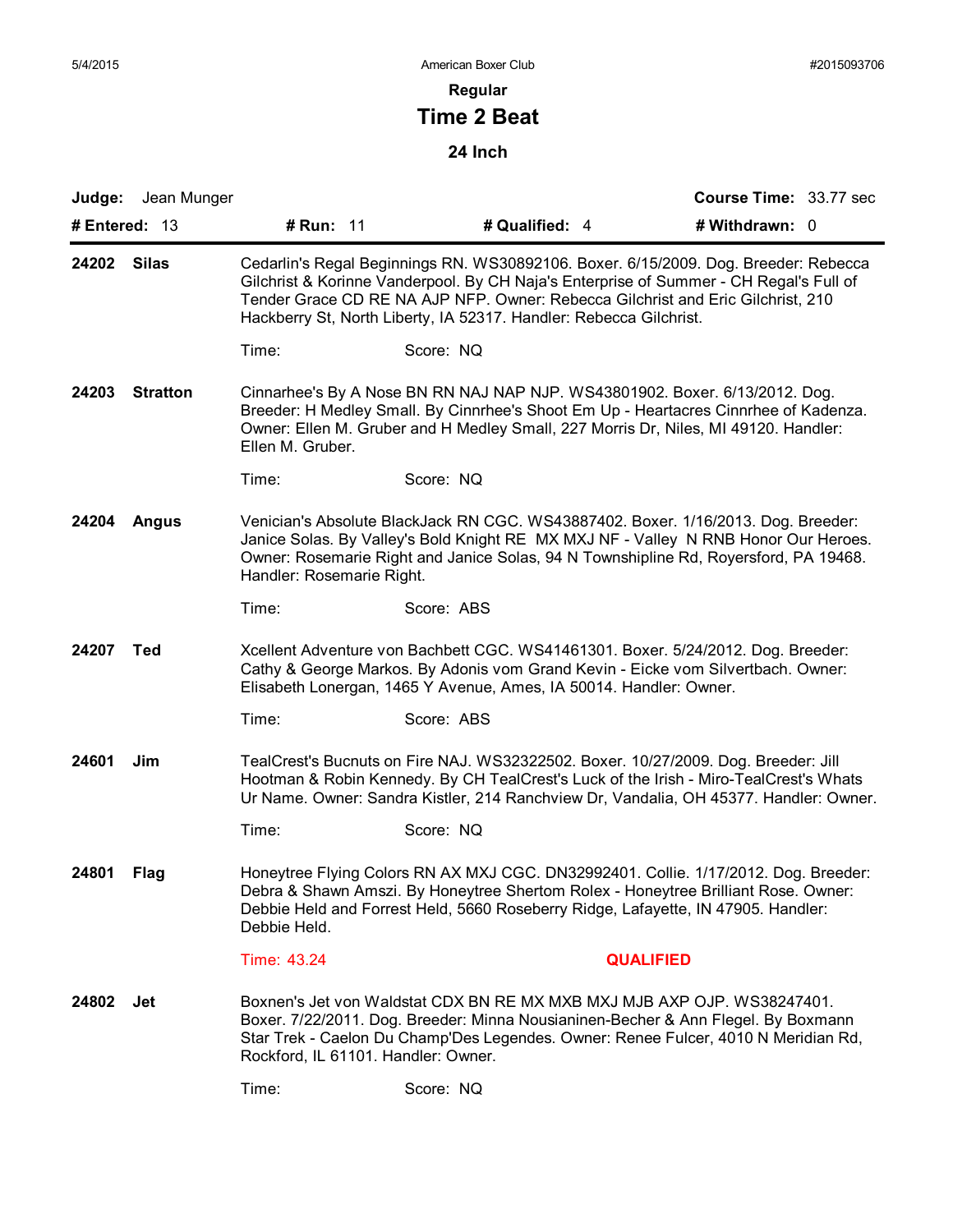**Regular**

#### **Time 2 Beat**

**24805 Penny** MACH Fox's Perdie Penny MXS MJS. WS23478906. Boxer. 9/10/2007. Bitch. Breeder: Montana and Debbie Gross. By Backwood's Augustus McCrae - Montana's So Raven Boxer. Owner: Carmel Fox, 15279 5th St NE, Foley, MN 56329. Handler: Owner.

Time: 41.63 **QUALIFIED**

**24809 Raven** MACH10 Fulcer's Raven VCD2 UDX OM1 RE MXG3 MJC3 XF T2B2. WS13956513. Doberman Pinscher. 6/10/2005. Bitch. Breeder: Dawn M. Clark. By CH Shadais' Randsom Demand - Star Clark II. Owner: Lloyd Fulcer, 4010 N Meridian Rd, Rockford, IL 61101. Handler: Owner.

*1* Time: 33.77 **QUALIFIED**

- **24810 Duke** Grandbois' Duke. WS35351509. Boxer. 9/19/2010. Dog. Breeder: Rachel Lundahl & Andrew Lundahl. By Schmidts-GC Moose A Moose - Spohie Karmen Electra. Owner: Matt Grandbois, 6000 Sturgeon Creek Pkwy, Midland, MI 48642. Handler: Lisa Lovasco.
	- Time: Score: NQ
- **24811 Saber** Xcalibur Von Bachbett. WS41461305. Boxer. 5/24/2012. Dog. Breeder: Cathy & George Markos. By Adonis Vom Grand Kevch - Icke Vom Silvertbach. Owner: Jan Blevins, 1006 Oxfordshire, Carrollton, TX 75007. Handler: Owner.

Time: Score: NQ

**24812 Zeus** CH MACH Schmidt's GC Catch A Falling Star at LeMac CD OF. WS25892105. Boxer. 4/12/2008. Dog. Breeder: Julia Schmidt & Cindy Yaeger. By Twinkle Star v. Eurozone - Schmidt's Mystic Run at Heart Acre. Owner: Leta McCulla and Julia Schmidt, Cindy Yaeger, 110 N Heck Hill Rd, St Paris, OH 43072. Handler: Leta McCulla.

#### Time: 44.95 **QUALIFIED**

**24813 TJ** MACH3 Thomas Junior MXG MJC MXF. WS26147807. Boxer. 5/20/2008. Dog. Breeder: Teresa Welch. By First Chance II - Lil Missy. Owner: Thomas Mulcahey, 1437 Metedeconk Ave, Brick, NJ 08724. Handler: Owner.

Time: Score: NQ

1st\_\_\_\_\_\_\_\_ 24809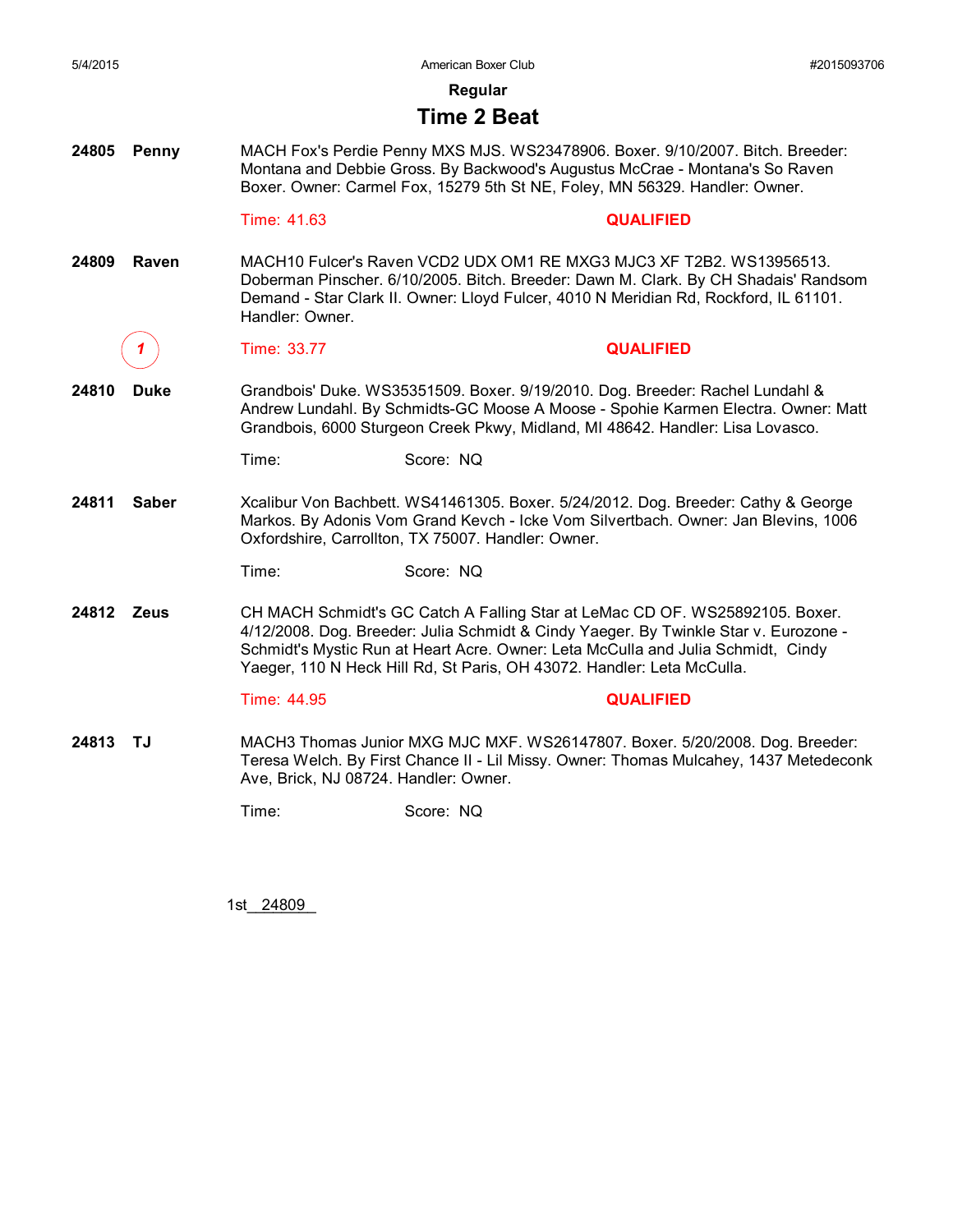| 5/4/2015     |             |            | American Boxer Club |                           | #2015093706 |
|--------------|-------------|------------|---------------------|---------------------------|-------------|
|              |             |            | Regular             |                           |             |
|              |             |            | <b>Time 2 Beat</b>  |                           |             |
|              |             |            | 26 Inch             |                           |             |
| Judge:       | Jean Munger |            |                     | <b>Course Time: 0 sec</b> |             |
| # Entered: 1 |             | # Run: $1$ | # Qualified: 0      | # Withdrawn: 0            |             |

| 26801 | Quest | Eclyps Vison Quest. DN31827403. Border Collie. 9/13/2011. Dog. Breeder: Jason Lund &<br>Tashia Lund. By Siveridge Code Red - Eclyps Ann Re. Owner: Thomas Mulcahey, 1437<br>Metedeconk Ave, Brick, NJ 08724. Handler: Owner. |           |  |  |  |  |
|-------|-------|------------------------------------------------------------------------------------------------------------------------------------------------------------------------------------------------------------------------------|-----------|--|--|--|--|
|       |       | Time:                                                                                                                                                                                                                        | Score: NO |  |  |  |  |

1st\_\_\_\_\_\_\_\_ ----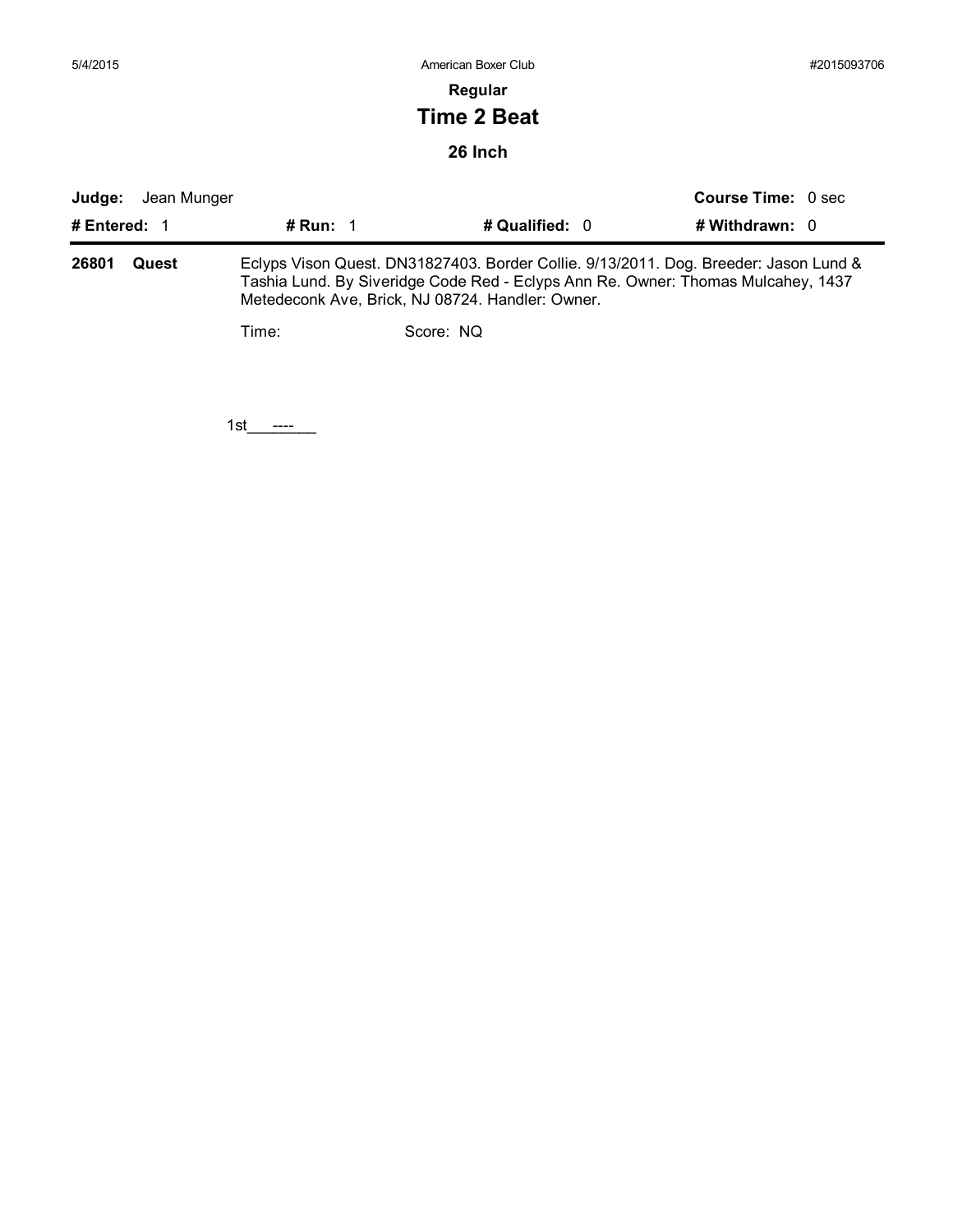**Preferred**

## **Time 2 Beat**

**8 Inch**

| Judge:                | Jean Munger |                                                                                                                                                                                                                                           |                                                                                                                                                                                                                                                            | Course Time: 34.36 sec |  |
|-----------------------|-------------|-------------------------------------------------------------------------------------------------------------------------------------------------------------------------------------------------------------------------------------------|------------------------------------------------------------------------------------------------------------------------------------------------------------------------------------------------------------------------------------------------------------|------------------------|--|
| # Entered: 2          |             | # Run: $2$                                                                                                                                                                                                                                | # Qualified: 2                                                                                                                                                                                                                                             | # Withdrawn: $0$       |  |
| 8807<br>Wrigley       |             | MACH2 Starlit My Wrigley CDX BN. PR09308001. Poodle. 12/4/2006. Bitch. Breeder:<br>Deanna Moore. By CH Logos Starlit Entertainer - CH Di'Onsky Steel Magnolia. Owner:<br>Mona Gitter, 1223 Woodgate Dr, Carmel, IN 46033. Handler: Owner. |                                                                                                                                                                                                                                                            |                        |  |
|                       |             | Time: 41.58                                                                                                                                                                                                                               |                                                                                                                                                                                                                                                            | <b>QUALIFIED</b>       |  |
| 8809<br><b>Squirt</b> |             |                                                                                                                                                                                                                                           | Shively's LT Spitfire. TR88959602. Toy Fox Terrier. 5/10/2009. Dog. Breeder: Marsha<br>Shively. By CH Shively's Lancelot of Lady Squire - CH OBJ's Taylor Make Shively. Owner:<br>Heather Bradham, 2902 Carrelton Dr, Champaign, IL 61821. Handler: Owner. |                        |  |
|                       |             | Time: 34.36                                                                                                                                                                                                                               |                                                                                                                                                                                                                                                            | <b>QUALIFIED</b>       |  |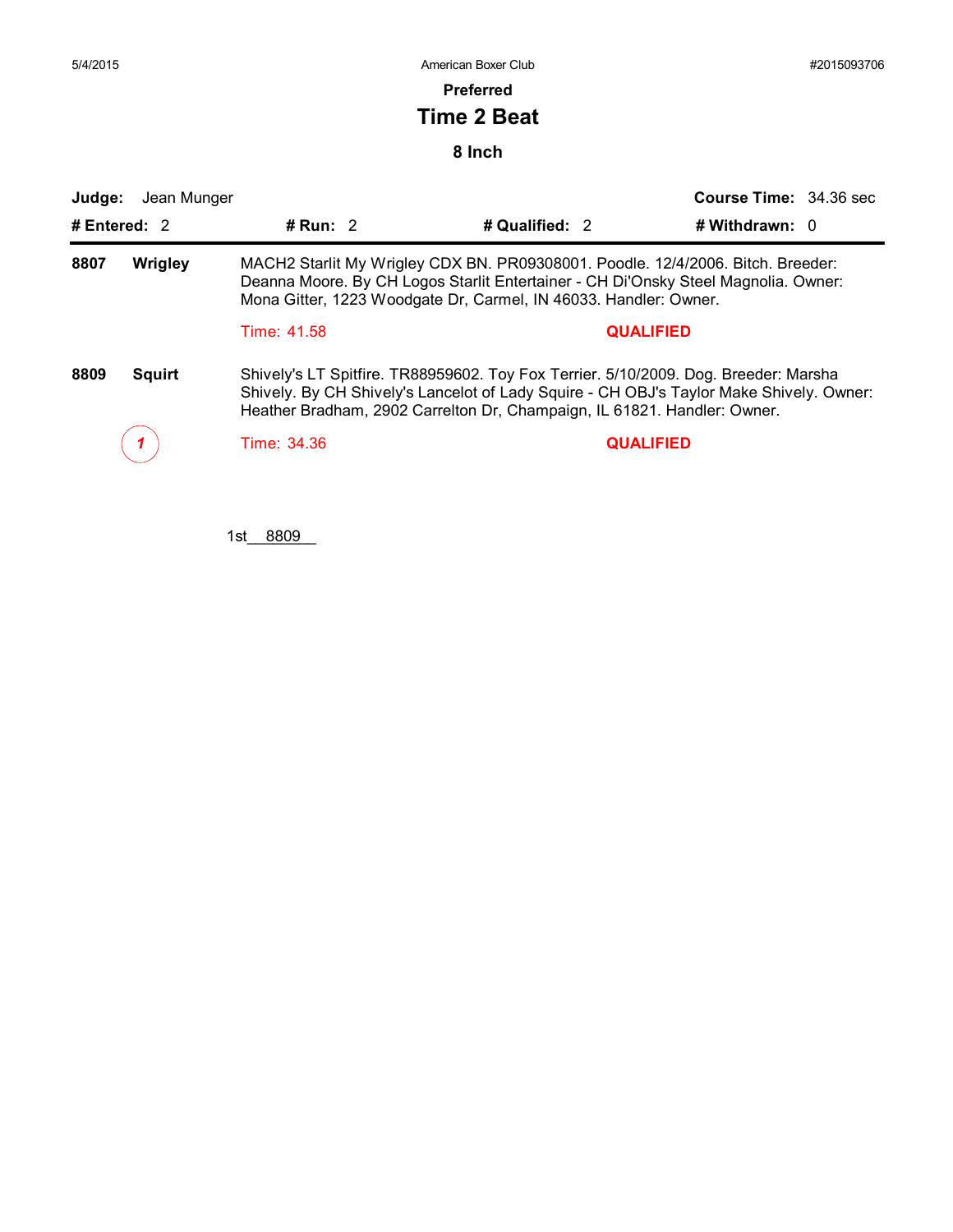**Preferred**

## **Time 2 Beat**

**12 Inch**

|                        | Jean Munger |             |                                                                                                                                                                 | Course Time: 31.33 sec                                                                                                                                             |
|------------------------|-------------|-------------|-----------------------------------------------------------------------------------------------------------------------------------------------------------------|--------------------------------------------------------------------------------------------------------------------------------------------------------------------|
| # Entered: 2           |             | # Run: $2$  | # Qualified: 1                                                                                                                                                  | # Withdrawn: $0$                                                                                                                                                   |
| 12810<br><b>Boomer</b> |             |             | By Iroc's Southern Comfort Leroy - Aldar's Rising Star. Owner: April Paulman, 5404 N.<br>Brandywine Rd, Shelbyville, IN 46176. Handler: Owner.                  | Iroc Like A Boomerang. NP28799501. Bulldog. 10/12/2009. Dog. Breeder: Kandie Kroonen.                                                                              |
|                        |             | Time:       | Score: NO                                                                                                                                                       |                                                                                                                                                                    |
| 12811                  | Hobie       |             | Poodle. 3/16/2005. Dog. Breeder: Lori Maxwell & Marlene Miller. By CT CH MACH3<br>Owner: Kim Glass, 6836 N Caldwell Rd, Lebanon, IN 46052-8228. Handler: Owner. | MACH2 Kallista's Catch the Wind CD RE MXS MJG MXP MJP2 MXF T2B. PR06033102.<br>Kallista's Sivler Sails Aloft VCD4 UDX2 VER RAE MXG MJB2 XF T2B - Kallista's Kameo. |
|                        |             | Time: 31.33 |                                                                                                                                                                 | <b>QUALIFIED</b>                                                                                                                                                   |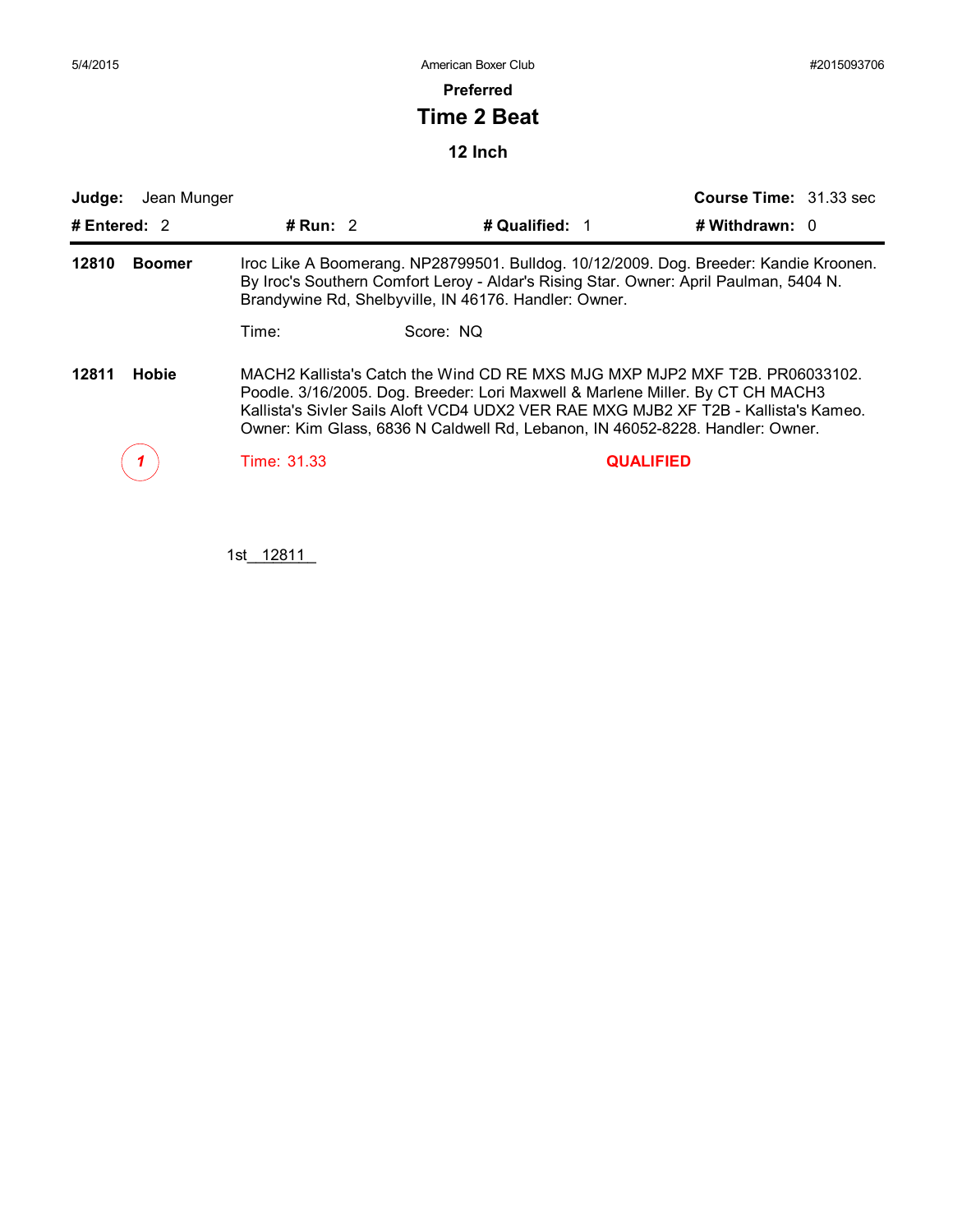**Preferred**

## **Time 2 Beat**

**16 Inch**

|                      | Judge: Jean Munger |                                                                                                                                                                                                                                                                                                                                                 |                                                                                                                                                                                                                                                                                                                                                       | Course Time: 41.09 sec |  |  |  |
|----------------------|--------------------|-------------------------------------------------------------------------------------------------------------------------------------------------------------------------------------------------------------------------------------------------------------------------------------------------------------------------------------------------|-------------------------------------------------------------------------------------------------------------------------------------------------------------------------------------------------------------------------------------------------------------------------------------------------------------------------------------------------------|------------------------|--|--|--|
| # Entered: $5$       |                    | # Run: $5$                                                                                                                                                                                                                                                                                                                                      | # Qualified: 2                                                                                                                                                                                                                                                                                                                                        | # Withdrawn: 0         |  |  |  |
| 16201<br>Vita        |                    |                                                                                                                                                                                                                                                                                                                                                 | Cyntech's Viva La Vita Integra. WS36974901. Boxer. 6/9/2009. Bitch. Breeder: Cindy<br>Thomas. By CH Summer's Black Jack of Shadigree - Country Times Black Pearl. Owner:<br>Joanne M. Klauer, 35 Rockcliff Landing NW, Calgary, AB T3G525. Handler: Owner.                                                                                            |                        |  |  |  |
|                      |                    | Time:                                                                                                                                                                                                                                                                                                                                           | Score: NQ                                                                                                                                                                                                                                                                                                                                             |                        |  |  |  |
| Celia<br>16404       |                    | Cedarlin's Graceful Beginnings NAP NJP. WS30892103. Boxer. 6/15/2009. Bitch. Breeder:<br>Rebecca Gilchrist and Korinne Vanderpool. By CH Naja's Enterprise of Summer - CH<br>Regal.s Full of TenDer Grace CD RE NFP AJP. Owner: Rebecca Gilchrist and Eric<br>Gilchrist, 210 Hackberry St, North Liberty, IA 52317. Handler: Rebecca Gilchrist. |                                                                                                                                                                                                                                                                                                                                                       |                        |  |  |  |
|                      |                    | Time:                                                                                                                                                                                                                                                                                                                                           | Score: NQ                                                                                                                                                                                                                                                                                                                                             |                        |  |  |  |
| 16602                | <b>Sassy</b>       | Sunshine Sassafras. MA26521801. All American Dog. 7/1/2005. Bitch. Breeder: Unknown.<br>By Unknown - Unknown. Owner: Dee Ann Peine, 8443 Crown Pt Rd, Indianapolis, IN<br>46278. Handler: Owner.                                                                                                                                                |                                                                                                                                                                                                                                                                                                                                                       |                        |  |  |  |
|                      |                    | Time: 41.09                                                                                                                                                                                                                                                                                                                                     |                                                                                                                                                                                                                                                                                                                                                       | <b>QUALIFIED</b>       |  |  |  |
| 16807<br>Quinn       |                    | Muncie, IN 47304. Handler: Jane Haynes.                                                                                                                                                                                                                                                                                                         | Dutch Hollow's Mighty Quinn CDX AX AXJ JH. SR50327205. Labrador Retriever. 6/7/2008.<br>Dog. Breeder: Sandy McMillan. By BISS CH Ransom Ambrook's Indigo Hue - Dutch<br>Hollow's Storm Cat CD SH. Owner: Jane Haynes and Mike Haynes, 702 N Brentwood Lane,                                                                                           |                        |  |  |  |
|                      |                    | Time: 49.89                                                                                                                                                                                                                                                                                                                                     |                                                                                                                                                                                                                                                                                                                                                       | <b>QUALIFIED</b>       |  |  |  |
| 16810<br><b>Beck</b> |                    |                                                                                                                                                                                                                                                                                                                                                 | CH PACH Vikcrest Struttin' in Style CD. HP23238901. Norwegian Elkhound. 10/4/2006.<br>Dog. Breeder: Leslie Forrest & Patricia Viken. By CH Vikrest Step Up to the Plate - CH<br>Vikrest Steppin' in Style CDX OA OAJ. Owner: Christine Mayer and Leslie Forrest &<br>Patricia Viken, 705 S Maple St, Urbana, IL 61801-4206. Handler: Christine Mayer. |                        |  |  |  |
|                      |                    | Time:                                                                                                                                                                                                                                                                                                                                           | Score: NQ                                                                                                                                                                                                                                                                                                                                             |                        |  |  |  |
|                      |                    |                                                                                                                                                                                                                                                                                                                                                 |                                                                                                                                                                                                                                                                                                                                                       |                        |  |  |  |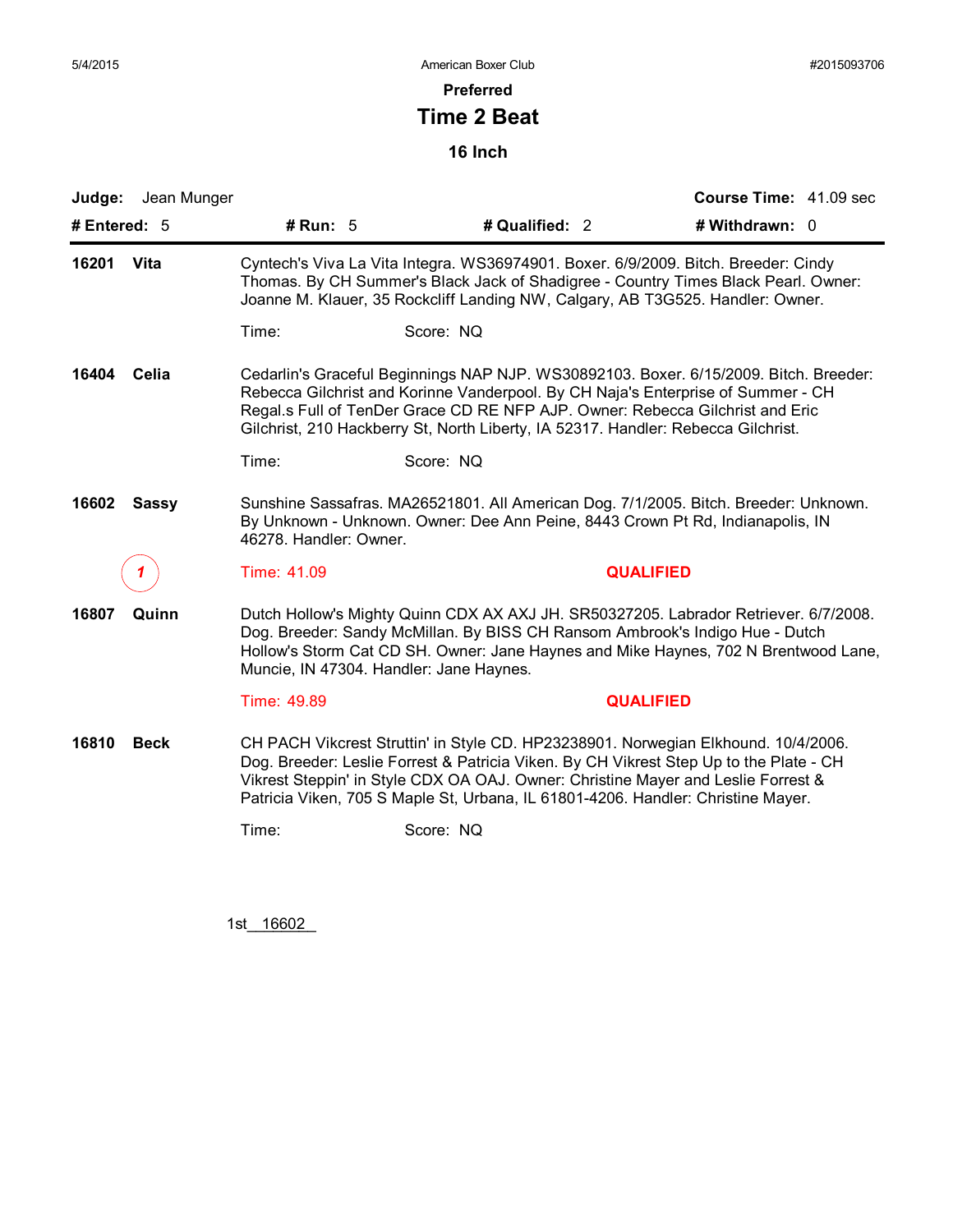**Preferred**

## **Time 2 Beat**

|               | <b>Judge:</b> Jean Munger |                                                                                                                                                                                                                                                                                                                         |                                                                                                                                                                                                                                                                                                                                    |                  | Course Time: 36.56 sec |  |  |
|---------------|---------------------------|-------------------------------------------------------------------------------------------------------------------------------------------------------------------------------------------------------------------------------------------------------------------------------------------------------------------------|------------------------------------------------------------------------------------------------------------------------------------------------------------------------------------------------------------------------------------------------------------------------------------------------------------------------------------|------------------|------------------------|--|--|
| # Entered: 10 |                           | # Run: 7                                                                                                                                                                                                                                                                                                                | # Qualified: 2                                                                                                                                                                                                                                                                                                                     |                  | # Withdrawn: 0         |  |  |
| 20209         | <b>Stone</b>              | Sunchase's Touchstone Decision. WS35563703. Boxer. 10/14/2010. Dog. Breeder: Tracy<br>Hendrickson, Rhoda Gosselin-Brouillette. By CH Breezewoods Lord of Wystmont CDX<br>RE - Sunchase's Little Black Dress CDX OM1 RA OA AXJ. Owner: Joanne M. Klauer, 35<br>Rockcliff Landing NW, Calgary, AB T3G525. Handler: Owner. |                                                                                                                                                                                                                                                                                                                                    |                  |                        |  |  |
|               |                           | Time: 46.45                                                                                                                                                                                                                                                                                                             |                                                                                                                                                                                                                                                                                                                                    | <b>QUALIFIED</b> |                        |  |  |
| 20214         | Oscar                     | Antioch, IL 60002. Handler: Owner.                                                                                                                                                                                                                                                                                      | Caballero Vargas El Brujo. WS44460211. Boxer. 7/8/2013. Dog. Breeder: Walter Vargas &<br>Natalie Chaykina. By Sherlock - Miss Hudson. Owner: Nancy Button, 531 Longview Drive,                                                                                                                                                     |                  |                        |  |  |
|               |                           | Time:                                                                                                                                                                                                                                                                                                                   | Score: NQ                                                                                                                                                                                                                                                                                                                          |                  |                        |  |  |
| 20408         | Deni                      | GCH DC's Something To Talk About at CinnRhee CGC. WS31176203. Boxer. 8/5/2009.<br>Dog. Breeder: Donna & Carl Schafer. By CH Heart Acres Sting Ray of CinnRhee - CH DC's<br>Precious Gem of Shadigee. Owner: Donna Schafer and Jennifer Say, 1137 Sliker Rd,<br>Corfu, NY 14036. Handler: Donna Schafer.                 |                                                                                                                                                                                                                                                                                                                                    |                  |                        |  |  |
|               |                           | Time:                                                                                                                                                                                                                                                                                                                   | Score: NQ                                                                                                                                                                                                                                                                                                                          |                  |                        |  |  |
| 20409         | Casey                     |                                                                                                                                                                                                                                                                                                                         | Casey. MA03931801. All American Dog. 1/1/2008. Dog. Breeder: Unknown. By Unknown -<br>Unknown. Owner: Peggy Kraus, 1990N Valley Lane, Greenfield, IN 46140. Handler: Owner.                                                                                                                                                        |                  |                        |  |  |
|               |                           | Time:                                                                                                                                                                                                                                                                                                                   | Score: ABS                                                                                                                                                                                                                                                                                                                         |                  |                        |  |  |
| 20410         | <b>Kruzer</b>             |                                                                                                                                                                                                                                                                                                                         | CH ChooChoo's Call My Bluff CD BN RE NAP NJP CAX CGC. WS22956303. Boxer.<br>7/14/2007. Dog. Breeder: Susan B. Barker & Deborah B. Martin. By CH Summer's<br>Blackjack of Shadigree - ChooC=choo's Plain as Night. Owner: Nancy E. Miller and Michael<br>E. Miller, 1402 Prater Rd, Chatanooga, TN 37412. Handler: Nancy E. Miller. |                  |                        |  |  |
|               |                           | Time:                                                                                                                                                                                                                                                                                                                   | Score: ABS                                                                                                                                                                                                                                                                                                                         |                  |                        |  |  |
| 20822         | <b>Rocky</b>              | Moline, IL 61244. Handler: Owner.                                                                                                                                                                                                                                                                                       | Gottwalt's Rock Star AX AJP. WS32130202. Boxer. 11/7/2009. Dog. Breeder: Tina & Jeff<br>Chapai. By Chapai's Chicago Bear - Adeline II. Owner: Lisa Gottwalt, 1503 17th St, East                                                                                                                                                    |                  |                        |  |  |
|               |                           | Time:                                                                                                                                                                                                                                                                                                                   | Score: NQ                                                                                                                                                                                                                                                                                                                          |                  |                        |  |  |
| 20823         | Gidget                    | IL 61101. Handler: Lloyd Fulcer.                                                                                                                                                                                                                                                                                        | Bell'Lavoros Tornare in Paradiso CD BN RN OA OAJ. WS43223004. Doberman Pinscher.<br>11/12/2012. Bitch. Breeder: Vicky K. Brachfeld. By Zamu Les Deux Peupliers - Black<br>Adamant Allegra. Owner: Lloyd Fulcer and Vicky Brachfeld, 4010 N Meridian Rd, Rockford,                                                                  |                  |                        |  |  |
|               |                           | Time: 36.56                                                                                                                                                                                                                                                                                                             |                                                                                                                                                                                                                                                                                                                                    | <b>QUALIFIED</b> |                        |  |  |
|               |                           |                                                                                                                                                                                                                                                                                                                         |                                                                                                                                                                                                                                                                                                                                    |                  |                        |  |  |